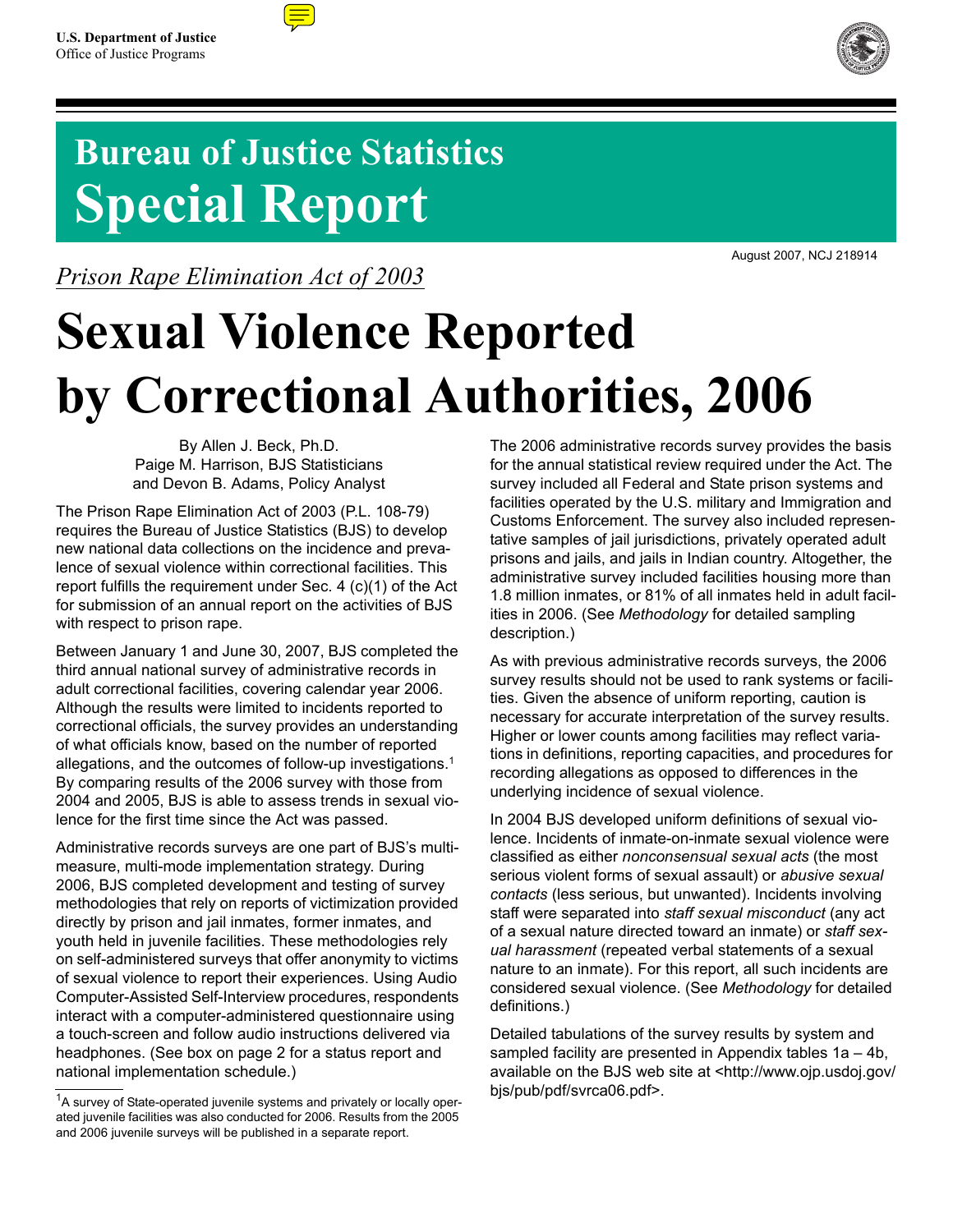# **Allegations of sexual violence rose during 2006**

Reports of sexual violence varied across systems and sampled facilities, with every State prison system except Alaska and New Mexico reporting at least one allegation of sexual violence. Among the 344 sampled local jail jurisdictions participating in the survey, 161 (47%) reported an allegation. About 52% of the 46 sampled privately operated prisons and jails reported at least one allegation.

The 2006 survey recorded 5,605 allegations of sexual violence. Taking into account weights for sampled facilities, the estimated total number of allegations for the Nation was 6,528. Since the Prison Rape Elimination Act was passed in 2003, the estimated number of allegations nationwide has risen by 21% (5,386 in 2004; 6,241 in 2005). Some of the increase may have resulted from adoption of BJS definitions and improved reporting by correctional authorities.

# **Collection of victim self-report of sexual violence in prisons and jails underway**

BJS is working toward full implementation of the Prison Rape Elimination Act. As of June 30, 2007, BJS and its data collection agents had completed all phases of development and testing. BJS has entered into cooperative agreements to collect reports of sexual violence directly from inmates in prisons and jails, former State prison inmates, and youth in State juvenile facilities. BJS has worked extensively with -

1. Research Triangle International (RTI) (Raleigh, NC) to collect data from inmates in prisons and jails;

2. Westat, Inc. (Rockville, MD) to collect data from adjuducated youth in State and local juvenile facilities;

3. National Opinion Research Center (NORC) (Chicago, IL) to collect data from State inmates under active parole supervision.

Though underlying survey methodology and logistical procedures differ with each of these data collections, the measurement strategies are consistent. The surveys consist of an Audio Computer-Assisted Self-Interview (ACASI) in which respondents interact with a computer-administered questionnaire using a touchscreen and follow audio instructions delivered via headphones. The use of ACASI is expected to overcome many limitations of previous research.

The following work has been completed or is underway:

#### *Prison and jail inmates*

• Implementation of the National Inmate Survey (NIS) began in April 2007 in 148 prisons and 302 jails. Data collection will continue through December 2007, with about 90,000 completed interviews anticipated.

• On August 30, 2007, BJS will consult with corrections administrators and experts in statistical scaling to discuss various measures of sexual violence by which to rank facilities.

• Rankings of prison facilities, as required under the Act, are expected in November 2007; jail rankings are expected shortly after the completion of the data collection.

# *Youth in custody*

• Testing of the National Survey of Youth in Custody (NSYC) was completed in June 2007. The test involved 12 juvenile facilities in 6 States with more than 750 completed interviews.

• Results of the testing and plans for implementation will be presented to juvenile administrators, researchers, and other stakeholders at a national workshop on August 28, 2007.

• National implementation is expected in early 2008, pending approval from the Office of Management and Budget (OMB). When fully implemented, the NSYC will include about 15,000 adjudicated youth in a sample of 208 Stateoperated facilities and 48 large non-State facilities (that had an average daily population of 90 or more youth during 2005).

#### *Former State prisoners*

• The Former Prisoner Survey (FPS) was tested in 16 parole offices with 788 former inmates on active parole supervision. In May 2007, the collection was submitted to OMB for review.

• The survey will provide a national estimate of the incidence and prevalence of sexual vicitimization based on reports of former State prison inmates. Data will be collected on the totality of the prior term of incarceration, including any time in a police lockup, local jail, State prison, or community correctional facility prior to final discharge.

• National implementation will begin in late 2007, pending OMB approval. When fully implemented the survey will include about 16,500 former inmates in a sample of 285 parole offices.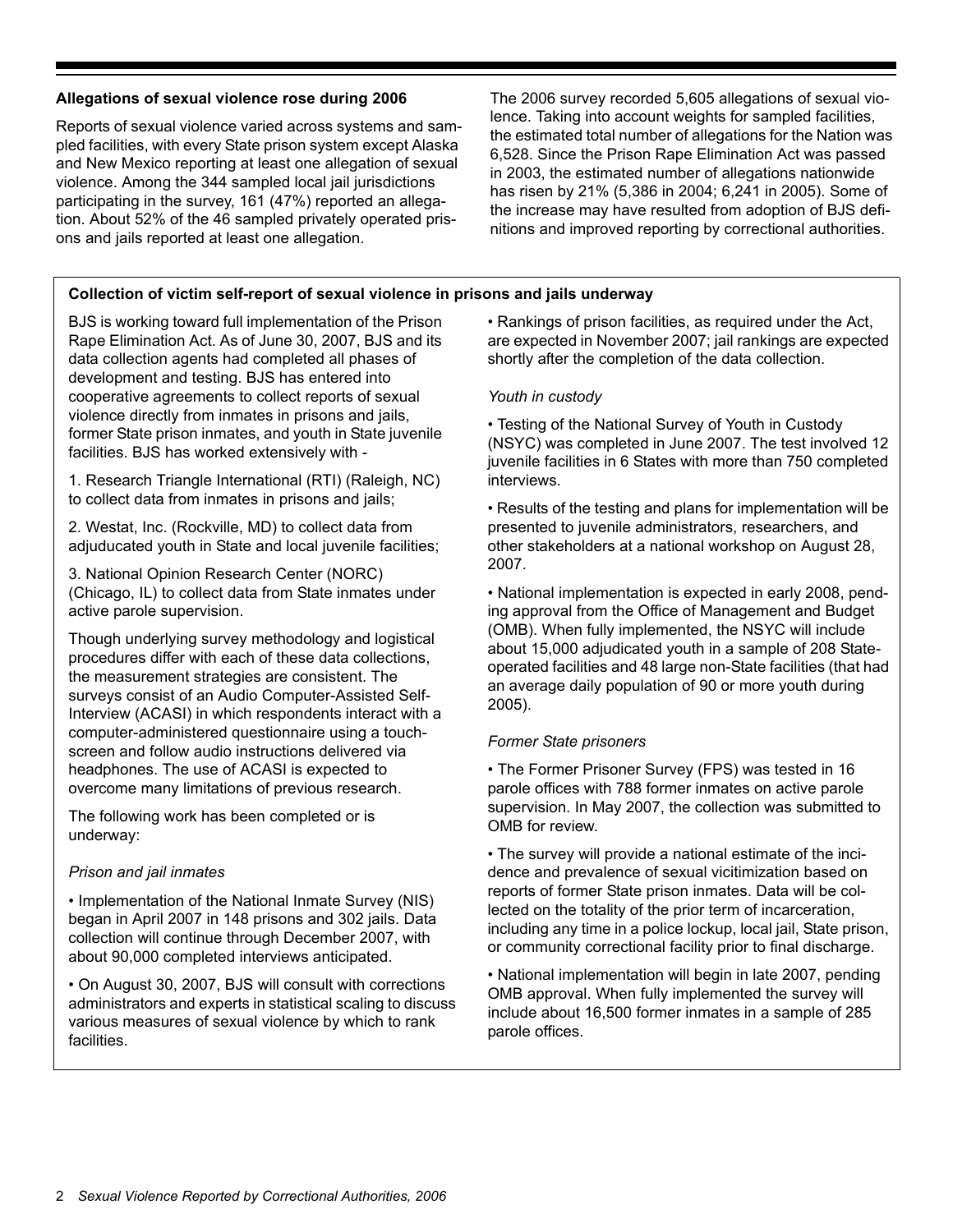Expressed as rates, there were 2.91 allegations of sexual violence per 1,000 inmates held in prison, jail, and other adult correctional facilities in 2006, up from 2.46 per 1,000 inmates in 2004. Overall, the rate in State prisons (3.75 per 1,000) was higher than the rate in local jails (2.05 per 1,000) (table 1).

About 36% of the reported allegations of sexual violence in 2006 involved staff sexual misconduct; 34%, inmate-oninmate nonconsensual sexual acts; 17%, staff sexual harassment; and 13%, inmate-on-inmate abusive sexual contacts. These percentages were nearly unchanged from those reported in 2005. Correctional authorities reported

#### **Table 1. Allegations of sexual violence and rates per 1,000 inmates, by type of facility, 2005 and 2006**

|                                   | National estimate |       |           | Rate per 1,000 inmates |
|-----------------------------------|-------------------|-------|-----------|------------------------|
| Facility type                     | 2006              | 2005  | 2006      | 2005                   |
| Total                             | 6,528             | 6.241 | 2.91      | 2.83                   |
| <b>Prisons</b>                    |                   |       |           |                        |
| Public-Federal <sup>a</sup>       | 242               | 268   | 1.50      | 1.71                   |
| Public-State                      | 4,516             | 4.341 | 3.75      | 3.68                   |
| Private                           | 200               | 182   | 1.91      | 1.80                   |
| Local jails                       |                   |       |           |                        |
| Public                            | 1,521             | 1,384 | 2.05      | 1.86                   |
| Private                           | 12                | 22    | 0.72      | 1.33                   |
| <b>Other adult facilities</b>     |                   |       |           |                        |
| Indian country jails <sup>b</sup> | 29                | 32    | Λ         | Λ                      |
| Military-operated                 | 3                 | 8     | $\lambda$ | $\lambda$              |
| ICE-operated                      | 5                 | 4     | ٨         | ٨                      |

^Too few cases to provide a reliable rate.

aFederal numbers for 2006 are not comparable to those in 2005 due to a change in reporting.

**bExcludes facilities housing juveniles only.** 

3,489 allegations of staff sexual misconduct and harassment during 2006, compared to 3,470 during 2005.<sup>2</sup>

Allegations of sexual violence, by type of incident, 2005 and 2006

|                                                 | National estimate |       | Percent |      |
|-------------------------------------------------|-------------------|-------|---------|------|
| Incident type                                   | 2006              | 2005  | 2006    | 2005 |
| Total                                           | 6.528             | 6.241 | 100%    | 100% |
| Inmate-on-inmate noncon-<br>sensual sexual acts | 2.205             | 2.160 | 34      | 35   |
| Inmate-on-inmate abusive<br>sexual contacts     | 834               | 611   | 13      | 10   |
| Staff sexual misconduct                         | 2.371             | 2,386 | 36      | 38   |
| Staff sexual harassment                         | 1.118             | 1.084 | 17      | 17   |

# **Upon investigation, most allegations were unsubstantiated or unfounded**

The most common outcome of investigations was a determination that the evidence was insufficient to show whether the alleged incident occurred. In 2006 more than half of all allegations (55%) were unsubstantiated; more than a quarter (29%) were unfounded (determined not to have occurred). About a sixth of all allegations (17%) were substantiated. Previous surveys recorded similar outcomes.

Based on completed investigations, allegations of staff sexual harassment and inmate-on-inmate nonconsensual sexual acts were less likely to have been substantiated than other types of allegations (table 2). During 2006, 7% of allegations of staff sexual harassment and 14% of inmate-oninmate nonconsensual sexual acts were substantiated, compared to 19% of the allegations of inmate-on-inmate abusive sexual contacts and 25% of the allegations of staff sexual misconduct.

2See *Sexual Violence Reported by Correctional Authorities, 2005* at <http://www.ojp.usdoj.gov/bjs/abstract/svrca05.htm>.

| Table 2. Outcomes of investigations into allegations of sexual violence, by type of facility, 2006 |               |                             |               |                           |                |                      |          |                           |
|----------------------------------------------------------------------------------------------------|---------------|-----------------------------|---------------|---------------------------|----------------|----------------------|----------|---------------------------|
|                                                                                                    |               | All facilities <sup>a</sup> |               | State and Federal prisons |                | Local jails          |          | Private prisons and jails |
|                                                                                                    | <b>Number</b> | Percent <sup>b</sup>        | <b>Number</b> | Percent <sup>b</sup>      | <b>Number</b>  | Percent <sup>b</sup> | Number   | Percent <sup>p</sup>      |
| Inmate-on-inmate nonconsensual sexual acts                                                         | 2,205         | 100%                        | 1,390         | 100%                      | 725            | 100%                 | 87       | 100%                      |
| Substantiated                                                                                      | 262           | 14                          | 147           | 13                        | 111            | 17                   | 3        | 4                         |
| Unsubstantiated                                                                                    | 1,030         | 54                          | 707           | 61                        | 295            | 44                   | 28       | 34                        |
| Unfounded                                                                                          | 616           | 32                          | 304           | 26                        | 259            | 39                   | 52       | 63                        |
| Investigation ongoing                                                                              | 297           |                             | 232           |                           | 60             |                      | 4        |                           |
| Inmate-on-inmate abusive sexual contacts                                                           | 834           | 100%                        | 707           | 100%                      | 116            | 100%                 | 11       | 100%                      |
| Substantiated                                                                                      | 158           | 19                          | 125           | 18                        | 31             | 27                   | 0        | 0                         |
| Unsubstantiated                                                                                    | 491           | 60                          | 426           | 62                        | 54             | 48                   | 9        | 100                       |
| Unfounded                                                                                          | 165           | 21                          | 139           | 20                        | 28             | 25                   | 0        | 0                         |
| Investigation ongoing                                                                              | 20            |                             | 17            |                           | $\overline{2}$ |                      |          |                           |
| <b>Staff sexual misconduct</b>                                                                     | 2,371         | 100%                        | 1,677         | 100%                      | 575            | 100%                 | 95       | 100%                      |
| Substantiated                                                                                      | 471           | 25                          | 235           | 18                        | 229            | 47                   | 15       | 17                        |
| Unsubstantiated                                                                                    | 877           | 47                          | 745           | 58                        | 91             | 19                   | 36       | 41                        |
| Unfounded                                                                                          | 535           | 28                          | 309           | 24                        | 166            | 34                   | 37       | 42                        |
| Investigation ongoing                                                                              | 489           |                             | 388           |                           | 90             |                      | 9        |                           |
| <b>Staff sexual harassment</b>                                                                     | 1,118         | 100%                        | 984           | 100%                      | 105            | 100%                 | 19       | 100%                      |
| Substantiated                                                                                      | 70            |                             | 47            | 6                         | 15             | 15                   | $\Omega$ | 0                         |
| Unsubstantiated                                                                                    | 595           | 62                          | 537           | 64                        | 50             | 51                   |          | 100                       |
| Unfounded                                                                                          | 292           | 31                          | 258           | 31                        | 34             | 34                   | $\Omega$ | 0                         |
| Investigation ongoing                                                                              | 161           |                             | 142           |                           | 6              |                      | 12       |                           |

Note: Detail may not sum to total due to rounding.

aIncludes jails in Indian country and facilities operated by the U.S. military and Immigration and Customs Enforcement (ICE). bPercents based on allegations for which investigations have been completed.

*Sexual Violence Reported by Correctional Authorities, 2006* 3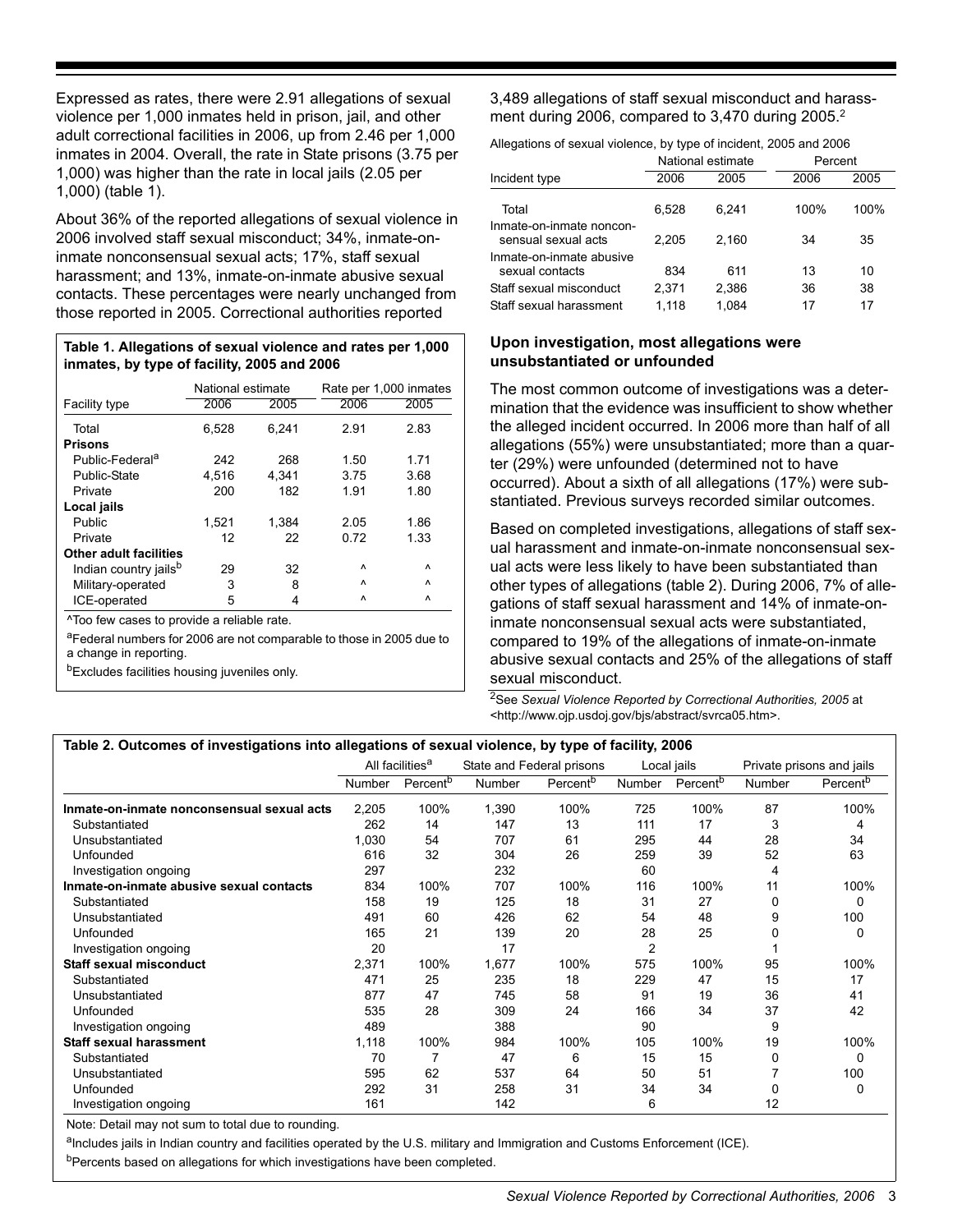Overall, 967 incidents of sexual violence were substantiated in 2006, compared to 885 in 2005 (table 3). Relative to the number of inmates, the rate of substantiated incidents of sexual violence in 2006 was 4.3 per 10,000 inmates, nearly unchanged from the 4.0 per 10,000 inmates recorded in 2005. Rates were lowest in Federal prisons and privately operated prisons (fewer than 1 in 10,000). Rates of substantiated incidents in State prisons, local jail jurisdictions, and privately operated jails were 4 to 5 times higher. Substantiated incidents were too few to provide reliable estimates for other types of facilities.

#### **Surveys reveal consistent patterns of sexual violence in correctional facilities**

In 2005 and 2006, correctional authorities were asked to provide detailed information on all substantiated incidents of sexual violence on a separate incident form. Authorities reported information on the circumstances of each incident, characteristics of victims and perpetrators, type of pressure or physical force, sanctions imposed, and victim assistance. The two surveys provide a profile of victims and perpetrators and reveal consistent patterns among the substantiated incidents.

Data provided on incidents of inmate-on-inmate sexual violence revealed that —

• More than one inmate was reported to have been victimized in 8% of the incidents in 2006 and 4% of those in 2005 (table 4).

• More than one perpetrator was involved in 10% of the incidents in 2006 and 7% of those in 2005.

• Males constituted 82% of the victims and 85% of the perpetrators in 2006, compared to 88% of the victims and 91% of the perpetrators in 2005.

• In both years, victims were on average younger than perpetrators. In 2006, 44% of victims were age 24 or younger, while 81% of perpetrators were age 25 or older.

| Table 3. Substantiated incidents of sexual violence and     |  |
|-------------------------------------------------------------|--|
| rates per 1,000 inmates, by type of facility, 2005 and 2006 |  |

|                                            |      | National estimate | Rate per 1,000 inmates |      |
|--------------------------------------------|------|-------------------|------------------------|------|
| <b>Facility type</b>                       | 2006 | 2005              | 2006                   | 2005 |
| Total                                      | 967  | 885               | 0.43                   | 0.40 |
| <b>Prisons</b>                             |      |                   |                        |      |
| Public-Federal                             | 5    | 41                | 0.03                   | 0.26 |
| <b>Public-State</b>                        | 549  | 458               | 0.46                   | 0.39 |
| Private                                    | 9    | 24                | 0.09                   | 0.24 |
| Local jails                                |      |                   |                        |      |
| Public                                     | 385  | 336               | 0.52                   | 0.45 |
| Private                                    | 8    | 13                | 0.48                   | 0.78 |
| <b>Other adult facilities</b>              |      |                   |                        |      |
| Indian country jails*                      |      | 10                | Λ                      | Λ    |
| Military-operated                          | 2    | 2                 | Λ                      | ٨    |
| ICE-operated                               | 2    | 1                 | Λ                      | ٨    |
| ^Too few cases to provide a reliable rate. |      |                   |                        |      |

\*Excludes facilities housing juveniles only.

• In 2006 whites made up 72% of the victims; blacks, 16%; and Hispanics, 9%. Among perpetrators, 39% were white; 49% black; and 10% Hispanics. Similar distributions were observed in 2005.

• In both years at least half of inmate-on-inmate sexual violence was interracial: 6% of incidents in 2006 involved a white perpetrator and a non-white victim; 35%, a black perpetrator and a non-black victim; and 8%, a Hispanic perpetrator and a non-Hispanic victim (not shown in table).

Number of victims and perpetrators by race/ Hispanic origin

|          | Perpetrator |        |          |        |  |  |
|----------|-------------|--------|----------|--------|--|--|
| Victim   | White*      | Black* | Hispanic | Other* |  |  |
| Total    | 200         | 227    | 52       | 8      |  |  |
| White*   | 171         | 146    | 32       | 7      |  |  |
| Black*   | 9           | 58     | 7        | ი      |  |  |
| Hispanic | 14          | 19     | 11       | ი      |  |  |
| Other*   | 6           |        | 2        |        |  |  |

\*Excludes persons of Hispanic origin.

#### **Table 4. Characteristics of victims and perpetrators in substantiated incidents of inmate-on-inmate sexual violence, 2005 and 2006**

|                                    | 2006 | 2005 |
|------------------------------------|------|------|
| <b>Victim characteristics</b>      |      |      |
| Number of victims                  |      |      |
| 1                                  | 92%  | 96%  |
| 2 or more                          | 8    | 4    |
| Gender                             |      |      |
| Male                               | 82%  | 88%  |
| Female                             | 18   | 12   |
| Age                                |      |      |
| Under 25                           | 44%  | 53%  |
| 25-39                              | 40   | 39   |
| 40 or older                        | 15   | 8    |
| Race/Hispanic origin               |      |      |
| White <sup>a</sup>                 | 72%  | 73%  |
| <b>Black<sup>a</sup></b>           | 16   | 12   |
| Hispanic                           | 9    | 9    |
| Other <sup>a,b</sup>               | 3    | 6    |
| <b>Perpetrator characteristics</b> |      |      |
| Number of perpetrators             |      |      |
| 1                                  | 90%  | 93%  |
| 2 or more                          | 10   | 7    |
| Gender                             |      |      |
| Male                               | 85%  | 91%  |
| Female                             | 15   | 9    |
| Age                                |      |      |
| Under 25                           | 20%  | 26%  |
| 25-39                              | 53   | 44   |
| 40 or older                        | 28   | 30   |
| Race/Hispanic origin               |      |      |
| White <sup>a</sup>                 | 39%  | 43%  |
| <b>Black<sup>a</sup></b>           | 49   | 39   |
| Hispanic                           | 10   | 15   |
| Other <sup>a,b</sup>               | 2    | 3    |
|                                    |      |      |

aExcludes victims and perpetrators of Hispanic origin.

b<sub>Includes</sub> American Indians, Alaska Natives, Asians, Native Hawaiians, and Other Pacific Islanders.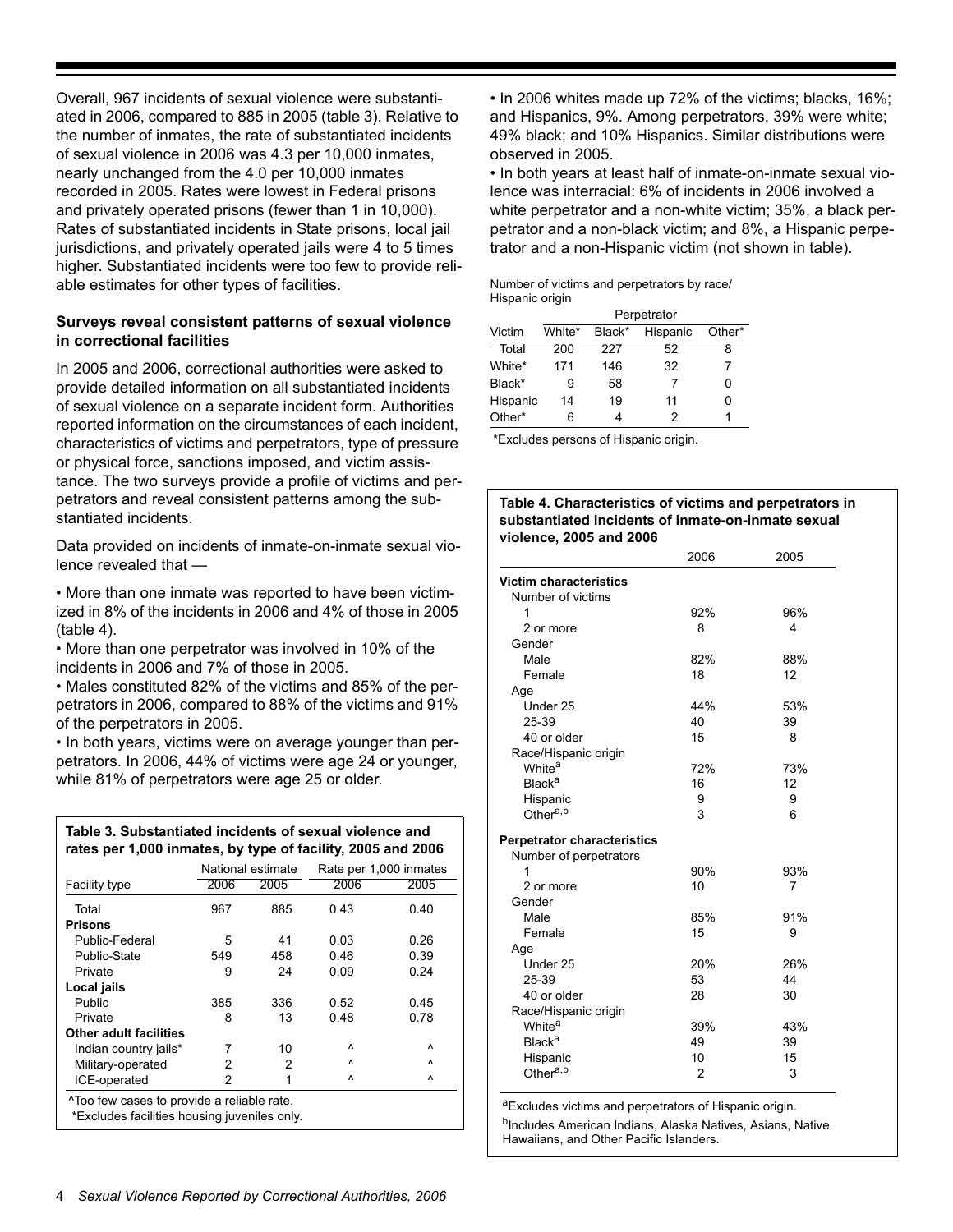## **Most incidents of sexual violence among inmates involve force or threat of force and occur in the victim's cell, in the evening**

Correctional authorities reported that physical force or threat of force was used in more than half of all substantiated incidents of inmate-on-inmate sexual violence (table 5). In 21% of the incidents in 2006, no force was used or threatened. In 30% of incidents, victims were talked into it. In 7% of incidents, victims were offered protection, bribed, or blackmailed.

Force or the threat of force was more common among incidents of nonconsensual sexual acts (67%) than among incidents of abusive sexual contact (44%). The victim was held down or restrained in 38% of the incidents of nonconsensual sexual acts during 2006. In 18% of these incidents, the victim was physically harmed or injured. Although abusive sexual contacts are typically less serious forms of assault, the victim was held down or restrained in 28% of the incidents, and the victim was physically harmed or injured in 10% of the incidents (not shown in table).

Overall, the use or threat of force was more prevalent among incidents reported in 2006 (58%) than in 2005 (51%). In addition, the proportion of victims who were injured rose, from 15% in 2005 to 20% in 2006. Anal or rectal tearing was reported at nearly the same levels (5% in 2006 and 6% in 2005).

Incidents of sexual violence among inmates occurred most often in a victim's cell or dormitory (totaling more than 70% in both years). By contrast, 17% of the incidents in 2006 and 21% of the incidents in 2005 occurred in a common area, such as a shower or dayroom. In 6% of the incidents in 2006 and 9% in 2005, the location was a program service area, such as a storage room, hallway, laundry, cafeteria, kitchen, or workshop.

Sexual violence among inmates was more common in the evening (between 6 p.m. and midnight) than at any other time of the day, exceeding 40% of all incidents in both surveys. In 2005 it was least common between midnight and 6 a.m. (18%); in 2006 it was least common between 6 a.m. and noon (20%).

Incidents of sexual violence among inmates, when reported, are typically reported by a victim or another inmate and not by a correctional officer or other staff. In 2006, 83% of the substantiated incidents of inmate sexual violence were reported by the victim or another inmate; in 2005, 91%.

**Table 5. Circumstances surrounding substantiated incidents of inmate-on-inmate sexual violence, by type, 2005 and 2006** 

|                              | All types |      | Nonconsensual sexual acts |      |                | Abusive sexual contacts |
|------------------------------|-----------|------|---------------------------|------|----------------|-------------------------|
| Number of incidents          | 2006      | 2005 | 2006                      | 2005 | 2006           | 2005                    |
| Type of pressure or force    |           |      |                           |      |                |                         |
| None                         | 21%       | 30%  | 14%                       | 18%  | 31%            | 57%                     |
| Force/threat of force        | 58        | 51   | 67                        | 59   | 44             | 33                      |
| Persuasion or talked into it | 30        | 18   | 32                        | 22   | 28             | 10                      |
| Other                        | 7         | 17   | 8                         | 22   | 4              | 8                       |
| Victim injured               |           |      |                           |      |                |                         |
| <b>No</b>                    | 80%       | 85%  | 74%                       | 78%  | 87%            | 97%                     |
| Yes                          | 20        | 15   | 26                        | 22   | 13             | 3                       |
| Where occurred               |           |      |                           |      |                |                         |
| In victim's cell/room        | 64%       | 59%  | 76%                       | 59%  | 46%            | 59%                     |
| In a dormitory               | 9         | 12   | 6                         | 11   | 14             | 15                      |
| In a common area             | 17        | 21   | 11                        | 23   | 26             | 16                      |
| Other areas                  | 13        | 14   | 10                        | 10   | 17             | 24                      |
| Time of day <sup>b</sup>     |           |      |                           |      |                |                         |
| 6 a.m. to noon               | 20%       | 28%  | 17%                       | 22%  | 24%            | 41%                     |
| Noon to 6 p.m.               | 26        | 20   | 18                        | 18   | 37             | 25                      |
| 6 p.m. to midnight           | 45        | 44   | 47                        | 50   | 41             | 31                      |
| Midnight to 6 a.m.           | 26        | 18   | 32                        | 18   | 17             | 18                      |
| Who reported the incident    |           |      |                           |      |                |                         |
| Victim                       | 70%       | 83%  | 72%                       | 84%  | 65%            | 79%                     |
| Another inmate               | 13        | 8    | 16                        | 8    | 9              | 10                      |
| Correctional officer         | 17        | 11   | 12                        | 11   | 24             | 10                      |
| Other                        | 4         | 6    | $\overline{2}$            | 6    | $\overline{7}$ | 4                       |

Note: Detail may sum to more than 100% because multiple responses were allowed for each item.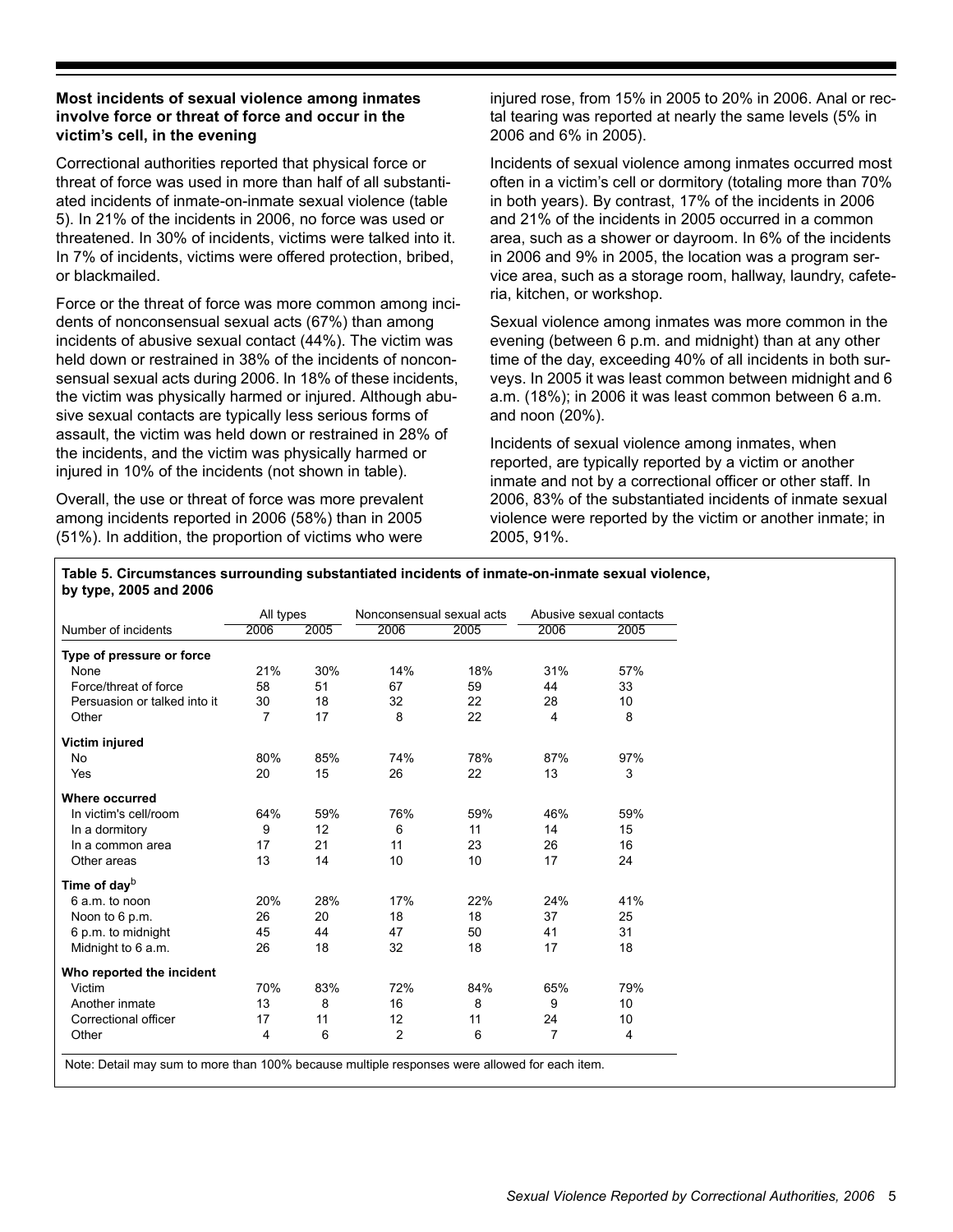# **Most victims experienced a change in their housing; most inmate perpetrators received solitary confinement**

The most common response to a reported incident of sexual violence among inmates was to place the victim in administrative segregation or protective custody and to move the perpetrator to solitary confinement or other higher level of custody. Among victims of inmate sexual violence reported in the 2006 survey, 40% were placed in administrative segregation or protective custody; 13% were placed in a medical unit; and 16% were transferred to another facility (not shown in table). Nearly a quarter (24%) experienced no change in their housing or custody level. Among victims in the 2005 survey, nearly the same actions had been taken; a slightly higher percent (32%) had experienced no change in housing.

Inmate perpetrators were moved to solitary confinement in 78% of the incidents of sexual violence in 2006, compared to 71% in 2005 (table 6). Perpetrators of the most serious incidents, nonconsensual sexual acts, were the most likely to receive solitary confinement (81% in 2006, 72% in 2005).

Legal sanctions, including arrest, referral for prosecution, or a new sentence, were imposed on perpetrators in 41% of the incidents in 2006 and 51% of the incidents in 2005. This drop was attributed to a decline in legal sanctions imposed on perpetrators of abusive sexual contacts (39% in 2005; 18% in 2006).

In addition, perpetrators in 2006 received a combination of other sanctions, including confinement to their cell or room (16%), loss of privileges (20%), placement in a higher custody level (22%), and transfer to another facility (22%). These types of sanctions were imposed in 2005 at similar rates, except for confinement to their cell or room (28%).

#### **Table 6. Sanctions imposed on perpetrators in substantiated incidents of inmate-on-inmate sexual violence, by type of incident, 2005 and 2006**

|                       | All incidents |      | Nonconsensual Abusive sexual<br>sexual acts |      | contacts |      |
|-----------------------|---------------|------|---------------------------------------------|------|----------|------|
|                       | 2006          | 2005 | 2006                                        | 2005 | 2006     | 2005 |
| Solitary/disciplinary | 78%           | 71%  | 81%                                         | 72%  | 75%      | 70%  |
| Legal action          | 41            | 51   | 56                                          | 58   | 18       | 39   |
| Arrested              | 16            | 12   | 21                                          | 16   | 6        | 4    |
| Referred for prose-   |               |      |                                             |      |          |      |
| cution                | 33            | 46   | 46                                          | 51   | 13       | 35   |
| Confined to own cell/ |               |      |                                             |      |          |      |
| room                  | 16            | 28   | 18                                          | 25   | 12       | 33   |
| Placed in higher cus- |               |      |                                             |      |          |      |
| tody                  | 22            | 20   | 24                                          | 27   | 20       | 5    |
| Loss of privileges    | 20            | 21   | 23                                          | 22   | 16       | 19   |
| Transferred to        |               |      |                                             |      |          |      |
| another facility      | 22            | 19   | 24                                          | 18   | 17       | 21   |
|                       |               |      |                                             |      |          |      |

Note: Detail may sum to more than 100% because multiple sanctions may have been imposed.

# **The sexual relationship "appeared to be willing" in 57% of incidents of staff sexual misconduct and harassment**

Correctional authorities also reported detailed data on 544 substantiated incidents of staff sexual misconduct and harassment (up from 344 in 2005). To address concerns about the reporting and interpretation of data in the 2005 survey, BJS changed the item related to the nature of the incidents in 2006. The option "*Romantic*" was replaced by "*Sexual relationship between inmate and staff appeared to be willing*." The options "*Other*" and "*Level of coercion unknown*" were added. In addition, the options were reordered from most to least coercive. (See *Methodology* for further details.)

Though these changes were introduced in 2006, the findings remained similar to those reported in 2005.

• The sexual relationship "appeared to be willing" in 57% of incidents in 2006 (table 7). In comparison, the relationship was classified as "romantic" in 68% of the incidents in 2005.

• Physical force, abuse of power, or pressure was involved in 7% of the incidents in 2006, compared to 15% of the incidents in 2005.

• A third of the incidents in 2006 involved other forms of assault, including sexual harassment (15%), indecent exposure/invasion of privacy (9%), and unwanted touching for sexual gratification (5%).

• In 12% of the incidents in 2006, correctional authorities reported the "level of coercion unknown."

#### **Table 7. Characteristics of substantiated incidents of staff sexual misconduct and harassment, by type of facility, 2006**

| Characteristic                        | All facilities <sup>a</sup> | Prison | Jail |
|---------------------------------------|-----------------------------|--------|------|
| Number of incidents                   | 544                         | 282    | 239  |
| Nature of the incident <sup>b</sup>   |                             |        |      |
| Relationship appeared to be           |                             |        |      |
| willing                               | 57%                         | 62%    | 51%  |
| Sexual harassment                     | 15                          | 16     | 15   |
| Unwanted touching                     | 5                           | 9      | 2    |
| Indecent exposure                     | 9                           | 2      | 18   |
| Pressure/abuse of power               | 5                           | 7      | 2    |
| <b>Physical force</b>                 | 2                           | 2      | 0    |
| Other/unknown                         | 12                          | 9      | 16   |
| Number of staff involved <sup>c</sup> |                             |        |      |
|                                       | 98%                         | 98%    | 98%  |
| 2                                     | 2                           | 2      | 2    |
| Number of victims <sup>c</sup>        |                             |        |      |
| 1                                     | 83%                         | 89%    | 74%  |
| 2                                     | 14                          | 5      | 25   |
| 3                                     | 2                           | 2      | ŋ    |
| or more<br>4                          | $\overline{2}$              | 3      | ŋ    |

alncludes substantiated incidents reported by private prisons and jails, Indian country jails, and facilities operated by the U.S. military and ICE.

bDetail may sum to more than 100% because multiple responses were allowed for each item.

<sup>c</sup>Detail may not sum to 100% due to rounding.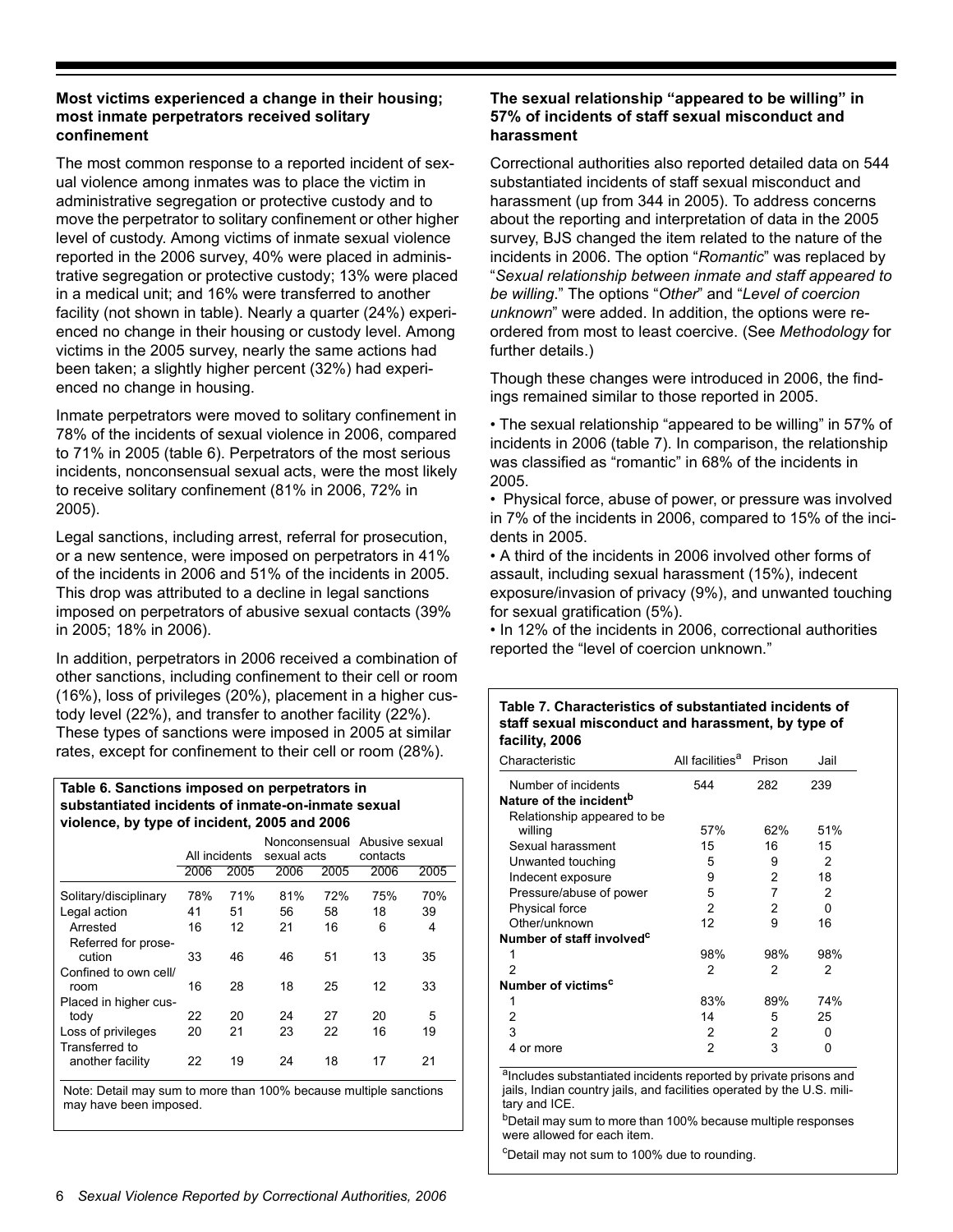Other data reported on substantiated incidents of staff sexual misconduct and harassment during 2006 revealed that —

- In more than half of the incidents, the victim (29%) or another inmate (27%) reported the misconduct (table 8).
- Most incidents occurred outside the inmate's living area: 46% in a program area, 8% in a common area, and 8% outside of the facility.
- Incidents occurred most often between noon and 6 p.m. in prisons (53%) and between 6 p.m. and midnight in local jails (74%).
- More than one staff member was involved in the sexual misconduct in 2% of the incidents.
- Staff had victimized more than one inmate in 18% of the incidents.

#### **Table 8. Circumstances of substantiated incidents of staff sexual misconduct and harassment, by type of facility, 2006**

| Circumstance                           | All facilities <sup>a</sup> | Prison | Jail |
|----------------------------------------|-----------------------------|--------|------|
| Who reported the incident <sup>b</sup> |                             |        |      |
| Victim                                 | 29%                         | 29%    | 29%  |
| Another inmate                         | 27                          | 23     | 29   |
| Family of victim                       | 8                           | 2      | 16   |
| Correctional officer                   | 25                          | 27     | 21   |
| Administrative staff                   | 8                           | 11     | 4    |
| Medical/healthcare staff               | 1                           | 2      | 0    |
| Instructor/teacher/counselor           | 1                           | 1      | 1    |
| Other (anonymous/letter)               | 3                           | 5      | 1    |
| Where occurred                         |                             |        |      |
| In victim's cell/room                  | 10%                         | 9%     | 13%  |
| In a dormitory                         | 14                          | 10     | 20   |
| In a common area                       | 8                           | 10     | 4    |
| In temporary holding area              | 8                           | 0      | 18   |
| In a program service area              | 46                          | 49     | 41   |
| Outside the facility                   | 8                           | 12     | 3    |
| In transit                             | <1                          | <1     | <1   |
| Staff office/infirmary                 | 5                           | 9      | 1    |
| Other/unknown                          | 7                           | 9      | 6    |
| Time of day                            |                             |        |      |
| 6 a.m. to noon                         | 35%                         | 38%    | 36%  |
| Noon to 6 p.m.                         | 32                          | 53     | 11   |
| 6 p.m. to midnight                     | 56                          | 38     | 74   |
| Midnight to 6 a.m.                     | 14                          | 16     | 12   |

Note: Detail may sum to more than 100% because multiple responses were allowed for each item.

alncludes substantiated incidents reported by private prisons and jails, Indian country jails, and facilities operated by the U.S. military and ICE.

<sup>b</sup>The category "Chaplain/other religious official" was not marked in any incident.

# **Female staff more frequently implicated in sexual misconduct in prisons; male staff in local jails**

In the 2006 survey, characteristics of victims and perpetrators of staff sexual misconduct and harassment differed by type of facility:

- In State and Federal prisons, 65% of inmate victims of staff sexual misconduct and harassment were male, while 58% of staff perpetrators were female (tables 9 and 10).
- In local jails, 80% of victims were female, while 79% of perpetrators were male.
- 49% of staff perpetrators in prisons were age 40 or older, while 65% of victims were under age 35.
- 56% of staff perpetrators in jails were age 40 or older, while 86% of victims were under age 35.
- Among staff perpetrators in prisons and jails, 71% were white; 20%, black; and 7%, Hispanic. Among inmate victims, 66% were white; 23%, black; and 8%, Hispanic.
- A correctional officer was identified as the perpetrator in 54% of incidents in prisons, and in 98% of incidents in jails (table 11).
- A contract employee was involved in 17% of the incidents in prisons and in 2% of those in jails.

| Table 9. Characteristics of inmates involved in staff sexual<br>misconduct and harassment, by type of facility, 2006 |                             |        |            |  |  |  |
|----------------------------------------------------------------------------------------------------------------------|-----------------------------|--------|------------|--|--|--|
| Characteristic                                                                                                       | All facilities <sup>a</sup> | Prison | Jail       |  |  |  |
| Gender <sup>b</sup>                                                                                                  |                             |        |            |  |  |  |
| Male                                                                                                                 | 44%                         | 65%    | <b>20%</b> |  |  |  |
| Female                                                                                                               | 56                          | 35     | 80         |  |  |  |
| Ageb                                                                                                                 |                             |        |            |  |  |  |
| Under 18                                                                                                             | $0\%$                       | $0\%$  | 0%         |  |  |  |
| 18-24                                                                                                                | 18                          | 16     | 21         |  |  |  |
| $25 - 29$                                                                                                            | 33                          | 29     | 38         |  |  |  |
| 30-34                                                                                                                | 25                          | 20     | 27         |  |  |  |
| 35-39                                                                                                                | 13                          | 21     | 6          |  |  |  |
| 40-44                                                                                                                | 8                           | 9      | 7          |  |  |  |
| 45 or older                                                                                                          | 3                           | 5      | 1          |  |  |  |
| Race/Hispanic<br>origin                                                                                              |                             |        |            |  |  |  |
| White <sup>c</sup>                                                                                                   | 66%                         | 54%    | 80%        |  |  |  |
| <b>Black<sup>c</sup></b>                                                                                             | 23                          | 32     | 14         |  |  |  |
| Hispanic                                                                                                             | 8                           | 12     | 5          |  |  |  |
| Other <sup>c,d</sup>                                                                                                 | 3                           | 2      | 1          |  |  |  |

aIncludes substantiated incidents reported by private prisons and jails, Indian country jails, and facilities operated by the U.S. military and ICE.

<sup>b</sup>The number of victims of staff misconduct totaled 671: gender was reported for 636; age for 631; and race/Hispanic origin for 628.

cExcludes inmates of Hispanic origin.

<sup>d</sup>Includes American Indians, Alaska Natives, Asians, Native Hawaiians, and Other Pacific Islanders.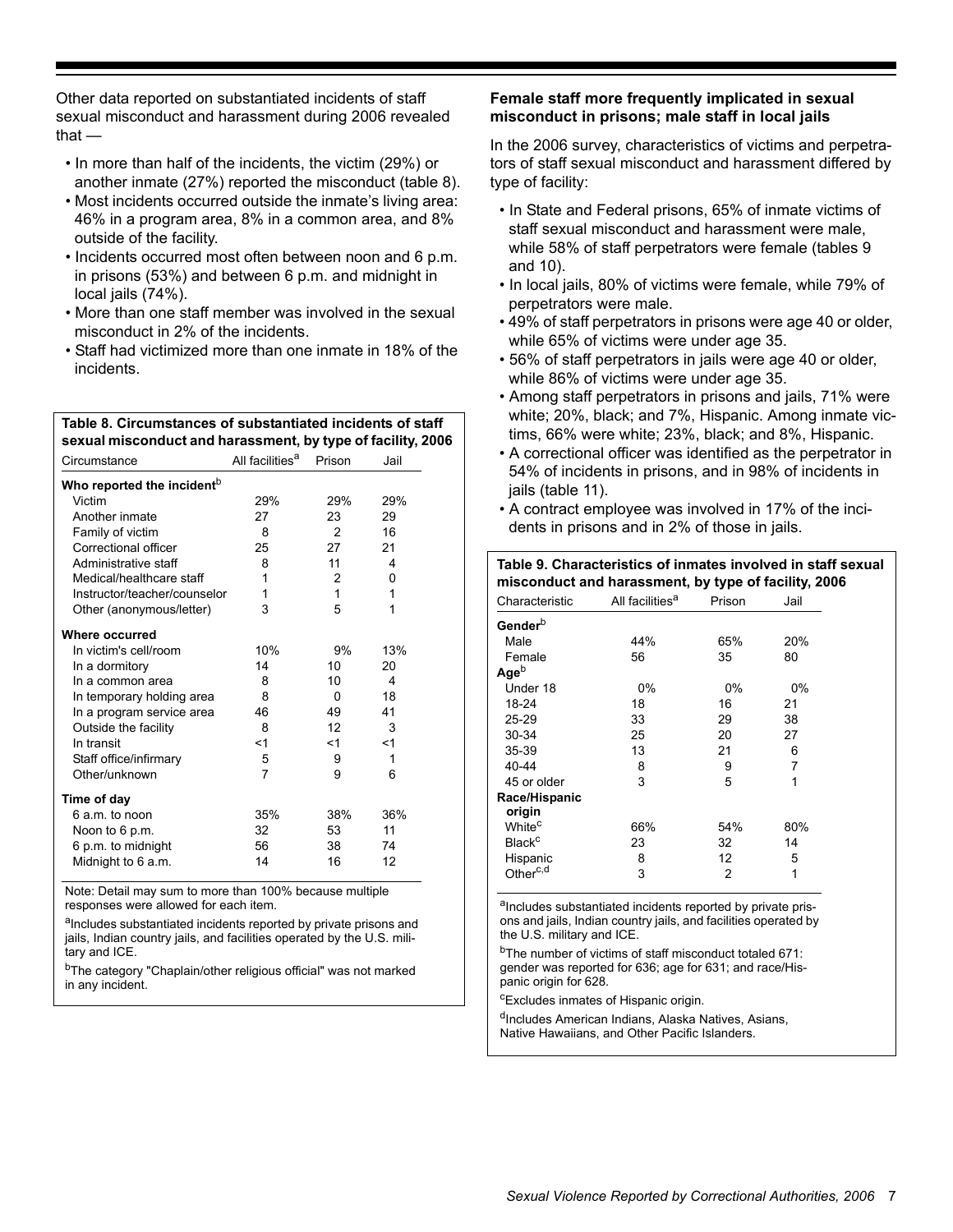#### **Table 10. Characteristics of staff involved in staff sexual misconduct and harassment, by type of facility, 2006**

| $\sim$ , $\sim$ , $\sim$ . $\sim$ . $\sim$ . $\sim$ . $\sim$ . |                             |        |      |
|----------------------------------------------------------------|-----------------------------|--------|------|
|                                                                | All facilities <sup>a</sup> | Prison | Jail |
| Gender <sup>b</sup>                                            |                             |        |      |
| Male                                                           | 60%                         | 42%    | 79%  |
| Female                                                         | 40                          | 58     | 21   |
| $Age^b$                                                        |                             |        |      |
| 24 or younger                                                  | 8%                          | 9%     | 4%   |
| $25 - 29$                                                      | 10                          | 14     | 6    |
| 30-34                                                          | 13                          | 12     | 14   |
| $35 - 39$                                                      | 17                          | 17     | 19   |
| 40-44                                                          | 24                          | 16     | 34   |
| 45-54                                                          | 19                          | 24     | 15   |
| 55 or older                                                    | 9                           | 9      | 7    |
| Race/Hispanic origin <sup>b</sup>                              |                             |        |      |
| White <sup>c</sup>                                             | 71%                         | 70%    | 74%  |
| <b>Black<sup>c</sup></b>                                       | 20                          | 24     | 16   |
| Hispanic                                                       | 7                           | 5      | 9    |
| Other <sup>c,d</sup>                                           | 2                           | <1     | 1    |
|                                                                |                             |        |      |

alncludes substantiated incidents reported by private prisons and jails, Indian country jails, and facilities operated by the U.S. military and ICE.

bGender was reported for 558 staff; age for 532; and race/Hispanic origin for 530.

<sup>c</sup>Excludes staff of Hispanic origin.

dIncludes American Indians, Alaska Natives, Asians, Native Hawaiians, and Other Pacific Islanders.

#### **Three-quarters of staff perpetrators in 2006 lost their jobs; 56% were arrested or referred for prosecution**

Correctional authorities indicated that staff had been discharged or resigned in 77% of substantiated incidents in 2006, compared to 82% in 2005 (table 12). Staff had also been arrested or referred for prosecution in 56% of incidents (compared to 45% of incidents in 2005). Approximately 10% of staff perpetrators in 2006 were disciplined, transferred or demoted, compared to 17% in 2005.

Among the multiple types of sanctions imposed on staff perpetrators during 2006, discharge or resignation was the most common, constituting 79% of incidents in prisons and 74% of those in jails. Jail staff were more likely than prison staff to be arrested or prosecuted (73% versus 43%).

Sanctions imposed on staff in substantiated incidents of staff sexual misconduct and harassment, 2005 and 2006

|                          | 2006 | 2005 |
|--------------------------|------|------|
| Legal sanction           | 56%  | 45%  |
| Arrest                   | 24   | 28   |
| Referred for prosecution | 45   | 34   |
| Loss of job              | 77   | 82   |
| <b>Other sanction</b>    | 10   | 17   |

Note: Detail may sum to more than 100% because multiple response were allowed.

#### **Table 11. Type and position of staff involved in staff sexual misconduct and harassment, by type of facility, 2006**

|                                                   | All facilities* | Prison | Jail |
|---------------------------------------------------|-----------------|--------|------|
| Type of staff involved                            |                 |        |      |
| Full/part-time employee<br>Contract employee/ven- | 89%             | 80%    | 99%  |
| dor                                               | 10              | 17     | 2    |
| Volunteer/intern                                  |                 |        |      |
| <b>Position of staff involved</b>                 |                 |        |      |
| Administrator                                     | $0\%$           | $0\%$  | 0%   |
| Correctional officer                              | 75              | 54     | 98   |
| Clerical                                          |                 | 2      | 0    |
| Maintenance                                       | 10              | 17     |      |
| Medical/health care                               | 8               | 14     |      |
| Educational                                       | 3               | 6      |      |
| Other program staff                               | 2               | 5      |      |
| Other                                             |                 | 2      |      |
|                                                   |                 |        |      |

Note: Detail may sum to more than 100% because more than one type of staff have been involved.

\*Includes substantiated incidents reported by private prisons and jails, Indian country jails, and facilities operated by the U.S. military and ICE.

# **Half of inmates involved in staff sexual misconduct were transferred or placed in segregation**

Correctional authorities indicated that the victims of staff sexual misconduct or harassment during 2006 were often transferred to another facility (31%) or placed in administrative segregation or protective custody (25%). Inmate victims had been transferred to another facility in 48% of the incidents in local jails and in 19% of the incidents in State and Federal prisons. Victims were less likely to have been moved to administrative segregation or protective custody when the incident occurred in a jail (19%) than in a prison (28%).

In most incidents of staff sexual misconduct or harassment (76%), victims received no medical followup, counseling or mental health treatment. Victims were given a medical examination in 6% of the incidents in prisons and jails. They were provided counseling or mental health treatment in 12% of the incidents.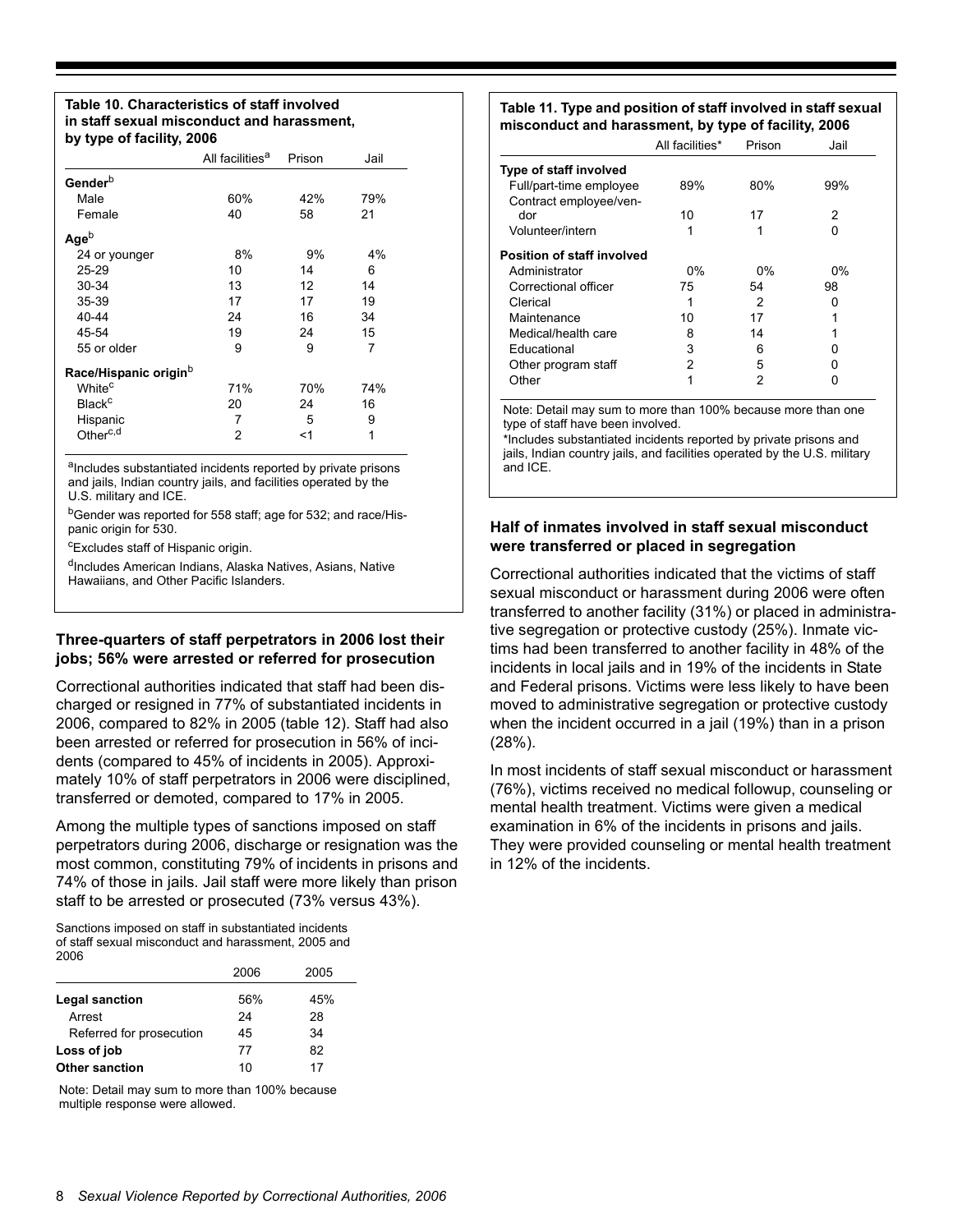| Table 12. Impact on inmate and staff in substantiated     |  |
|-----------------------------------------------------------|--|
| incidents of staff sexual misconduct and harassment, 2006 |  |

|                                               | All facilities <sup>a</sup> | Prison | Jail           |
|-----------------------------------------------|-----------------------------|--------|----------------|
| Medical followup for inmate                   |                             |        |                |
| Given medical examination                     | 6%                          | 8%     | 5%             |
| Administered rape kit                         | 10                          | 1      | 18             |
| <b>Tested for HIV/AIDS</b>                    | $\overline{2}$              | 3      | $\overline{2}$ |
| Tested for other STDs                         | $\mathfrak{p}$              | 3      | $\mathfrak{p}$ |
| Provided counseling or mental                 |                             |        |                |
| health treatment                              | 12                          | 17     | 8              |
| None of the above                             | 76                          | 79     | 74             |
| Any change in housing/cus-<br>tody for inmate |                             |        |                |
| Placed in administratve segre-                |                             |        |                |
| gation or protective custody                  | 25%                         | 28%    | 19%            |
| Placed in medical unit                        | 1                           | 1      | 0              |
| Confined to own cell/room                     | 3                           | 4      | 2              |
| Given a higher custody level                  |                             |        |                |
| within facility                               | 5                           | 5      | 6              |
| Transferred to another facility               | 31                          | 19     | 48             |
| Other <sup>b</sup>                            | 3                           | 5      | 1              |
| None of the above                             | 46                          | 50     | 42             |
| <b>Sanctions on staff</b>                     |                             |        |                |
| Legal sanction                                | 56%                         | 43%    | 73%            |
| Arrested                                      | 24                          | 14     | 34             |
| Referred for prosecution                      | 45                          | 39     | 57             |
| Loss of job                                   | 77                          | 79     | 74             |
| Discharged                                    | 44                          | 33     | 57             |
| Staff resigned (prior to inves-               |                             |        |                |
| tigation)                                     | 26                          | 37     | 13             |
| Staff resigned (after investi-                |                             |        |                |
| qation)                                       | 7                           | 10     | 5              |
| Other sanction                                | 10                          | 12     | 9              |
| Reprimanded/disciplined                       | 10                          | 11     | 8              |
| Demoted/diminished respon-<br>sibilities      | 1                           | < 1    | 2              |
| Transferred to another facil-<br>ity          | 1                           | 1      | <1             |

Note: Detail may sum to more than 100% because multiple responses were allowed for each item.

aIncludes substantiated incidents reported by private prisons and jails, Indian country jails, and facilities operated by the U.S. military and ICE.

bIncludes "stayed in same unit," "transferred elsewhere in facility," and "incident reported after release."

# **Methodology**

#### *Measures of sexual violence*

In 2004 BJS developed uniform definitions of sexual violence. All incidents of inmate-on-inmate sexual violence involve sexual contacts with any person without his or her consent, or with a person who is unable to consent or refuse. The most serious incidents, *nonconsensual sexual acts*, include:

- Contact between the penis and the vagina or the penis and the anus including penetration, however slight; or
- Contact between the mouth and the penis, vagina, or anus; or
- Penetration of the anal or genital opening of another person by a hand, finger, or other object.

The less serious incidents, *abusive sexual contacts*, include:

- Intentional touching, either directly or through the clothing, of the genitalia, anus, groin, breast, inner thigh, or buttocks of any person.
- Incidents in which the intention is to sexually exploit (rather than to only harm or debilitate).

Incidents of staff-with-inmate sexual violence are separated into two categories.

*Staff sexual misconduct* includes any behavior or act of a sexual nature, either consensual or nonconsensual, directed toward an inmate by an employee, volunteer, official visitor, or agency representative. Such acts include:

- Intentional touching of the genitalia, anus, groin, breast, inner thigh, or buttocks with the intent to abuse, arouse, or gratify sexual desire; or
- Completed, attempted, threatened, or requested sexual acts; or
- Occurrences of indecent exposure, invasion of privacy, or staff voyeurism for sexual gratification.

*Staff sexual harassment* involves repeated verbal statements or comments of a sexual nature to an inmate by an employee, volunteer, official visitor, or agency representative. Such statements include demeaning references to gender or derogatory comments about body or clothing; or profane or obscene language or gestures.

Since BJS first developed these definitions, correctional authorities have significantly enhanced their abilities to report uniform data on sexual violence. Authorities in 42 State and Federal prison systems were able to report incidents of abusive sexual contacts separately, as defined in the 2006 survey. Only two States limited reports to substantiated incidents.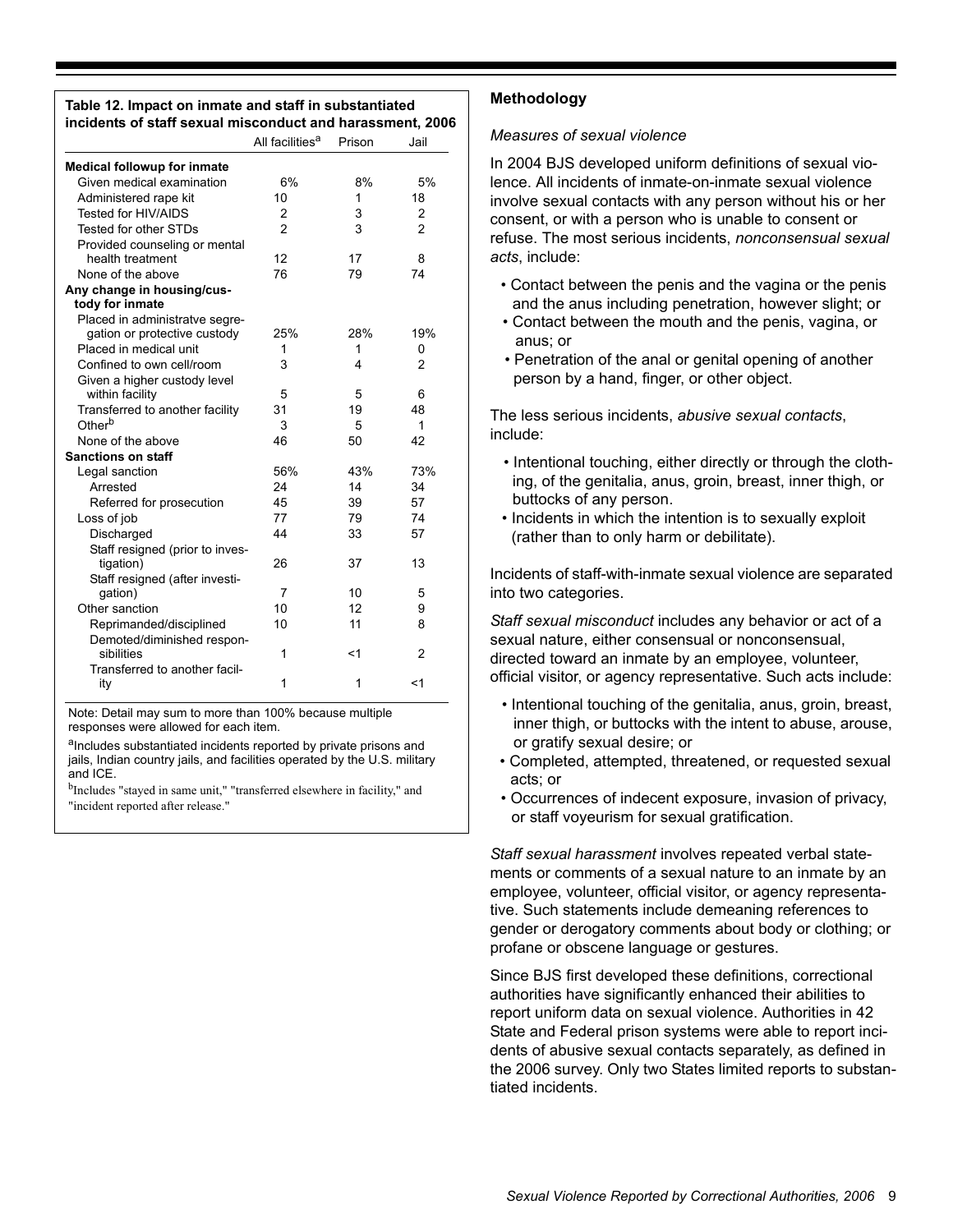Most prison systems (44) were able to report data on staff sexual misconduct using survey definitions. Five systems were unable to separate sexual harassment from misconduct. One system did not record staff sexual harassment in a central database.

Jail authorities were less likely than prison authorities to meet survey definitions. More than a third of the jail jurisdictions were unable to separate abusive sexual contacts from the more serious nonconsensual sexual acts; a quarter were unable to report staff sexual harassment separately from staff sexual misconduct.

# *Sampling procedures*

The *2006 Survey of Sexual Violence* was based on seven separate samples, corresponding to the different facilities covered under the Act. The following samples were drawn:

1. The survey included all 50 State adult prison systems and the Federal Bureau of Prisons. Prison administrators were directed to report only on incidents of sexual violence that occurred within publicly operated adult facilities.

2. A sample of 41 privately operated prison facilities was drawn to produce a 10% sample of the 408 private prisons identified in the *2005 Census of State and Federal Adult Correctional Facilities.* Facilities were ranked by average daily population (ADP) in the 12-month period ending June 30, 2005. Four facilities with an ADP of more than 2,005 inmates were selected with certainty due to their size. The remaining facilities were sorted by region and ADP within region and then sampled systematically with a probability proportional to their size.

3. A sample of 350 publicly operated jail facilities was selected based on data reported in the *2005 Census of Jail Inmates.*

Jail jurisdictions were sorted into five strata based on ADP during the 12-month period ending June 30, 2005, and sampled systematically to produce a representative national sample. In 2006 the second-largest jail jurisdiction in each State was selected from stratum 1 to avoid selecting with certainty the same jurisdiction as in 2005. (In previous surveys the 46 largest jails in each State were selected.)

An additional 61 jail jurisdictions (forming stratum 2) were selected with certainty due to size (an ADP of 1,500 inmates or more).

The remaining 2,813 jail jurisdictions in the 2005 census were then grouped into 3 strata: stratum 3 contained 1,599 jails with an ADP of 85 inmates or fewer; stratum 4 included 785 jails with an ADP of 86 to 283 inmates; and stratum 5 included 429 jails with an ADP of 284 to 1,499 inmates. Jail jurisdictions in these 3 strata were selected systematically with probabilities proportionate to their size, resulting in 46 selections from stratum 3, 52 from stratum 4, and 145 from stratum 5.

Of the 350 selected jail jurisdictions, 5 did not respond to the survey:

Rockdale County, GA Beaver County, PA Lycoming County, PA Greenville County, SC Ellis County, TX

One of the facilities closed in 2006:

Crossville City, AL

4. A sample of 5 privately operated jails was also selected based on data reported in the *2005 Census of Jail Inmates.* The 42 private facilities were sorted by region, State, and ADP. Facilities were systematically sampled with probabilities proportionate to size.

5. Three additional samples of other correctional facilities were drawn to represent:

a) jails in Indian Country (10 facilities holding adult and juvenile inmates were selected from a total of 68 based on the ADP during 2004);

b) military-operated facilities (all 59 facilities operated by the Armed Services in the continental U.S.);

c) 14 facilities operated by Immigration and Customs Enforcement.

Of the facilities selected, one had closed (Navajo Department of Corrections – Chinle, AZ).

Data for each correctional system and sampled facility are displayed in Appendix tables 1a – 4b. In each table a measure of population size has been provided as a basis for comparison.

#### *National estimates and accuracy*

Survey responses were weighted to produce national estimates by type of correctional facility. Data from the Federal Bureau of Prisons, all State systems, military facilities, and ICE facilities received a weight of 1.00, since these systems and facilities were all selected (sampled with certainty).

Among publicly operated jails, private prisons, private jails and jails in Indian country, facilities were assigned a weight equal to the inverse of their probability of selection. Estimates for public jail jurisdictions were adjusted for nonresponse by multiplying each estimate by the ratio of the total ADP in all jurisdictions to the ADP among participating jurisdictions.

Survey estimates for public jail jurisdictions, private prisons and jails, and jails in Indian country are subject to sampling error. The error, as measured by an estimated sampling error, varies by the size of the estimate and the size of the base population. Estimates of the standard errors for selected survey items are presented in tables 13 and 14.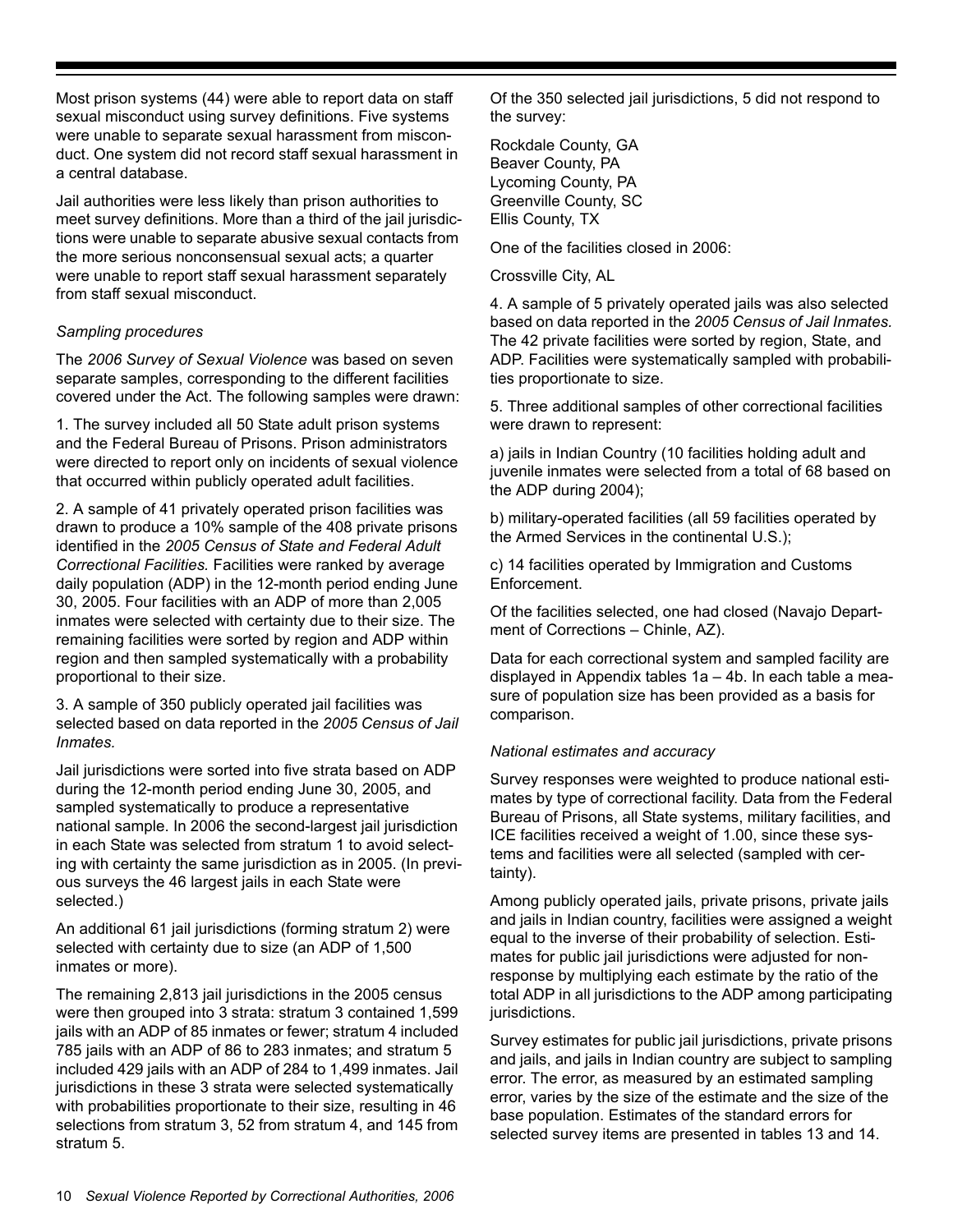These standard errors may be used to construct confidence intervals around survey estimates (e.g., numbers, rates, and percentages), as well as differences in these estimates. For example, the 95% confidence interval around the number of allegations of sexual violence is approximately 6,528 plus or minus 1.96 times 143 (or 6,248 to 6,808).

**Table 13. Estimated standard errors for number of allegations and substantiated incidents, by type, 2006** 

|                                                                             |                      | Allegations       | Substantiated inci-<br>dents |                   |  |  |
|-----------------------------------------------------------------------------|----------------------|-------------------|------------------------------|-------------------|--|--|
|                                                                             | National<br>estimate | Standard<br>error |                              | Standard<br>error |  |  |
| Total                                                                       | 6,528                | 143               | 967                          | 72                |  |  |
| Inmate-on-inmate noncon-<br>sensual sexual acts<br>Inmate-on-inmate abusive | 2.205                | 68                | 263                          | 23                |  |  |
| sexual contacts                                                             | 834                  | 16                | 157                          | 6                 |  |  |
| Staff sexual misconduct                                                     | 2,371                | 106               | 469                          | 68                |  |  |
| Staff sexual harassment                                                     | 1.118                | 41                | 78                           | 8                 |  |  |

#### **Table 14. Estimated standard errors for selected characteristics of substantiated incidents, by type, 2006**

| Characteristic                              | National<br>estimate | Standard<br>error |
|---------------------------------------------|----------------------|-------------------|
| Inmate-on-inmate sexual violence            |                      |                   |
| Occurred between 6 p.m. and midnight        | 45%                  | 3%                |
| Occurred in victim's cell                   | 64                   | 2                 |
| Force/threat of force used                  | 58                   | 3                 |
| Victim injured                              | 20                   | $\mathcal{P}$     |
| Victim given medical examination            | 60                   | $\mathcal{P}$     |
| Victim placed in administrative segregation | 40                   | $\mathcal{P}$     |
| Perpetrator placed in solitary              | 78                   | 1                 |
| Legal action imposed on perpetrator         | 41                   | 3                 |
| Staff-on-inmate sexual violence             |                      |                   |
| Relationship appeared to be willing         | 57%                  | 6%                |
| Occurred between 6 p.m. and midnight        | 56                   | 7                 |
| Occurred in victim's cell                   | 10                   | 3                 |
| Victim placed in administrative segregation | 25                   | 5                 |
| Victim transferred to another facility      | 31                   | 8                 |
| Legal sanction imposed on staff             | 56                   | 6                 |
| Staff discharged or resigned                | 77                   | 6                 |

# *Detail on substantiated incidents*

The 2006 Survey of Sexual Violence recorded 704 substantiated incidents of sexual violence; that is, incidents that were investigated and determined to have occurred. Taking into account sampling of local jail jurisdictions, private prisons and jails, and jails in Indian country, the estimated total for the Nation was 967.

Correctional authorities provided detail on 99% of all substantiated incidents. Through use of a separate incident form, the survey collected details on circumstances surrounding each incident, characteristics of victims and perpetrators, type of pressure or physical force, sanctions imposed, and victim assistance. These data are displayed in Appendix tables  $5 - 8$ .

In response to concerns raised about the 2005 survey, BJS changed the survey item related to staff sexual misconduct and harassment. Item 27 of the 2006 survey read as follows:

What was the nature of the incident?

(Mark all that apply.)

- 1. Pressure or abuse of power resulting in a nonconsensual sexual act
- 2. Indecent exposure, invasion of privacy, or voyeurism for sexual gratification
- 3. Unwanted touching for sexual gratification
- 4. Sexual harassment or repeated verbal statements of a sexual nature by staff
- 5. Sexual relationship between inmate and staff that appeared to be willing
- 6. Other *Specify*
- 7. Level of coercion unknown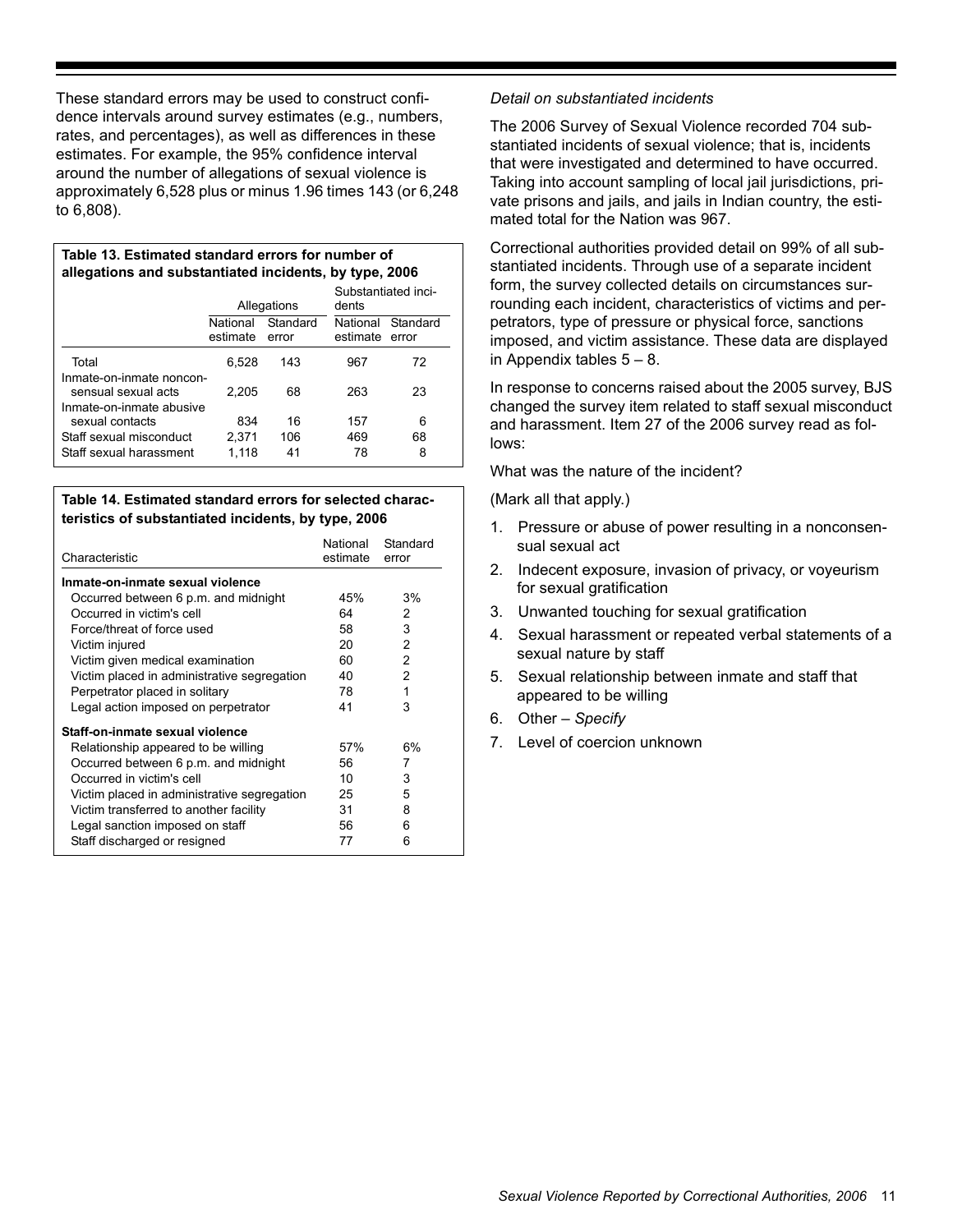**U.S. Department of Justice** Office of Justice Programs Bureau of Justice Statistics

Washington, DC 20531

Official Business Penalty for Private Use \$300



This report in portable document format (includes 8 appendix tables) and in ASCII and its related statistical data are available at the BJS World Wide Web Internet site: <http://www. ojp.usdoj.gov/bjs/abstract/svrca06.htm>

#### **Office of Justice Programs**

*Innovation • Partnerships • Safer Neighborhoods* http://www.ojp.usdoj.gov

Pamela H. Butler, Greta B. Clark, and Shannon Clerkin carried out data collection and processing, under the supervision of Charlene M. Sebold, Governments Division, Census Bureau, U.S. Department of

the director.

Commerce. Pearl E. Chase, Patricia D. Torryson, Kathryn DiMeglio, and Lisa A. McNelis assisted in the data collection. Suzanne M. Dorinski drew the facility samples and provided sampling weights.

The Bureau of Justice Statistics is the statistical agency of the U.S. Department of Justice. Jeffrey L. Sedgwick is

Allen J. Beck, Paige M. Harrison and Devon B. Adams, wrote this report. Carolyn Williams produced and edited the report, and Jayne Robinson prepared the report for publication, under the supervision of Doris J. James.

August 2007, NCJ 218914.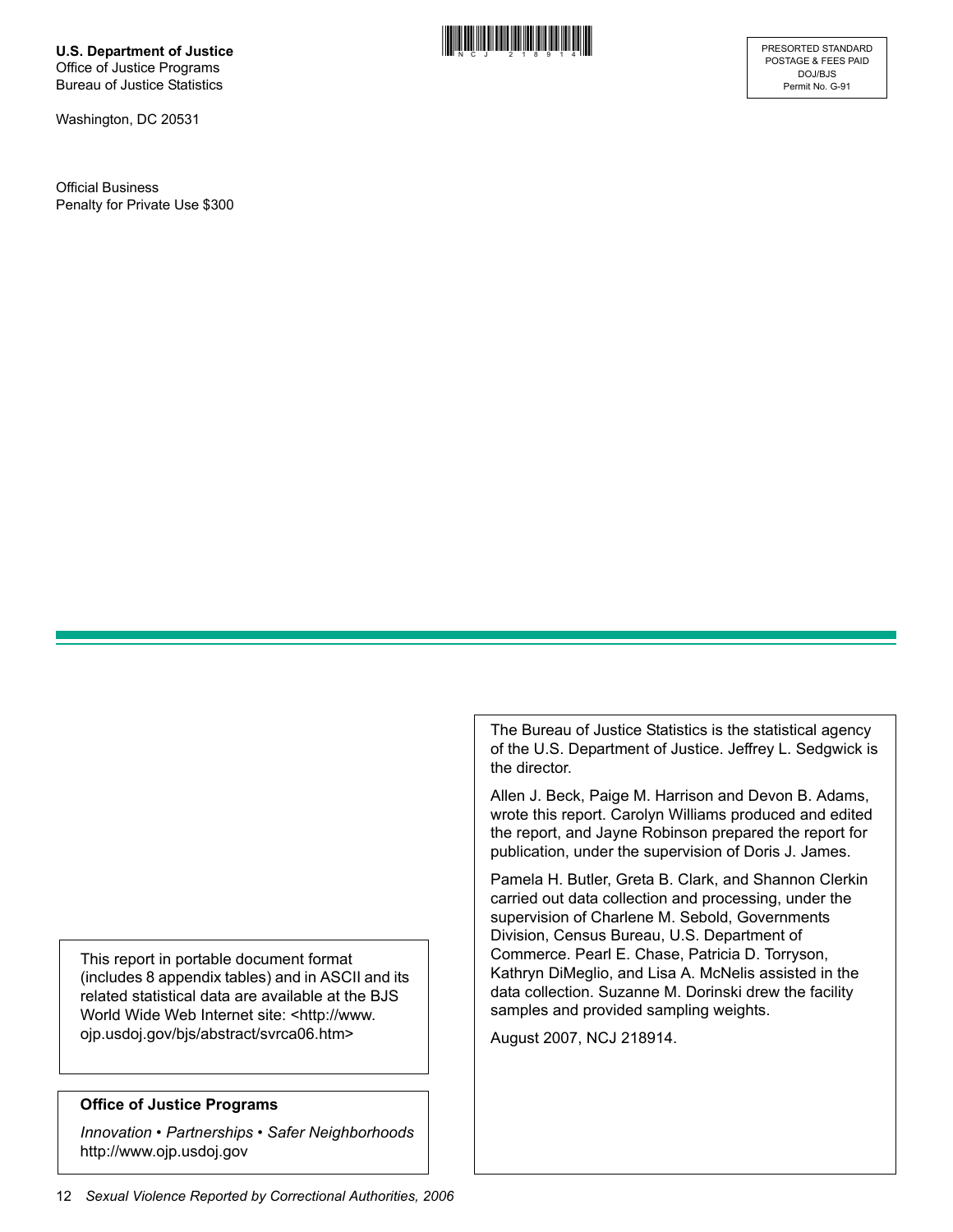#### **Appendix table 1a. Allegations of inmate-on-inmate sexual violence reported by State or Federal prison authorities, by type, 2006**

|                             | Prisoners                             |                    |                 |                | Reported inmate-on-inmate nonconsensual sexual acts |                                                                    |                         |                 |                | Reported inmate-on-inmate abusive sexual contacts |                                                 |
|-----------------------------|---------------------------------------|--------------------|-----------------|----------------|-----------------------------------------------------|--------------------------------------------------------------------|-------------------------|-----------------|----------------|---------------------------------------------------|-------------------------------------------------|
| Jurisdiction                | in custody,<br>6/30/2006 <sup>a</sup> | Allegations tiated | Substan- Unsub- |                |                                                     | Investiga-<br>stantiated Unfounded tion ongoing Allegations tiated |                         | Substan- Unsub- |                |                                                   | Investiga-<br>stantiated Unfounded tion ongoing |
| Total                       | 1,367,204                             | 1,390              | 147             | 707            | 304                                                 | 232                                                                | 707                     | 125             | 426            | 139                                               | 17                                              |
| Federal                     | 161,871                               | 7                  | 0               | 0              | 7                                                   | 0                                                                  | 11                      | 1               | 0              | 9                                                 | 1                                               |
| State                       | 1,205,333                             | 1,383              | 147             | 707            | 297                                                 | 232                                                                | 696                     | 124             | 426            | 130                                               | 16                                              |
| Alabama <sup>b</sup>        | 23,995                                | 2                  | 0               | 2              | 0                                                   | 0                                                                  | $\prime$                | $\prime$        | $\prime$       |                                                   |                                                 |
| Alaskab                     | 3,540                                 | 0                  | 0               | 0              | 0                                                   | 0                                                                  |                         |                 |                |                                                   |                                                 |
| Arizona                     | 30,391                                | 35                 | 0               | 20             | 12                                                  | 3                                                                  | 4                       | 0               | $\overline{c}$ | 2                                                 | 0                                               |
| Arkansas                    | 12,643                                | 10                 | 4               | 0              | 6                                                   | 0                                                                  | 5                       | 0               | 0              | 5                                                 | 0                                               |
| California                  | 169,561                               | 76                 | 5               | 41             | 17                                                  | 13                                                                 | 8                       | 3               | 5              | 0                                                 | 0                                               |
| Colorado                    | 17,204                                | 28                 | 5               | 17             | 5                                                   | 1                                                                  | 15                      | 2               | 11             | 2                                                 | 0                                               |
| Connecticut                 | 19,606                                | 19                 | 0               | 14             | 0                                                   | 5                                                                  | 3                       | 0               | 0              | 3                                                 | 0                                               |
| Delaware                    | 7,090                                 | 6                  | 2               | $\overline{2}$ | $\overline{c}$                                      | 0                                                                  | 0                       | 0               | 0              | 0                                                 | 0                                               |
| Florida                     | 82,223                                | 145                | 1               | 140            | $\mathbf{1}$                                        | 3                                                                  | 22                      | 0               | 22             | 0                                                 | 0                                               |
| Georgiab                    | 46,359                                | 53                 | 2               | 14             | 1                                                   | 36                                                                 | $\prime$                |                 | $\prime$       |                                                   |                                                 |
| Hawaii                      | 3,898                                 | 1                  | $\mathbf 0$     | 0              | $\mathbf 0$                                         | $\mathbf 1$                                                        | 0                       | 0               | 0              | 0                                                 | 0                                               |
| Idaho                       | 4,735                                 | 17                 | 9               | 5              | 3                                                   | 0                                                                  | 17                      | 10              | 6              | 1                                                 | 0                                               |
| <b>Illinois</b>             | 45,440                                | 38                 | 4               | 30             | 0                                                   | 4                                                                  | 0                       | 0               | 0              | 0                                                 | 0                                               |
| Indiana                     | 22,539                                | 29                 | 0               | 23             | 6                                                   | 0                                                                  | 15                      | 3               | 8              | 4                                                 | 0                                               |
| lowa                        | 8,659                                 | 20                 | 2               | 10             | 8                                                   | 0                                                                  | 34                      | 13              | 14             | $\overline{7}$                                    | 0                                               |
| Kansas                      | 8,952                                 | 47                 | 4               | 21             | 21                                                  | 1                                                                  | 13                      | 0               | 3              | 10                                                | 0                                               |
| Kentucky                    | 12,967                                | 10                 | 1               | 7              | $\overline{c}$                                      | $\mathbf 0$                                                        | 6                       | 1               | 5              | 0                                                 | 0                                               |
| Louisiana                   | 17,387                                | 24                 | 3               | 5              | 16                                                  | 0                                                                  | $\overline{\mathbf{c}}$ | 2               | 0              | 0                                                 | 0                                               |
| Maine                       | 2,028                                 | 0                  | 0               | 0              | 0                                                   | 0                                                                  | 0                       | 0               | 0              | 0                                                 | 0                                               |
| Maryland                    | 22,860                                | 15                 | 2               | 6              | $\mathbf{1}$                                        | 6                                                                  | 1                       | $\mathbf 0$     | 0              | 1                                                 | 0                                               |
| Massachusetts               | 10,683                                | 22                 | $\overline{7}$  | 7              | 8                                                   | 0                                                                  | 32                      | 8               | 16             | 8                                                 | 0                                               |
| Michigan                    | 50,701                                | 33                 | 10              | 23             | 0                                                   | 0                                                                  | 18                      | 18              | 0              | 0                                                 | 0                                               |
| Minnesota                   | 8,017                                 | 22                 | $\mathbf 0$     | 4              | 17                                                  | 1                                                                  | 5                       | 1               | $\overline{2}$ | $\overline{c}$                                    | 0                                               |
| Mississippib                | 11,528                                | 1                  | 0               | 0              | $\mathbf{1}$                                        | 0                                                                  | $\overline{1}$          |                 |                | $\overline{1}$                                    |                                                 |
| Missouri                    | 30,149                                | 49                 | 2               | 28             | 18                                                  | 1                                                                  | 15                      | 2               | 7              | 6                                                 | 0                                               |
| Montana <sup>c</sup>        | 1,968                                 | 12                 | 3               | 7              | $\overline{c}$                                      | $\mathbf 0$                                                        | 4                       | 2               | 1              | 1                                                 | 0                                               |
| Nebraska                    | 4,546                                 | 7                  | 2               | 4              | 1                                                   | 0                                                                  | 7                       | 2               | 4              | 1                                                 | 0                                               |
| Nevada <sup>b</sup>         | 12,412                                | 21                 | 0               | 7              | 8                                                   | 6                                                                  |                         |                 |                |                                                   |                                                 |
| New Hampshire               | 2,522                                 | 8                  | $\overline{7}$  | 0              | 1                                                   | $\mathbf 0$                                                        | 1                       | 1               | 0              | 0                                                 | 0                                               |
| New Jersey                  | 23,987                                | 2                  | 0               | $\overline{c}$ | 0                                                   | 0                                                                  | 1                       | 0               | 1              | 0                                                 | 0                                               |
| New Mexico                  | 3,876                                 | 0                  | 0               | $\mathbf 0$    | 0                                                   | 0                                                                  | 0                       | 0               | 0              | 0                                                 | 0                                               |
| New York                    | 63,479                                | 34                 | 1               | 22             | 0                                                   | 11                                                                 | 16                      | 4               | 5              | 0                                                 | 7                                               |
| North Carolinab             | 37,277                                | 22                 | 4               | 16             | 2                                                   | 0                                                                  |                         |                 |                |                                                   |                                                 |
| North Dakota                | 1,370                                 | $\overline{2}$     | 1               | 1              | 0                                                   | 0                                                                  | 5                       | 3               | $\overline{c}$ | 0                                                 | 0                                               |
| Ohio                        | 44,759                                | 67                 | 16              | 5              | 45                                                  | 1                                                                  | 34                      | 9               | 5              | 20                                                | 0                                               |
| Oklahoma                    | 17,149                                | 17                 | 2               | 7              | 8                                                   | 0                                                                  | 0                       | 0               | 0              | 0                                                 | 0                                               |
| Oregon                      | 13,091                                | 23                 | 0               | 4              | 2                                                   | 17                                                                 | 2                       | 0               | $\overline{2}$ | $\mathbf 0$                                       | 0                                               |
| Pennsylvania                | 41,957                                | 24                 | 5               | 5              | 14                                                  | 0                                                                  | 1                       |                 | 0              | 0                                                 |                                                 |
| Rhode Island                | 3,645                                 | 9                  | 3               | 4              | $\overline{\mathbf{c}}$                             | 0                                                                  | 3                       | 1               | $\mathbf{1}$   | 1                                                 | 0                                               |
| South Carolina <sup>d</sup> | 22,898                                | $\overline{c}$     | 2               | 0              | $\mathbf 0$                                         | 0                                                                  | $\pmb{0}$               | 0               | 0              | 0                                                 | 0                                               |
| South Dakota                | 3,573                                 | $\mathbf{1}$       | $\mathbf 0$     | 0              | 0                                                   | 1                                                                  | 3                       | 1               | 0              | $\overline{c}$                                    | 0                                               |
| Tennessee                   | 14,235                                | 17                 | 0               | 14             | $\overline{c}$                                      | 1                                                                  | $\overline{7}$          | 1               | 4              | $\overline{c}$                                    | 0                                               |
| Texas                       | 140,166                               | 297                | 4               | 136            | 45                                                  | 112                                                                | 349                     | 19              | 279            | 43                                                | 8                                               |
| Utah                        | 4,978                                 | 15                 | 4               | 11             | 0                                                   | 0                                                                  | 15                      | 1               | 12             | 2                                                 | 0                                               |
| Vermont                     | 1,678                                 | 12                 | 6               | 3              | 1                                                   | $\overline{\mathbf{c}}$                                            | 18                      | 9               | 5              | 3                                                 | 1                                               |
| Virginiab                   | 29,539                                | 16                 | 1               | $\overline{2}$ | 8                                                   | 5                                                                  | $\prime$                | $\prime$        | $\prime$       |                                                   |                                                 |
| Washington                  | 15,289                                | 26                 | 4               | 19             | 3                                                   | 0                                                                  | $\overline{7}$          | 3               | 3              | 1                                                 | 0                                               |
| West Virginia <sup>d</sup>  | 4,276                                 | $\mathbf{1}$       | $\mathbf{1}$    | 0              | 0                                                   | 0                                                                  | 0                       | 0               | 0              | 0                                                 | 0                                               |
| Wisconsinb                  | 22,279                                | 40                 | 17              | 17             | 6                                                   | 0                                                                  | $\prime$                | $\prime$        |                |                                                   |                                                 |
| Wyoming                     | 1,229                                 | 6                  | $\mathbf{1}$    | $\overline{2}$ | $\overline{2}$                                      | $\mathbf{1}$                                                       | 8                       | 4               | $\mathbf{1}$   | 3                                                 | 0                                               |

/Not reported

aExcludes inmates in private facilities. Counts were based on National Prisoners Statistics (NPS-1A), 2006.

<sup>b</sup>Allegations of abusive sexual contacts could not be counted separately from allegations of nonconsensual sexual acts.

<sup>c</sup>Includes consensual sexual acts between inmates.

dAllegations limited to substantiated occurrences only.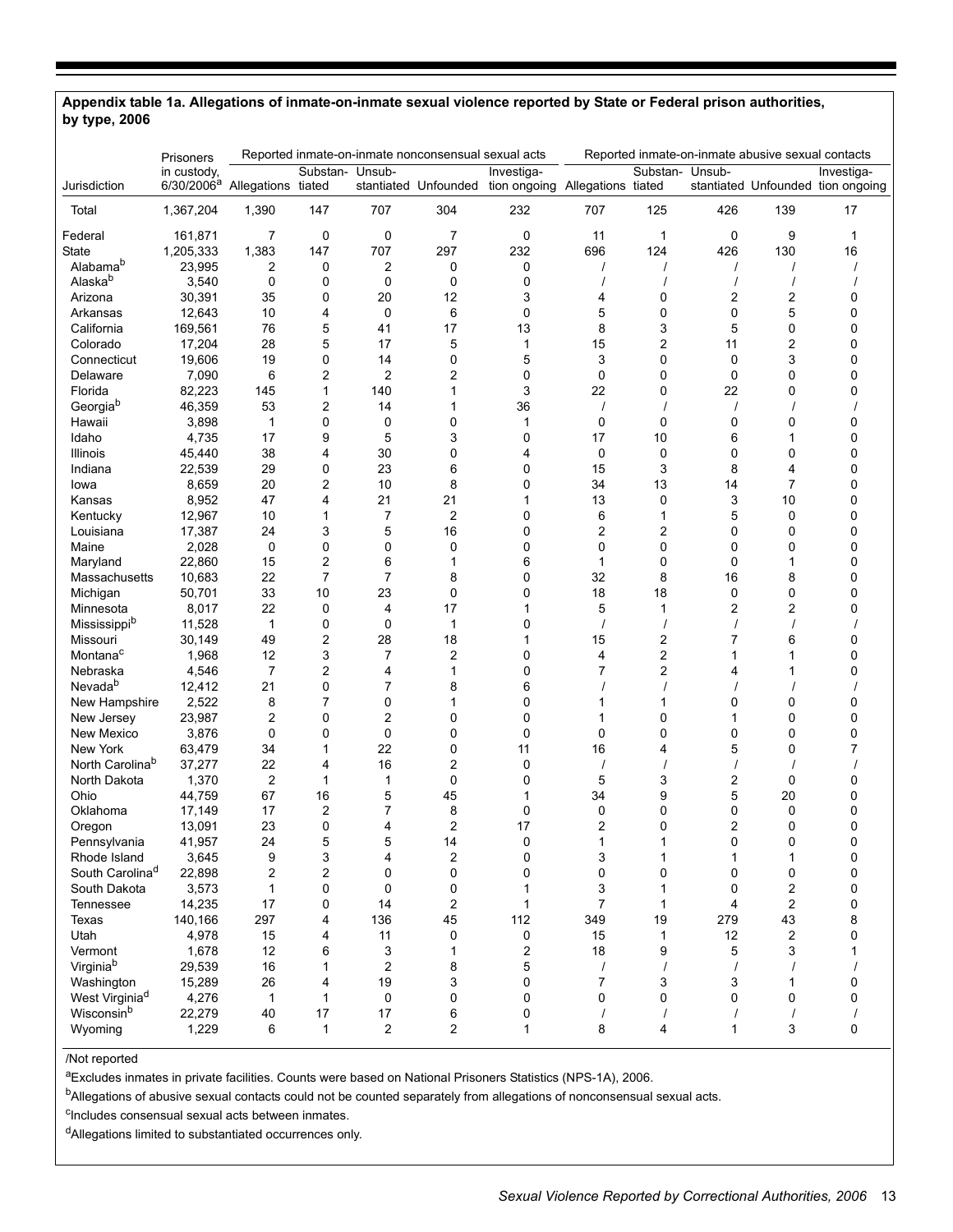|                                         | Reported allegations of staff sexual misconduct with inmates |                         |                         | Reported allegations of staff sexual harassment of inmates |                |                      |                         |                |                   |               |
|-----------------------------------------|--------------------------------------------------------------|-------------------------|-------------------------|------------------------------------------------------------|----------------|----------------------|-------------------------|----------------|-------------------|---------------|
| Jurisdiction                            |                                                              | Substanti-              | Unsubstan-              |                                                            | Investigation  |                      | Substanti-              | Unsubstan-     | Unfounded ongoing | Investigation |
|                                         | Allegations ated                                             |                         | tiated                  | Unfounded ongoing                                          |                | Allegations          | ated                    | tiated         |                   |               |
| Total                                   | 1,677                                                        | 235                     | 745                     | 309                                                        | 388            | 984                  | 47                      | 537            | 258               | 142           |
| Federal                                 | 133                                                          | 4                       | 50                      | 0                                                          | 79             | 91                   | 0                       | 46             | 0                 | 45            |
| State                                   | 1,544                                                        | 231                     | 695                     | 309                                                        | 309            | 893                  | 47                      | 491            | 258               | 97            |
| Alabama                                 | 4                                                            | 1                       | 3                       | 0                                                          | 0              | 3                    | 0                       | 3              | 0                 | 0             |
| Alaska                                  | 0                                                            | 0                       | $\mathbf 0$             | 0                                                          | 0              | 0                    | 0                       | 0              | 0                 | 0             |
| Arizona                                 | 26                                                           | 8                       | 10                      | 6                                                          | 2              | 8                    | 0                       | 4              | 3                 |               |
| Arkansas                                | 7                                                            | 4                       | 0                       | 3                                                          | 0              | 19                   | 0                       | 4              | 15                | 0             |
| California                              | 52                                                           | 11                      | 15                      | 14                                                         | 12             | 30                   | $\overline{c}$          | 11             | 6                 | 11            |
| Colorado                                | 44                                                           | 8                       | 6                       | 23                                                         | 7              | 8                    | $\mathbf{1}$            | 1              | 5                 | 1             |
| Connecticut                             | 12                                                           | 1                       | 9                       | 0                                                          | $\overline{c}$ | 0                    | 0                       | 0              | 0                 | 0             |
| Delaware                                | $\overline{2}$                                               | 0                       | $\overline{c}$          | 0                                                          | 0              | $\overline{2}$       | 0                       | $\overline{c}$ | $\mathbf 0$       | 0             |
| Florida                                 | 152                                                          | 0                       | 131                     | 10                                                         | 11             | 144                  | 0                       | 133            | 4                 | 7             |
| Georgia                                 | 133                                                          | 6                       | 26                      | 0                                                          | 101            | 73                   | 6                       | 21             | 0                 | 46            |
| Hawaii                                  | 0                                                            | 0                       | $\mathbf 0$             | 0                                                          | 0              | 1                    | 0                       | $\mathbf 0$    | 0                 | 1             |
| Idaho                                   | 14                                                           | 7                       | 5                       | 2                                                          | 0              | 3                    | 1                       | 2              | 0                 | 0             |
| Illinois                                | 23                                                           | 11                      | 9                       | 0                                                          | 3              | $\mathbf 0$          | 0                       | 0              | 0                 | 0             |
| Indiana                                 | 32                                                           | 7                       | 16                      | 9                                                          | 0              | 8                    | $\overline{c}$          | 4              | $\overline{2}$    | 0             |
| Iowa                                    | 48                                                           | 11                      | 15                      | 21                                                         | 1              | 39                   | 7                       | 13             | 19                | 0             |
| Kansas                                  | 41                                                           | 4                       | 30                      | $\overline{7}$                                             | 0              | 4                    | 1                       | 3              | 0                 | 0             |
| Kentucky                                | $\overline{7}$                                               | 5                       | $\mathbf{1}$            | $\mathbf 1$                                                | 0              | 0                    | 0                       | $\mathbf 0$    | 0                 | 0             |
| Louisiana                               | 71                                                           | 9                       | 42                      | 18                                                         | 2              | 66                   | 0                       | 31             | 29                | 6             |
| Maine                                   | $\overline{2}$                                               | 0                       | 1                       | $\mathbf 1$                                                | 0              | $\overline{2}$       | 1                       | 0              | 1                 | 0             |
| Maryland                                | 17                                                           | 0                       | 6                       | 5                                                          | 6              | 1                    | 0                       | 1              | 0                 | 0             |
| Massachusetts                           | 61                                                           | 7                       | 6                       | 17                                                         | 31             | 11                   | 1                       | 5              | 4                 | 1             |
| Michigan                                | 27                                                           | $\overline{c}$          | 8                       | 16                                                         | $\mathbf{1}$   | 337                  | 4                       | 179            | 143               | 11            |
| Minnesota                               | 15                                                           | $\overline{\mathbf{c}}$ | 6                       | 5                                                          | 2              | 0                    | 0                       | 0              | 0                 | 0             |
| Mississippi                             | 5                                                            | $\overline{\mathbf{c}}$ | $\mathbf{1}$            | $\overline{2}$                                             | 0              | 0                    | 0                       | 0              | 0                 | 0             |
| Missouri                                | 73                                                           | $\overline{7}$          | 24                      | 40                                                         | 2              | 21                   | $\overline{\mathbf{c}}$ | 15             | 4                 | 0             |
| Montana                                 | $\overline{2}$                                               | $\mathbf{1}$            | 0                       | 1                                                          | 0              | $\overline{2}$       | $\overline{c}$          | 0              | $\mathbf 0$       | 0             |
| Nebraska                                | 13                                                           | 2                       | $\overline{\mathbf{c}}$ | 9                                                          | 0              | 2                    | $\mathbf{1}$            | 1              | 0                 | 0             |
| Nevada <sup>a</sup>                     | 11                                                           | 1                       | 6                       | 1                                                          | 3              |                      |                         |                |                   |               |
| New Hampshire                           | 3                                                            | 1                       | 1                       | 1                                                          | 0              |                      | 0                       | 1              | 0                 | 0             |
| New Jersey <sup>a</sup>                 | 2                                                            | 0                       | 0                       | 0                                                          | 2              |                      |                         |                |                   |               |
| New Mexico <sup>a</sup>                 | 0                                                            | 0                       | 0                       | 0                                                          | 0              |                      |                         |                |                   |               |
|                                         | 209                                                          |                         | 119                     |                                                            | 71             |                      |                         | 25             |                   |               |
| New York<br>North Carolina <sup>a</sup> |                                                              | 19                      |                         | 0<br>0                                                     |                | 34                   | $\overline{c}$          |                | 0                 | 7             |
|                                         | 9                                                            | 8                       | 1                       | $\overline{c}$                                             | 0<br>0         |                      |                         |                |                   | 0             |
| North Dakota                            | 3                                                            | 0                       | 1<br>78                 | 6                                                          |                | $\overline{2}$<br>21 | 0<br>0                  | 0              | 2<br>$\mathbf 0$  |               |
| Ohio                                    | 89<br>25                                                     | 4                       |                         |                                                            | 1              |                      |                         | 19             |                   | 2             |
| Oklahoma                                |                                                              | 7                       | 15                      | 2                                                          | 1              | 2                    | 0                       | 2              | 0                 | 0             |
| Oregon                                  | 14                                                           | 3                       | 4                       | $\overline{c}$                                             | 5              | 8                    | 1                       | 1              | 6                 | 0             |
| Pennsylvania                            | 24                                                           |                         | 5                       | 12                                                         | 0              | 6                    | 0                       | 0              | 6                 |               |
| Rhode Island <sup>a</sup>               | 2                                                            | 0                       | 0                       | $\overline{\mathbf{c}}$                                    | 0              |                      |                         |                |                   |               |
| South Carolina                          | 0                                                            | 0                       | 0                       | 0                                                          | 0              | 0                    | 0                       | 0              | 0                 | 0             |
| South Dakota                            | 3                                                            | $\overline{c}$          | $\mathbf 0$             | 0                                                          | 1              | 2                    | 0                       | 0              | 2                 | 0             |
| Tennessee                               | 14                                                           | 8                       | 4                       | 0                                                          | 2              | $\overline{7}$       | $\overline{2}$          | 4              | 1                 | 0             |
| Texas <sup>b</sup>                      | 79                                                           | 10                      | 28                      | 10                                                         | 31             |                      |                         |                |                   |               |
| Utah                                    | 6                                                            | $\pmb{0}$               | 5                       | $\mathbf{1}$                                               | 0              | 2                    | 1                       | 1              | 0                 | 0             |
| Vermont                                 | 20                                                           | 10                      | 5                       | 5                                                          | 0              | 8                    | 4                       | 0              | 2                 | 2             |
| Virginia                                | 39                                                           | 13                      | $\overline{c}$          | 17                                                         | $\overline{7}$ | 3                    | 1                       | 0              | 1                 |               |
| Washington                              | 34                                                           | 5                       | 24                      | 5                                                          | 0              | $\overline{2}$       | 1                       | $\mathbf 0$    | 1                 | 0             |
| West Virginia                           | $\overline{7}$                                               | 6                       | 0                       | 1                                                          | 0              | $\mathbf 0$          | 0                       | 0              | 0                 | 0             |
| Wisconsin                               | 53                                                           | 6                       | 20                      | 27                                                         | 0              | 9                    | $\overline{c}$          | 5              | $\overline{2}$    | 0             |
| Wyoming                                 | 15                                                           | 5                       | 3                       | 5                                                          | $\overline{c}$ | $\overline{2}$       | $\overline{2}$          | $\mathbf 0$    | 0                 | 0             |
|                                         |                                                              |                         |                         |                                                            |                |                      |                         |                |                   |               |

# **Appendix table 1b. Allegations of staff-on-inmate sexual violence reported by State or Federal prison authorities, by type, 2006**

/Not reported

aReports of staff sexual misconduct may include reports of staff sexual harassment.

bReports of staff sexual harassment are not recorded in a central database.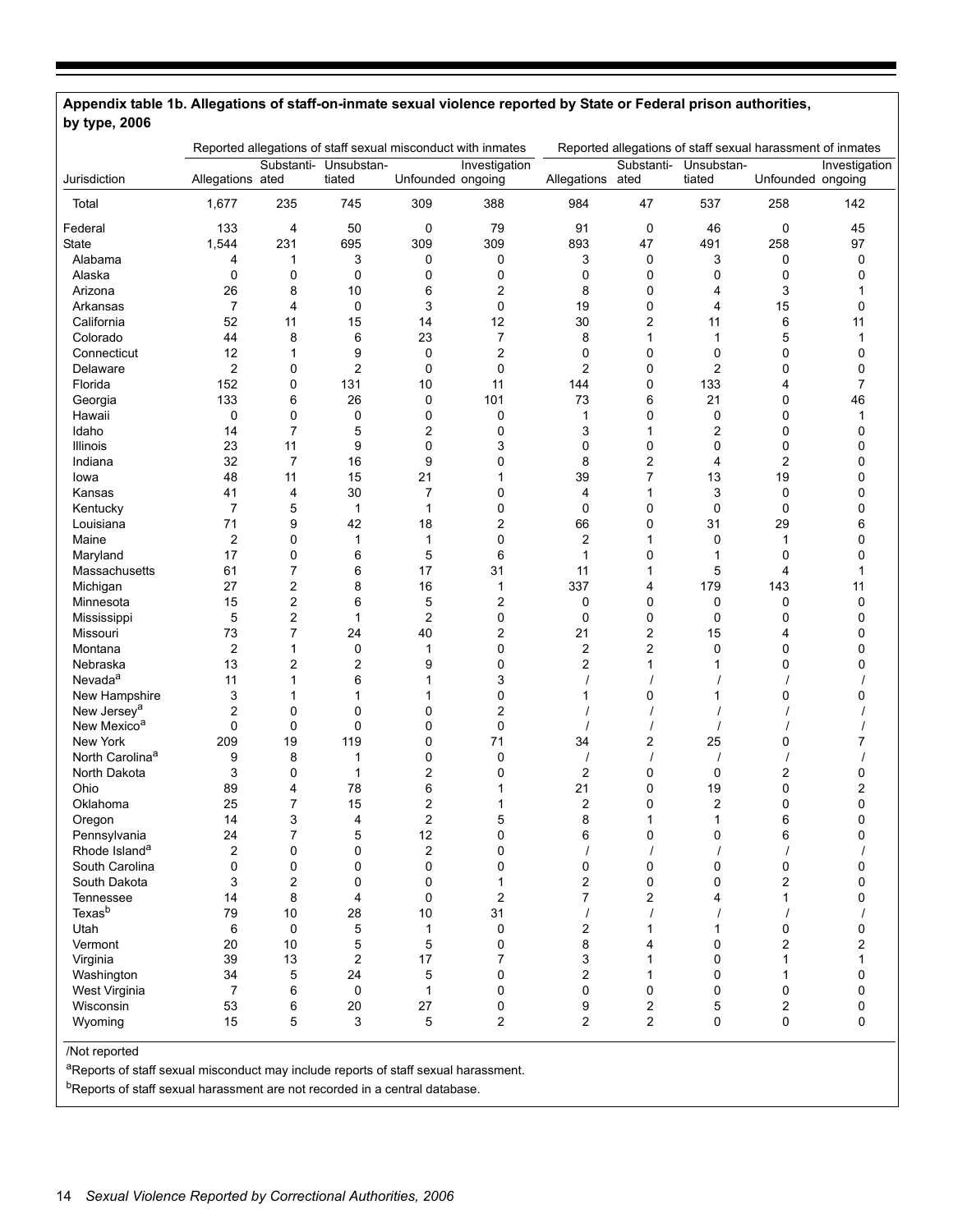| Appendix table 2a. Allegations of inmate-on-inmate sexual violence reported by local jail authorities, by type, 2006 |                     |                  |                           |             |             |                                                                   |                |                           |              |                                                   |                                                 |
|----------------------------------------------------------------------------------------------------------------------|---------------------|------------------|---------------------------|-------------|-------------|-------------------------------------------------------------------|----------------|---------------------------|--------------|---------------------------------------------------|-------------------------------------------------|
|                                                                                                                      |                     |                  |                           |             |             | Average daily Reported inmate-on-inmate nonconsensual sexual acts |                |                           |              | Reported inmate-on-inmate abusive sexual contacts |                                                 |
| Jurisdiction and facility                                                                                            | population,<br>2006 | Allega-<br>tions | Substan- Unsub-<br>tiated | stantiated  |             | Investiga-<br>Unfounded tion ongoing tions                        | Allega-        | Substan- Unsub-<br>tiated |              |                                                   | Investiga-<br>stantiated Unfounded tion ongoing |
| Total                                                                                                                | 380,894             | 403              | 52                        | 192         | 123         | 36                                                                | 73             | 19                        | 38           | 14                                                | 2                                               |
| Alabama                                                                                                              |                     |                  |                           |             |             |                                                                   |                |                           |              |                                                   |                                                 |
| <b>Butler County</b>                                                                                                 | 36                  | 0                | 0                         | 0           | 0           | 0                                                                 | 0              | 0                         | 0            | 0                                                 | 0                                               |
| Calhoun County <sup>a</sup>                                                                                          | 370                 | 0                | 0                         | 0           | 0           | $\mathbf 0$                                                       |                |                           |              |                                                   |                                                 |
| Cullman County <sup>a</sup>                                                                                          | 194                 | 0                | 0                         | 0           | 0           | 0                                                                 |                |                           |              |                                                   |                                                 |
| <b>Etowah County</b>                                                                                                 | 800                 | 0                | 0                         | 0           | 0           | 0                                                                 | 0              | 0                         | 0            | $\mathbf 0$                                       | 0                                               |
| Jefferson County <sup>a</sup>                                                                                        | 964                 | 5                | 3                         | 1           | 1           | 0                                                                 |                |                           |              |                                                   |                                                 |
| Shelby County                                                                                                        | 503                 | 0                | 0                         | 0           | 0           | 0                                                                 | 0              | 0                         | 0            | 0                                                 | 0                                               |
| Talledega County <sup>a</sup>                                                                                        | 226                 | 0                | 0                         | 0           | 0           | 0                                                                 |                |                           |              |                                                   |                                                 |
| <b>Tarrant City</b>                                                                                                  | 9                   | $\Omega$         | 0                         | 0           | $\Omega$    | 0                                                                 | $\Omega$       | 0                         | 0            | $\Omega$                                          | 0                                               |
| Alaska                                                                                                               |                     |                  |                           |             |             |                                                                   |                |                           |              |                                                   |                                                 |
| Seward County                                                                                                        | 8                   | $\mathbf 0$      | 0                         | 0           | 0           | 0                                                                 | 0              | 0                         | 0            | 0                                                 | 0                                               |
| Kodiak City                                                                                                          | 10                  | $\Omega$         | $\mathbf 0$               | 0           | 0           | 0                                                                 | 0              | 0                         | 0            | 0                                                 | 0                                               |
| Arizona                                                                                                              |                     |                  |                           |             |             |                                                                   |                |                           |              |                                                   |                                                 |
| Coconino County                                                                                                      | 509                 | 0                | 0                         | 0           | 0           | 0                                                                 | 0              | 0                         | 0            | 0                                                 | 0                                               |
| Maricopa County <sup>a</sup>                                                                                         | 9,247               | 16               | 4                         | 6           | 4           | 2                                                                 |                |                           |              |                                                   |                                                 |
| Navajo County                                                                                                        | 354                 | 0                | 0                         | 0           | 0           | 0                                                                 | 0              | 0                         | 0            | 0                                                 | 0                                               |
| Pima County                                                                                                          | 1,858               | $\mathbf 1$      | $\mathbf 0$               | 0           | 1           | $\mathbf 0$                                                       | 0              | 0                         | 0            | 0                                                 | 0                                               |
| Arkansas                                                                                                             |                     |                  |                           |             |             |                                                                   |                |                           |              |                                                   |                                                 |
| Arkansas County <sup>a</sup>                                                                                         | 109                 | 0                | 0                         | 0           | 0           | 0                                                                 |                |                           |              |                                                   |                                                 |
| Johnson County <sup>a</sup>                                                                                          | 29                  | 0                | 0                         | 0           | 0           | 0                                                                 |                |                           |              |                                                   |                                                 |
| Sebastian County                                                                                                     | 322                 | 0                | 0                         | 0           | 0           | 0                                                                 | 0              | 0                         | 0            | 0                                                 | 0                                               |
| Siloam Springs City <sup>a,b</sup>                                                                                   | 5                   | 0                | $\mathbf 0$               | 0           | 0           | 0                                                                 |                |                           |              |                                                   |                                                 |
| Washington                                                                                                           |                     |                  |                           |             |             |                                                                   |                |                           |              |                                                   |                                                 |
| County <sup>a,b,c</sup>                                                                                              | 501                 | 0                | 0                         | 0           | 0           | 0                                                                 | $\prime$       | $\prime$                  | $\prime$     | $\prime$                                          |                                                 |
| California                                                                                                           |                     |                  |                           |             |             |                                                                   |                |                           |              |                                                   |                                                 |
| Alameda County                                                                                                       | 4,020               | 8                | 4                         | 3           | 1           | 0                                                                 | 1              | 1                         | 0            | 0                                                 | 0                                               |
| Contra Costa County                                                                                                  | 1,663               | 1                | $\mathbf{1}$              | 0           | 0           | 0                                                                 | 0              | 0                         | 0            | 0                                                 | 0                                               |
| El Dorado County                                                                                                     | 363                 | 0                | 0                         | 0           | 0           | 0                                                                 | 0              | 0                         | 0            | 0                                                 | 0                                               |
| Fresno County <sup>a</sup>                                                                                           | 3,024               | 0                | 0                         | 0           | 0           | 0                                                                 |                |                           |              |                                                   |                                                 |
| Kern County                                                                                                          | 2,324               | $\mathbf 0$      | 0                         | 0           | 0           | $\mathbf 0$                                                       | 1              | 0                         | 1            | 0                                                 | 0                                               |
| Los Angeles County <sup>a</sup>                                                                                      | 19,011              | 44               | 1                         | 43          | 0           | 0                                                                 |                |                           |              |                                                   |                                                 |
| Orange County                                                                                                        | 6,157               | 3                | 0                         | 3           | 0           | 0                                                                 | 0              | 0                         | 0            | $\mathbf 0$                                       | 0                                               |
| <b>Riverside County</b>                                                                                              | 3,287               | 1                | 1                         | 0           | 0           | 0                                                                 | 1              | 1                         | 0            | 0                                                 | 0                                               |
| Sacramento County <sup>a</sup>                                                                                       | 2,121               | $\overline{2}$   | 2                         | 0           | 0           | 0                                                                 |                |                           |              |                                                   |                                                 |
| San Bernardino<br>County West Val-                                                                                   |                     |                  |                           |             |             |                                                                   |                |                           |              |                                                   |                                                 |
| ley <sup>a,b,c,d</sup>                                                                                               | 5,567               | 0                | 0                         | 0           | 0           | 0                                                                 |                |                           |              |                                                   |                                                 |
| San Diego County                                                                                                     | 5,168               | 6                | 0                         | 2           | 1           | 3                                                                 | 6              | 1                         | 3            | 1                                                 |                                                 |
| San Francisco City <sup>a</sup>                                                                                      | 1,915               | 7                | 0                         | 5           | 2           | 0                                                                 |                |                           |              |                                                   |                                                 |
| San Joaquin County <sup>a</sup>                                                                                      | 1,431               | $\mathbf{1}$     | 0                         | 1           | 0           | 0                                                                 |                |                           |              |                                                   |                                                 |
| San Luis Obispo                                                                                                      |                     |                  |                           |             |             |                                                                   |                |                           |              |                                                   |                                                 |
| County <sup>a</sup>                                                                                                  | 531                 | 0                | 0                         | 0           | 0           | 0                                                                 | $\prime$       | $\prime$                  |              |                                                   |                                                 |
| San Mateo County                                                                                                     | 1,124               | $\mathbf 0$      | 0                         | 0           | $\Omega$    | 0                                                                 | 0              | 0                         | 0            | 0                                                 | 0                                               |
| Santa Barbara County                                                                                                 | 980                 | 0                | $\pmb{0}$                 | $\pmb{0}$   | 0           | 0                                                                 | 0              | 0                         | $\pmb{0}$    | 0                                                 | 0                                               |
| Santa Clara County                                                                                                   | 4,471               | 2                | 0                         | 2           | 0           | 0                                                                 | $\overline{2}$ | 0                         | 2            | 0                                                 | 0                                               |
| Santa Clara County                                                                                                   |                     |                  |                           |             |             |                                                                   |                |                           |              |                                                   |                                                 |
| Mountain View                                                                                                        | 184                 | 0                | 0                         | 0           | 0           | 0                                                                 | 0              | 0                         | 0            | 0                                                 | 0                                               |
| Santa Cruz County <sup>a</sup>                                                                                       | 537                 | $\mathbf 0$      | $\pmb{0}$                 | 0           | 0           | 0                                                                 | $\prime$       | $\prime$                  |              |                                                   |                                                 |
| Ventura County                                                                                                       | 1,651               | $\mathbf 0$      | 0                         | 0           | 0           | 0                                                                 | 0              | 0                         | 0            | 0                                                 | 0                                               |
| Yuba County                                                                                                          | 419                 | $\Omega$         | 0                         | 0           | 0           | 0                                                                 | 0              | 0                         | 0            | 0                                                 | 0                                               |
| Colorado                                                                                                             |                     |                  |                           |             |             |                                                                   |                |                           |              |                                                   |                                                 |
| Arapahoe County                                                                                                      | 1,335               | 2                | 1                         | 1           | 0           | 0                                                                 | 0              | 0                         | 0            | 0                                                 | 0                                               |
| <b>Boulder County</b>                                                                                                | 470                 | $\mathbf{1}$     | 1                         | 0           | 0           | 0                                                                 | 0              | 0                         | 0            | 0                                                 | 0                                               |
| Denver County                                                                                                        | 2,475               | 9                | 0                         | 4           | 5           | 0                                                                 | 1              | 0                         | $\mathbf{1}$ | 0                                                 | 0                                               |
| El Paso County                                                                                                       | 1,433               | $\overline{2}$   | 0                         | 1           | $\mathbf 1$ | $\mathbf 0$                                                       | 0              | 0                         | $\mathbf 0$  | 0                                                 | 0                                               |
| Logan County                                                                                                         | 120                 | 0                | $\mathbf 0$               | 0           | 0           | 0                                                                 | 0              | 0                         | 0            | 0                                                 | 0                                               |
| Pueblo County <sup>a</sup>                                                                                           | 526                 | 4                | 0                         | 1           | 0           | 3                                                                 |                | $\prime$                  |              |                                                   |                                                 |
| Rio Grande County <sup>a</sup>                                                                                       | 32                  | $\Omega$         | $\mathbf 0$               | $\mathbf 0$ | $\Omega$    | 0                                                                 |                | $\prime$                  |              |                                                   |                                                 |
| <b>District of Columbia</b>                                                                                          |                     |                  |                           |             |             |                                                                   |                |                           |              |                                                   |                                                 |
| District of Columbia                                                                                                 | 3,473               | $\overline{2}$   | 0                         | 0           | 2           | 0                                                                 | 0              | 0                         | 0            | 0                                                 | 0                                               |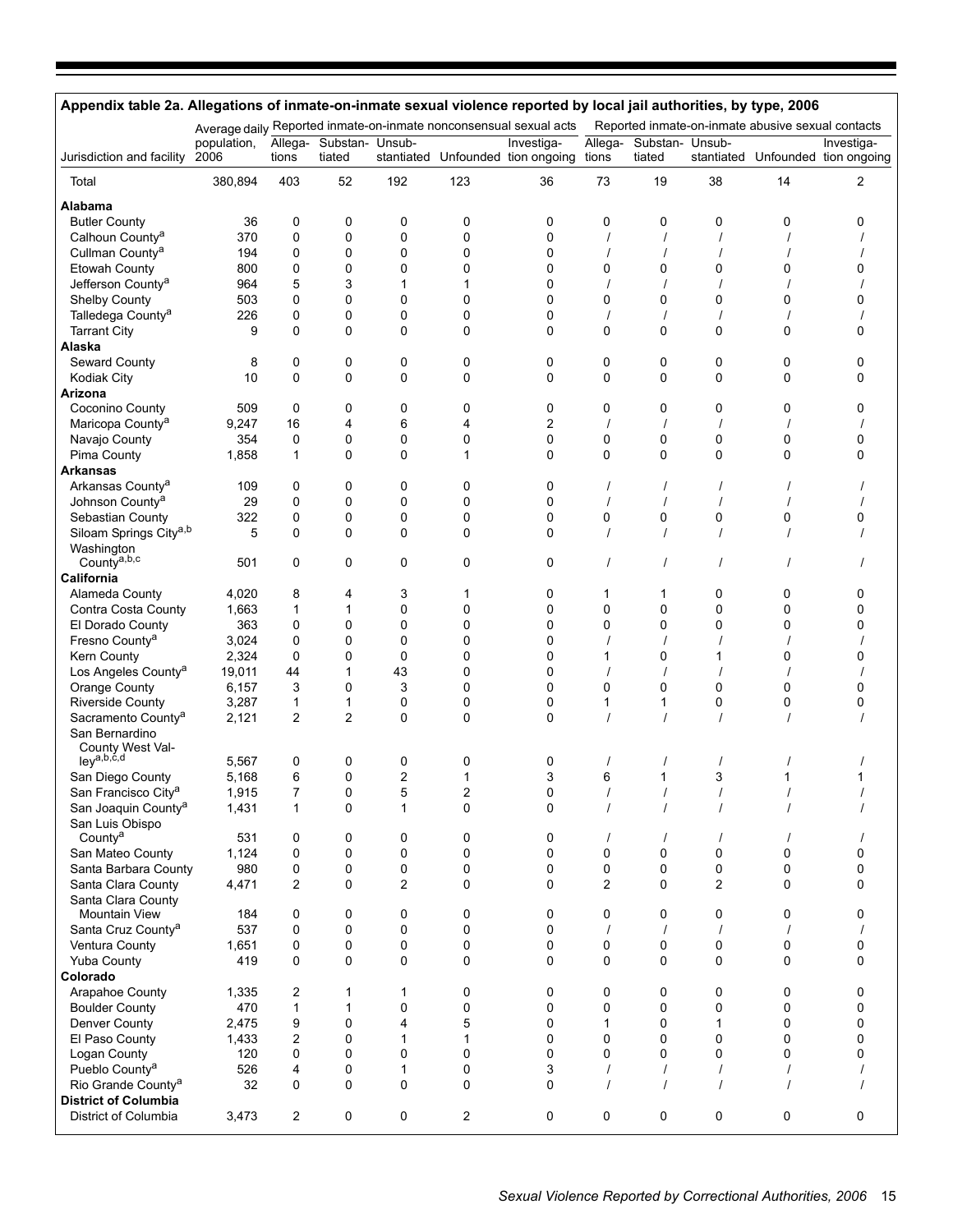| Appendix table 2a. Allegations of inmate-on-inmate sexual violence reported by local jail authorities, by type, 2006 (cont). |              |              |                         |                                                     |               |                              |                     |                |                                                   |          |                        |
|------------------------------------------------------------------------------------------------------------------------------|--------------|--------------|-------------------------|-----------------------------------------------------|---------------|------------------------------|---------------------|----------------|---------------------------------------------------|----------|------------------------|
|                                                                                                                              | Average      |              |                         | Reported inmate-on-inmate nonconsensual sexual acts |               |                              |                     |                | Reported inmate-on-inmate abusive sexual contacts |          |                        |
|                                                                                                                              |              |              |                         | daily popu- Allega- Substan- Unsubstan-             |               | Investiga-                   | Allega-             | Substan-       | Unsubstan-                                        |          | Investiga-             |
| Jurisdiction and facility lation, 2006 tions                                                                                 |              |              | tiated                  | tiated                                              |               | Unfounded tion ongoing tions |                     | tiated         | tiated                                            |          | Unfounded tion ongoing |
| Florida                                                                                                                      |              |              |                         |                                                     |               |                              |                     |                |                                                   |          |                        |
| Alachua County <sup>a</sup>                                                                                                  | 1,065        | 8            | 0                       | $\overline{\mathbf{c}}$                             | 6             | 0                            |                     |                |                                                   |          |                        |
| Broward County <sup>a</sup>                                                                                                  | 5,662        | 12           | 0                       | 9                                                   | 3             | 0                            |                     | $\prime$       |                                                   |          |                        |
| <b>Escambia County</b>                                                                                                       | 1,908        | $\mathbf 1$  | $\mathbf{1}$            | $\mathbf 0$                                         | 0             | 0                            | 0                   | 0              | 0                                                 | 0        | 0                      |
| <b>Highlands County</b>                                                                                                      | 386          | 0            | 0                       | 0                                                   | 0             | 0                            | 0                   | 0              | 0                                                 | 0        | 0                      |
| Hillsborough County <sup>a</sup>                                                                                             | 4,637        | 4            | 0                       | $\overline{4}$                                      | $\Omega$      | 0                            |                     |                |                                                   |          |                        |
| Indian River County <sup>a</sup>                                                                                             | 559          | 6            | 0                       | $\mathbf 0$                                         | 6             | 0                            |                     |                |                                                   |          |                        |
| Jackson County<br>Jacksonville City                                                                                          | 233<br>3,629 | 0<br>0       | 0<br>0                  | 0<br>0                                              | 0<br>0        | 0<br>0                       | 0<br>8              | 0<br>0         | 0<br>5                                            | 0<br>3   | 0<br>0                 |
| Lee County <sup>c</sup>                                                                                                      | 1,899        | 3            | $\mathbf{1}$            | 1                                                   | 1             | 0                            | 0                   | 0              | 0                                                 | 0        | $\mathbf{0}$           |
| Manatee County                                                                                                               | 1,466        | $\mathbf{1}$ | 0                       | 1                                                   | 0             | 0                            | 1                   | 0              | 1                                                 | 0        | 0                      |
| Marion County <sup>a</sup>                                                                                                   | 1,881        | 3            | 0                       | $\overline{2}$                                      | $\Omega$      | 1                            |                     |                |                                                   |          |                        |
| <b>Martin County</b>                                                                                                         | 595          | 0            | 0                       | $\mathbf 0$                                         | 0             | 0                            | 1                   | 1              | 0                                                 | 0        | n                      |
| Miami-Dade County <sup>a</sup>                                                                                               | 6,686        | $\mathbf{1}$ | $\mathbf{1}$            | 0                                                   | 0             | 0                            |                     |                |                                                   |          |                        |
| Orange County <sup>a</sup>                                                                                                   | 4,104        | 0            | 0                       | 0                                                   | 0             | 0                            |                     |                |                                                   |          |                        |
| Palm Beach County <sup>a</sup>                                                                                               | 1,902        | 3            | $\mathbf{1}$            | $\mathbf 0$                                         | 2             | 0                            |                     |                |                                                   |          |                        |
| Pinellas County <sup>a</sup>                                                                                                 | 3,630        | 0            | 0                       | 0                                                   | $\mathbf 0$   | 0                            |                     |                |                                                   |          |                        |
| Polk County                                                                                                                  | 2,523        | 6            | 0                       | 4                                                   | 0             | 2                            | 2                   | 0              | $\overline{c}$                                    | 0        | 0                      |
| St Lucie County                                                                                                              | 1,349        | $\mathbf{1}$ | 0                       | $\mathbf{1}$                                        | 0             | 0                            | 1                   | 1              | 0                                                 | 0        | $\mathbf{0}$           |
| Seminole County                                                                                                              | 1,017        | 3            | 0                       | 3                                                   | $\mathbf 0$   | 0                            | 0                   | 0              | 0                                                 | 0        | 0                      |
| <b>Taylor County</b>                                                                                                         | 84           | 0            | 0                       | 0                                                   | 0             | 0                            | 0                   | 0              | 0                                                 | 0        | 0                      |
| Volusia County                                                                                                               | 1,536        | $\mathbf{1}$ | $\mathbf{1}$            | $\mathbf 0$                                         | $\Omega$      | 0                            | $\overline{c}$      | $\overline{2}$ | 0                                                 | 0        | $\Omega$               |
| Georgia                                                                                                                      |              |              |                         |                                                     |               |                              |                     |                |                                                   |          |                        |
| <b>Atlanta City</b>                                                                                                          | 1,079        | 0            | 0                       | 0                                                   | 0             | 0                            | 0                   | 0              | 0                                                 | 0        | 0                      |
| <b>Bibb County</b>                                                                                                           | 637          | $\mathbf{1}$ | 0                       | $\mathbf{1}$                                        | 0             | 0                            | 0                   | $\mathbf 0$    | 0                                                 | 0        | $\Omega$               |
| Carroll County Corr.                                                                                                         |              |              |                         |                                                     |               |                              |                     |                |                                                   |          |                        |
| Inst.                                                                                                                        | 525          | 1            | 1                       | 0                                                   | 0             | 0                            | 0                   | 0              | 0                                                 | 0        | 0                      |
| <b>Carroll County</b>                                                                                                        | 513          | $\mathbf{1}$ | 1                       | 0                                                   | 0             | 0                            | 0                   | 0              | 0                                                 | 0        | $\Omega$               |
| Chatham County <sup>a</sup>                                                                                                  | 1,622        | $\mathbf{1}$ | 0                       | 1                                                   | $\mathbf 0$   | 0                            |                     | $\prime$       |                                                   |          |                        |
| Clayton County <sup>e</sup>                                                                                                  | 1,585        | 0            | 0                       | $\mathbf 0$<br>0                                    | $\Omega$<br>0 | 0<br>0                       |                     |                | 0                                                 |          | 0                      |
| <b>Clinch County</b><br>Cobb County                                                                                          | 20<br>2,042  | 0<br>0       | 0<br>0                  | $\mathbf 0$                                         | $\mathbf 0$   | 0                            | 0<br>$\overline{c}$ | 0<br>0         | 1                                                 | 0<br>1   | $\mathbf{0}$           |
| DeKalb County <sup>a</sup>                                                                                                   | 2,849        | 4            | $\overline{\mathbf{c}}$ | $\overline{\mathbf{c}}$                             | 0             | 0                            |                     |                |                                                   |          |                        |
| Dougherty County                                                                                                             | 876          | 0            | 0                       | 0                                                   | 0             | 0                            | 0                   | 0              | 0                                                 | 0        | 0                      |
| <b>Fulton County</b>                                                                                                         | 143          | 0            | 0                       | $\mathbf 0$                                         | $\mathbf 0$   | 0                            | 0                   | 0              | 0                                                 | 0        | $\Omega$               |
| Glynn County <sup>a</sup>                                                                                                    | 428          | 0            | 0                       | $\mathbf 0$                                         | $\Omega$      | 0                            |                     |                |                                                   |          |                        |
| Gwinnett County <sup>a</sup>                                                                                                 | 2,280        | 0            | 0                       | 0                                                   | 0             | 0                            |                     |                |                                                   |          |                        |
| <b>Houston County</b>                                                                                                        | 420          | 0            | 0                       | $\mathbf 0$                                         | 0             | 0                            | 0                   | 0              | 0                                                 | 0        | 0                      |
| Jackson County <sup>a</sup>                                                                                                  | 172          | 0            | 0                       | $\mathbf 0$                                         | $\Omega$      | 0                            |                     |                |                                                   |          |                        |
| Lamar County <sup>a</sup>                                                                                                    | 135          | 0            | 0                       | 0                                                   | υ             | 0                            |                     |                |                                                   |          |                        |
| Lee County                                                                                                                   | 69           | 0            | 0                       | $\pmb{0}$                                           | 0             | 0                            | 0                   | 0              | 0                                                 | 0        | 0                      |
| Murray County <sup>a</sup>                                                                                                   | 106          | 0            | 0                       | 0                                                   | 0             | 0                            |                     |                |                                                   |          |                        |
| Muscogee County <sup>a</sup>                                                                                                 | 588          | 0            | 0                       | 0                                                   | 0             | 0                            |                     |                |                                                   |          |                        |
| Newton County <sup>c</sup>                                                                                                   | 553          | 0            | 0                       | 0                                                   | $\mathbf 0$   | 0                            | 0                   | 0              | 0                                                 | 0        | $\mathbf{0}$           |
| Rockdale County                                                                                                              | $\star$      | $\star$      | $\star$                 |                                                     |               | $\star$                      | $\star$             | $\star$        |                                                   | $\star$  |                        |
| Spalding County                                                                                                              | 461          | 1            | 1                       | 0                                                   | 0             | 0                            | 0                   | 0              | 0                                                 | 0        | 0                      |
| Idaho                                                                                                                        |              |              |                         |                                                     |               |                              |                     |                |                                                   |          |                        |
| <b>Benewah County</b>                                                                                                        | 19           | 0            | 0                       | 0                                                   | 0             | 0                            | 0                   | 0              | 0                                                 | 0        | 0                      |
| Canyon County                                                                                                                | 683          | 0            | 0                       | $\pmb{0}$                                           | 0             | 0                            | 0                   | 0              | 0                                                 | 0        | 0                      |
| Kootenai County <sup>a</sup>                                                                                                 | 370          | 0            | 0                       | 0                                                   | $\pmb{0}$     | 0                            | $\prime$            | $\prime$       |                                                   | $\prime$ |                        |
| <b>Illinois</b>                                                                                                              |              |              |                         |                                                     |               |                              |                     |                |                                                   |          |                        |
| Champaign County <sup>a</sup>                                                                                                | 213          | 0            | 0                       | 0                                                   | 0             | 0                            |                     | $\prime$       |                                                   |          |                        |
| Cook County <sup>a</sup>                                                                                                     | 9,359        | 12           | $\overline{c}$          | 3                                                   | 3             | 4                            |                     | $\prime$       |                                                   |          |                        |
| Du Page County                                                                                                               | 824          | 0            | 0                       | $\mathbf 0$                                         | 0             | 0                            | 1                   | 1              | 0                                                 | 0        | 0                      |
| Lake County <sup>a</sup>                                                                                                     | 603          | 0            | 0                       | 0                                                   | 0             | 0                            |                     | $\prime$       |                                                   |          |                        |
| McLean County                                                                                                                | 230          | 0            | 0                       | 0                                                   | $\mathbf 0$   | 0                            | 0                   | 0              | 0                                                 | 0        | $\mathbf{0}$           |
| St Clair County <sup>a,b</sup><br>Schuyler County <sup>a,b,c</sup>                                                           | 427          | 0<br>0       | 0                       | $\mathbf 0$                                         | $\mathbf 0$   | 0<br>0                       |                     | $\prime$       |                                                   |          |                        |
| <b>Whiteside County</b>                                                                                                      | 27<br>98     | 0            | 0<br>0                  | 0<br>0                                              | 0<br>0        | 0                            | 0                   | $\mathbf 0$    | 0                                                 | 0        | $\pmb{0}$              |
|                                                                                                                              |              |              |                         |                                                     |               |                              |                     |                |                                                   |          |                        |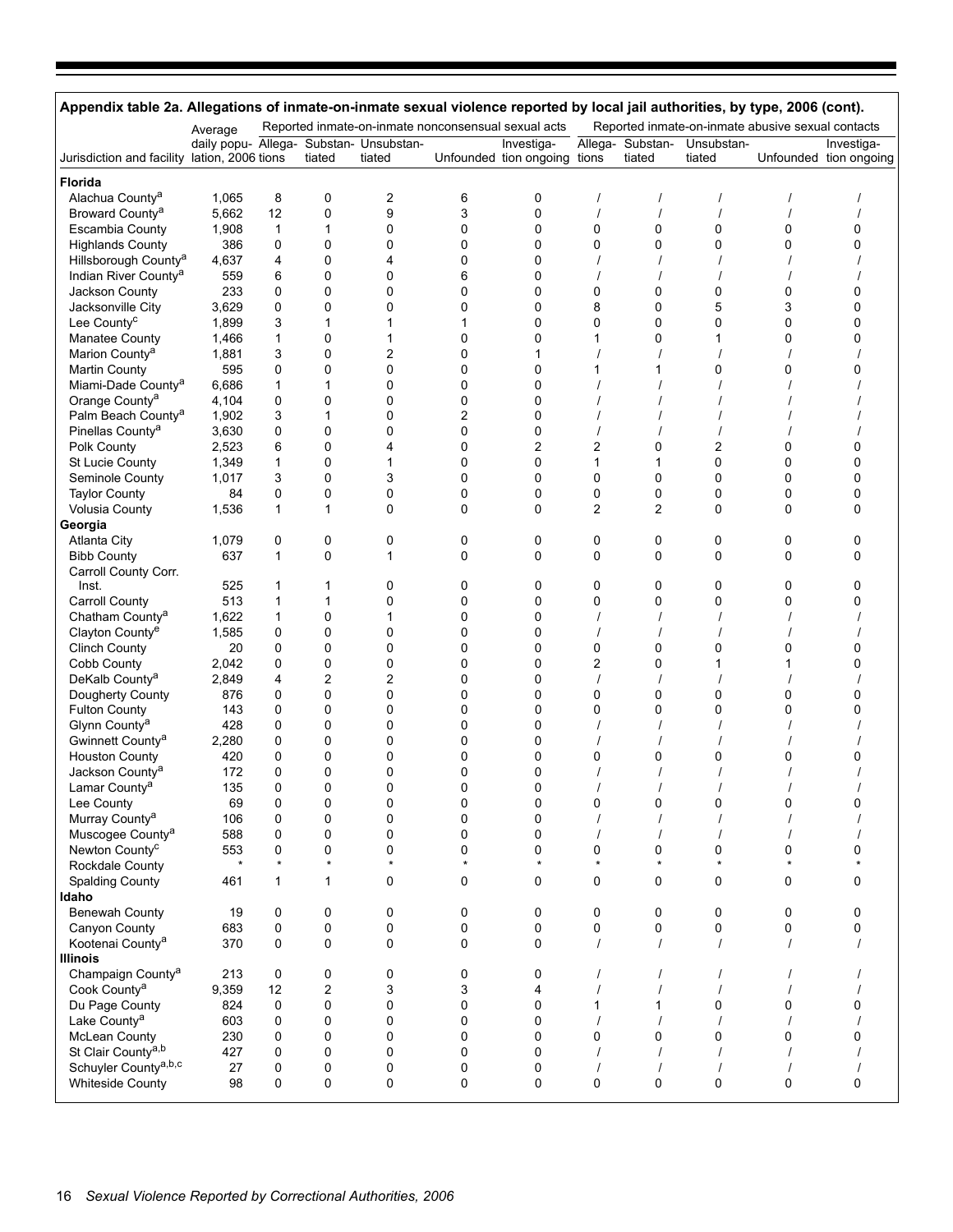|                                                        | Average                               |                         |                  |             |              | Reported inmate-on-inmate nonconsensual sexual acts |               |                            |               | Reported inmate-on-inmate abusive sexual contacts |                                                 |
|--------------------------------------------------------|---------------------------------------|-------------------------|------------------|-------------|--------------|-----------------------------------------------------|---------------|----------------------------|---------------|---------------------------------------------------|-------------------------------------------------|
| Jurisdiction and facility lation, 2006 tions           | daily popu- Allega- Substanti- Unsub- |                         | ated             |             |              | Investiga-<br>stantiated Unfounded tion ongoing     | tions         | Allega- Substan-<br>tiated | Unsub-        |                                                   | Investiga-<br>stantiated Unfounded tion ongoing |
|                                                        |                                       |                         |                  |             |              |                                                     |               |                            |               |                                                   |                                                 |
| Indiana                                                |                                       |                         |                  |             |              |                                                     |               |                            |               |                                                   |                                                 |
| Allen County<br><b>Howard County</b>                   | 736<br>378                            | 2<br>0                  | 0<br>$\mathbf 0$ | 2<br>0      | 0<br>0       | 0<br>$\mathbf 0$                                    | 0<br>$\prime$ | 0<br>$\prime$              | 0<br>$\prime$ | 0                                                 | 0                                               |
| Kosciusko County <sup>a</sup>                          | 186                                   | 0                       | 0                | 0           | 0            | 0                                                   |               |                            |               |                                                   |                                                 |
| Lake County                                            | 902                                   | 3                       | 0                | 3           | 0            | 0                                                   | 0             | 0                          | 0             | 0                                                 | 0                                               |
| La Porte County                                        | 275                                   | 0                       | 0                | 0           | 0            | 0                                                   | 0             | 0                          | 0             | 0                                                 | 0                                               |
| <b>Marion County</b>                                   | 334                                   | 0                       | 0                | 0           | 0            | 0                                                   | 0             | 0                          | 0             | 0                                                 | $\Omega$                                        |
| Montgomery County                                      | 144                                   | 0                       | 0                | 0           | 0            | 0                                                   | 0             | 0                          | 0             | 0                                                 | 0                                               |
| Porter County                                          | 468                                   | $\mathbf{1}$            | $\mathbf 0$      | 1           | 0            | 0                                                   | 0             | $\mathbf 0$                | 0             | 0                                                 | 0                                               |
| Pulaski County <sup>a,c</sup>                          | 2                                     | 0                       | 0                | 0           | 0            | 0                                                   |               |                            |               |                                                   |                                                 |
| <b>Union County</b>                                    | 22                                    | 0                       | $\mathbf 0$      | 0           | 0            | $\mathbf 0$                                         | 0             | $\mathbf 0$                | 0             | 0                                                 | 0                                               |
| lowa                                                   |                                       |                         |                  |             |              |                                                     |               |                            |               |                                                   |                                                 |
| <b>Adams County</b>                                    | 6                                     | 0                       | 0                | 0           | 0            | $\mathbf 0$                                         | 0             | $\mathbf 0$                | 0             | 0                                                 | $\Omega$                                        |
| Dubuque County <sup>a</sup>                            | 116                                   | 0                       | 0                | 0           | 0            | 0                                                   | $\prime$      | $\prime$                   | $\prime$      |                                                   |                                                 |
| Jasper County                                          | 60                                    | 0                       | 0                | 0           | 0            | 0                                                   | 0             | 0                          | 0             | 0                                                 | 0                                               |
| Linn County <sup>a</sup>                               | 389                                   | 0                       | 0                | $\Omega$    | $\Omega$     | $\Omega$                                            |               |                            |               |                                                   |                                                 |
| <b>Kansas</b>                                          |                                       |                         |                  |             |              |                                                     |               |                            |               |                                                   |                                                 |
| <b>Crawford County</b>                                 | 97                                    | 0                       | 0                | 0           | 0            | 0                                                   | 0             | 0                          | 0             | 0                                                 | 0                                               |
| Graham County <sup>e,f</sup>                           | 7                                     |                         |                  |             |              |                                                     |               |                            |               |                                                   |                                                 |
| Johnson County                                         | 880                                   | 0                       | 0                | 0           | 0            | 0                                                   | 0             | 0                          | 0             | 0                                                 | 0                                               |
| <b>Meade County</b>                                    | 29                                    | 0                       | $\mathbf 0$      | 0           | 0            | 0                                                   | 0             | 0                          | 0             | 0                                                 | 0                                               |
| Shawnee County                                         | 435                                   | 1                       | $\Omega$         | $\Omega$    | 1            | $\Omega$                                            | 1             | $\Omega$                   | 0             | 1                                                 | $\Omega$                                        |
| Kentucky                                               |                                       |                         |                  |             |              |                                                     |               |                            |               |                                                   |                                                 |
| Calloway Countyb                                       | 172                                   | 0                       | 0                | 0           | 0            | 0                                                   | 0             | 0                          | 0             | 0                                                 | 0                                               |
| <b>Estill County</b>                                   | 26                                    | 0                       | $\mathbf 0$      | 0           | 0            | $\mathbf 0$                                         | 0             | $\mathbf 0$                | 0             | 0                                                 | 0                                               |
| Franklin County                                        | 308                                   | 0                       | 0                | 0           | 0            | 0                                                   | 1             | $\mathbf 0$                | 0             | 1                                                 | 0                                               |
| Kenton County                                          | 428                                   | $\mathbf{1}$            | $\mathbf 0$      | 1           | 0            | 0                                                   | 0             | $\mathbf 0$                | 0             | 0                                                 | $\Omega$                                        |
| Laurel County                                          | 327                                   | 0                       | $\mathbf{0}$     | $\Omega$    | $\Omega$     | $\Omega$                                            | 1             | 1                          | 0             | 0                                                 | $\Omega$                                        |
| Lexington-Fayette                                      |                                       |                         |                  |             |              |                                                     |               |                            |               |                                                   |                                                 |
| County                                                 | 1,220                                 | 0                       | 0                | 0           | 0            | 0                                                   | 0             | $\mathbf 0$                | 0             | 0                                                 | 0                                               |
| Louisville Metropolitan<br>Dept. of Corr. <sup>a</sup> | 2,000                                 | 3                       | 0                | 0           | 3            | 0                                                   | $\prime$      |                            |               |                                                   |                                                 |
| Pulaski County <sup>a,d</sup>                          | 256                                   | 0                       | $\mathbf 0$      | 0           | 0            | $\mathbf 0$                                         |               |                            |               |                                                   |                                                 |
| Rockcastle County                                      | 82                                    | 0                       | 0                | 0           | 0            | 0                                                   | 0             | 0                          | 0             | 0                                                 | 0                                               |
| <b>Warren County</b>                                   | 565                                   | 0                       | 0                | $\Omega$    | $\mathbf{0}$ | 0                                                   | $\Omega$      | $\mathbf 0$                | 0             | 0                                                 | 0                                               |
| Louisiana                                              |                                       |                         |                  |             |              |                                                     |               |                            |               |                                                   |                                                 |
| Bayou Dorcheat Corr.                                   |                                       |                         |                  |             |              |                                                     |               |                            |               |                                                   |                                                 |
| $\text{Ctr.}^{\mathsf{a},\mathsf{c}}$                  | 481                                   | 0                       | 0                | 0           | 0            | 0                                                   |               |                            |               |                                                   |                                                 |
| East Baton Rouge                                       |                                       |                         |                  |             |              |                                                     |               |                            |               |                                                   |                                                 |
| Prison                                                 | 1,778                                 |                         |                  | 0           |              |                                                     |               |                            |               |                                                   |                                                 |
| <b>Grant Parish</b>                                    | 103                                   | 0                       | 0                | 0           | 0            | 0                                                   | 0             | 0                          | 0             | 0                                                 | 0                                               |
| Jefferson Parish <sup>a</sup>                          | 738                                   | 0                       | 0                | 0           | 0            | 0                                                   |               |                            |               |                                                   |                                                 |
| Madison Corr. Ctr. <sup>a,b</sup>                      | 600                                   | 1                       | 0                | 1           | 0            | 0                                                   |               |                            |               |                                                   |                                                 |
| <b>Ouachita Parish</b>                                 | 25                                    | 1                       | 0                | 1           | 0            | $\Omega$                                            | 0             | 0                          | 0             | 0                                                 | n                                               |
| New Orleans Parish <sup>a</sup>                        | 1,896                                 | $\overline{7}$          | 3                | 4           | 0            | 0                                                   |               | $\prime$                   |               |                                                   |                                                 |
| St. Charles Parish <sup>a</sup>                        | 552                                   | 0                       | 0                | 0           | 0            | $\mathbf 0$                                         |               |                            |               |                                                   |                                                 |
| St. Tammany Par-                                       |                                       |                         |                  |             |              |                                                     |               |                            |               |                                                   |                                                 |
| ish <sup>a,b</sup>                                     | 687                                   | 0                       | 0                | 0           | 0            | 0                                                   |               |                            |               |                                                   |                                                 |
| Tangipahoa Parish                                      | 520                                   | 0                       | 0                | 0           | 0            | $\mathbf 0$                                         | 0             | $\mathbf 0$                | 0             | 0                                                 | 0                                               |
| Union Parish <sup>a</sup>                              | 313                                   | 0                       | 0                | $\mathbf 0$ | 0            | $\mathbf 0$                                         | $\prime$      | $\prime$                   |               |                                                   |                                                 |
| Vermilion Parish                                       | 146                                   | 0                       | 0                | 0           | 0            | 0                                                   | 0             | 0                          | 0             | 0                                                 | 0                                               |
| Terrebonne Parish <sup>a</sup>                         | 636                                   | 1                       | 0                | 0           | 1            | $\Omega$                                            |               |                            |               |                                                   |                                                 |
| Maine                                                  |                                       |                         |                  |             |              |                                                     |               |                            |               |                                                   |                                                 |
| <b>Cumberland County</b>                               | 474                                   | 0                       | 0                | 0           | 0            | 0                                                   | 0             | 0                          | 0             | 0                                                 | 0                                               |
| York County <sup>a</sup>                               | 187                                   | 0                       | 0                | 0           | 0            | $\mathbf 0$                                         |               |                            |               |                                                   |                                                 |
| Maryland                                               |                                       |                         |                  |             |              |                                                     |               |                            |               |                                                   |                                                 |
| <b>Allegany County</b>                                 | 167                                   | 0                       | 0                | 0           | 0            | 0                                                   | 0             | 0                          | 0             | 0                                                 | 0                                               |
| <b>Baltimore City</b>                                  | 3,708                                 | $\overline{c}$          | 0                | 0           | 0            | 2                                                   | 0             | 0                          | 0             | 0                                                 | 0                                               |
| Baltimore County <sup>a</sup>                          | 1,290                                 | 1                       | 0                | 1           | 0            | 0                                                   | $\prime$      |                            |               |                                                   |                                                 |
| Frederick County <sup>a</sup>                          | 496                                   | $\overline{2}$          | 0                | 2           | 0            | $\mathbf 0$                                         | $\prime$      |                            |               |                                                   |                                                 |
| Prince Georges                                         |                                       | 2                       | 0                | 1           | 1            | 0                                                   | 0             | 0                          | 0             | 0                                                 | 0                                               |
| County<br>Washington County                            | 1,439<br>391                          | $\overline{\mathbf{c}}$ | 1                | 0           | 1            | 0                                                   | 0             | 0                          | 0             | 0                                                 | 0                                               |
| Worcester County <sup>a</sup>                          | 223                                   | 0                       | 0                | 0           | 0            | $\mathbf 0$                                         | $\prime$      |                            |               |                                                   |                                                 |
|                                                        |                                       |                         |                  |             |              |                                                     |               |                            |               |                                                   |                                                 |
|                                                        |                                       |                         |                  |             |              |                                                     |               |                            |               |                                                   |                                                 |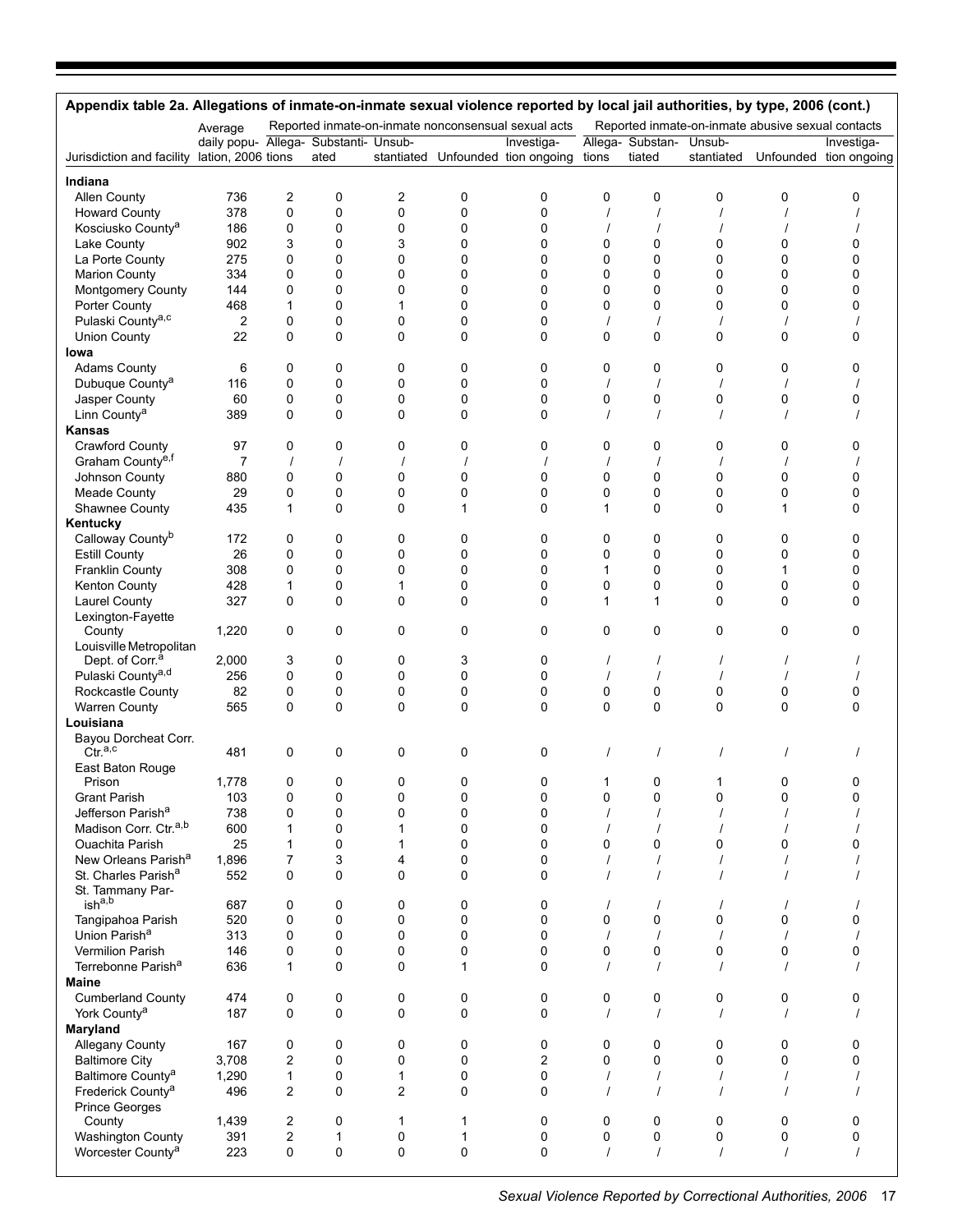| Appendix table 2a. Allegations of inmate-on-inmate sexual violence reported by local jail authorities, by type, 2006 (cont.) |                                                           |                  |                |                         |                |                                                                                                       |                               |                                   |                |                |                                                 |
|------------------------------------------------------------------------------------------------------------------------------|-----------------------------------------------------------|------------------|----------------|-------------------------|----------------|-------------------------------------------------------------------------------------------------------|-------------------------------|-----------------------------------|----------------|----------------|-------------------------------------------------|
|                                                                                                                              | Average                                                   |                  |                |                         |                | Reported inmate-on-inmate nonconsensual sexual acts Reported inmate-on-inmate abusive sexual contacts |                               |                                   |                |                |                                                 |
| Jurisdiction and facility                                                                                                    | daily popu- Allega- Substan- Unsub-<br>lation, 2006 tions |                  | tiated         |                         |                | Investiga-<br>stantiated Unfounded tion ongoing                                                       | tions                         | Allega- Substan- Unsub-<br>tiated |                |                | Investiga-<br>stantiated Unfounded tion ongoing |
|                                                                                                                              |                                                           |                  |                |                         |                |                                                                                                       |                               |                                   |                |                |                                                 |
| <b>Massachusetts</b>                                                                                                         |                                                           |                  |                |                         |                |                                                                                                       |                               |                                   |                |                |                                                 |
| <b>Berkshire County</b>                                                                                                      | 257                                                       | 0                | 0              | 0                       | 0              | 0                                                                                                     | 0                             | 0                                 | 0              | 0              | 0                                               |
| Essex County <sup>a</sup>                                                                                                    | 1,167                                                     | $\mathbf 1$      | $\pmb{0}$      | $\pmb{0}$               | $\mathbf{1}$   | 0                                                                                                     |                               |                                   |                |                |                                                 |
| Hampden County <sup>a</sup>                                                                                                  | 2,017                                                     | 5                | 0              | 5                       | 0              | 0                                                                                                     |                               |                                   |                |                |                                                 |
| <b>Plymouth County</b>                                                                                                       | 1,598                                                     | 0                | 0              | 0                       | 0              | 0                                                                                                     | 0                             | 0                                 | 0              | 0              | 0<br>0                                          |
| Suffolk County                                                                                                               | 1,760                                                     | 2                | $\pmb{0}$      | 0                       | $\overline{c}$ | 0                                                                                                     | $\overline{c}$<br>$\mathbf 0$ | 0                                 | $\overline{c}$ | 0              |                                                 |
| <b>Worcester County</b>                                                                                                      | 1,397                                                     | 0                | $\mathbf 0$    | 0                       | 0              | 0                                                                                                     |                               | 0                                 | 0              | 0              | 0                                               |
| Michigan<br>Allegan County                                                                                                   |                                                           |                  | 0              | 0                       |                |                                                                                                       | 0                             |                                   |                |                |                                                 |
| Genesee County <sup>a</sup>                                                                                                  | 163<br>638                                                | 0                |                |                         | 0              | 0<br>0                                                                                                |                               | 0                                 | 0              | 0              | 0                                               |
|                                                                                                                              | 26                                                        | 1<br>$\mathbf 0$ | 0<br>0         | $\mathbf{1}$<br>0       | 0<br>0         | 0                                                                                                     | 0                             | 0                                 | 0              | 0              | 0                                               |
| Gogebic County                                                                                                               | 409                                                       | $\mathbf 0$      | $\mathbf 0$    | $\mathbf 0$             | 0              |                                                                                                       | 0                             |                                   |                | 0              | 0                                               |
| Jackson County                                                                                                               |                                                           |                  |                |                         |                | 0                                                                                                     |                               | 0                                 | 0              |                |                                                 |
| Macomb County                                                                                                                | 1,348<br>367                                              | $\mathbf 0$      | 0              | 0<br>0                  | 0<br>0         | 0                                                                                                     | 3<br>0                        | 0                                 | 2<br>0         | 1<br>0         | 0<br>0                                          |
| Monroe County                                                                                                                |                                                           | 0                | 0              |                         |                | 0                                                                                                     |                               | 0                                 |                |                | 0                                               |
| Oakland County                                                                                                               | 1,973                                                     | 1                | $\mathbf 0$    | 0                       | 1              | 0                                                                                                     | 0                             | 0                                 | 0              | 0              |                                                 |
| Ottawa County                                                                                                                | 369                                                       | 0                | 0              | 0<br>$\mathbf 0$        | 0<br>0         | 0<br>0                                                                                                | $\mathbf{1}$                  | 1                                 | 0              | 0              | 0                                               |
| Wayne County <sup>a</sup><br><b>Minnesota</b>                                                                                | 3,005                                                     | 0                | 0              |                         |                |                                                                                                       |                               |                                   |                |                |                                                 |
|                                                                                                                              |                                                           |                  |                |                         |                |                                                                                                       |                               |                                   |                |                |                                                 |
| Hennepin County<br>Mille Lacs County                                                                                         | 586<br>71                                                 | 0<br>0           | 0<br>0         | 0<br>0                  | 0<br>0         | 0<br>0                                                                                                | 0<br>0                        | 0<br>0                            | 0<br>0         | 0<br>0         | 0<br>0                                          |
| <b>Pipestone County</b>                                                                                                      | 11                                                        | $\mathbf 0$      | $\pmb{0}$      | $\pmb{0}$               | 0              | 0                                                                                                     | 0                             | 0                                 | 0              | 0              | 0                                               |
| Sherburne Countyb,c                                                                                                          | 510                                                       | 0                | $\mathbf 0$    | 0                       | 0              | 0                                                                                                     | 0                             | 0                                 | 0              | 0              | 0                                               |
| Washington County                                                                                                            | 203                                                       | 0                | 0              | $\mathbf 0$             | 0              | 0                                                                                                     | $\Omega$                      | 0                                 | 0              | 0              | 0                                               |
| <b>Mississippi</b>                                                                                                           |                                                           |                  |                |                         |                |                                                                                                       |                               |                                   |                |                |                                                 |
|                                                                                                                              | 80                                                        | 0                | 0              | 0                       |                | 0                                                                                                     | 0                             | 0                                 | 0              | 0              | 0                                               |
| <b>Adams County</b><br>Desoto County                                                                                         | 368                                                       | 0                | 0              | 0                       | 0<br>0         | 0                                                                                                     | 0                             | 0                                 | 0              | 0              | 0                                               |
| Harrison County <sup>a</sup>                                                                                                 | 815                                                       | 4                | $\overline{c}$ | $\overline{c}$          | 0              | 0                                                                                                     |                               |                                   |                |                |                                                 |
| Hinds County <sup>a</sup>                                                                                                    | 925                                                       | 0                | $\mathbf 0$    | 0                       | 0              | 0                                                                                                     |                               | $\prime$                          |                |                |                                                 |
| Humphreys County                                                                                                             | 27                                                        | 0                | 0              | 0                       | 0              | 0                                                                                                     | 0                             | 0                                 | 0              | 0              | 0                                               |
| Issaquena County <sup>a,c</sup>                                                                                              | 4                                                         | $\mathbf 0$      | $\mathbf 0$    | $\mathbf 0$             | 0              | 0                                                                                                     |                               |                                   |                |                |                                                 |
|                                                                                                                              |                                                           |                  |                |                         |                |                                                                                                       |                               |                                   |                |                |                                                 |
| Kemper-Neshoda County<br>Reg. Corr. Fac. <sup>e</sup>                                                                        | 283                                                       | 0                | 0              | 0                       | 0              | 0                                                                                                     | 0                             | 0                                 | 0              | 0              | 0                                               |
| Leake County                                                                                                                 | 345                                                       | 0                | $\mathbf 0$    | 0                       | 0              | 0                                                                                                     | $\mathbf 0$                   | 0                                 | 0              | 0              | 0                                               |
| Winston/Chocktaw Reg.                                                                                                        |                                                           |                  |                |                         |                |                                                                                                       |                               |                                   |                |                |                                                 |
| Corr. Fac.                                                                                                                   | 76                                                        | 0                | 0              | $\mathbf 0$             | 0              | 0                                                                                                     | 0                             | 0                                 | 0              | 0              | 0                                               |
| <b>Missouri</b>                                                                                                              |                                                           |                  |                |                         |                |                                                                                                       |                               |                                   |                |                |                                                 |
| Cass County <sup>a</sup>                                                                                                     | 108                                                       | 1                | 0              | 0                       | 1              | 0                                                                                                     |                               |                                   |                |                |                                                 |
| Howard County <sup>a</sup>                                                                                                   | 11                                                        | 0                | $\mathbf 0$    | $\pmb{0}$               | 0              | 0                                                                                                     |                               |                                   |                |                |                                                 |
| <b>Lincoln County</b>                                                                                                        | 152                                                       | 0                | 0              | 0                       | 0              | 0                                                                                                     | 0                             | 0                                 | 0              | 0              | 0                                               |
| St Charles County                                                                                                            | 282                                                       | 0                | $\Omega$       | $\Omega$                | $\Omega$       | $\Omega$                                                                                              | 0                             | 0                                 | 0              | 0              | U                                               |
| St. Louis City                                                                                                               | 1,727                                                     | 0                | 0              | 0                       | 0              | 0                                                                                                     | $\pmb{0}$                     | 0                                 | 0              | 0              | 0                                               |
| St. Louis County                                                                                                             | 993                                                       | 0                | 0              | 0                       | 0              | 0                                                                                                     | 0                             | 0                                 | 0              | 0              | 0                                               |
| Taney County <sup>a</sup>                                                                                                    | 69                                                        | 0                | 0              | 0                       | 0              | 0                                                                                                     |                               |                                   |                |                |                                                 |
| Vernon County                                                                                                                | 24                                                        | 0                | $\pmb{0}$      | 0                       | 0              | 0                                                                                                     | 0                             | 0                                 | 0              | 0              | 0                                               |
| Montana                                                                                                                      |                                                           |                  |                |                         |                |                                                                                                       |                               |                                   |                |                |                                                 |
| Anaconda-Deer Lodge                                                                                                          |                                                           |                  |                |                         |                |                                                                                                       |                               |                                   |                |                |                                                 |
| County <sup>a</sup>                                                                                                          | 26                                                        | 0                | 0              | 0                       | 0              | 0                                                                                                     |                               | $\prime$                          | $\prime$       | $\prime$       |                                                 |
| Cascade County                                                                                                               | 427                                                       | 0                | $\pmb{0}$      | 0                       | 0              | 0                                                                                                     | 0                             | 0                                 | 0              | 0              | 0                                               |
| Yellowstone County <sup>a,b</sup>                                                                                            | 409                                                       | 0                | 0              | $\Omega$                | 0              | 0                                                                                                     |                               | $\prime$                          |                |                |                                                 |
| Nebraska                                                                                                                     |                                                           |                  |                |                         |                |                                                                                                       |                               |                                   |                |                |                                                 |
| Clay County                                                                                                                  | $\overline{7}$                                            | 0                | 0              | 0                       | 0              | 0                                                                                                     | 0                             | 0                                 | 0              | 0              | 0                                               |
| Douglas County                                                                                                               | 976                                                       | 4                | 0              | $\overline{\mathbf{c}}$ | 1              | 1                                                                                                     | 3                             | 0                                 | 3              | 0              | 0                                               |
| Lancaster County                                                                                                             | 429                                                       | 0                | 0              | 0                       | 0              | 0                                                                                                     | $\mathbf{1}$                  | $\mathbf{1}$                      | 0              | 0              | 0                                               |
| Nevada                                                                                                                       |                                                           |                  |                |                         |                |                                                                                                       |                               |                                   |                |                |                                                 |
| <b>Clark County</b>                                                                                                          | 3,540                                                     | 0                | 0              | 0                       | 0              | 0                                                                                                     | 2                             | 0                                 | 1              | 1              | 0                                               |
| Las Vegas City <sup>a,d</sup>                                                                                                | 1,119                                                     | 1                | $\pmb{0}$      | 0                       | $\mathbf{1}$   | 0                                                                                                     | $\prime$                      | $\prime$                          | $\prime$       | $\prime$       |                                                 |
| <b>Washoe County</b>                                                                                                         | 1,137                                                     | 6                | $\overline{2}$ | $\mathbf 0$             | 4              | 0                                                                                                     | 4                             | 0                                 | 2              | $\overline{c}$ | 0                                               |
| <b>New Hampshire</b>                                                                                                         |                                                           |                  |                |                         |                |                                                                                                       |                               |                                   |                |                |                                                 |
| Rockingham County                                                                                                            | 338                                                       | 0                | $\pmb{0}$      | 0                       | 0              | 0                                                                                                     | 0                             | 0                                 | 0              | 0              | 0                                               |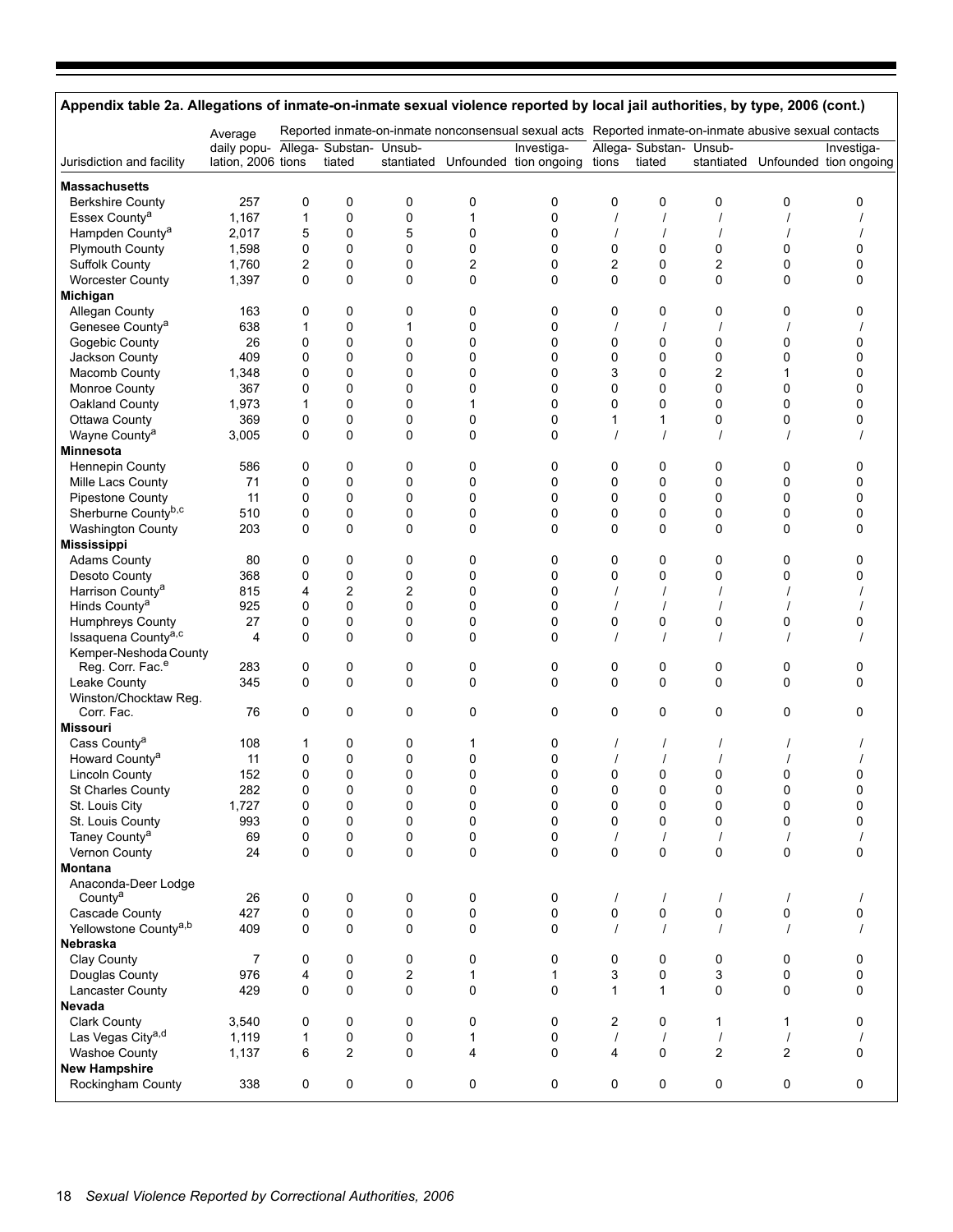| Appendix table 2a. Allegations of inmate-on-inmate sexual violence reported by local jail authorities, by type, 2006 (cont.) |                |                     |                   |                                |                |                                                     |               |                           |          |                                                   |                                   |
|------------------------------------------------------------------------------------------------------------------------------|----------------|---------------------|-------------------|--------------------------------|----------------|-----------------------------------------------------|---------------|---------------------------|----------|---------------------------------------------------|-----------------------------------|
|                                                                                                                              | Average        |                     |                   |                                |                | Reported inmate-on-inmate nonconsensual sexual acts |               |                           |          | Reported inmate-on-inmate abusive sexual contacts |                                   |
|                                                                                                                              | daily popu-    | Allega-             | Substanti- Unsub- |                                |                | Investiga-                                          |               | Allega- Substanti- Unsub- |          |                                                   | Investiga-                        |
| Jurisdiction and facility lation, 2006 tions                                                                                 |                |                     | ated              |                                |                | stantiated Unfounded tion ongoing                   | tions         | ated                      |          |                                                   | stantiated Unfounded tion ongoing |
| <b>New Jersey</b>                                                                                                            |                |                     |                   |                                |                |                                                     |               |                           |          |                                                   |                                   |
| <b>Atlantic County</b>                                                                                                       | 1,358          | 0                   | 0                 | 0                              | 0              | 0                                                   | 0             | 0                         | 0        | 0                                                 | 0                                 |
| Camden County                                                                                                                | 1,646          | 3                   | 0                 | 2                              | 1              | 0                                                   | 0             | 0                         | 0        | $\mathbf 0$                                       | 0                                 |
| Cape May County<br>Cumberland County <sup>d</sup>                                                                            | 279<br>575     | 2<br>$\overline{c}$ | 0<br>0            | $\overline{2}$<br>$\mathbf{1}$ | 0<br>1         | 0<br>0                                              | 0<br>0        | 0<br>0                    | 0<br>0   | $\mathbf 0$<br>$\mathbf 0$                        | 0<br>$\Omega$                     |
| <b>Essex County</b>                                                                                                          | 2,081          | 0                   | 0                 | 0                              | 0              | 0                                                   | 0             | 0                         | 0        | 0                                                 | 0                                 |
| <b>Gloucester County</b>                                                                                                     | 358            | 0                   | 0                 | 0                              | 0              | 0                                                   | 0             | 0                         | 0        | $\Omega$                                          | 0                                 |
| Hudson County <sup>a</sup>                                                                                                   | 2,008          | 11                  | 1                 | 5                              | 3              | $\overline{2}$                                      |               |                           |          | $\prime$                                          |                                   |
| Passaic County <sup>a</sup>                                                                                                  | 1,946          | 1                   | 0                 | 0                              | 1              | 0                                                   |               |                           |          |                                                   |                                   |
| <b>Union County</b>                                                                                                          | 1,122          | 1                   | 1                 | 0                              | 0              | 0                                                   | 0             | 0                         | 0        | 0                                                 | 0                                 |
| <b>New Mexico</b>                                                                                                            |                |                     |                   |                                |                |                                                     |               |                           |          |                                                   |                                   |
| Bernalillo County <sup>a</sup>                                                                                               | 2,377          | 4                   | 1                 | 2                              | 0              | 1                                                   |               |                           |          |                                                   |                                   |
| Dona Ana County <sup>a</sup>                                                                                                 | 890            | 0                   | 0                 | 0                              | 0              | 0                                                   |               |                           |          |                                                   |                                   |
| Luna County <sup>a</sup>                                                                                                     | 394            | 0                   | $\mathbf 0$       | 0                              | 0              | 0                                                   |               |                           |          |                                                   |                                   |
| Otero County                                                                                                                 | 242            | 1                   | 1                 | 0                              | 0              | 0                                                   | 0             | 0                         | 0        | 0                                                 | 0                                 |
| Quay County <sup>a</sup><br><b>New York</b>                                                                                  | 80             | 0                   | $\Omega$          | 0                              | 0              | 0                                                   |               |                           |          |                                                   |                                   |
| <b>Albany County</b>                                                                                                         | 832            | 0                   | 0                 | 0                              | 0              | 0                                                   | 0             | 0                         | 0        | 0                                                 | 0                                 |
| Allegany County <sup>a,b</sup>                                                                                               | 53             | 0                   | 0                 | 0                              | 0              | 0                                                   |               |                           |          |                                                   |                                   |
| <b>Broome County</b>                                                                                                         | 527            | 0                   | 0                 | 0                              | 0              | 0                                                   | 0             | 0                         | 0        | 0                                                 | 0                                 |
| <b>Dutchess County</b>                                                                                                       | 309            | 0                   | 0                 | 0                              | 0              | 0                                                   | 0             | 0                         | 0        | 0                                                 | 0                                 |
| Erie County <sup>a</sup>                                                                                                     | 925            | 0                   | 0                 | 0                              | 0              | 0                                                   |               |                           |          |                                                   |                                   |
| Montgomery County                                                                                                            | 119            | 0                   | 0                 | 0                              | 0              | 0                                                   | 0             | 0                         | 0        | 0                                                 | $\Omega$                          |
| Nassau County <sup>c</sup>                                                                                                   | 1,633          | $\mathbf{1}$        | 0                 | 1                              | 0              | 0                                                   | 0             | 0                         | 0        | 0                                                 |                                   |
| New York City <sup>a</sup>                                                                                                   | 13,788         | 13                  | 0                 | 5                              | 6              | $\overline{2}$                                      |               |                           |          |                                                   |                                   |
| Suffolk County <sup>a</sup>                                                                                                  | 1,632          | 0                   | 0                 | 0                              | 0              | 0                                                   |               |                           |          |                                                   |                                   |
| <b>North Carolina</b>                                                                                                        |                |                     |                   |                                |                |                                                     |               |                           |          |                                                   |                                   |
| <b>Buncombe County</b>                                                                                                       | 458            | 0                   | 0                 | 0                              | 0              | 0                                                   | 0             | 0                         | 0        | 0                                                 | 0                                 |
| <b>Cabarrus County</b>                                                                                                       | 230<br>122     | 0<br>0              | $\mathbf 0$<br>0  | 0<br>0                         | 0<br>0         | 0<br>0                                              | 0<br>0        | 0<br>0                    | 0<br>0   | 0<br>$\mathbf 0$                                  | 0<br>0                            |
| Carteret County <sup>d</sup><br><b>Cumberland County</b>                                                                     | 532            | 1                   | 1                 | 0                              | 0              | 0                                                   | 0             | 0                         | 0        | $\mathbf 0$                                       | 0                                 |
| <b>Gaston County</b>                                                                                                         | 526            | 0                   | 0                 | 0                              | 0              | 0                                                   | 0             | 0                         | 0        | $\mathbf 0$                                       | 0                                 |
| <b>Mecklenburg County</b>                                                                                                    | 2,484          | 2                   | 0                 | 0                              | 1              | 1                                                   | 0             | 0                         | 0        | $\mathbf 0$                                       | 0                                 |
| Rockingham County                                                                                                            | 165            | 1                   | 0                 | 0                              | 1              | 0                                                   | 0             | 0                         | 0        | $\mathbf 0$                                       | 0                                 |
| Swain County                                                                                                                 | 44             | 0                   | 0                 | 0                              | 0              | 0                                                   | 0             | 0                         | 0        | 0                                                 | $\Omega$                          |
| <b>Wake County</b>                                                                                                           | 1,240          | 0                   | $\Omega$          | 0                              | $\Omega$       | 0                                                   | 0             | $\Omega$                  | 0        | $\Omega$                                          | 0                                 |
| <b>North Dakota</b>                                                                                                          |                |                     |                   |                                |                |                                                     |               |                           |          |                                                   |                                   |
| <b>Burleigh County</b>                                                                                                       | 115            | 0                   | 0                 | 0                              | 0              | 0                                                   | 0             | 0                         | 0        | 0                                                 | 0                                 |
| <b>Rolette County</b>                                                                                                        | 13             | 0                   | $\Omega$          | 0                              | 0              | $\Omega$                                            | 0             | $\Omega$                  | 0        | $\Omega$                                          | $\Omega$                          |
| Ohio                                                                                                                         |                |                     |                   |                                |                |                                                     |               |                           |          |                                                   |                                   |
| Cuyahoga County<br>Franklin County <sup>a</sup>                                                                              | 2,066          | 3<br>1              | 1<br>0            | 0<br>$\mathbf{1}$              | 2<br>0         | 0<br>0                                              | 1<br>$\prime$ | 1                         | 0        | 0<br>$\prime$                                     | 0                                 |
| Greene County                                                                                                                | 2,377<br>380   | 0                   | $\mathbf 0$       | 0                              | 0              | 0                                                   | 0             | 0                         | 0        | 0                                                 | 0                                 |
| <b>Hamilton County</b>                                                                                                       | 2,157          | 1                   | $\mathbf{1}$      | 0                              | 0              | 0                                                   | 3             | 3                         | 0        | $\mathbf 0$                                       | $\Omega$                          |
| Logan County <sup>a</sup>                                                                                                    | 108            | 0                   | 0                 | 0                              | 0              | 0                                                   | $\prime$      |                           |          |                                                   |                                   |
| Lorain County                                                                                                                | 476            | 3                   | 0                 | 1                              | $\overline{c}$ | 0                                                   | 0             | 0                         | 0        | 0                                                 | 0                                 |
| Montgomery County <sup>a</sup>                                                                                               | 904            | 1                   | 1                 | 0                              | $\mathbf 0$    | 0                                                   | $\prime$      |                           |          | $\prime$                                          |                                   |
| Noble County                                                                                                                 | 15             | 0                   | 0                 | 0                              | 0              | 0                                                   | 0             | 0                         | 0        | $\mathbf 0$                                       | 0                                 |
| Northwest Ohio Rea.                                                                                                          |                |                     |                   |                                |                |                                                     |               |                           |          |                                                   |                                   |
| Corr. Ctr. <sup>a</sup>                                                                                                      | 581            | 4                   | $\mathbf 0$       | 4                              | 0              | 0                                                   | $\prime$      |                           | $\prime$ | $\prime$                                          |                                   |
| <b>Richland County</b>                                                                                                       | 131            | 0                   | $\pmb{0}$         | 0                              | 0              | 0                                                   | 0<br>$\prime$ | 0                         | 0        | $\pmb{0}$<br>$\prime$                             | 0                                 |
| Warren County <sup>a</sup><br><b>Oklahoma</b>                                                                                | 193            | 1                   | $\Omega$          | 0                              | 1              | 0                                                   |               |                           |          |                                                   |                                   |
| Garfield County <sup>a</sup>                                                                                                 | 182            | 0                   | 0                 | 0                              | 0              | 0                                                   | $\prime$      |                           |          | $\prime$                                          |                                   |
| Grady County <sup>f</sup>                                                                                                    | 324            | 0                   | 0                 | 0                              | 0              | 0                                                   | 0             | 0                         | $\Omega$ | $\mathbf 0$                                       | 0                                 |
| Harmon Countye,f                                                                                                             | $\overline{7}$ | $\prime$            | $\prime$          | $\prime$                       | $\prime$       | $\prime$                                            | $\prime$      |                           |          | $\prime$                                          |                                   |
| Oklahoma County                                                                                                              | 2,859          | 0                   | 0                 | 0                              | 0              | 0                                                   | 4             | 0                         | 4        | 0                                                 | 0                                 |
| Pawnee County <sup>a</sup>                                                                                                   | 9              | $\Omega$            | $\Omega$          | $\Omega$                       | $\Omega$       | $\Omega$                                            |               |                           |          |                                                   |                                   |
| Oregon                                                                                                                       |                |                     |                   |                                |                |                                                     |               |                           |          |                                                   |                                   |
| <b>Marion County</b>                                                                                                         | 540            | 0                   | 0                 | 0                              | 0              | 0                                                   | 0             | 0                         | 0        | 0                                                 | 0                                 |
| <b>Multnomah County</b>                                                                                                      | 1,673          | 5                   | 1                 | 4                              | $\Omega$       | $\Omega$                                            | $\Omega$      | $\Omega$                  | $\Omega$ | $\Omega$                                          | 0                                 |
| Northern Oregon                                                                                                              |                |                     |                   |                                |                |                                                     |               |                           |          |                                                   |                                   |
| Reg. Fac.                                                                                                                    | 169<br>554     | 0<br>0              | 0<br>$\mathbf 0$  | 0<br>0                         | 0<br>0         | 0<br>0                                              | 0<br>0        | 0<br>0                    | 0<br>0   | 0<br>0                                            | 0<br>0                            |
| <b>Washington County</b>                                                                                                     |                |                     |                   |                                |                |                                                     |               |                           |          |                                                   |                                   |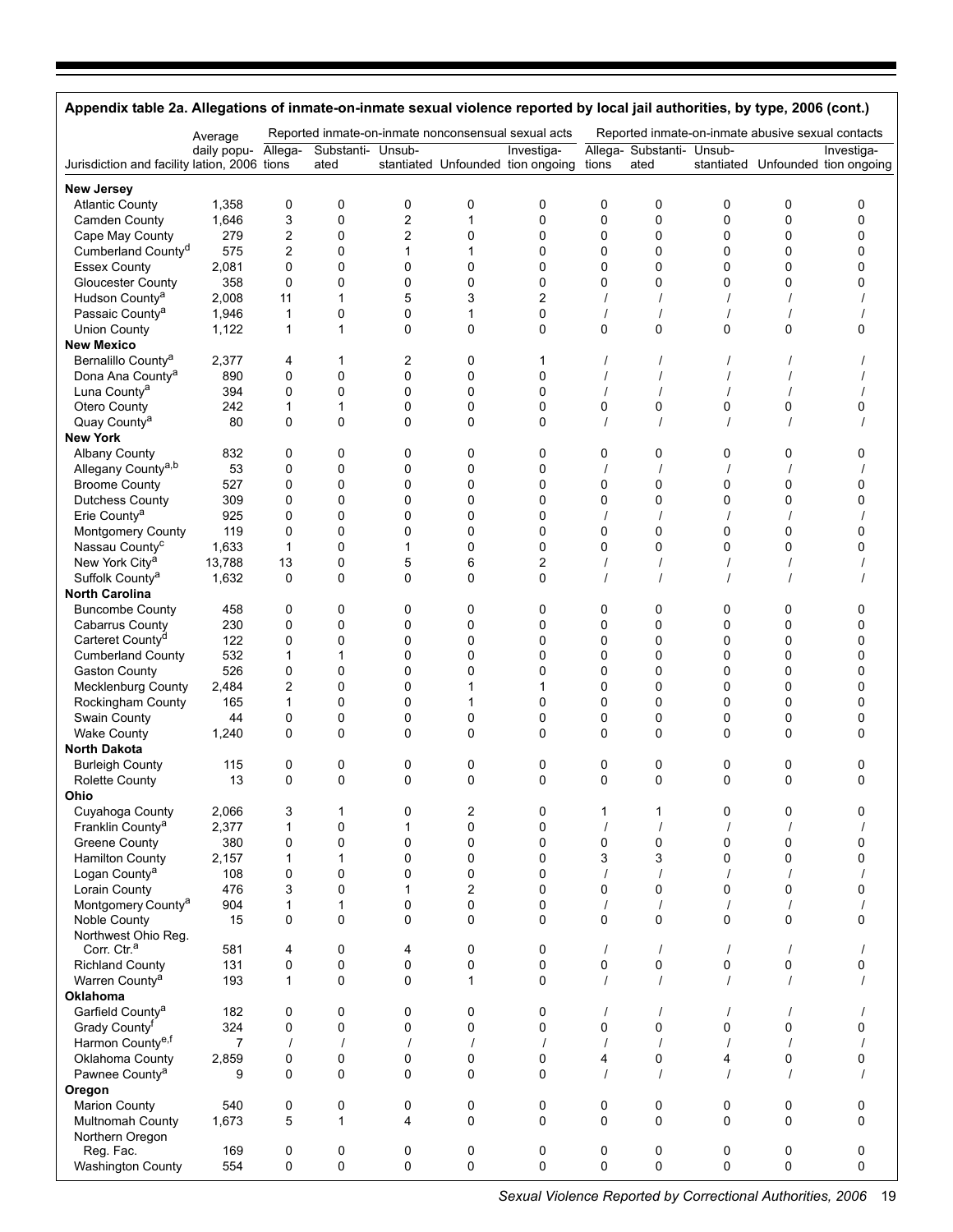| Appendix table 2a. Allegations of inmate-on-inmate sexual violence reported by local jail authorities, by type, 2006 (cont.) |                                   |                |                                   |                  |                  |                                                     |                |                                   |                  |          |                                                   |
|------------------------------------------------------------------------------------------------------------------------------|-----------------------------------|----------------|-----------------------------------|------------------|------------------|-----------------------------------------------------|----------------|-----------------------------------|------------------|----------|---------------------------------------------------|
|                                                                                                                              | Average                           |                |                                   |                  |                  | Reported inmate-on-inmate nonconsensual sexual acts |                |                                   |                  |          | Reported inmate-on-inmate abusive sexual contacts |
| Jurisdiction and facility                                                                                                    | daily popu-<br>lation, 2006 tions |                | Allega- Substan- Unsub-<br>tiated |                  |                  | Investiga-<br>stantiated Unfounded tion ongoing     | tions          | Allega- Substan- Unsub-<br>tiated |                  |          | Investiga-<br>stantiated Unfounded tion ongoing   |
| Pennsylvania                                                                                                                 |                                   |                |                                   |                  |                  |                                                     |                |                                   |                  |          |                                                   |
| Allegheny County <sup>a</sup>                                                                                                | 2,584                             | 2              | 0                                 | 2                | 0                | 0                                                   |                |                                   |                  |          |                                                   |
| <b>Beaver County</b>                                                                                                         |                                   | $\star$        | $\star$                           | $\star$          | $\star$          | $\star$                                             | $\star$        |                                   |                  | $\star$  |                                                   |
| <b>Berks County</b>                                                                                                          | 1,324                             | 2              | 1                                 | 0                | 1                | 0                                                   | 1              | 1                                 | $\mathbf 0$      | 0        | 0                                                 |
| <b>Bucks County</b>                                                                                                          | 987                               | $\overline{c}$ | 0                                 | $\mathbf{1}$     | 1                | 0                                                   | 1              | 1                                 | $\mathbf 0$      | 0        | 0                                                 |
| Clinton County <sup>a</sup>                                                                                                  | 332                               | 0              | 0                                 | $\Omega$         | 0                | 0                                                   |                |                                   |                  |          |                                                   |
| Erie County<br><b>Lycoming County</b>                                                                                        | 740<br>$\star$                    | 0<br>$\star$   | 0<br>$\star$                      | 0                | 0<br>$\star$     | 0                                                   | 0              | 0<br>$\star$                      | 0                | 0        | 0                                                 |
| Philadelphia Prison Sys-                                                                                                     |                                   |                |                                   |                  |                  |                                                     |                |                                   |                  |          |                                                   |
| tem                                                                                                                          | 8,603                             | 11             | 0                                 | 7                | 0                | 4                                                   | 1              | 0                                 | 0                | 0        |                                                   |
| Schuykill County <sup>a</sup>                                                                                                | 270                               | 0              | 0                                 | 0                | $\mathbf 0$      | 0                                                   |                |                                   |                  |          |                                                   |
| <b>Warren County</b>                                                                                                         | 120                               | 0              | 0                                 | $\mathbf 0$      | $\mathbf 0$      | 0                                                   | 0              | 0                                 | $\mathbf 0$      | 0        | 0                                                 |
| <b>Westmoreland County</b>                                                                                                   | 598                               | 0              | 0                                 | 0                | 0                | 0                                                   | 0              | 0                                 | $\mathbf 0$      | 0        | 0                                                 |
| York County <sup>a,c</sup>                                                                                                   | 2,031                             | 0              | 0                                 | $\mathbf 0$      | $\mathbf 0$      | 0                                                   |                |                                   |                  |          |                                                   |
| <b>South Carolina</b>                                                                                                        |                                   |                |                                   |                  |                  |                                                     |                |                                   |                  |          |                                                   |
| Anderson County                                                                                                              | 433                               | 0              | 0                                 | 0                | 0                | 0                                                   | 0              | 0                                 | 0                | 0        | 0                                                 |
| Charleston County <sup>a</sup><br><b>Cherokee County</b>                                                                     | 1,722<br>160                      | 4<br>0         | 0<br>0                            | $\mathbf 0$<br>0 | 3<br>$\mathbf 0$ | 1<br>0                                              | 0              | $\mathbf 0$                       | $\mathbf 0$      | 0        | 0                                                 |
| <b>Greenville County</b>                                                                                                     | $\star$                           | $\star$        | $\star$                           | $\star$          | $\star$          | $\star$                                             | $\star$        | $\star$                           |                  | $\star$  |                                                   |
| Marlboro County                                                                                                              | 71                                | 0              | 0                                 | 0                | 0                | 0                                                   | 0              | 0                                 | $\mathbf 0$      | 0        | 0                                                 |
| Spartanburg County <sup>a</sup>                                                                                              | 808                               | $\Omega$       | 0                                 | $\Omega$         | $\mathbf 0$      | 0                                                   |                | $\prime$                          |                  |          |                                                   |
| Sumter-Lee Reg. Det.                                                                                                         |                                   |                |                                   |                  |                  |                                                     |                |                                   |                  |          |                                                   |
| Ctr.                                                                                                                         | 430                               | 0              | 0                                 | $\mathbf 0$      | $\mathbf 0$      | 0                                                   | $\mathbf 0$    | 0                                 | $\mathbf 0$      | 0        | 0                                                 |
| <b>South Dakota</b>                                                                                                          |                                   |                |                                   |                  |                  |                                                     |                |                                   |                  |          |                                                   |
| <b>Charles Mix County</b>                                                                                                    | 6                                 | 0              | 0                                 | 0                | 0                | 0                                                   | 0              | 0                                 | 0                | 0        | 0                                                 |
| Pennington County                                                                                                            | 421                               | $\mathbf{1}$   | $\mathbf 0$                       | $\Omega$         | $\mathbf{1}$     | $\Omega$                                            | $\overline{2}$ | $\mathbf{1}$                      | $\Omega$         | 1        | 0                                                 |
| <b>Tennessee</b>                                                                                                             |                                   |                |                                   |                  |                  |                                                     |                |                                   |                  |          |                                                   |
| Blount County <sup>a</sup><br>Cheatham County <sup>d</sup>                                                                   | 347<br>95                         | 0<br>0         | 0<br>0                            | 0<br>$\mathbf 0$ | 0<br>$\mathbf 0$ | 0<br>0                                              | 0              | $\prime$<br>0                     | $\mathbf 0$      | 0        | 0                                                 |
| Clay County <sup>a</sup>                                                                                                     | 12                                | 0              | 0                                 | $\mathbf 0$      | 0                | 0                                                   | $\prime$       | $\prime$                          | $\prime$         |          |                                                   |
| Davidson County                                                                                                              | 2,297                             | 9              | 0                                 | 4                | 4                | 1                                                   | 0              | $\mathbf 0$                       | $\mathbf 0$      | 0        | 0                                                 |
| <b>Madison County</b>                                                                                                        | 331                               | 0              | 0                                 | $\mathbf 0$      | $\mathbf 0$      | 0                                                   | $\mathbf{0}$   | 0                                 | $\mathbf 0$      | 0        | 0                                                 |
| <b>Marion County</b>                                                                                                         | 80                                | 0              | 0                                 | $\mathbf 0$      | $\mathbf 0$      | 0                                                   | 0              | $\mathbf 0$                       | $\mathbf 0$      | 0        | 0                                                 |
| McMinn Countyb,c,d                                                                                                           | 188                               | 0              | 0                                 | $\mathbf 0$      | $\mathbf 0$      | 0                                                   | 0              | 0                                 | $\mathbf 0$      | 0        | 0                                                 |
| Shelby County Corr. Ctr.                                                                                                     | 2,288                             | 0              | 0                                 | $\Omega$         | $\Omega$         | $\Omega$                                            | $\Omega$       | $\mathbf 0$                       | $\Omega$         | $\Omega$ | 0                                                 |
| Shelby County Justice                                                                                                        |                                   |                |                                   |                  |                  |                                                     |                |                                   |                  |          |                                                   |
| Ctr. <sup>a</sup>                                                                                                            | 2,741                             | 2              | 0                                 | 0                | 2                | 0                                                   | $\prime$       | $\prime$                          |                  |          |                                                   |
| Sullivan County                                                                                                              | 588                               | $\mathbf{1}$   | $\mathbf 0$                       | $\mathbf{1}$     | $\pmb{0}$        | 0                                                   | 0              | 0                                 | 0                | 0        | 0                                                 |
| <b>Washington County</b>                                                                                                     | 500                               | 0              | 0                                 | 0                | $\Omega$         | 0                                                   | $\Omega$       | $\Omega$                          | $\Omega$         | $\Omega$ | 0                                                 |
| <b>Texas</b><br><b>Bell County</b>                                                                                           | 689                               | 1              | 0                                 | 0                | 1                | 0                                                   | 0              | 0                                 | 0                | 0        | 0                                                 |
| Bexar County <sup>a</sup>                                                                                                    | 4,027                             | 0              | 0                                 | 0                | 0                | 0                                                   |                | $\overline{1}$                    |                  |          |                                                   |
| <b>Culberson County</b>                                                                                                      | 13                                | 0              | 0                                 | 0                | 0                | 0                                                   | 0              | 0                                 | $\mathbf 0$      | 0        | 0                                                 |
| Dallas County <sup>a</sup>                                                                                                   | 6,324                             | 2              | 0                                 | $\mathbf 0$      | $\overline{2}$   | 0                                                   |                |                                   |                  |          |                                                   |
| Denton County <sup>a</sup>                                                                                                   | 1,020                             | 0              | 0                                 | 0                | $\pmb{0}$        | 0                                                   |                | $\overline{1}$                    |                  |          |                                                   |
| <b>Ector County</b>                                                                                                          | 529                               | 0              | 0                                 | 0                | 0                | 0                                                   | 0              | 0                                 | 0                | 0        | 0                                                 |
| Ellis County                                                                                                                 | $\star$                           | $\star$        | $\star$                           | $\star$          | $\star$          | $\star$                                             | $\star$        | $\star$                           | $\star$          | $\star$  |                                                   |
| El Paso County <sup>a</sup>                                                                                                  | 2,090                             | 0              | 0                                 | 0                | 0                | 0                                                   |                |                                   |                  |          |                                                   |
| Harris County                                                                                                                | 9,249                             | 17             | 0                                 | 5                | 8                | 4                                                   | 6              | 1                                 | 5                | 0        | 0                                                 |
| Hays County <sup>a,b</sup>                                                                                                   | 315                               | 0              | 0                                 | $\mathbf 0$      | $\mathbf 0$      | 0                                                   |                |                                   |                  |          |                                                   |
| Hidalgo County <sup>b</sup><br>Live Oak County                                                                               | 1,128<br>23                       | 0<br>0         | 0<br>0                            | 0<br>0           | 0<br>0           | 0<br>0                                              | 0<br>0         | $\pmb{0}$<br>0                    | 0<br>$\mathbf 0$ | 0<br>0   | 0<br>0                                            |
| <b>McLennan County</b>                                                                                                       | 860                               | $\mathbf{1}$   | 0                                 | $\mathbf 0$      | $\mathbf{1}$     | 0                                                   | 1              | $\mathbf 0$                       | $\mathbf 0$      | 1        | 0                                                 |
| Milam County <sup>a</sup>                                                                                                    | 95                                | 0              | 0                                 | 0                | 0                | 0                                                   |                | $\overline{1}$                    |                  |          |                                                   |
| Montgomery County                                                                                                            | 1,067                             | $\mathbf{1}$   | 0                                 | 1                | 0                | 0                                                   | 0              | 0                                 | $\mathbf 0$      | 0        | 0                                                 |
| Orange County <sup>a</sup>                                                                                                   | 214                               | 0              | 0                                 | $\mathbf 0$      | 0                | 0                                                   |                |                                   |                  |          |                                                   |
| Rusk County <sup>a</sup>                                                                                                     | 86                                | 0              | 0                                 | 0                | 0                | 0                                                   |                | $\overline{1}$                    |                  |          |                                                   |
| <b>Tarrant County</b>                                                                                                        | 3,356                             | 0              | 0                                 | 0                | 0                | 0                                                   | 0              | 0                                 | 0                | 0        | 0                                                 |
| Tom Green County <sup>a</sup>                                                                                                | 514                               | 0              | 0                                 | $\mathbf 0$      | $\mathbf 0$      | 0                                                   |                |                                   |                  |          |                                                   |
| <b>Travis County</b>                                                                                                         | 2,584                             | 4              | 0                                 | 0                | 3                | 1                                                   | 2              | $\pmb{0}$                         | $\overline{c}$   | 0        | 0                                                 |
| <b>Walker County</b>                                                                                                         | 150                               | 0              | 0                                 | 0                | $\mathbf 0$      | 0                                                   | 0              | 0                                 | $\mathbf 0$      | 0        | 0                                                 |
| Webb County <sup>a</sup>                                                                                                     | 681                               | 0              | 0                                 | $\mathbf 0$      | $\mathbf 0$      | 0                                                   |                |                                   |                  |          |                                                   |
| Wharton County <sup>a</sup><br>Wichita County <sup>a</sup>                                                                   | 130<br>495                        | 0<br>0         | 0<br>0                            | 0<br>0           | 0<br>0           | 0<br>0                                              |                | $\cal I$<br>$\prime$              |                  |          |                                                   |
|                                                                                                                              |                                   |                |                                   |                  |                  |                                                     |                |                                   |                  |          |                                                   |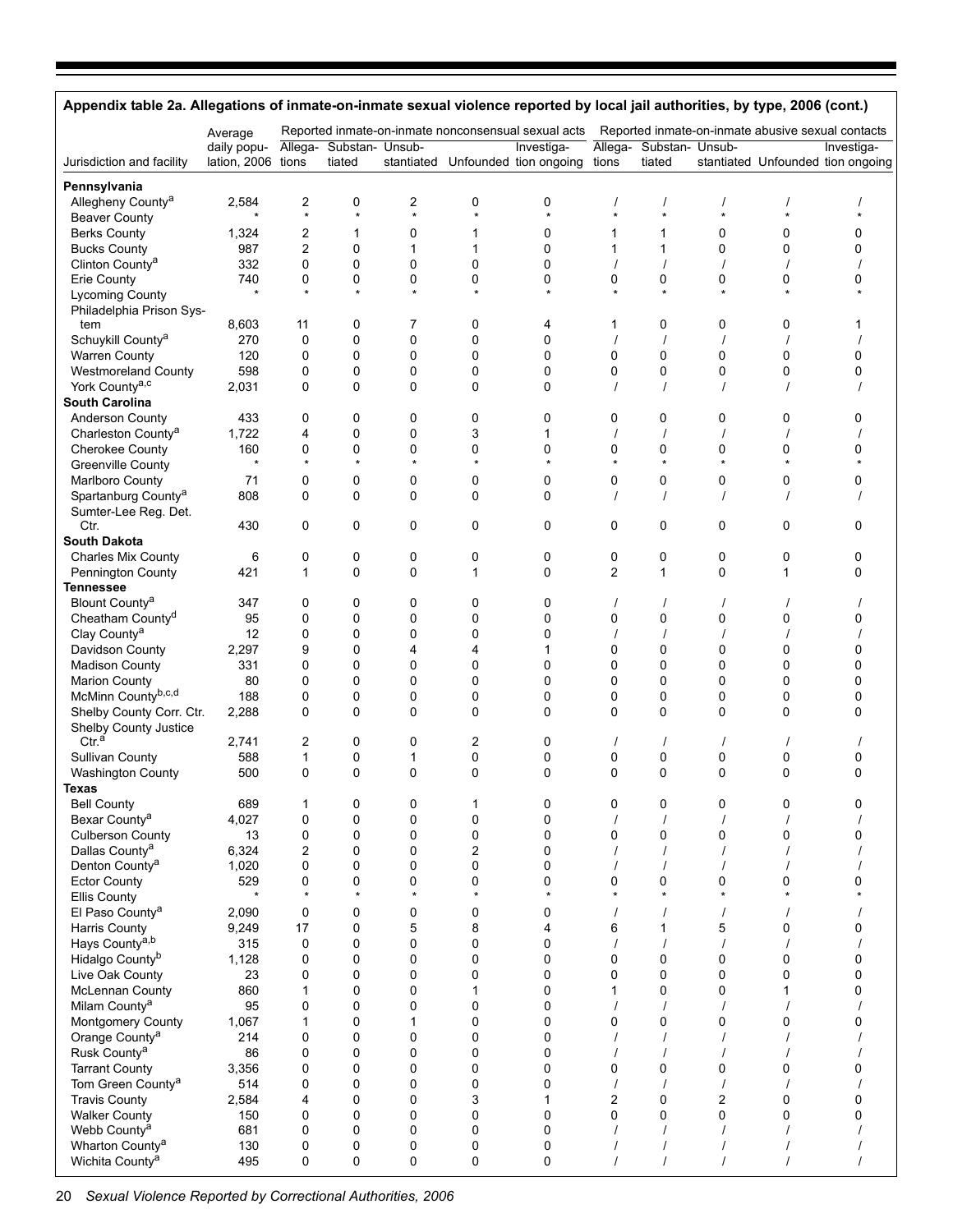| Appendix table 2a. Allegations of inmate-on-inmate sexual violence reported by local jail authorities, by type, 2006 (cont.) |              |                |                         |             |             |                                                                                                       |          |                         |           |          |                                   |
|------------------------------------------------------------------------------------------------------------------------------|--------------|----------------|-------------------------|-------------|-------------|-------------------------------------------------------------------------------------------------------|----------|-------------------------|-----------|----------|-----------------------------------|
|                                                                                                                              | Average      |                |                         |             |             | Reported inmate-on-inmate nonconsensual sexual acts Reported inmate-on-inmate abusive sexual contacts |          |                         |           |          |                                   |
|                                                                                                                              | daily popu-  |                | Allega- Substan- Unsub- |             |             | Investiga-                                                                                            |          | Allega- Substan- Unsub- |           |          | Investiga-                        |
| Jurisdiction and facility                                                                                                    | lation, 2006 | tions          | tiated                  |             |             | stantiated Unfounded tion ongoing                                                                     | tions    | tiated                  |           |          | stantiated Unfounded tion ongoing |
| Utah                                                                                                                         |              |                |                         |             |             |                                                                                                       |          |                         |           |          |                                   |
| Daggett County                                                                                                               | 92           | 0              | 0                       | 0           | 0           | 0                                                                                                     | 0        | 0                       | 0         | 0        | 0                                 |
| Davis County                                                                                                                 | 500          | 0              | 0                       | 0           | 0           | 0                                                                                                     | 0        | 0                       | 0         | 0        | 0                                 |
| Salt Lake County <sup>a</sup>                                                                                                | 1,963        | 2              | 0                       | 1           | 1           | $\mathbf 0$                                                                                           |          |                         |           |          |                                   |
| Weber County <sup>a</sup>                                                                                                    | 1,024        | 0              | 0                       | 0           | $\mathbf 0$ | $\mathbf 0$                                                                                           |          | $\prime$                |           |          |                                   |
| Virginia                                                                                                                     |              |                |                         |             |             |                                                                                                       |          |                         |           |          |                                   |
| Abingdon Reg. Jail Fac.                                                                                                      | 383          | 1              | 0                       | 0           | 1           | 0                                                                                                     | 0        | 0                       | 0         | 0        | 0                                 |
| Augusta County                                                                                                               | 230          | 0              | 0                       | $\mathbf 0$ | $\mathbf 0$ | 0                                                                                                     | $\Omega$ | 0                       | 0         | 0        | 0                                 |
| Blue Ridge Reg. Jail                                                                                                         |              |                |                         |             |             |                                                                                                       |          |                         |           |          |                                   |
| Auth.                                                                                                                        | 1,170        | 0              | 0                       | 0           | 0           | 0                                                                                                     | 0        | 0                       | 0         | 0        | 0                                 |
| <b>Gloucester County</b>                                                                                                     | 75           | 0              | 0                       | 0           | 0           | 0                                                                                                     | 0        | 0                       | 0         | 0        | 0                                 |
| Middle River Reg. Jail                                                                                                       | 517          | 0              | 0                       | 0           | $\mathbf 0$ | 0                                                                                                     | 0        | 0                       | 0         | 0        | 0                                 |
| New River Valley Reg.                                                                                                        |              |                |                         |             |             |                                                                                                       |          |                         |           |          |                                   |
| Jail <sup>a</sup>                                                                                                            | 630          | 4              | 0                       | 3           | 1           | 0                                                                                                     |          | $\prime$                |           |          | $\prime$                          |
| Norfolk City                                                                                                                 | 1,733        | 4              | 0                       | 0           | 4           | $\mathbf 0$                                                                                           | 0        | 0                       | 0         | 0        | 0                                 |
| Northern Neck Reg. Jail                                                                                                      | 423          | 0              | 0                       | $\mathbf 0$ | $\mathbf 0$ | $\mathbf 0$                                                                                           | 0        | 0                       | 0         | 0        | 0                                 |
| Peumansend Creek Reg.                                                                                                        |              |                |                         |             |             |                                                                                                       |          |                         |           |          |                                   |
| Jail <sup>a</sup>                                                                                                            | 295          | 0              | 0                       | 0           | 0           | 0                                                                                                     | $\prime$ | $\prime$                | $\prime$  |          |                                   |
| Portsmouth City                                                                                                              | 557          | 0              | 0                       | 0           | 0           | 0                                                                                                     | 0        | 0                       | 0         | 0        | 0                                 |
| Prince William-Manassas                                                                                                      |              |                |                         |             |             |                                                                                                       |          |                         |           |          |                                   |
| Reg. Adult Corr. Ctr. <sup>a</sup>                                                                                           | 721          | 0              | 0                       | 0           | 0           | 0                                                                                                     |          | $\prime$                |           |          |                                   |
| <b>Richmond City</b>                                                                                                         | 1,564        | $\overline{c}$ | 0                       | 1           | 1           | 0                                                                                                     | 0        | 0                       | 0         | 0        | 0                                 |
| Riverside Reg. Jail                                                                                                          | 1,096        | 0              | 0                       | 0           | $\pmb{0}$   | 0                                                                                                     | 0        | 0                       | 0         | 0        | 0                                 |
| Virginia Beach Municipal <sup>a</sup>                                                                                        | 1,501        | $\overline{c}$ | 0                       | 2           | $\mathbf 0$ | $\mathbf 0$                                                                                           |          | $\prime$                |           |          |                                   |
| Washington                                                                                                                   |              |                |                         |             |             |                                                                                                       |          |                         |           |          |                                   |
| <b>Clark County</b>                                                                                                          | 790          | 1              | 1                       | 0           | 0           | 0                                                                                                     | 0        | 0                       | 0         | 0        | 0                                 |
| Cowlitz County                                                                                                               | 277          | $\mathbf 1$    | 0                       | 0           | 0           | 1                                                                                                     | 0        | 0                       | 0         | 0        | 0                                 |
| <b>Issaquah County</b>                                                                                                       | 54           | 0              | 0                       | 0           | 0           | $\mathbf 0$                                                                                           | 0        | 0                       | 0         | 0        | 0                                 |
| King County <sup>a</sup>                                                                                                     | 2,666        | 3              | 0                       | 2           | 1           | $\mathbf 0$                                                                                           |          |                         |           |          |                                   |
| Pierce County <sup>a</sup>                                                                                                   | 1,359        | 0              | 0                       | 0           | 0           | 0                                                                                                     |          | $\prime$                |           |          |                                   |
| Spokane County                                                                                                               | 569          | 0              | 0                       | 0           | 0           | 0                                                                                                     | 0        | 0                       | 0         | 0        | 0                                 |
| <b>Whatcom County</b>                                                                                                        | 358          | 0              | 0                       | 0           | 0           | $\mathbf 0$                                                                                           | 1        | 0                       | 0         | 1        | 0                                 |
| <b>West Virginia</b>                                                                                                         |              |                |                         |             |             |                                                                                                       |          |                         |           |          |                                   |
| Eastern Reg. Jail                                                                                                            | 386          | 0              | 0                       | 0           | 0           | 0                                                                                                     | 0        | 0                       | 0         | 0        | 0                                 |
| Marshall County North-                                                                                                       |              |                |                         |             |             |                                                                                                       |          |                         |           |          |                                   |
| ern Reg. Jail & Corr.                                                                                                        |              |                |                         |             |             |                                                                                                       |          |                         |           |          |                                   |
| Complex                                                                                                                      | 323          | $\mathbf 1$    | 1                       | 0           | 0           | 0                                                                                                     | 0        | 0                       | 0         | 0        | 0                                 |
| North Central Reg. Jail <sup>a</sup>                                                                                         | 524          | 11             | 0                       | 0           | 11          | $\mathbf 0$                                                                                           | $\prime$ | $\prime$                |           |          |                                   |
| Raleigh County Southern                                                                                                      |              |                |                         |             |             |                                                                                                       |          |                         |           |          |                                   |
| Reg. Jail <sup>a</sup>                                                                                                       | 521          | 0              | 0                       | 0           | $\mathbf 0$ | 0                                                                                                     |          | $\prime$                |           | $\prime$ |                                   |
| Wisconsin                                                                                                                    |              |                |                         |             |             |                                                                                                       |          |                         |           |          |                                   |
| Dane County <sup>g</sup>                                                                                                     | 931          | $\prime$       | $\prime$                | $\prime$    | $\prime$    |                                                                                                       | $\prime$ | $\prime$                | $\prime$  | $\prime$ |                                   |
| Jefferson County <sup>C</sup>                                                                                                | 183          | 0              | 0                       | 0           | $\pmb{0}$   | $\pmb{0}$                                                                                             | 0        | 0                       | $\pmb{0}$ | 0        | 0                                 |
| Milwaukee County                                                                                                             | 886          | 0              | 0                       | 0           | 0           | 0                                                                                                     | 0        | 0                       | 0         | 0        | 0                                 |
| Milwaukee County House                                                                                                       |              |                |                         |             |             |                                                                                                       |          |                         |           |          |                                   |
| of Corr. <sup>a</sup>                                                                                                        | 2,331        | $\overline{c}$ | 2                       | 0           | 0           | 0                                                                                                     | $\prime$ | $\prime$                | $\prime$  | $\prime$ |                                   |
| Outagamie County <sup>e</sup>                                                                                                | 460          | 0              | 0                       | 0           | $\pmb{0}$   | $\pmb{0}$                                                                                             | $\prime$ | $\sqrt{ }$              |           | $\prime$ | $\prime$                          |
| Racine County                                                                                                                | 683          | 0              | 0                       | 0           | 0           | 0                                                                                                     | 0        | 0                       | 0         | 0        | 0                                 |
| Vernon County                                                                                                                | 49           | 0              | 0                       | 0           | 0           | 0                                                                                                     | 0        | 0                       | 0         | 0        | 0                                 |
| Walworth County <sup>a</sup>                                                                                                 | 343          | 0              | 0                       | 0           | 0           | $\pmb{0}$                                                                                             | $\prime$ | $\prime$                |           |          |                                   |
| Wyoming                                                                                                                      |              |                |                         |             |             |                                                                                                       |          |                         |           |          |                                   |
| Laramie County                                                                                                               | 268          | 0              | 0                       | 0           | 0           | 0                                                                                                     | 0        | 0                       | 0         | 0        | 0                                 |
| Uinta County                                                                                                                 | 60           | 0              | 0                       | 0           | $\mathbf 0$ | 0                                                                                                     | 0        | 0                       | 0         | 0        | 0                                 |
|                                                                                                                              |              |                |                         |             |             |                                                                                                       |          |                         |           |          |                                   |

/Not reported.

\*No response.

aAllegations of abusive sexual contacts could not be counted separately from allegations of nonconsensual sexual acts.

b<sub>Allegations</sub> limited to substantiated occurrences only.

cAllegations limited to completed acts only.

<sup>d</sup>Based on jail population on December 31, 2006.

eReports of abusive sexual contacts are not recorded in a central database.

<sup>f</sup>Jurisdiction does not record allegations of nonconsensual sexual acts.

gJurisdiction cannot access allegations of nonconsensual sexual acts or abusive sexual contacts electronically.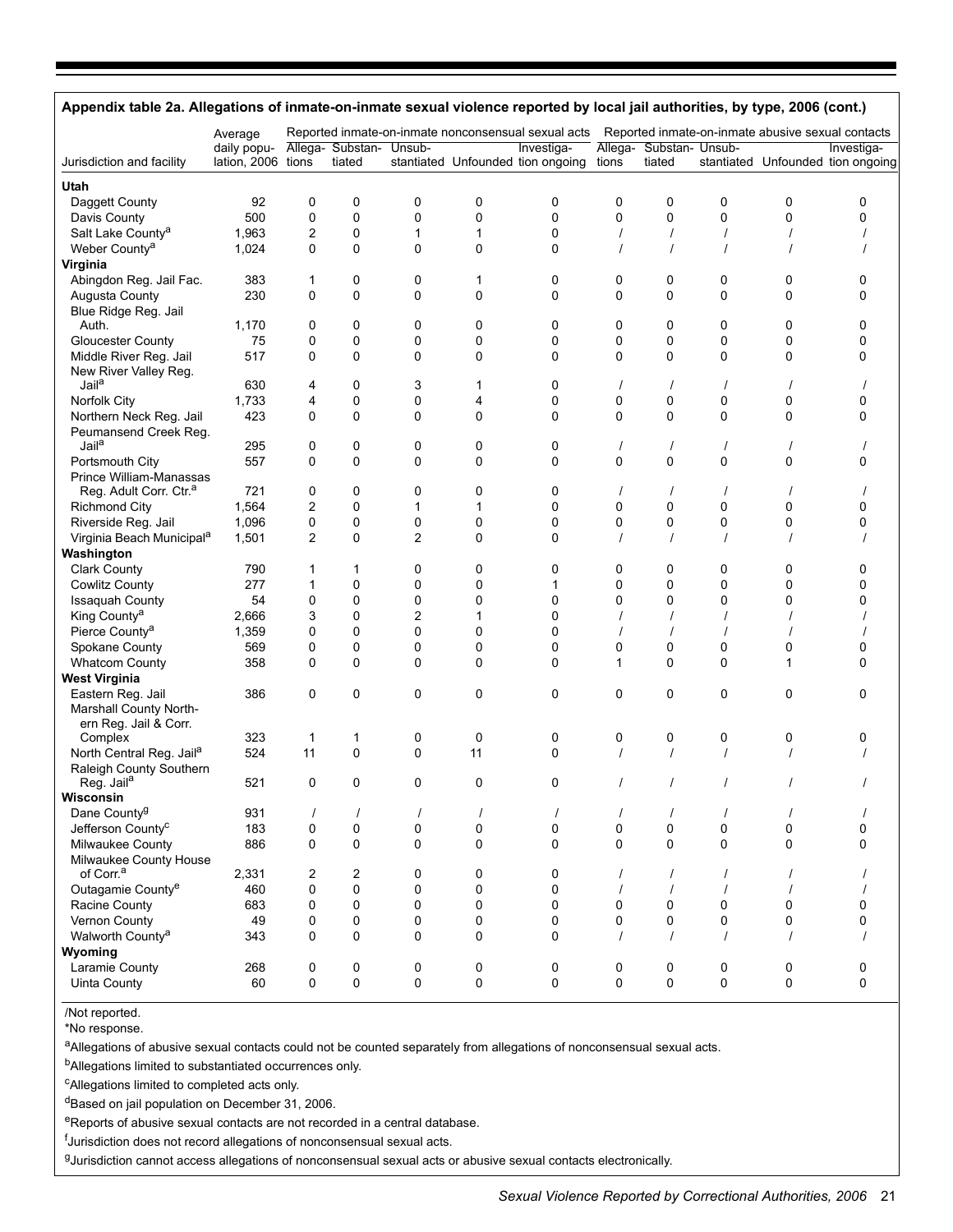| Appendix table 2b. Allegations of staff-on-inmate sexual violence reported by local jail authorities, by type, 2006 |                  |             |                                                      |             |                                      |                  |                    |                      |                                                    |                                      |
|---------------------------------------------------------------------------------------------------------------------|------------------|-------------|------------------------------------------------------|-------------|--------------------------------------|------------------|--------------------|----------------------|----------------------------------------------------|--------------------------------------|
|                                                                                                                     | inmates          |             | Reported allegations of staff sexual misconduct with |             |                                      | inmates          |                    |                      | Reported allegations of staff sexual harassment of |                                      |
| Jurisdiction and facility                                                                                           | Allega-<br>tions | tiated      | Substan- Unsubstan-<br>tiated                        |             | Investiga-<br>Unfounded tion ongoing | Allega-<br>tions | Substan-<br>tiated | Unsub-<br>stantiated |                                                    | Investiga-<br>Unfounded tion ongoing |
| Total                                                                                                               | 217              | 58          | 58                                                   | 66          | 35                                   | 35               | 9                  | 11                   | 10                                                 | 5                                    |
| <b>Alabama</b>                                                                                                      |                  |             |                                                      |             |                                      |                  |                    |                      |                                                    |                                      |
| Butler County <sup>a</sup>                                                                                          | 0                | 0           | 0                                                    | 0           | 0                                    |                  |                    |                      |                                                    |                                      |
| Calhoun County <sup>a</sup>                                                                                         | 1                | 1           | 0                                                    | $\mathbf 0$ | 0                                    |                  |                    |                      |                                                    |                                      |
| <b>Cullman County</b>                                                                                               | 0                | 0           | 0                                                    | 0           | 0                                    | 0                | 0                  | 0                    | 0                                                  | 0                                    |
| <b>Etowah County</b>                                                                                                | 0                | 0           | 0                                                    | 0           | 0                                    | 1                | $\Omega$           | 0                    | 1                                                  | 0                                    |
| Jefferson County <sup>a</sup>                                                                                       |                  | 1           | $\Omega$                                             | $\mathbf 0$ | $\Omega$                             |                  |                    |                      |                                                    |                                      |
| Shelby County                                                                                                       | 0                | 0           | 0                                                    | 0           | 0                                    | 0                | 0                  | 0                    | 0                                                  | 0                                    |
| Talledega County <sup>a</sup>                                                                                       | 0                | 0           | 0                                                    | 0           | 0                                    |                  | $\prime$           | $\prime$             |                                                    |                                      |
| <b>Tarrant City</b>                                                                                                 | $\Omega$         | $\mathbf 0$ | 0                                                    | $\mathbf 0$ | $\Omega$                             | 0                | $\Omega$           | 0                    | 0                                                  | 0                                    |
| Alaska                                                                                                              |                  |             |                                                      |             |                                      |                  |                    |                      |                                                    |                                      |
| Seward County                                                                                                       | 0                | 0           | 0                                                    | 0           | 0                                    | 0                | 0                  | 0                    | 0                                                  | 0                                    |
| Kodiak City                                                                                                         | 0                | $\mathbf 0$ | $\Omega$                                             | $\mathbf 0$ | 0                                    | 0                | $\mathbf 0$        | 0                    | 0                                                  | 0                                    |
| Arizona                                                                                                             |                  |             |                                                      |             |                                      |                  |                    |                      |                                                    |                                      |
| Coconino County                                                                                                     | 0                | 0           | 0                                                    | 0           | 0                                    | 0                | $\mathbf 0$        | 0                    | 0                                                  | 0                                    |
| Maricopa County <sup>a</sup>                                                                                        | 3                | $\mathbf 0$ | 1                                                    | 2           | 0                                    |                  |                    |                      |                                                    |                                      |
| Navajo County <sup>a</sup>                                                                                          | 0                | 0           | 0                                                    | $\pmb{0}$   | 0                                    |                  | $\prime$           | $\prime$             |                                                    |                                      |
| Pima County                                                                                                         | 0                | $\mathbf 0$ | 0                                                    | 0           | 0                                    | 0                | 0                  | 0                    | 0                                                  | $\Omega$                             |
| Arkansas                                                                                                            |                  |             |                                                      |             |                                      |                  |                    |                      |                                                    |                                      |
| Arkansas County <sup>a</sup>                                                                                        | 2                | 2           | 0                                                    | 0           | 0                                    |                  | $\prime$           | $\prime$             |                                                    |                                      |
| Johnson County <sup>a</sup>                                                                                         | 0                | 0           | 0                                                    | 0           | 0                                    |                  | $\prime$           | $\prime$             |                                                    |                                      |
| Sebastian County                                                                                                    | 0                | 0           | $\Omega$                                             | $\mathbf 0$ | 0                                    | 0                | $\Omega$           | 0                    | 0                                                  | 0                                    |
| Siloam Springs City <sup>b</sup>                                                                                    | 0                | 0           | 0                                                    | 0           | 0                                    | 0                | 0                  | 0                    | 0                                                  | 0                                    |
| Washington County <sup>a,b</sup>                                                                                    | 0                | $\mathbf 0$ | $\Omega$                                             | $\mathbf 0$ | 0                                    |                  | $\prime$           | $\prime$             |                                                    |                                      |
| California                                                                                                          |                  |             |                                                      |             |                                      |                  |                    |                      |                                                    |                                      |
| Alameda County                                                                                                      | 2                | 0           | 2                                                    | 0           | 0                                    | 0                | 0                  | 0                    | 0                                                  | 0                                    |
| Contra Costa County                                                                                                 | 1                | 1           | 0                                                    | 0           | 0                                    | 0                | 0                  | 0                    | 0                                                  | 0                                    |
| El Dorado County                                                                                                    | 0                | 0           | 0                                                    | 0           | $\mathbf 0$                          | 0                | $\Omega$           | 0                    | 0                                                  | 0                                    |
| Fresno County <sup>a</sup>                                                                                          | 1                | 0           | 0                                                    | 1           | 0                                    |                  | $\prime$           | $\prime$             |                                                    |                                      |
| Kern County                                                                                                         | 2                | 0           | 0                                                    | 1           | 1                                    | 1                | 0                  | 0                    | 0                                                  |                                      |
| Los Angeles County                                                                                                  | 1                | 0           | 1                                                    | 0           | 0                                    |                  | $\Omega$           | 1                    | 0                                                  | 0                                    |
| Orange County                                                                                                       | 0                | 0           | 0                                                    | 0           | 0                                    | 0                | $\mathbf 0$        | 0                    | 0                                                  | 0                                    |
| <b>Riverside County</b>                                                                                             | 0                | 0           | 0                                                    | 0           | 0                                    | 0                | 0                  | 0                    | 0                                                  | 0                                    |
| Sacramento County                                                                                                   | $\Omega$         | 0           | 0                                                    | 0           | $\mathbf{0}$                         | $\Omega$         | $\Omega$           | 0                    | 0                                                  | $\Omega$                             |
| San Bernardino County West                                                                                          |                  |             |                                                      |             |                                      |                  |                    |                      |                                                    |                                      |
| Valley <sup>a</sup>                                                                                                 | 0                | 0           | 0                                                    | 0           | 0                                    |                  |                    | $\prime$             |                                                    |                                      |
| San Diego County                                                                                                    | 0                | 0           | 0                                                    | 0           | 0                                    | 0                | 0                  | 0                    | 0                                                  | 0                                    |
| San Francisco City                                                                                                  | 0                | 0           | $\Omega$                                             | 0           | $\mathbf 0$                          | 0                | $\Omega$           | 0                    | 0                                                  | $\Omega$                             |
| San Joaquin County <sup>a</sup>                                                                                     | 0                | 0           | 0                                                    | 0           | 0                                    | $\prime$         | $\prime$           | $\prime$             | $\prime$                                           |                                      |
| San Luis Obispo County <sup>a</sup>                                                                                 | 0                | 0           | 0                                                    | $\pmb{0}$   | 0                                    |                  |                    | $\prime$             |                                                    |                                      |
| San Mateo County                                                                                                    | $\mathbf{0}$     | 0           | 0                                                    | $\pmb{0}$   | 0                                    | 0                | 0                  | 0                    | 0                                                  | $\Omega$                             |
| Santa Barbara County                                                                                                | 1                | 1           | 0                                                    | $\pmb{0}$   | 0                                    | 1                | 1                  | 0                    | 0                                                  | $\Omega$                             |
| Santa Clara County <sup>a</sup>                                                                                     | $\mathbf{1}$     | 0           | 0                                                    | 0           | 1                                    |                  | $\prime$           | $\prime$             | $\prime$                                           |                                      |
| Santa Clara County Mountain                                                                                         |                  |             |                                                      |             |                                      |                  |                    |                      |                                                    |                                      |
| View                                                                                                                | 0                | 0           | 0                                                    | 0           | 0                                    | 0                | 0                  | 0                    | 0                                                  | 0                                    |
| Santa Cruz County <sup>a</sup>                                                                                      | $\mathbf 0$      | 0           | 0                                                    | $\pmb{0}$   | 0                                    | $\prime$         | $\prime$           | $\prime$             | $\prime$                                           |                                      |
| Ventura County                                                                                                      | 0                | 0           | 0                                                    | 0           | 0                                    | 0                | $\mathbf 0$        | 0                    | 0                                                  | 0                                    |
| <b>Yuba County</b>                                                                                                  | $\Omega$         | $\mathbf 0$ | $\Omega$                                             | $\mathbf 0$ | $\Omega$                             | $\Omega$         | $\Omega$           | $\Omega$             | $\Omega$                                           | $\Omega$                             |
| Colorado                                                                                                            |                  |             |                                                      |             |                                      |                  |                    |                      |                                                    |                                      |
| Arapahoe County                                                                                                     | 5                | 0           | 0                                                    | 5           | 0                                    | 0                | 0                  | 0                    | 0                                                  | 0                                    |
| <b>Boulder County</b>                                                                                               | $\mathbf{0}$     | $\pmb{0}$   | 0                                                    | 0           | 0                                    | 0                | 0                  | 0                    | 0                                                  | $\Omega$                             |
| Denver County <sup>b</sup>                                                                                          | 0                | 0           | 0                                                    | 0           | 0                                    | 3                | 0                  | 0                    | 2                                                  | 1                                    |
| El Paso County                                                                                                      | $\mathbf{0}$     | $\mathbf 0$ | 0                                                    | 0           | 0                                    | 0                | $\Omega$           | 0                    | $\mathbf 0$                                        | 0                                    |
| Logan County                                                                                                        | $\mathbf{0}$     | $\mathbf 0$ | $\Omega$                                             | $\mathbf 0$ | 0                                    | $\Omega$         | $\Omega$           | $\Omega$             | 0                                                  | $\mathbf 0$                          |
| Pueblo County                                                                                                       | 0                | 0           | 0                                                    | $\pmb{0}$   | 0                                    | 0                | 0                  | 0                    | $\pmb{0}$                                          | 0                                    |
| Rio Grande County <sup>a,b</sup>                                                                                    | $\mathbf{0}$     | 0           | 0                                                    | 0           | 0                                    | $\prime$         | $\prime$           | $\prime$             |                                                    |                                      |
| <b>District of Columbia</b>                                                                                         |                  |             |                                                      |             |                                      |                  |                    |                      |                                                    |                                      |
| District of Columbia                                                                                                | 10               | 0           | 2                                                    | 0           | 8                                    | 0                | 0                  | 0                    | 0                                                  | 0                                    |
|                                                                                                                     |                  |             |                                                      |             |                                      |                  |                    |                      |                                                    |                                      |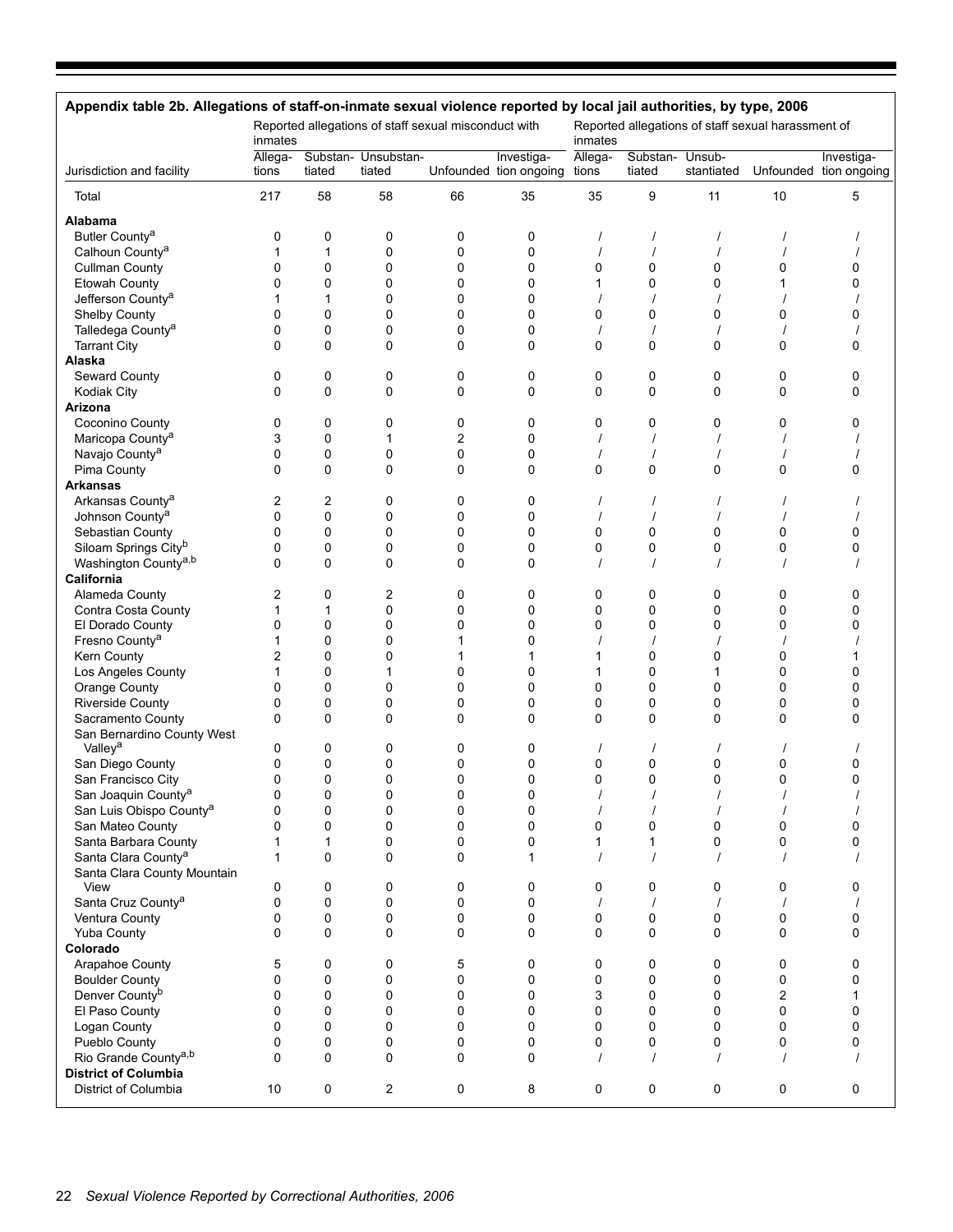# **Appendix table 2b. Allegations of staff-on-inmate sexual violence reported by local jail authorities, by type, 2006**

|                                         | Reported allegations of staff sexual misconduct with<br>inmates<br>inmates<br>Allega- Substan- Unsub-<br>Investiga-<br>stantiated Unfounded tion ongoing |                         |                         |             |         |          |                                   |             | Reported allegations of staff sexual harassment of |                            |
|-----------------------------------------|----------------------------------------------------------------------------------------------------------------------------------------------------------|-------------------------|-------------------------|-------------|---------|----------|-----------------------------------|-------------|----------------------------------------------------|----------------------------|
| Jurisdiction and facility               | tions                                                                                                                                                    | tiated                  |                         |             |         | tions    | Allega- Substan- Unsub-<br>tiated | stantiated  | Unfounded                                          | Investiga-<br>tion ongoing |
| <b>Florida</b>                          |                                                                                                                                                          |                         |                         |             |         |          |                                   |             |                                                    |                            |
| Alachua County                          | 0                                                                                                                                                        | 0                       | 0                       | 0           | 0       | 0        | 0                                 | 0           | 0                                                  | 0                          |
| <b>Broward County</b>                   | 5                                                                                                                                                        | $\mathbf{1}$            | $\overline{\mathbf{c}}$ | 1           | 1       | 1        | 0                                 | 0           | 1                                                  | 0                          |
| <b>Escambia County</b>                  | 1                                                                                                                                                        | 0                       | 0                       | 1           | 0       | 0        | 0                                 | 0           | 0                                                  | 0                          |
| <b>Highlands County</b>                 | 0                                                                                                                                                        | $\mathbf 0$             | $\mathbf 0$             | 0           | 0       | 0        | 0                                 | $\mathbf 0$ | 0                                                  | 0                          |
| Hillsborough County                     | 0                                                                                                                                                        | $\mathbf 0$             | 0                       | 0           | 0       | 0        | 0                                 | 0           | 0                                                  | 0                          |
| Indian River County <sup>a</sup>        | 0                                                                                                                                                        | $\mathbf 0$             | 0                       | 0           | 0       | $\prime$ | $\prime$                          |             |                                                    |                            |
| Jackson County                          | 0                                                                                                                                                        | $\mathbf 0$             | $\mathbf 0$             | 0           | 0       | 0        | 0                                 | 0           | 0                                                  | 0                          |
| Jacksonville City                       | 0                                                                                                                                                        | $\mathbf 0$             | $\mathbf 0$             | $\Omega$    | 0       | 0        | 0                                 | $\mathbf 0$ | 0                                                  | 0                          |
| Lee County                              | 0                                                                                                                                                        | 0                       | 0                       | 0           | 0       | 0        | 0                                 | 0           | 0                                                  | 0                          |
| Manatee County                          |                                                                                                                                                          | $\mathbf 0$             | $\mathbf 0$             | 1           | 0       | 0        | 0                                 | $\mathbf 0$ | 0                                                  | 0                          |
| <b>Marion County</b>                    | 0                                                                                                                                                        | $\mathbf 0$             | 0                       | 0           | 0       | 0        | 0                                 | $\mathbf 0$ | 0                                                  | 0                          |
| <b>Martin County</b>                    | 0                                                                                                                                                        | 0                       | 0                       | 0           | 0       | 0        | 0                                 | 0           | 0                                                  | 0                          |
| Miami-Dade County <sup>a</sup>          | 12                                                                                                                                                       | $\overline{2}$          | 1                       | 5           | 4       |          |                                   |             |                                                    |                            |
| Orange County                           | 0                                                                                                                                                        | $\mathbf 0$             | $\mathbf 0$             | $\Omega$    | 0       | 0        | 0                                 | $\mathbf 0$ | 0                                                  | 0                          |
| Palm Beach County <sup>a</sup>          | 0                                                                                                                                                        | 0                       | $\mathbf 0$             | 0           | 0       | $\prime$ |                                   |             |                                                    |                            |
| <b>Pinellas County</b>                  | 0                                                                                                                                                        | $\mathbf 0$             | $\mathbf 0$             | 0           | 0       | 0        | 0                                 | $\mathbf 0$ | 0                                                  | 0                          |
| Polk County                             |                                                                                                                                                          | 0                       | 0                       |             | 0       | 0        | 0                                 | $\mathbf 0$ | 0                                                  | 0                          |
| St Lucie County                         |                                                                                                                                                          | $\overline{2}$          | 0                       | 0           | 0       | 0        | 0                                 | 0           |                                                    | 0                          |
| Seminole County                         | 2<br>0                                                                                                                                                   | $\mathbf 0$             | 0                       | $\mathbf 0$ | 0       | 0        | 0                                 | $\mathbf 0$ | 0<br>0                                             | 0                          |
|                                         |                                                                                                                                                          |                         |                         |             | 0       |          |                                   |             |                                                    |                            |
| <b>Taylor County</b>                    | 0                                                                                                                                                        | 0                       | 0                       | 0           |         | 0        | 0                                 | 0           | 0                                                  | 0                          |
| Volusia County                          | 2                                                                                                                                                        | $\mathbf{1}$            | $\mathbf{1}$            | $\Omega$    | 0       | 0        | 0                                 | 0           | 0                                                  | 0                          |
| Georgia                                 |                                                                                                                                                          |                         |                         |             |         |          |                                   |             |                                                    |                            |
| <b>Atlanta City</b>                     | 0                                                                                                                                                        | 0                       | 0                       | 0           | 0       | 0        | 0                                 | 0           | 0                                                  | 0                          |
| <b>Bibb County</b>                      | 0                                                                                                                                                        | 0                       | 0                       | 0           | 0       | 1        | 0                                 | 1           | 0                                                  | 0                          |
| Carroll County Corr. Inst. <sup>a</sup> | 0                                                                                                                                                        | $\mathbf 0$             | 0                       | $\mathbf 0$ | 0       | $\prime$ |                                   |             |                                                    |                            |
| <b>Carroll County</b>                   | 0                                                                                                                                                        | $\mathbf 0$             | $\mathbf 0$             | 0           | 0       | 0        | 0                                 | $\mathbf 0$ | 0                                                  | 0                          |
| Chatham County                          | 0                                                                                                                                                        | 0                       | 0                       | 0           | 0       | 1        | 0                                 | 0           | 0                                                  |                            |
| Clayton County <sup>a</sup>             | 0                                                                                                                                                        | $\mathbf 0$             | $\mathbf 0$             | 0           | 0       |          |                                   |             |                                                    |                            |
| <b>Clinch County</b>                    | 0                                                                                                                                                        | $\mathbf 0$             | 0                       | 0           | 0       | 0        | 0                                 | $\mathbf 0$ | 0                                                  | 0                          |
| Cobb County                             | 0                                                                                                                                                        | $\mathbf 0$             | 0                       | 0           | 0       | 0        | 0                                 | 0           | 0                                                  | 0                          |
| DeKalb County <sup>a</sup>              | 1                                                                                                                                                        | $\mathbf 0$             | $\mathbf 0$             | 1           | 0       | $\prime$ |                                   |             |                                                    |                            |
| Dougherty County                        | 0                                                                                                                                                        | $\mathbf 0$             | $\mathbf 0$             | 0           | 0       | 0        | 0                                 | 0           | 0                                                  | 0                          |
| <b>Fulton County</b>                    | 2                                                                                                                                                        | 1                       | 1                       | 0           | 0       | 0        | 0                                 | 0           | 0                                                  | 0                          |
| <b>Glynn County</b>                     | 0                                                                                                                                                        | $\mathbf 0$             | $\mathbf 0$             | 0           | 0       | 0        | 0                                 | 0           | 0                                                  | 0                          |
| <b>Gwinnett County</b>                  | 0                                                                                                                                                        | $\mathbf 0$             | $\mathbf 0$             | 0           | 0       | 0        | 0                                 | $\mathbf 0$ | 0                                                  | 0                          |
| <b>Houston County</b>                   | 0                                                                                                                                                        | $\mathbf 0$             | 0                       | 0           | 0       | 0        | 0                                 | 0           | 0                                                  | 0                          |
| Jackson County                          | 0                                                                                                                                                        | $\mathbf 0$             | 0                       | 0           | 0       | 0        | 0                                 | $\mathbf 0$ | 0                                                  | 0                          |
| Lamar County <sup>a</sup>               | 0                                                                                                                                                        | 0                       | $\mathbf 0$             | 0           | 0       |          |                                   |             |                                                    |                            |
| Lee County                              | 1                                                                                                                                                        | 1                       | 0                       | 0           | 0       | 0        | 0                                 | 0           | 0                                                  | 0                          |
| Murray County                           | U                                                                                                                                                        | 0                       | 0                       | 0           | 0       | 0        | 0                                 | 0           | 0                                                  | U                          |
| Muscogee County <sup>a,b</sup>          | 0                                                                                                                                                        | 0                       | 0                       | 0           | 0       |          |                                   |             |                                                    |                            |
| Newton County                           | 0                                                                                                                                                        | 0                       | 0                       | 0           | 0       | 0        | 0                                 | 0           | 0                                                  | 0                          |
| Rockdale County                         |                                                                                                                                                          | $\star$                 | $\star$                 | $\star$     | $\star$ | $\star$  | $\star$                           | $\star$     | $\star$                                            |                            |
| <b>Spalding County</b>                  | 0                                                                                                                                                        | 0                       | 0                       | 0           | 0       | 0        | 0                                 | 0           | 0                                                  | 0                          |
| Idaho                                   |                                                                                                                                                          |                         |                         |             |         |          |                                   |             |                                                    |                            |
| Benewah County                          | 0                                                                                                                                                        | 0                       | 0                       | 0           | 0       | 0        | 0                                 | 0           | 0                                                  | 0                          |
| Canyon County                           | 2                                                                                                                                                        | $\overline{\mathbf{c}}$ | 0                       | 0           | 0       | 0        | 0                                 | 0           | 0                                                  | 0                          |
| Kootenai County                         | 0                                                                                                                                                        | 0                       | $\mathbf 0$             | $\mathbf 0$ | 0       | 0        | 0                                 | 0           | 0                                                  | 0                          |
| <b>Illinois</b>                         |                                                                                                                                                          |                         |                         |             |         |          |                                   |             |                                                    |                            |
| Champaign County                        | 0                                                                                                                                                        | 0                       | 0                       | 0           | 0       | 0        | 0                                 | 0           | 0                                                  | 0                          |
| Cook County <sup>a</sup>                | 1                                                                                                                                                        | 0                       | 1                       | 0           | 0       | $\prime$ | $\prime$                          |             |                                                    |                            |
| Du Page County                          | 0                                                                                                                                                        | $\pmb{0}$               | 0                       | $\mathbf 0$ | 0       | 0        | 0                                 | 0           | 0                                                  | 0                          |
| Lake County                             | 0                                                                                                                                                        | $\mathbf 0$             | $\mathbf 0$             | $\Omega$    | 0       | 0        | 0                                 | 0           | $\mathbf{0}$                                       | 0                          |
| McLean County                           | 0                                                                                                                                                        | 0                       | $\mathbf 0$             | 0           | 0       | 0        | 0                                 | 0           | 0                                                  | 0                          |
| St Clair County <sup>a,b</sup>          | 0                                                                                                                                                        | $\mathbf 0$             | 0                       | $\mathbf 0$ | 0       |          |                                   |             |                                                    |                            |
| Schuyler County                         | 0                                                                                                                                                        | 0                       | 0                       | 0           | 0       | 0        | 0                                 | 0           | 0                                                  | 0                          |
| Whiteside County <sup>a</sup>           | 0                                                                                                                                                        | 0                       | 0                       | 0           | 0       | $\prime$ | $\prime$                          | $\prime$    | $\prime$                                           | $\prime$                   |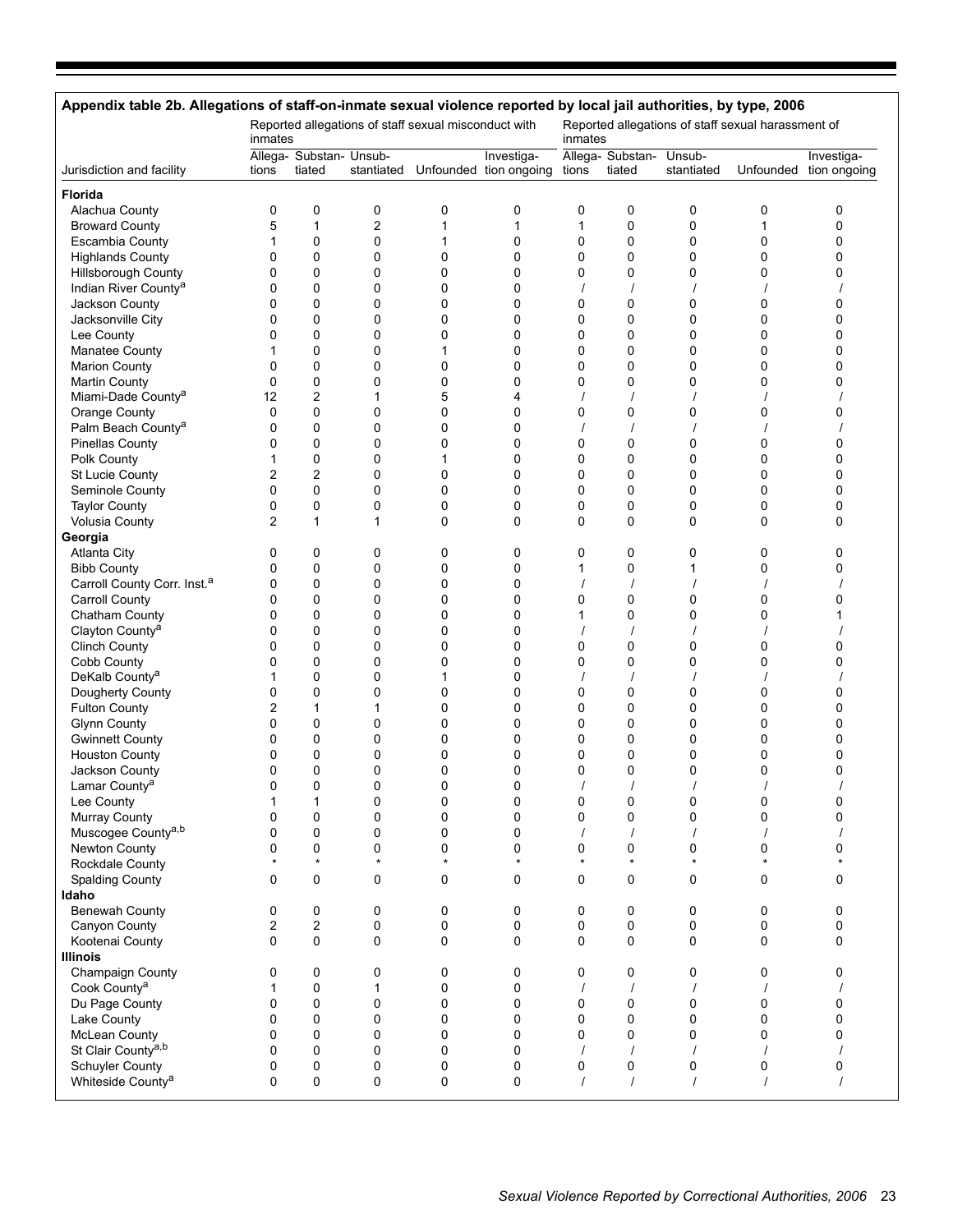| Appendix table 2b. Allegations of staff-on-inmate sexual violence reported by local jail authorities, by type, 2006 |                  |                |                                                      |   |                                            |              |              |                                                    |              |                                      |
|---------------------------------------------------------------------------------------------------------------------|------------------|----------------|------------------------------------------------------|---|--------------------------------------------|--------------|--------------|----------------------------------------------------|--------------|--------------------------------------|
|                                                                                                                     | inmates          |                | Reported allegations of staff sexual misconduct with |   |                                            | inmates      |              | Reported allegations of staff sexual harassment of |              |                                      |
| Jurisdiction and facility                                                                                           | Allega-<br>tions | tiated         | Substan- Unsubstan-<br>tiated                        |   | Investiga-<br>Unfounded tion ongoing tions | Allega-      | tiated       | Substan- Unsubstan-<br>tiated                      |              | Investiga-<br>Unfounded tion ongoing |
| Indiana                                                                                                             |                  |                |                                                      |   |                                            |              |              |                                                    |              |                                      |
| Allen County                                                                                                        | $\overline{c}$   | 2              | 0                                                    | 0 | 0                                          | 0            | 0            | 0                                                  | 0            | 0                                    |
| <b>Howard County</b>                                                                                                | 0                | 0              | $\mathbf 0$                                          | 0 | 0                                          | $\mathbf 0$  | $\mathbf 0$  | 0                                                  | 0            | 0                                    |
| Kosciusko County <sup>a</sup>                                                                                       | 0                | 0              | 0                                                    | 0 | 0                                          |              |              |                                                    |              |                                      |
| Lake County <sup>a</sup>                                                                                            | 0                | 0              | 0                                                    | 0 | 0                                          |              |              |                                                    |              |                                      |
| La Porte County                                                                                                     | $\Omega$         | 0              | 0                                                    | 0 | 0                                          | 0            | 0            | 0                                                  | 0            | 0                                    |
| Marion County <sup>a</sup>                                                                                          | 0                | 0              | 0                                                    | 0 | 0                                          | $\prime$     |              |                                                    |              |                                      |
| Montgomery County                                                                                                   | 0                | 0              | 0                                                    | 0 | 0                                          | $\mathbf 0$  | 0            | 0                                                  | 0            | 0                                    |
| Porter County                                                                                                       | 0                | 0              | 0                                                    | 0 | 0                                          | $\mathbf 0$  | 0            | 0                                                  | 0            | 0                                    |
| Pulaski County                                                                                                      | 1                | 1              | $\mathbf 0$                                          | 0 | 0                                          | $\mathbf 0$  | $\mathbf 0$  | 0                                                  | 0            | 0                                    |
| <b>Union County</b>                                                                                                 | $\mathbf 0$      | 0              | 0                                                    | 0 | 0                                          | $\mathbf{1}$ | $\mathbf 0$  | $\mathbf{1}$                                       | 0            | 0                                    |
| lowa                                                                                                                |                  |                |                                                      |   |                                            |              |              |                                                    |              |                                      |
| <b>Adams County</b>                                                                                                 | 0                | 0              | 0                                                    | 0 | 0                                          | 0            | 0            | 0                                                  | 0            | 0                                    |
| Dubuque County <sup>a</sup>                                                                                         | 0                | 0              | 0                                                    | 0 | 0                                          |              |              |                                                    |              |                                      |
| Jasper County                                                                                                       | 0                | 0              | 0                                                    | 0 | 0                                          | $\mathbf 0$  | 0            | 0                                                  | 0            | 0                                    |
| Linn County <sup>c</sup>                                                                                            | $\Omega$         | 0              | 0                                                    | 0 | 0                                          | $\prime$     |              |                                                    |              |                                      |
| Kansas                                                                                                              |                  |                |                                                      |   |                                            |              |              |                                                    |              |                                      |
| Crawford County                                                                                                     | 0                | 0              | 0                                                    | 0 | 0                                          | 0            | 0            | 0                                                  | 0            | 0                                    |
| Graham County <sup>c,d</sup>                                                                                        |                  | $\overline{1}$ |                                                      |   | $\prime$                                   | $\prime$     |              |                                                    |              |                                      |
| Johnson County                                                                                                      | 0                | 0              | 0                                                    | 0 | 0                                          | $\mathbf 0$  | 0            | 0                                                  | 0            | 0                                    |
| Meade County                                                                                                        | 0                | 0              | 0                                                    | 0 | 0                                          | $\mathbf 0$  | 0            | 0                                                  | 0            | 0                                    |
| Shawnee County                                                                                                      | 6                | 3              | $\mathbf 0$                                          | 3 | 0                                          | $\mathbf{1}$ | $\mathbf{1}$ | $\mathbf 0$                                        | 0            | 0                                    |
| Kentucky                                                                                                            |                  |                |                                                      |   |                                            |              |              |                                                    |              |                                      |
| Calloway County <sup>b</sup>                                                                                        | 0                | 0              | 0                                                    | 0 | 0                                          | 0            | 0            | 0                                                  | 0            | 0                                    |
| <b>Estill County</b>                                                                                                | 0                | 0              | 0                                                    | 0 | 0                                          | $\mathbf 0$  | $\mathbf 0$  | $\mathbf 0$                                        | 0            | 0                                    |
|                                                                                                                     |                  | 0              | 0                                                    |   | 0                                          | $\mathbf 0$  |              |                                                    |              | 0                                    |
| Franklin County                                                                                                     | 0                | 1              |                                                      | 0 |                                            |              | 0            | 0<br>0                                             | 0            |                                      |
| Kenton County                                                                                                       | 1                |                | 0                                                    | 0 | 0                                          | 0            | 0            |                                                    | 0            | 0                                    |
| Laurel County <sup>a</sup>                                                                                          | 0                | 0              | 0                                                    | 0 | 0                                          | $\prime$     |              |                                                    |              |                                      |
| Lexington-Fayette County                                                                                            | 1                | 0              | $\mathbf 1$                                          | 0 | 0                                          | $\mathbf 0$  | $\mathbf 0$  | 0                                                  | 0            | 0                                    |
| Louisville Metropolitan Dept. of                                                                                    | 1                |                |                                                      |   | 0                                          |              |              |                                                    |              |                                      |
| Corr.                                                                                                               |                  | 0              | 0                                                    | 1 |                                            | 1            | 0            | 1                                                  | 0            | 0                                    |
| Pulaski County <sup>c,d</sup>                                                                                       |                  |                |                                                      |   |                                            |              |              |                                                    |              |                                      |
| Rockcastle County                                                                                                   | 0                | 0              | 0                                                    | 0 | 0                                          | $\mathbf 0$  | $\mathbf 0$  | $\mathbf 0$                                        | 0            | 0                                    |
| <b>Warren County</b>                                                                                                | 0                | $\mathbf 0$    | 0                                                    | 0 | 0                                          | 0            | 0            | $\mathbf 0$                                        | 0            | 0                                    |
| Louisiana                                                                                                           |                  |                |                                                      |   |                                            |              |              |                                                    |              |                                      |
| Bayou Dorcheat Corr. Ctr.                                                                                           | 0                | 0              | 0                                                    | 0 | 0                                          | 0            | 0            | 0                                                  | 0            | 0                                    |
| East Baton Rouge Prison                                                                                             | 0                | 0              | 0                                                    | 0 | 0                                          | 0            | 0            | 0                                                  | 0            | 0                                    |
| <b>Grant Parish</b>                                                                                                 | 0                | 0              | 0                                                    | 0 | 0                                          | $\mathbf 0$  | $\mathbf 0$  | 0                                                  | 0            | 0                                    |
| Jefferson Parish                                                                                                    | $\Omega$         | 0              | $\Omega$                                             | 0 | $\Omega$                                   | $\Omega$     | $\Omega$     | $\Omega$                                           | <sup>0</sup> |                                      |
| Madison Corr. Ctr. <sup>b</sup>                                                                                     | 0                | 0              | 0                                                    | 0 | 0                                          | 0            | 0            | 0                                                  | 0            | 0                                    |
| <b>Ouachita Parish</b>                                                                                              | $\mathbf 0$      | 0              | 0                                                    | 0 | 0                                          | 0            | 0            | 0                                                  | 0            | 0                                    |
| New Orleans Parish <sup>a</sup>                                                                                     |                  | $\mathbf{0}$   | 1                                                    | 0 | 0                                          |              |              |                                                    |              |                                      |
| St. Charles Parish                                                                                                  | 0                | 0              | 0                                                    | 0 | 0                                          | $\mathbf 0$  | 0            | 0                                                  | 0            | 0                                    |
| St. Tammany Parish <sup>b</sup>                                                                                     | $\mathbf 0$      | 0              | 0                                                    | 0 | 0                                          | $\mathbf 0$  | 0            | 0                                                  | 0            | 0                                    |
| Tangipahoa Parish                                                                                                   | $\Omega$         | $\mathbf{0}$   | $\mathbf 0$                                          | 0 | 0                                          | $\mathbf 0$  | $\mathbf 0$  | 0                                                  | 0            | 0                                    |
| <b>Union Parish</b>                                                                                                 | 0                | 0              | 0                                                    | 0 | 0                                          | $\mathbf 0$  | $\mathbf 0$  | 0                                                  | 0            | 0                                    |
| <b>Vermilion Parish</b>                                                                                             | $\mathbf 0$      | 0              | $\pmb{0}$                                            | 0 | 0                                          | $\mathbf 0$  | 0            | 0                                                  | 0            | 0                                    |
| Terrebonne Parish                                                                                                   | $\Omega$         | $\Omega$       | $\mathbf 0$                                          | 0 | 0                                          | $\mathbf 0$  | $\mathbf 0$  | 0                                                  | 0            | 0                                    |
| Maine                                                                                                               |                  |                |                                                      |   |                                            |              |              |                                                    |              |                                      |
| <b>Cumberland County</b>                                                                                            | 1                | 0              | 1                                                    | 0 | 0                                          | 0            | 0            | 0                                                  | 0            | 0                                    |
| York County                                                                                                         | $\Omega$         | $\Omega$       | 0                                                    | 0 | $\Omega$                                   | $\Omega$     | $\Omega$     | $\mathbf 0$                                        | 0            | 0                                    |
| Maryland                                                                                                            |                  |                |                                                      |   |                                            |              |              |                                                    |              |                                      |
| Allegany County                                                                                                     | 0                | 0              | 0                                                    | 0 | 0                                          | 0            | 0            | 0                                                  | 0            | 0                                    |
| <b>Baltimore City</b>                                                                                               | 3                | 0              | 1                                                    | 1 | 1                                          | $\mathbf 0$  | $\mathbf 0$  | 0                                                  | 0            | $\Omega$                             |
| <b>Baltimore County</b>                                                                                             | 0                | $\mathbf 0$    | 0                                                    | 0 | 0                                          | $\mathbf 0$  | 0            | 0                                                  | 0            | 0                                    |
| Frederick County <sup>a</sup>                                                                                       | 2                | 0              | $\mathbf{1}$                                         | 1 | 0                                          |              |              |                                                    |              |                                      |
| Prince Georges County                                                                                               | $\Omega$         | $\mathbf{0}$   | $\mathbf 0$                                          | 0 | $\Omega$                                   | $\mathbf 0$  | $\mathbf 0$  | $\mathbf 0$                                        | 0            | 0                                    |
| Washington County                                                                                                   | 0                | 0              | 0                                                    | 0 | 0                                          | 0            | 0            | 0                                                  | 0            | 0                                    |
| Worcester County <sup>a</sup>                                                                                       | $\mathbf 0$      | 0              | $\mathbf 0$                                          | 0 | $\mathbf 0$                                | $\prime$     | $\prime$     |                                                    |              |                                      |
|                                                                                                                     |                  |                |                                                      |   |                                            |              |              |                                                    |              |                                      |
|                                                                                                                     |                  |                |                                                      |   |                                            |              |              |                                                    |              |                                      |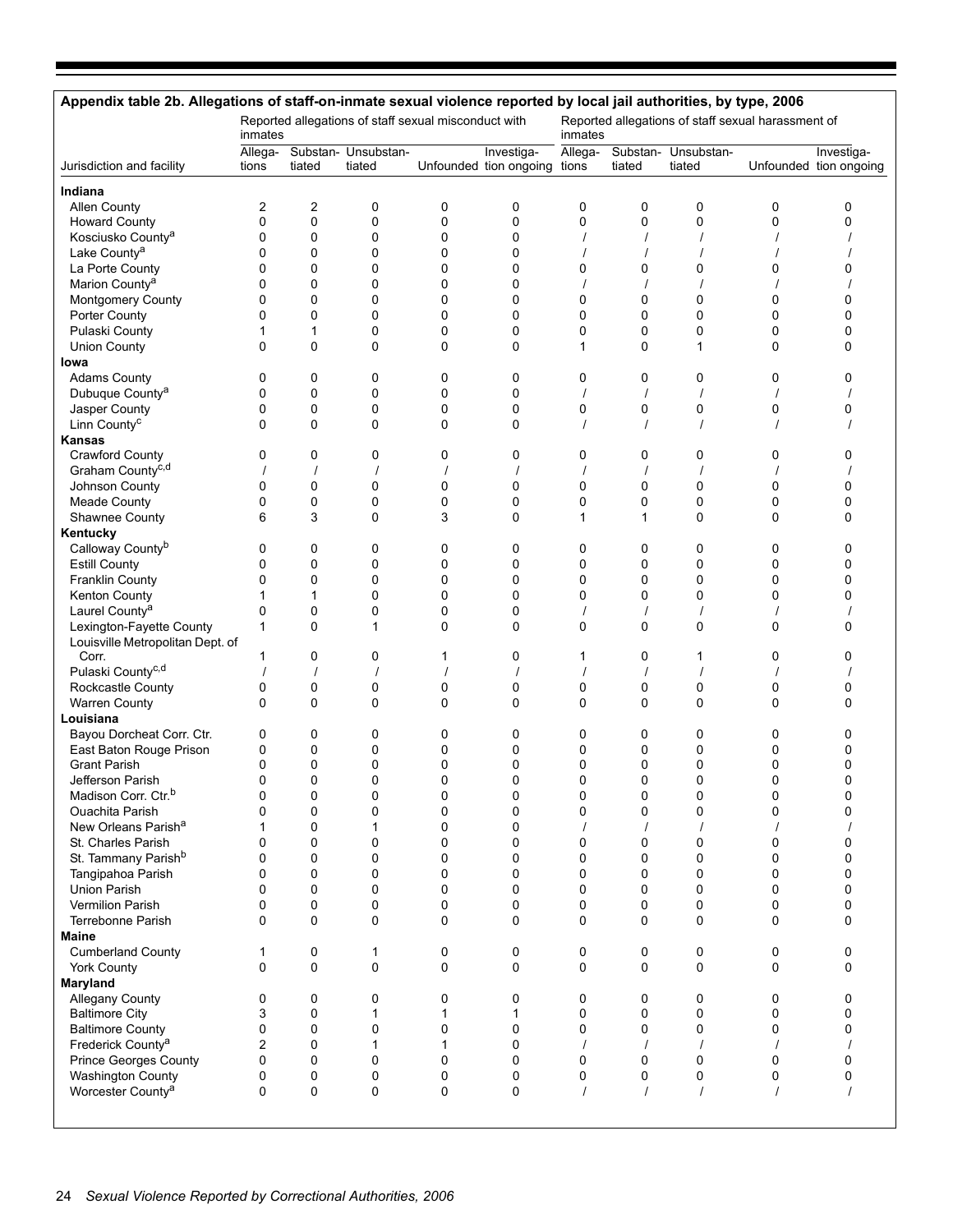| Appendix table 2b. Allegations of staff-on-inmate sexual violence reported by local jail authorities, by type, 2006 | inmates  |                                   |             | Reported allegations of staff sexual misconduct with |                                                 | of inmates   |                                   |             | Reported allegations of staff sexual harassment |                            |
|---------------------------------------------------------------------------------------------------------------------|----------|-----------------------------------|-------------|------------------------------------------------------|-------------------------------------------------|--------------|-----------------------------------|-------------|-------------------------------------------------|----------------------------|
| Jurisdiction and facility                                                                                           | tions    | Allega- Substanti- Unsub-<br>ated |             |                                                      | Investiga-<br>stantiated Unfounded tion ongoing | tions        | Allega- Substanti- Unsub-<br>ated |             | stantiated Unfounded                            | Investiga-<br>tion ongoing |
| <b>Massachusetts</b>                                                                                                |          |                                   |             |                                                      |                                                 |              |                                   |             |                                                 |                            |
| <b>Berkshire County</b>                                                                                             | 1        | 1                                 | 0           | 0                                                    | 0                                               | 0            | 0                                 | 0           | 0                                               | 0                          |
| Essex County <sup>a</sup>                                                                                           | 0        | 0                                 | $\mathbf 0$ | 0                                                    | 0                                               | $\prime$     | $\overline{1}$                    | $\prime$    | $\overline{\phantom{a}}$                        |                            |
| Hampden County                                                                                                      | 6        | 5                                 | 0           | 1                                                    | 0                                               | 1            | 0                                 | 1           | 0                                               | 0                          |
| <b>Plymouth County</b>                                                                                              | 0        | 0                                 | 0           | 0                                                    | 0                                               | 0            | 0                                 | 0           | 0                                               | 0                          |
| <b>Suffolk County</b>                                                                                               | 1        | 0                                 | 0           | 1                                                    | 0                                               | 1            | 0                                 | 0           | 0                                               | 1                          |
| <b>Worcester County</b>                                                                                             | 0        | 0                                 | $\Omega$    | 0                                                    | 0                                               | 0            | 0                                 | 0           | 0                                               | 0                          |
| Michigan                                                                                                            |          |                                   |             |                                                      |                                                 |              |                                   |             |                                                 |                            |
| Allegan County                                                                                                      | 0        | 0                                 | 0           | 0                                                    | 0                                               | 0            | 0                                 | 0           | 0                                               | 0                          |
| Genesee County                                                                                                      | 1        | 0                                 | 0           | 1                                                    | 0                                               | 1            | 0                                 | 0           | 1                                               | 0                          |
| Gogebic County                                                                                                      | 0        | 0                                 | 0           | 0                                                    | 0                                               | 0            | 0                                 | 0           | 0                                               | 0                          |
| Jackson County                                                                                                      | 0        | 0                                 | 0           | 0                                                    | 0                                               | 0            | 0                                 | 0           | 0                                               | 0                          |
| Macomb County                                                                                                       | 0        | 0                                 | 0           | 0                                                    | 0                                               | 0            | 0                                 | 0           | 0                                               | 0                          |
| Monroe County                                                                                                       | 0        | 0                                 | 0           | 0                                                    | 0                                               | 0            | 0                                 | 0           | 0                                               | 0                          |
| Oakland County <sup>a</sup>                                                                                         | 1        | 0                                 | 1           | 0                                                    | 0                                               | $\prime$     | $\overline{1}$                    | $\prime$    | $\overline{1}$                                  |                            |
| Ottawa County                                                                                                       | 0        | 0                                 | $\mathbf 0$ | 0                                                    | 0                                               | 0            | 0                                 | 0           | 0                                               | 0                          |
| <b>Wayne County</b>                                                                                                 | 0        | 0                                 | 0           | 0                                                    | 0                                               | 0            | 0                                 | 0           | 0                                               | 0                          |
| Minnesota                                                                                                           |          |                                   |             |                                                      |                                                 |              |                                   |             |                                                 |                            |
| Hennepin County                                                                                                     | 0        | 0                                 | 0           | 0                                                    | 0                                               | 0            | 0                                 | 0           | 0                                               | 0                          |
|                                                                                                                     | 0        | 0                                 | 0           | 0                                                    | 0                                               | 0            | 0                                 | 0           | 0                                               | 0                          |
| Mille Lacs County                                                                                                   | 0        | 0                                 | 0           | 0                                                    | 0                                               | 0            | 0                                 |             | 0                                               | 0                          |
| <b>Pipestone County</b><br>Sherburne County <sup>b</sup>                                                            |          |                                   |             |                                                      |                                                 | 0            |                                   | 0           |                                                 |                            |
|                                                                                                                     | 0        | 0                                 | 0           | 0                                                    | 0                                               |              | 0                                 | 0           | 0                                               | 0                          |
| Washington County<br><b>Mississippi</b>                                                                             | 0        | 0                                 | 0           | 0                                                    | 0                                               | 0            | 0                                 | 0           | 0                                               | 0                          |
| <b>Adams County</b>                                                                                                 | 0        | 0                                 | 0           | 0                                                    | 0                                               | 0            | 0                                 | 0           | 0                                               | 0                          |
| Desoto County                                                                                                       | 0        | 0                                 | 0           | 0                                                    | 0                                               | 0            | 0                                 | 0           | 0                                               | 0                          |
| Harrison County <sup>a</sup>                                                                                        | 1        | 0                                 | 0           | 1                                                    | 0                                               |              | $\overline{1}$                    | $\prime$    | $\prime$                                        |                            |
| Hinds County <sup>a</sup>                                                                                           | 0        | 0                                 | 0           | 0                                                    | 0                                               |              |                                   |             |                                                 |                            |
| Humphreys County                                                                                                    | 0        | 0                                 | 0           | 0                                                    | 0                                               | 0            | 0                                 | 0           | 0                                               | 0                          |
| <b>Issaquena County</b>                                                                                             | 0        | $\mathbf 0$                       | 0           | 0                                                    | 0                                               | 0            | 0                                 | 0           | 0                                               | 0                          |
| Kemper-Neshoda County Reg.<br>Corr. Fac.                                                                            | 0        | 0                                 | 0           | 0                                                    | 0                                               | 0            | 0                                 | 0           | 0                                               | 0                          |
| Leake County                                                                                                        | 0        | 0                                 | 0           | 0                                                    | 0                                               | 0            | 0                                 | 0           | $\mathbf 0$                                     | 0                          |
| Winston/Chocktaw Reg. Corr.<br>Fac.                                                                                 | 0        | 0                                 | 0           | 0                                                    | 0                                               | 0            | 0                                 | 0           | 0                                               | 0                          |
| <b>Missouri</b>                                                                                                     |          |                                   |             |                                                      |                                                 |              |                                   |             |                                                 |                            |
| <b>Cass County</b>                                                                                                  | 1        | 0                                 | 1           | 0                                                    | 0                                               | 0            | 0                                 | 0           | 0                                               | 0                          |
| <b>Howard County</b>                                                                                                | 0        | 0                                 | 0           | 0                                                    | 0                                               | 0            | 0                                 | 0           | 0                                               | 0                          |
| <b>Lincoln County</b>                                                                                               | 0        | 0                                 | 0           | 0                                                    | 0                                               | 0            | 0                                 | 0           | 0                                               | 0                          |
| St Charles County                                                                                                   | 0        | 0                                 | 0           | 0                                                    | 0                                               |              |                                   | 0           | 0                                               | 0                          |
| St. Louis City                                                                                                      | 0        | 0                                 | 0           | 0                                                    | 0                                               | 0            | 0                                 | $\pmb{0}$   | 0                                               | 0                          |
| St. Louis County                                                                                                    | 1        | 1                                 | $\Omega$    | 0                                                    | 0                                               | 0            | 0                                 | 0           | $\mathbf 0$                                     | 0                          |
| <b>Taney County</b>                                                                                                 | 0        | 0                                 | $\mathbf 0$ | 0                                                    | 0                                               | 0            | 0                                 | 0           | 0                                               | 0                          |
| Vernon County                                                                                                       | 0        | 0                                 | $\mathbf 0$ | 0                                                    | 0                                               | 0            | 0                                 | 0           | 0                                               | 0                          |
| Montana                                                                                                             |          |                                   |             |                                                      |                                                 |              |                                   |             |                                                 |                            |
| Anaconda-Deer Lodge County <sup>a</sup>                                                                             | 0        | 0                                 | 0           | 0                                                    | 0                                               | $\prime$     | $\prime$                          | $\prime$    | $\prime$                                        |                            |
| Cascade County                                                                                                      | 2        | 1                                 | 1           | 0                                                    | 0                                               | 0            | 0                                 | 0           | 0                                               | 0                          |
| Yellowstone County <sup>a</sup>                                                                                     | 0        | $\mathbf 0$                       | $\Omega$    | $\Omega$                                             | 0                                               | $\prime$     | $\prime$                          | $\prime$    | $\overline{1}$                                  |                            |
| Nebraska                                                                                                            |          |                                   |             |                                                      |                                                 |              |                                   |             |                                                 |                            |
| Clay County                                                                                                         | 0        | 0                                 | 0           | 0                                                    | 0                                               | 0            | 0                                 | 0           | 0                                               | 0                          |
| Douglas County                                                                                                      | 1        | 0                                 | 1           | 0                                                    | 0                                               | $\mathbf{1}$ | 0                                 | 0           | 1                                               | 0                          |
| Lancaster County                                                                                                    | 0        | 0                                 | $\mathbf 0$ | 0                                                    | 0                                               | 0            | 0                                 | 0           | 0                                               | 0                          |
| <b>Nevada</b>                                                                                                       |          |                                   |             |                                                      |                                                 |              |                                   |             |                                                 |                            |
| <b>Clark County</b>                                                                                                 | 0        | 0                                 | $\Omega$    | 0                                                    | 0                                               | 0            | 0                                 | 0           | 0                                               | 0                          |
| Las Vegas City <sup>a,d</sup>                                                                                       | $\prime$ | $\prime$                          | $\sqrt{ }$  | $\prime$                                             | $\prime$                                        | $\prime$     | $\prime$                          | $\prime$    | $\prime$                                        |                            |
| <b>Washoe County</b>                                                                                                | 1        | 0                                 | $\mathbf 0$ | $\mathbf{1}$                                         | 0                                               | 0            | 0                                 | $\mathbf 0$ | $\mathbf 0$                                     | 0                          |
| <b>New Hampshire</b>                                                                                                |          |                                   |             |                                                      |                                                 |              |                                   |             |                                                 |                            |
| Rockingham County                                                                                                   | 0        | 0                                 | 0           | 0                                                    | 0                                               | 0            | 0                                 | 0           | 0                                               | 0                          |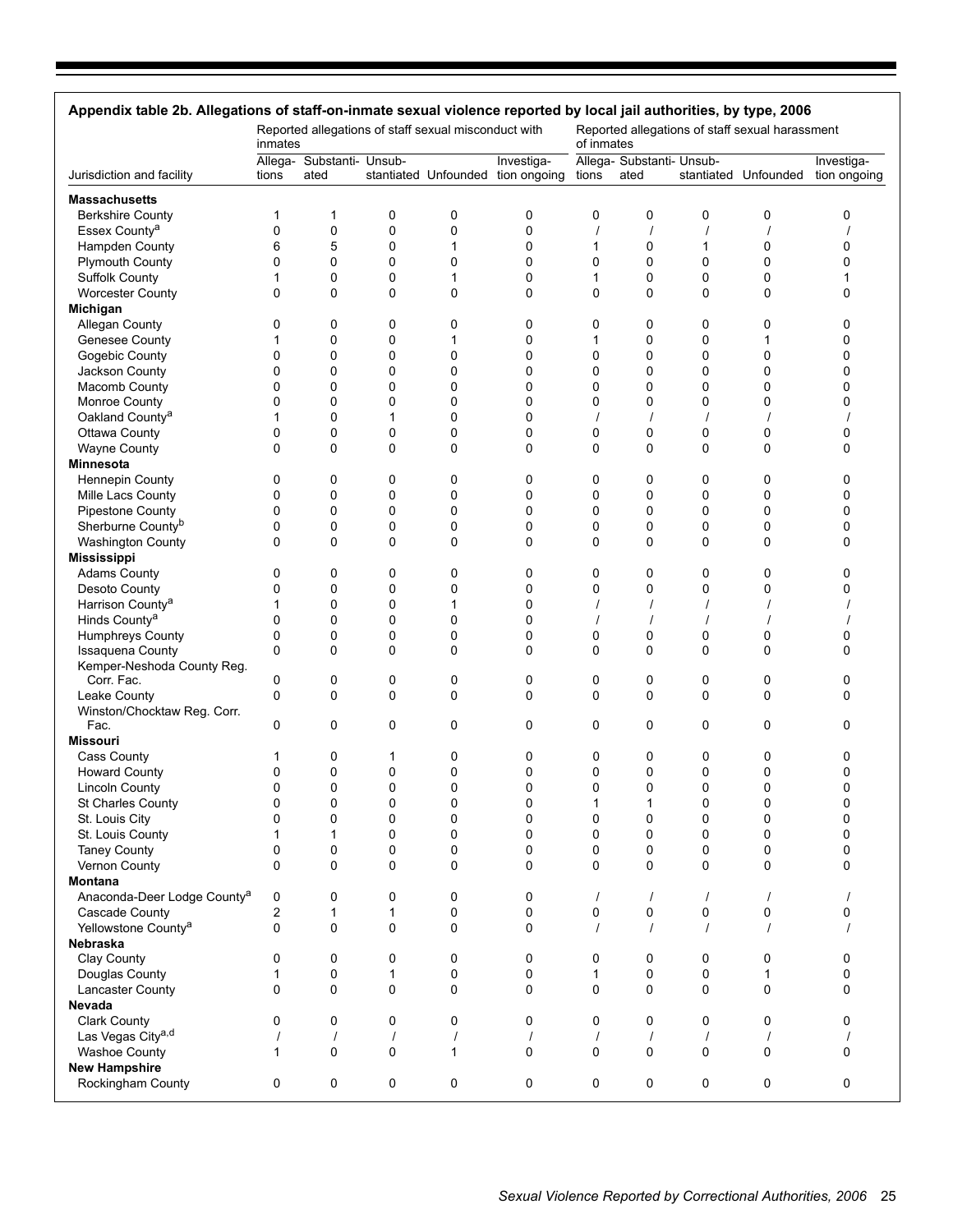| Appendix table 2b. Allegations of staff-on-inmate sexual violence reported by local jail authorities, by type, 2006 |             |                                   |                |                                                      |                                                 |               |                                   |                         |                                                    |                                                 |
|---------------------------------------------------------------------------------------------------------------------|-------------|-----------------------------------|----------------|------------------------------------------------------|-------------------------------------------------|---------------|-----------------------------------|-------------------------|----------------------------------------------------|-------------------------------------------------|
|                                                                                                                     | inmates     |                                   |                | Reported allegations of staff sexual misconduct with |                                                 | inmates       |                                   |                         | Reported allegations of staff sexual harassment of |                                                 |
| Jurisdiction and facility                                                                                           | tions       | Allega- Substan- Unsub-<br>tiated |                |                                                      | Investiga-<br>stantiated Unfounded tion ongoing | tions         | Allega- Substan- Unsub-<br>tiated |                         |                                                    | Investiga-<br>stantiated Unfounded tion ongoing |
| <b>New Jersey</b>                                                                                                   |             |                                   |                |                                                      |                                                 |               |                                   |                         |                                                    |                                                 |
| Atlantic County <sup>a</sup>                                                                                        | 0           | 0                                 | 0              | 0                                                    | 0                                               |               |                                   | $\prime$                |                                                    |                                                 |
| Camden County                                                                                                       | $\Omega$    | 0                                 | 0              | 0                                                    | 0                                               | 0             | 0                                 | $\mathbf 0$             | 0                                                  | 0                                               |
| Cape May County <sup>a</sup>                                                                                        | 0           | 0                                 | 0              | 0                                                    | 0                                               | $\prime$      |                                   | $\prime$                |                                                    |                                                 |
| <b>Cumberland County</b>                                                                                            | 0           | 0                                 | 0              | 0                                                    | 0                                               | 0             | 0                                 | 0                       | 0                                                  | 0                                               |
| <b>Essex County</b>                                                                                                 | $\Omega$    | 0                                 | 0              | 0                                                    | 0                                               | 0             | 0                                 | $\mathbf 0$             | 0                                                  | 0                                               |
| <b>Gloucester County</b><br>Hudson County <sup>a</sup>                                                              | 0<br>1      | 0<br>0                            | 0<br>1         | 0<br>0                                               | 0<br>0                                          | 0             | 0                                 | 0<br>$\prime$           | 0                                                  | 0                                               |
| Passaic County                                                                                                      | $\Omega$    | 0                                 | 0              | 0                                                    | 0                                               | 0             | 0                                 | $\mathbf 0$             | 0                                                  | 0                                               |
| <b>Union County</b>                                                                                                 | 0           | 0                                 | 0              | 0                                                    | 0                                               | 0             | 0                                 | $\mathbf 0$             | 0                                                  | 0                                               |
| <b>New Mexico</b>                                                                                                   |             |                                   |                |                                                      |                                                 |               |                                   |                         |                                                    |                                                 |
| Bernalillo County <sup>a</sup>                                                                                      | 5           | 3                                 | 1              | 1                                                    | 0                                               |               |                                   | $\prime$                |                                                    |                                                 |
| Dona Ana County                                                                                                     | 1           | 0                                 | 1              | 0                                                    | 0                                               | 0             | 0                                 | 0                       | 0                                                  | 0                                               |
| Luna County <sup>a</sup>                                                                                            | 0           | 0                                 | 0              | 0                                                    | 0                                               |               |                                   | $\prime$                |                                                    |                                                 |
| Otero County                                                                                                        | $\Omega$    | 0                                 | 0              | 0                                                    | 0                                               | 0             | 0                                 | $\mathbf 0$             | 0                                                  | 0                                               |
| Quay County <sup>a</sup>                                                                                            | 0           | 0                                 | 0              | 0                                                    | 0                                               |               |                                   | $\prime$                |                                                    |                                                 |
| <b>New York</b>                                                                                                     |             |                                   |                |                                                      |                                                 |               |                                   |                         |                                                    |                                                 |
| <b>Albany County</b>                                                                                                | 0           | 0                                 | 0              | 0                                                    | 0                                               | 0             | 0                                 | 0                       | 0                                                  | 0                                               |
| Allegany County <sup>b</sup>                                                                                        | 0           | 0                                 | 0              | 0                                                    | 0                                               | 0             | 0                                 | 0                       | 0                                                  | 0                                               |
| <b>Broome County</b>                                                                                                | 0           | 0                                 | 0              | 0                                                    | 0                                               | 0             | 0                                 | $\mathbf 0$             | 0                                                  | 0                                               |
| <b>Dutchess County</b>                                                                                              | $\Omega$    | 0                                 | 0              | 0                                                    | 0                                               | $\Omega$      | 0                                 | 0                       | 0                                                  | 0                                               |
| Erie County                                                                                                         | 0<br>0      | 0<br>0                            | 0<br>0         | 0<br>0                                               | 0<br>0                                          | 0<br>0        | 0<br>0                            | 0<br>$\mathbf 0$        | 0<br>0                                             | 0<br>0                                          |
| Montgomery County<br>Nassau County                                                                                  | 1           | 0                                 | 1              | 0                                                    | 0                                               | 3             | 0                                 | 3                       | 0                                                  | 0                                               |
| New York City <sup>a</sup>                                                                                          | 20          | 0                                 | $\overline{7}$ | 10                                                   | 3                                               | $\prime$      | $\prime$                          | $\prime$                |                                                    |                                                 |
| <b>Suffolk County</b>                                                                                               | $\mathbf 1$ | $\mathbf 0$                       | 0              | 0                                                    | $\mathbf{1}$                                    | 0             | 0                                 | $\mathbf 0$             | 0                                                  | 0                                               |
| <b>North Carolina</b>                                                                                               |             |                                   |                |                                                      |                                                 |               |                                   |                         |                                                    |                                                 |
| <b>Buncombe County</b>                                                                                              | 0           | 0                                 | 0              | 0                                                    | 0                                               | 0             | 0                                 | 0                       | 0                                                  | 0                                               |
| <b>Cabarrus County</b>                                                                                              | 0           | 0                                 | 0              | 0                                                    | 0                                               | 0             | 0                                 | $\mathbf 0$             | 0                                                  | 0                                               |
| Carteret County <sup>a</sup>                                                                                        | $\Omega$    | 0                                 | 0              | 0                                                    | 0                                               |               |                                   |                         |                                                    |                                                 |
| Cumberland County <sup>a</sup>                                                                                      | 0           | 0                                 | 0              | 0                                                    | 0                                               |               |                                   |                         |                                                    |                                                 |
| Gaston County <sup>a</sup>                                                                                          | 0           | 0                                 | 0              | 0                                                    | 0                                               |               |                                   |                         |                                                    |                                                 |
| <b>Mecklenburg County</b>                                                                                           | 2           | 0                                 | 1              | 1                                                    | 0                                               | 0             | 0                                 | 0                       | 0                                                  | 0                                               |
| Rockingham County                                                                                                   | 0           | 0                                 | 0              | 0                                                    | 0                                               | 0             | 0                                 | 0                       | 0                                                  | 0                                               |
| Swain County                                                                                                        | 1           | 0                                 | 0              | 0                                                    | 1                                               | 0             | 0                                 | 0                       | 0                                                  | 0                                               |
| <b>Wake County</b><br><b>North Dakota</b>                                                                           | $\Omega$    | 0                                 | $\Omega$       | 0                                                    | 0                                               | $\Omega$      | 0                                 | $\Omega$                | $\Omega$                                           | 0                                               |
| <b>Burleigh County</b>                                                                                              | 0           | 0                                 | 0              | 0                                                    | 0                                               | 0             | 0                                 | 0                       | 0                                                  | 0                                               |
| <b>Rolette County</b>                                                                                               | $\Omega$    | $\Omega$                          | $\Omega$       | 0                                                    | 0                                               | $\Omega$      | $\Omega$                          | $\Omega$                | $\Omega$                                           | 0                                               |
| Ohio                                                                                                                |             |                                   |                |                                                      |                                                 |               |                                   |                         |                                                    |                                                 |
| Cuyahoga County                                                                                                     | 4           | 1                                 | 2              | 1                                                    | 0                                               | 0             | 0                                 | 0                       | 0                                                  | 0                                               |
| <b>Franklin County</b>                                                                                              | 1           | 0                                 | $\mathbf{1}$   | 0                                                    | 0                                               | 0             | 0                                 | $\mathbf 0$             | 0                                                  | 0                                               |
| Greene County                                                                                                       | 1           | 1                                 | 0              | 0                                                    | 0                                               | 0             | 0                                 | $\mathbf 0$             | 0                                                  | 0                                               |
| <b>Hamilton County</b>                                                                                              | $\mathbf 0$ | $\mathbf 0$                       | 0              | 0                                                    | 0                                               | 0             | 0                                 | $\mathbf 0$             | 0                                                  | 0                                               |
| Logan County                                                                                                        | $\Omega$    | 0                                 | 0              | 0                                                    | 0                                               | 0             | 0                                 | $\Omega$                | 0                                                  | 0                                               |
| Lorain County                                                                                                       | $\mathbf 0$ | 0                                 | 0              | 0                                                    | 0                                               | 0             | 0                                 | $\mathbf 0$             | 0                                                  | 0                                               |
| Montgomery County <sup>a</sup>                                                                                      | $\mathbf 0$ | $\mathbf 0$                       | 0              | 0                                                    | 0                                               | $\prime$      | $\prime$                          | $\prime$                | $\prime$                                           |                                                 |
| Noble County                                                                                                        | $\Omega$    | 0                                 | 0              | 0                                                    | 0                                               | 0             | 0                                 | $\mathbf 0$             | 0                                                  | 0                                               |
| Northwest Ohio Reg. Corr. Ctr. <sup>a</sup>                                                                         | 1           | 0                                 | 0              | 1                                                    | 0                                               | $\prime$      | $\prime$                          | $\prime$                | $\prime$                                           |                                                 |
| <b>Richland County</b><br><b>Warren County</b>                                                                      | 0<br>1      | $\mathbf 0$<br>1                  | 0<br>$\Omega$  | 0<br>0                                               | 0<br>0                                          | 0<br>$\Omega$ | 0<br>0                            | $\mathbf 0$<br>$\Omega$ | 0<br>$\Omega$                                      | 0<br>0                                          |
| Oklahoma                                                                                                            |             |                                   |                |                                                      |                                                 |               |                                   |                         |                                                    |                                                 |
| Garfield County                                                                                                     | 1           | 0                                 | 0              | 0                                                    | $\mathbf{1}$                                    | 0             | $\pmb{0}$                         | 0                       | 0                                                  | 0                                               |
| <b>Grady County</b>                                                                                                 | $\Omega$    | 0                                 | 0              | 0                                                    | 0                                               | 0             | 0                                 | $\mathbf 0$             | 0                                                  | 0                                               |
| Harmon County <sup>c,d</sup>                                                                                        |             | $\prime$                          | $\prime$       | $\prime$                                             | $\prime$                                        | $\prime$      | $\prime$                          | $\prime$                | $\prime$                                           |                                                 |
| Oklahoma County                                                                                                     | 0           | $\pmb{0}$                         | 0              | 0                                                    | 0                                               | 0             | $\pmb{0}$                         | $\pmb{0}$               | 0                                                  | 0                                               |
| Pawnee County                                                                                                       | $\Omega$    | $\mathbf 0$                       | $\Omega$       | 0                                                    | $\Omega$                                        | $\Omega$      | 0                                 | $\Omega$                | $\Omega$                                           | 0                                               |
| Oregon                                                                                                              |             |                                   |                |                                                      |                                                 |               |                                   |                         |                                                    |                                                 |
| <b>Marion County</b>                                                                                                | 0           | 0                                 | 0              | 0                                                    | 0                                               | 0             | 0                                 | 0                       | 0                                                  | 0                                               |
| Multnomah County                                                                                                    | 3           | 0                                 | 3              | 0                                                    | 0                                               | 0             | 0                                 | $\mathbf 0$             | 0                                                  | 0                                               |
| Northern Oregon Reg. Fac. <sup>b</sup>                                                                              | 0           | 0                                 | 0              | 0                                                    | 0                                               | 1             | 0                                 | 0                       | 1                                                  | 0                                               |
| <b>Washington County</b>                                                                                            | $\mathbf 0$ | $\mathbf 0$                       | 0              | 0                                                    | 0                                               | 0             | 0                                 | $\mathbf 0$             | 0                                                  | 0                                               |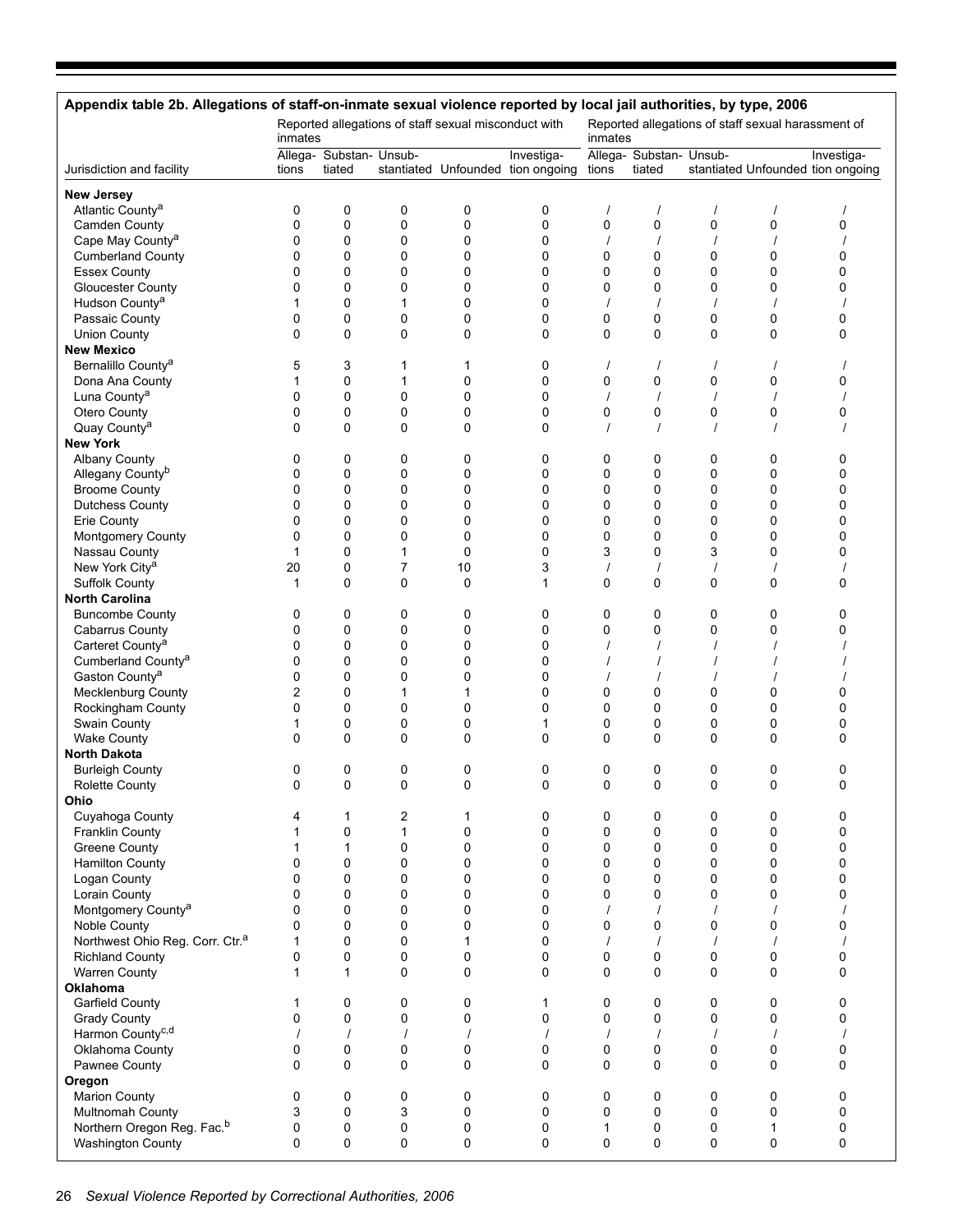|                                             | Appendix table 2b. Allegations of staff-on-inmate sexual violence reported by local jail authorities, by type, 2006<br>Reported allegations of staff sexual misconduct with<br>Reported allegations of staff sexual harassment of |                                   |              |                     |                                                       |              |                                   |                   |              |                                                 |  |
|---------------------------------------------|-----------------------------------------------------------------------------------------------------------------------------------------------------------------------------------------------------------------------------------|-----------------------------------|--------------|---------------------|-------------------------------------------------------|--------------|-----------------------------------|-------------------|--------------|-------------------------------------------------|--|
|                                             | inmates                                                                                                                                                                                                                           |                                   |              |                     |                                                       | inmates      |                                   |                   |              |                                                 |  |
| Jurisdiction and facility                   | tions                                                                                                                                                                                                                             | Allega- Substan- Unsub-<br>tiated |              |                     | Investiga-<br>stantiated Unfounded tion ongoing tions |              | Allega- Substan- Unsub-<br>tiated |                   |              | Investiga-<br>stantiated Unfounded tion ongoing |  |
| Pennsylvania                                |                                                                                                                                                                                                                                   |                                   |              |                     |                                                       |              |                                   |                   |              |                                                 |  |
| Allegheny County                            | 2                                                                                                                                                                                                                                 | 0                                 | 2            | 0                   | 0                                                     | 0            | 0                                 | 0                 | 0            | 0                                               |  |
| <b>Beaver County</b>                        | $\star$                                                                                                                                                                                                                           | $\star$                           | $\star$      | $\star$             | $\star$                                               |              | $\star$                           | $\star$           | $\star$      | $\star$                                         |  |
| <b>Berks County</b>                         | 0                                                                                                                                                                                                                                 | 0                                 | 0            | 0                   | 0                                                     | 0            | 0                                 | 0                 | 0            | 0                                               |  |
| <b>Bucks County</b>                         | 0                                                                                                                                                                                                                                 | 0                                 | 0            | $\mathbf 0$         | 0                                                     | 0            | 0                                 | 0                 | 0            | 0                                               |  |
| <b>Clinton County</b>                       | 0                                                                                                                                                                                                                                 | 0                                 | 0            | 0                   | 0                                                     | 0            | 0                                 | 0                 | 0            | 0                                               |  |
| Erie County                                 | 0<br>$\star$                                                                                                                                                                                                                      | 0<br>$\star$                      | 0<br>$\star$ | 0<br>$\star$        | 0<br>$\star$                                          | 0<br>$\star$ | 0<br>$\star$                      | 0<br>$\star$      | 0<br>$\star$ | 0                                               |  |
| <b>Lycoming County</b>                      |                                                                                                                                                                                                                                   |                                   |              |                     |                                                       |              |                                   |                   |              |                                                 |  |
| Philadelphia Prison System <sup>a</sup>     | 16                                                                                                                                                                                                                                | 8<br>0                            | 0            | 0                   | 8                                                     |              |                                   |                   |              |                                                 |  |
| Schuykill County<br><b>Warren County</b>    | 0<br>0                                                                                                                                                                                                                            | 0                                 | 0<br>0       | 0<br>$\mathbf 0$    | 0<br>0                                                | 0<br>0       | 0<br>$\mathbf 0$                  | 0<br>0            | 0<br>0       | 0<br>0                                          |  |
| <b>Westmoreland County</b>                  | 0                                                                                                                                                                                                                                 | 0                                 | 0            | 0                   | $\mathbf 0$                                           | $\mathbf 0$  | 0                                 | 0                 | 0            | 0                                               |  |
| York County <sup>a,b</sup>                  | $\Omega$                                                                                                                                                                                                                          | 0                                 | 0            | 0                   | $\Omega$                                              |              | $\prime$                          | $\prime$          |              |                                                 |  |
| <b>South Carolina</b>                       |                                                                                                                                                                                                                                   |                                   |              |                     |                                                       |              |                                   |                   |              |                                                 |  |
| Anderson County <sup>a</sup>                | 0                                                                                                                                                                                                                                 | 0                                 | 0            | 0                   | 0                                                     |              |                                   |                   |              |                                                 |  |
| <b>Charleston County</b>                    | 7                                                                                                                                                                                                                                 | 0                                 | 2            | 4                   | 1                                                     | 0            | 0                                 | 0                 | 0            | 0                                               |  |
| <b>Cherokee County</b>                      | 0                                                                                                                                                                                                                                 | 0                                 | 0            | 0                   | 0                                                     | 0            | 0                                 | 0                 | 0            | 0                                               |  |
| <b>Greenville County</b>                    |                                                                                                                                                                                                                                   | $\star$                           | $\star$      | $\star$             |                                                       |              | $\star$                           | $\star$           |              | $\star$                                         |  |
| Marlboro County                             | 0                                                                                                                                                                                                                                 | 0                                 | 0            | 0                   | 0                                                     | 0            | 0                                 | 0                 | 0            | 0                                               |  |
| Spartanburg County                          | 0                                                                                                                                                                                                                                 | 0                                 | 0            | 0                   | 0                                                     | 1            | 0                                 | 0                 | 1            | 0                                               |  |
| Sumter-Lee Reg. Det. Ctr.                   | $\Omega$                                                                                                                                                                                                                          | 0                                 | 0            | 0                   | $\Omega$                                              | 0            | $\Omega$                          | 0                 | 0            | 0                                               |  |
| <b>South Dakota</b>                         |                                                                                                                                                                                                                                   |                                   |              |                     |                                                       |              |                                   |                   |              |                                                 |  |
| <b>Charles Mix County</b>                   | 0                                                                                                                                                                                                                                 | 0                                 | 0            | 0                   | 0                                                     | 0            | 0                                 | 0                 | 0            | 0                                               |  |
| <b>Pennington County</b>                    | $\Omega$                                                                                                                                                                                                                          | 0                                 | 0            | 0                   | $\Omega$                                              | 1            | $\Omega$                          | $\mathbf 0$       | 1            | 0                                               |  |
| <b>Tennessee</b>                            |                                                                                                                                                                                                                                   |                                   |              |                     |                                                       |              |                                   |                   |              |                                                 |  |
| Blount County <sup>a</sup>                  | 0                                                                                                                                                                                                                                 | 0                                 | 0            | 0                   | 0                                                     |              | $\prime$                          | $\prime$          |              |                                                 |  |
| Cheatham County <sup>a</sup>                | 0                                                                                                                                                                                                                                 | 0                                 | 0            | 0                   | 0                                                     |              |                                   |                   |              |                                                 |  |
| Clay County<br>Davidson County              | 0<br>7                                                                                                                                                                                                                            | 0<br>1                            | 0<br>4       | 0<br>$\overline{2}$ | 0<br>0                                                | 0<br>3       | 0<br>2                            | 0<br>$\mathbf{1}$ | 0<br>0       | 0<br>0                                          |  |
| <b>Madison County</b>                       | 0                                                                                                                                                                                                                                 | 0                                 | 0            | 0                   | 0                                                     | 0            | 0                                 | 0                 | 0            | 0                                               |  |
| Marion County <sup>a</sup>                  | 0                                                                                                                                                                                                                                 | 0                                 | 0            | 0                   | 0                                                     |              | $\prime$                          | $\prime$          |              |                                                 |  |
| McMinn County <sup>b</sup>                  | 0                                                                                                                                                                                                                                 | 0                                 | 0            | 0                   | 0                                                     | 0            | $\mathbf 0$                       | 0                 | 0            | 0                                               |  |
| Shelby County Corr. Ctr.                    | 1                                                                                                                                                                                                                                 | 1                                 | 0            | 0                   | 0                                                     | 0            | 0                                 | 0                 | 0            | 0                                               |  |
| Shelby County Justice Ctr.                  | 0                                                                                                                                                                                                                                 | 0                                 | 0            | 0                   | 0                                                     | 0            | 0                                 | 0                 | 0            | 0                                               |  |
| Sullivan County                             | 0                                                                                                                                                                                                                                 | 0                                 | 0            | 0                   | 0                                                     | 0            | 0                                 | 0                 | 0            | 0                                               |  |
| Washington County                           | $\Omega$                                                                                                                                                                                                                          | $\mathbf{0}$                      | $\mathbf{0}$ | 0                   | $\Omega$                                              | $\Omega$     | $\Omega$                          | $\Omega$          | $\mathbf{0}$ | 0                                               |  |
| Texas                                       |                                                                                                                                                                                                                                   |                                   |              |                     |                                                       |              |                                   |                   |              |                                                 |  |
| <b>Bell County</b>                          | 0                                                                                                                                                                                                                                 | 0                                 | 0            | 0                   | 0                                                     | 0            | 0                                 | 0                 | 0            | 0                                               |  |
| Bexar County <sup>a</sup>                   |                                                                                                                                                                                                                                   | 1                                 | $\Omega$     | 0                   | $\Omega$                                              |              |                                   |                   |              |                                                 |  |
| <b>Culberson County</b>                     | 0                                                                                                                                                                                                                                 | 0                                 | 0            | 0                   | 0                                                     | 0            | 0                                 | 0                 | 0            | 0                                               |  |
| <b>Dallas County</b>                        | $\mathbf 0$                                                                                                                                                                                                                       | 0                                 | 0            | $\pmb{0}$           | $\mathbf 0$                                           | 0            | 0                                 | 0                 | 0            | 0                                               |  |
| Denton County                               | $\Omega$                                                                                                                                                                                                                          | 0                                 | 0            | 0                   | $\Omega$                                              | $\mathbf 0$  | 0                                 | $\mathbf 0$       | 0            | 0                                               |  |
| <b>Ector County</b>                         | 0                                                                                                                                                                                                                                 | 0<br>$\star$                      | 0<br>$\star$ | 0<br>$\star$        | 0<br>$\star$                                          | 0            | 0                                 | 0<br>$\star$      | 0<br>$\star$ | 0<br>$\star$                                    |  |
| Ellis County<br>El Paso County <sup>a</sup> | 1                                                                                                                                                                                                                                 | 0                                 | 0            | 0                   | 1                                                     |              |                                   | $\prime$          |              |                                                 |  |
| Harris County                               | 0                                                                                                                                                                                                                                 | $\pmb{0}$                         | 0            | 0                   | 0                                                     | 1            | 1                                 | 0                 | 0            | 0                                               |  |
| Hays County <sup>a</sup>                    | $\mathbf 0$                                                                                                                                                                                                                       | 0                                 | 0            | $\pmb{0}$           | 0                                                     |              |                                   | $\prime$          |              |                                                 |  |
| <b>Hidalgo County</b>                       | $\Omega$                                                                                                                                                                                                                          | 0                                 | 0            | 0                   | $\Omega$                                              | $\mathbf 0$  | 0                                 | 0                 | 0            | 0                                               |  |
| Live Oak County                             | 0                                                                                                                                                                                                                                 | 0                                 | 0            | 0                   | 0                                                     | 0            | $\mathbf 0$                       | 0                 | 0            | 0                                               |  |
| McLennan County                             | $\mathbf 0$                                                                                                                                                                                                                       | 0                                 | 0            | $\pmb{0}$           | $\mathbf 0$                                           | 0            | 0                                 | 0                 | 0            | 0                                               |  |
| Milam County <sup>a</sup>                   | $\Omega$                                                                                                                                                                                                                          | 0                                 | 0            | 0                   | $\Omega$                                              |              |                                   |                   |              |                                                 |  |
| Montgomery County                           | 1                                                                                                                                                                                                                                 | 0                                 | 0            | 0                   | 1                                                     | 0            | 0                                 | 0                 | 0            | 0                                               |  |
| Orange County <sup>a</sup>                  | $\mathbf 0$                                                                                                                                                                                                                       | 0                                 | 0            | $\pmb{0}$           | 0                                                     |              |                                   | $\prime$          |              |                                                 |  |
| Rusk County <sup>a</sup>                    | $\mathbf 0$                                                                                                                                                                                                                       | 0                                 | 0            | 0                   | $\Omega$                                              |              |                                   |                   |              |                                                 |  |
| Tarrant County <sup>c</sup>                 | 1                                                                                                                                                                                                                                 | 1                                 | 0            | 0                   | 0                                                     |              |                                   | $\prime$          |              |                                                 |  |
| Tom Green County <sup>a</sup>               | $\mathbf 0$                                                                                                                                                                                                                       | 0                                 | 0            | 0                   | $\mathbf 0$                                           |              |                                   | $\prime$          |              |                                                 |  |
| <b>Travis County</b>                        | $\overline{2}$                                                                                                                                                                                                                    | 1                                 | 0            | 1                   | $\Omega$                                              | 2            | 2                                 | 0                 | 0            | 0                                               |  |
| Walker County <sup>a</sup>                  | 0                                                                                                                                                                                                                                 | 0                                 | 0            | 0                   | 0                                                     |              |                                   | $\prime$          |              |                                                 |  |
| Webb County <sup>a</sup>                    | 0                                                                                                                                                                                                                                 | 0                                 | 0            | 0                   | $\pmb{0}$                                             |              |                                   | $\prime$          |              |                                                 |  |
| Wharton County <sup>a</sup>                 | 0                                                                                                                                                                                                                                 | 0                                 | 0            | 0                   | 0                                                     |              |                                   |                   |              |                                                 |  |
| Wichita County <sup>a</sup>                 | 0                                                                                                                                                                                                                                 | 0                                 | 0            | 0                   | 0                                                     |              |                                   | $\prime$          |              |                                                 |  |

H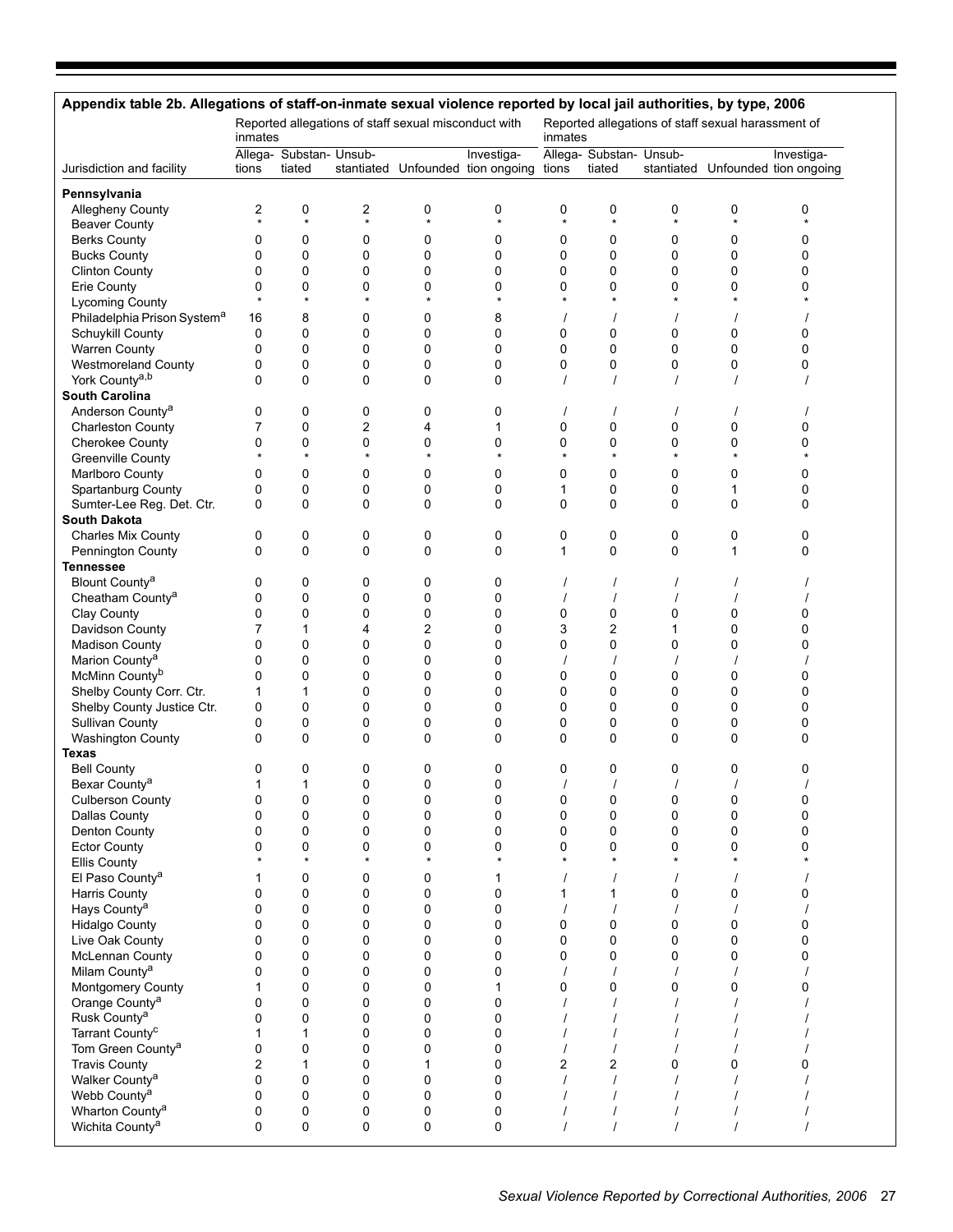# **Appendix table 2b. Allegations of staff-on-inmate sexual violence reported by local jail authorities, by type, 2006**

|                                           | inmates        |                         |              | Reported allegations of staff sexual misconduct with |                                         | inmates  |             | Reported allegations of staff sexual harassment of |             |                        |
|-------------------------------------------|----------------|-------------------------|--------------|------------------------------------------------------|-----------------------------------------|----------|-------------|----------------------------------------------------|-------------|------------------------|
|                                           |                | Allega- Substan- Unsub- |              |                                                      | Investiga-                              | Allega-  |             | Substan-Unsubstan-                                 |             | Investiga-             |
| Jurisdiction and facility                 | tions          | tiated                  |              |                                                      | stantiated Unfounded tion ongoing tions |          | tiated      | tiated                                             |             | Unfounded tion ongoing |
| Utah                                      |                |                         |              |                                                      |                                         |          |             |                                                    |             |                        |
| Daggett County                            | 0              | 0                       | 0            | 0                                                    | 0                                       | 0        | 0           | 0                                                  | 0           | 0                      |
| Davis County                              | $\mathbf 0$    | $\pmb{0}$               | $\mathbf 0$  | $\pmb{0}$                                            | 0                                       | 0        | 0           | $\mathbf 0$                                        | $\mathbf 0$ | $\mathbf 0$            |
| Salt Lake County                          | 4              | $\overline{\mathbf{c}}$ | 0            | 2                                                    | 0                                       | 0        | 0           | 0                                                  | 0           | 0                      |
| <b>Weber County</b>                       | $\Omega$       | 0                       | $\mathbf 0$  | $\mathbf 0$                                          | 0                                       | 0        | $\mathbf 0$ | $\mathbf 0$                                        | 0           | 0                      |
| Virginia                                  |                |                         |              |                                                      |                                         |          |             |                                                    |             |                        |
| Abingdon Reg. Jail Fac.                   | 0              | 0                       | 0            | 0                                                    | 0                                       | 0        | 0           | 0                                                  | 0           | 0                      |
| Augusta County                            | 0              | 0                       | 0            | 0                                                    | 0                                       | 0        | 0           | 0                                                  | 0           | 0                      |
| Blue Ridge Reg. Jail Auth.                | 1              | 0                       | 1            | 0                                                    | 0                                       | 1        | $\mathbf 0$ | 1                                                  | 0           | $\Omega$               |
| <b>Gloucester County</b>                  | $\mathbf 0$    | 0                       | 0            | 0                                                    | 0                                       | 0        | 0           | 0                                                  | 0           | 0                      |
| Middle River Reg. Jail                    | $\mathbf 0$    | 0                       | 0            | 0                                                    | 0                                       | 0        | 0           | 0                                                  | 0           | $\mathbf 0$            |
|                                           |                |                         |              |                                                      |                                         |          |             |                                                    |             |                        |
| New River Valley Reg. Jail                | 1              | 0                       | $\mathbf 0$  | 1                                                    | 0                                       | 1        | $\mathbf 0$ | $\Omega$                                           | 1           | 0                      |
| Norfolk City                              | $\mathbf 0$    | 0                       | 0            | 0                                                    | 0                                       | 0        | 0           | 0                                                  | 0           | 0                      |
| Northern Neck Reg. Jail                   | $\mathbf 0$    | 0                       | 0            | 0                                                    | 0                                       | 0        | 0           | 0                                                  | 0           | 0                      |
| Peumansend Creek Reg. Jail <sup>a,b</sup> | $\mathbf 0$    | 0                       | $\mathbf 0$  | 0                                                    | 0                                       |          | $\prime$    |                                                    |             |                        |
| Portsmouth City <sup>b</sup>              | $\mathbf 0$    | 0                       | $\mathbf 0$  | 0                                                    | 0                                       | 0        | 0           | $\mathbf 0$                                        | 0           | 0                      |
| Prince William-Manassas Reg.              |                |                         |              |                                                      |                                         |          |             |                                                    |             |                        |
| Adult Corr. Ctr. <sup>b</sup>             | 1              | 0                       | 0            | 1                                                    | 0                                       | 0        | 0           | 0                                                  | 0           | 0                      |
| <b>Richmond City</b>                      | $\mathbf 0$    | 0                       | 0            | 0                                                    | 0                                       | 0        | 0           | $\mathbf 0$                                        | 0           | $\Omega$               |
| Riverside Reg. Jail                       | 6              | 0                       | 2            | 4                                                    | 0                                       | 0        | 0           | 0                                                  | 0           | 0                      |
| Virginia Beach Municipal <sup>a</sup>     | $\Omega$       | 0                       | $\Omega$     | $\mathbf 0$                                          | 0                                       | $\prime$ | $\prime$    | $\prime$                                           |             |                        |
| Washington                                |                |                         |              |                                                      |                                         |          |             |                                                    |             |                        |
| <b>Clark County</b>                       | 1              | 0                       | 0            | 1                                                    | 0                                       | 0        | 0           | 0                                                  | 0           | 0                      |
| <b>Cowlitz County</b>                     | 1              | 0                       | 0            | 1                                                    | 0                                       | 0        | 0           | 0                                                  | 0           | $\mathbf 0$            |
| Issaquah County                           | $\Omega$       | 0                       | 0            | 0                                                    | 0                                       | 0        | 0           | 0                                                  | 0           | $\Omega$               |
| King County                               | 11             | $\overline{2}$          | 4            | 3                                                    | $\overline{2}$                          | 1        | 0           | 0                                                  | 0           | 1                      |
| Pierce County <sup>c</sup>                | 0              | 0                       | $\mathbf 0$  | 0                                                    | 0                                       | $\prime$ | $\prime$    |                                                    |             |                        |
| Spokane County                            | 1              | $\mathbf{1}$            | 0            | 0                                                    | 0                                       | 0        | 0           | $\mathbf 0$                                        | 0           | 0                      |
| <b>Whatcom County</b>                     | 1              | 0                       | $\mathbf{0}$ | $\mathbf{1}$                                         | 0                                       | 0        | $\mathbf 0$ | $\Omega$                                           | 0           | 0                      |
| <b>West Virgina</b>                       |                |                         |              |                                                      |                                         |          |             |                                                    |             |                        |
| Eastern Reg. Jail                         | 0              | 0                       | 0            | 0                                                    | 0                                       | 0        | 0           | 0                                                  | 0           | 0                      |
| Marshall County Northern Reg.             |                |                         |              |                                                      |                                         |          |             |                                                    |             |                        |
| Jail & Corr. Complex                      | 0              | 0                       | 0            | 0                                                    | 0                                       | 0        | 0           | 0                                                  | 0           | 0                      |
| North Central Reg. Jail                   | $\mathbf 0$    | 0                       | 0            | 0                                                    | 0                                       | 1        | 0           | 1                                                  | 0           | 0                      |
| Raleigh County Southern Reg.              |                |                         |              |                                                      |                                         |          |             |                                                    |             |                        |
| Jail                                      | 5              | $\overline{2}$          | 3            | $\mathbf 0$                                          | 0                                       | 1        | 1           | 0                                                  | 0           | 0                      |
| Wisconsin                                 |                |                         |              |                                                      |                                         |          |             |                                                    |             |                        |
| Dane County                               | 0              | 0                       | 0            | 0                                                    | 0                                       | 0        | 0           | 0                                                  | 0           | 0                      |
| Jefferson County                          | 0              | 0                       | 0            | 0                                                    | 0                                       | 0        | 0           | 0                                                  | 0           | 0                      |
| Milwaukee County                          | 0              | 0                       | $\mathbf 0$  | $\mathbf 0$                                          | 0                                       | 0        | $\mathbf 0$ | $\mathbf 0$                                        | $\mathbf 0$ | 0                      |
| Milwaukee County House of                 |                |                         |              |                                                      |                                         |          |             |                                                    |             |                        |
| Corr. <sup>a</sup>                        | 0              | 0                       | 0            | 0                                                    | 0                                       | $\prime$ | $\prime$    | $\prime$                                           | $\prime$    | $\prime$               |
| Outagamie County                          | $\mathbf 0$    | 0                       | $\mathbf 0$  | $\mathbf 0$                                          | 0                                       | 0        | 0           | 0                                                  | $\mathbf 0$ | 0                      |
| Racine County                             | 0              | 0                       | 0            | 0                                                    | 0                                       | 0        | 0           | $\mathbf 0$                                        | 0           | 0                      |
| Vernon County                             | 0              | 0                       | 0            | 0                                                    | 0                                       | 0        | 0           | 0                                                  | 0           | 0                      |
| Walworth County <sup>a</sup>              | 1              | 0                       | 1            | $\Omega$                                             | 0                                       |          | $\prime$    |                                                    |             |                        |
|                                           |                |                         |              |                                                      |                                         |          |             |                                                    |             |                        |
| Wyoming                                   |                |                         |              |                                                      |                                         |          |             |                                                    |             |                        |
| Laramie County                            | $\mathsf 0$    | 0                       | 0            | 0                                                    | 0                                       | 0        | 0           | 0<br>$\mathsf{O}\xspace$                           | 0           | 0                      |
| Uinta County                              | $\overline{c}$ | $\mathbf{1}$            | 0            | $\mathbf{1}$                                         | 0                                       | 0        | $\pmb{0}$   |                                                    | 0           | $\pmb{0}$              |

/Not reported.

\*No response.

aAllegations of staff sexual harrassment could not be counted separately from allegations of staff sexual misconduct.

bReports of staff sexual misconduct are based on substantiated allegations only.

cReports of staff sexual harrassment are not recorded in a central database.

dReports of staff sexual misconduct are not recorded in a central database.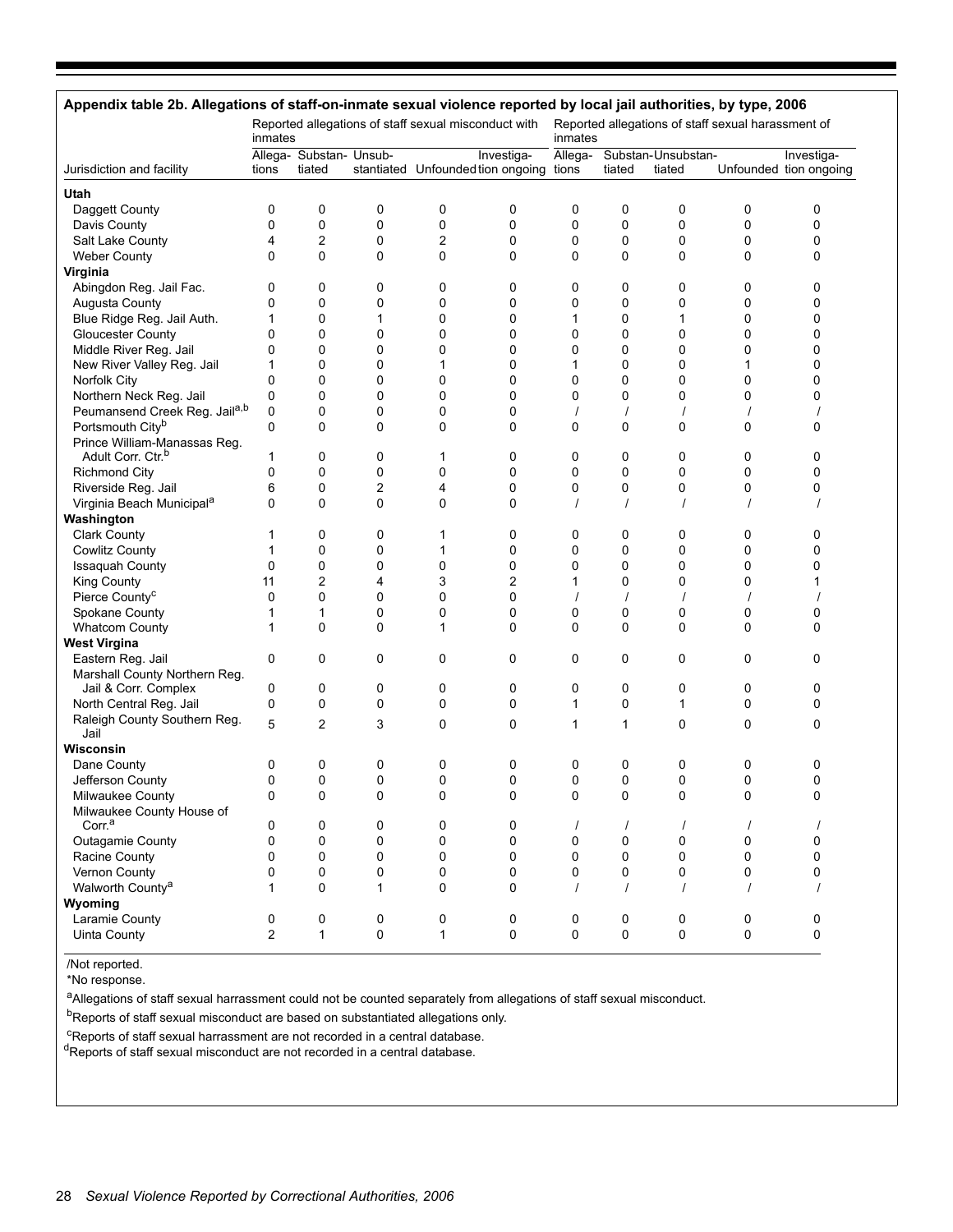| Appendix table 3a. Allegations of inmate-on-inmate sexual violence reported in private prisons and jails, 2006 |                                                         |              |              |                |              |                                                                                                       |              |                |                                      |          |                                      |
|----------------------------------------------------------------------------------------------------------------|---------------------------------------------------------|--------------|--------------|----------------|--------------|-------------------------------------------------------------------------------------------------------|--------------|----------------|--------------------------------------|----------|--------------------------------------|
|                                                                                                                | Average                                                 |              |              |                |              | Reported inmate-on-inmate nonconsensual sexual acts Reported inmate-on-inmate abusive sexual contacts |              |                |                                      |          |                                      |
| Jurisdiction and facility                                                                                      | daily popula- Allega- Substan- Unsubstan-<br>tion, 2006 | tions        | tiated       | tiated         |              | Investiga-<br>Unfounded tion ongoing                                                                  | tions        | tiated         | Allega- Substan-Unsubstan-<br>tiated |          | Investiga-<br>Unfounded tion ongoing |
| Total                                                                                                          | 48,594                                                  | 51           | $\mathbf{1}$ | 19             | 28           | 3                                                                                                     | 6            | 0              | 5                                    | 0        | 1                                    |
| Arizona                                                                                                        |                                                         |              |              |                |              |                                                                                                       |              |                |                                      |          |                                      |
| Eloy Det. Ctr. (CCA) <sup>a</sup>                                                                              | 1,241                                                   | 0            | 0            | 0              | 0            | 0                                                                                                     | $\prime$     | 1              | 1                                    |          |                                      |
| Phoenix CCC (BSS) <sup>a</sup>                                                                                 | 94                                                      | 0            | 0            | 0              | 0            | 0                                                                                                     | $\prime$     | $\prime$       |                                      |          |                                      |
| California<br>California City Corr.                                                                            |                                                         |              |              |                |              |                                                                                                       |              |                |                                      |          |                                      |
| Ctr. (CCA)                                                                                                     | 2,603                                                   | 0            | 0            | 0              | 0            | 0                                                                                                     | 0            | 0              | 0                                    | 0        | 0                                    |
| Central Valley Commu-                                                                                          |                                                         |              |              |                |              |                                                                                                       |              |                |                                      |          |                                      |
| nity Corr. (GEO)                                                                                               | 600                                                     | 0            | 0            | 0              | 0            | 0                                                                                                     | 0            | 0              | 0                                    | 0        | 0                                    |
| San Diego County Pro-                                                                                          |                                                         |              |              |                |              |                                                                                                       |              |                |                                      |          |                                      |
| bation Dept. (CAI)                                                                                             | 148                                                     | 0            | 0            | 0              | 0            | 0                                                                                                     | 0            | 0              | 0                                    | 0        | 0                                    |
| Taft Corr. Inst. (GEO)                                                                                         | 2,330                                                   | 0            | $\Omega$     | 0              | 0            | 0                                                                                                     | $\Omega$     | $\Omega$       | $\Omega$                             | $\Omega$ | 0                                    |
| Colorado<br>Cheyenne Martain Re-                                                                               |                                                         |              |              |                |              |                                                                                                       |              |                |                                      |          |                                      |
| Entry Ctr. (CEC)                                                                                               | 467                                                     | 0            | 0            | 0              | 0            | 0                                                                                                     | 0            | 0              | 0                                    | 0        | 0                                    |
| Crowley County Corr.                                                                                           |                                                         |              |              |                |              |                                                                                                       |              |                |                                      |          |                                      |
| Fac. (CCA)                                                                                                     | 1,277                                                   | $\mathbf{1}$ | 0            | 1              | 0            | 0                                                                                                     | 0            | 0              | 0                                    | 0        | 0                                    |
| <b>Longmont Community</b>                                                                                      |                                                         |              |              |                |              |                                                                                                       |              |                |                                      |          |                                      |
| Treatment Ctr. (CMI)                                                                                           | 62                                                      | 0            | 0            | 0              | 0            | 0                                                                                                     | 0            | 0              | 0                                    | 0        | 0                                    |
| <b>Florida</b>                                                                                                 | 747                                                     | 0            | $\Omega$     | 0              | 0            | 0                                                                                                     | $\Omega$     | 0              | 0                                    | 0        | 0                                    |
| Bay Corr. Inst. (CCA)<br>Bay County Jail &                                                                     |                                                         |              |              |                |              |                                                                                                       |              |                |                                      |          |                                      |
| Annex (CCA)                                                                                                    | 850                                                     | 0            | 0            | 0              | 0            | 0                                                                                                     | 1            | 0              | 1                                    | 0        | 0                                    |
| South Bay Corr. Fac.                                                                                           |                                                         |              |              |                |              |                                                                                                       |              |                |                                      |          |                                      |
| (GEO)                                                                                                          | 1,856                                                   | 2            | 0            | 2              | 0            | 0                                                                                                     | 0            | 0              | 0                                    | 0        | 0                                    |
| Suncoast Work                                                                                                  |                                                         |              |              |                |              |                                                                                                       |              |                |                                      |          |                                      |
| Release Ctr. (Good-                                                                                            | 105                                                     | 0            | 0            | 0              | 0            | 0                                                                                                     | 0            | 0              | 0                                    | 0        | 0                                    |
| will)<br>Georgia                                                                                               |                                                         |              |              |                |              |                                                                                                       |              |                |                                      |          |                                      |
| Coffee Corr. Fac.                                                                                              |                                                         |              |              |                |              |                                                                                                       |              |                |                                      |          |                                      |
| (CCA)                                                                                                          | 1,680                                                   | 13           | 0            | 0              | 13           | 0                                                                                                     | 2            | 0              | 2                                    | 0        | 0                                    |
| D. Ray James Prison                                                                                            |                                                         |              |              |                |              |                                                                                                       |              |                |                                      |          |                                      |
| (Cornell)                                                                                                      | 1,640                                                   | 1            | 0            | 0              | 0            | 1                                                                                                     | $\mathbf{1}$ | 0              | 0                                    | 0        | 1                                    |
| McRae Corr. Fac.                                                                                               |                                                         |              |              |                |              |                                                                                                       |              |                |                                      | 0        |                                      |
| (CCA)<br>Kentucky                                                                                              | 1,665                                                   | 0            | 0            | 0              | 0            | 0                                                                                                     | 0            | 0              | 0                                    |          | 0                                    |
| Owensboro (Dismas)                                                                                             | 132                                                     | 0            | 0            | 0              | 0            | 0                                                                                                     | $\Omega$     | 0              | 0                                    | 0        | 0                                    |
| Louisiana                                                                                                      |                                                         |              |              |                |              |                                                                                                       |              |                |                                      |          |                                      |
| Allen Corr. Ctr.                                                                                               |                                                         |              |              |                |              |                                                                                                       |              |                |                                      |          |                                      |
| $(GEO)^{a,b}$                                                                                                  | 1,540                                                   | 0            | 0            | 0              | 0            | 0                                                                                                     | $\prime$     | $\prime$       | $\prime$                             | $\prime$ | $\prime$                             |
| Minnesota                                                                                                      |                                                         |              |              |                |              |                                                                                                       |              |                |                                      |          |                                      |
| Prairie Corr. Fac.                                                                                             |                                                         |              |              |                |              | $\mathbf 0$                                                                                           |              | 0              | 0                                    | 0        | $\mathbf 0$                          |
| (CCA)<br><b>Mississippi</b>                                                                                    | 1,480                                                   | 0            | 0            | 0              | 0            |                                                                                                       | 0            |                |                                      |          |                                      |
| East Mississippi Corr.                                                                                         |                                                         |              |              |                |              |                                                                                                       |              |                |                                      |          |                                      |
| Fac. $(GEO)^c$                                                                                                 | 857                                                     | 0            | $\mathbf 0$  | 0              | 0            | 0                                                                                                     | $\prime$     | $\overline{1}$ | $\prime$                             | $\prime$ | $\prime$                             |
| <b>Tallahatchie County</b>                                                                                     |                                                         |              |              |                |              |                                                                                                       |              |                |                                      |          |                                      |
| Corr. Fac. (CCA)                                                                                               | 1,002                                                   | $\mathbf{1}$ | 0            | 0              | $\mathbf{1}$ | 0                                                                                                     | 0            | 0              | 0                                    | 0        | 0                                    |
| Wilkinson County Corr.                                                                                         |                                                         |              |              |                |              |                                                                                                       |              |                |                                      |          |                                      |
| Fac. (CCA)<br>Montana                                                                                          | 946                                                     | 4            | 0            | $\overline{2}$ | 2            | 0                                                                                                     | 0            | 0              | 0                                    | 0        | 0                                    |
| Crossroads Corr. Ctr.                                                                                          |                                                         |              |              |                |              |                                                                                                       |              |                |                                      |          |                                      |
| $(CCA)^a$                                                                                                      | 504                                                     | 1            | 0            | 0              | $\mathbf{1}$ | 0                                                                                                     | $\prime$     | $\prime$       | $\prime$                             | $\prime$ | $\prime$                             |
| Nevada                                                                                                         |                                                         |              |              |                |              |                                                                                                       |              |                |                                      |          |                                      |
| Cornell Corr. (Cornell) <sup>a</sup>                                                                           | 75                                                      | 0            | 0            | 0              | 0            | 0                                                                                                     | $\prime$     | $\prime$       | $\prime$                             | $\prime$ | $\prime$                             |
| <b>New Jersey</b>                                                                                              |                                                         |              |              |                |              |                                                                                                       |              |                |                                      |          |                                      |
| Kintock I, II, III (Kin-                                                                                       |                                                         |              |              |                |              |                                                                                                       |              |                |                                      |          |                                      |
| $tock)^a$                                                                                                      | 595                                                     | 0            | 0            | 0              | 0            | $\mathbf 0$                                                                                           | $\prime$     | $\prime$       | $\prime$                             | $\prime$ | $\prime$                             |
| <b>New Mexico</b><br>New Mexico Women's                                                                        |                                                         |              |              |                |              |                                                                                                       |              |                |                                      |          |                                      |
| Corr. Fac. (CCA) <sup>b</sup>                                                                                  | 616                                                     | 0            | 0            | 0              | 0            | 0                                                                                                     | 0            | 0              | 0                                    | 0        | 0                                    |
|                                                                                                                |                                                         |              |              |                |              |                                                                                                       |              |                |                                      |          |                                      |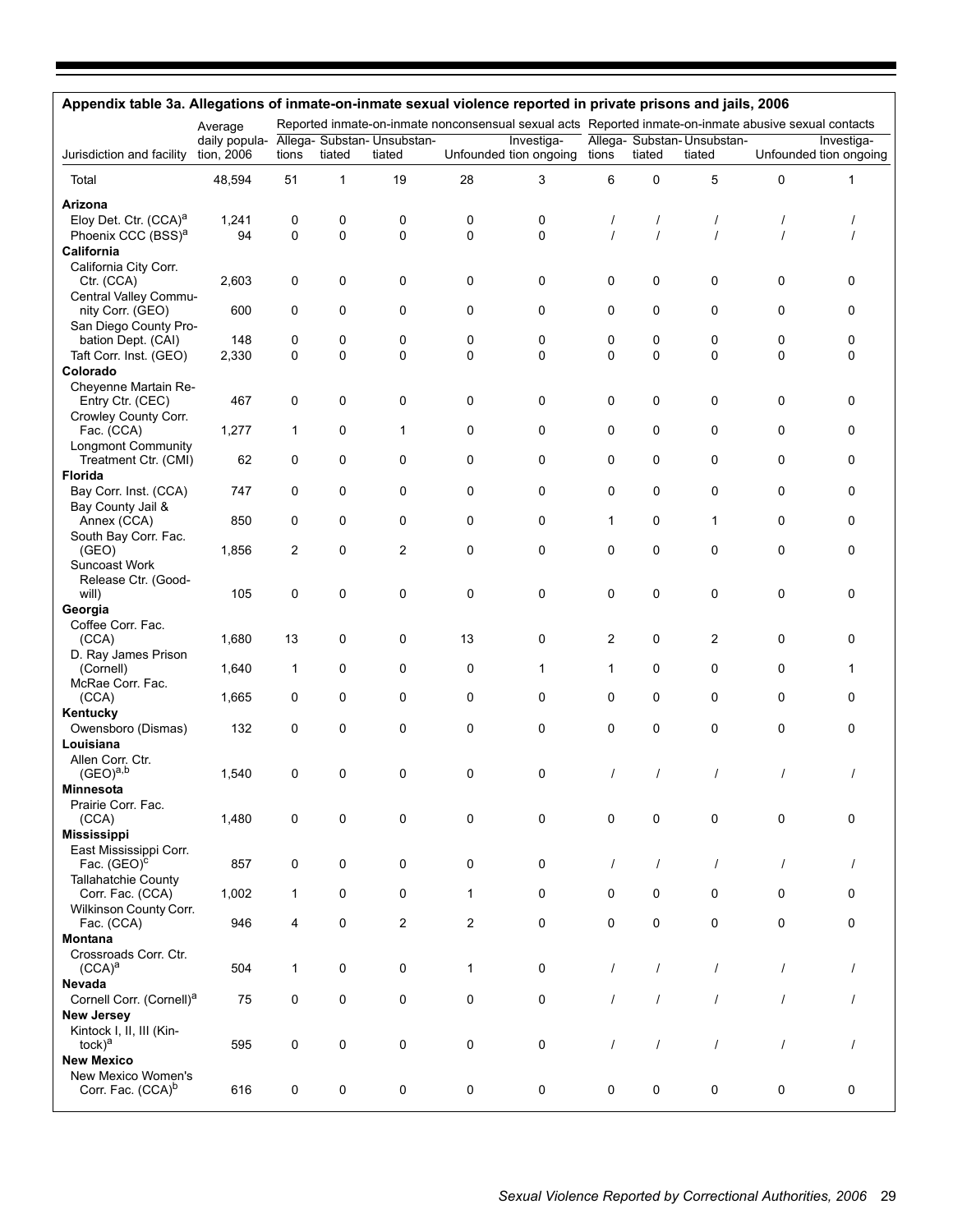| Appendix table 3a. Allegations of inmate-on-inmate sexual violence reported in private prisons and jails, 2006 (cont.) |               |         |                                                                                                          |              |              |                                         |             |                  |                |          |                                   |
|------------------------------------------------------------------------------------------------------------------------|---------------|---------|----------------------------------------------------------------------------------------------------------|--------------|--------------|-----------------------------------------|-------------|------------------|----------------|----------|-----------------------------------|
|                                                                                                                        | Average       |         | Reported inmate-on-inmate nonconsensual sexual acts<br>Reported inmate-on-inmate abusive sexual contacts |              |              |                                         |             |                  |                |          |                                   |
|                                                                                                                        | daily popula- | Allega- | Substanti- Unsub-                                                                                        |              |              | Investiga-                              |             | Allega- Substan- | Unsub-         |          | Investiga-                        |
| Jurisdiction and facility tion, 2006                                                                                   |               | tions   | ated                                                                                                     |              |              | stantiated Unfounded tion ongoing tions |             | tiated           |                |          | stantiated Unfounded tion ongoing |
| Ohio                                                                                                                   |               |         |                                                                                                          |              |              |                                         |             |                  |                |          |                                   |
| Fresh Start, Inc.                                                                                                      | 85            | 0       | 0                                                                                                        | 0            | $\mathbf 0$  | 0                                       | $\Omega$    | 0                | $\mathbf{0}$   | 0        | 0                                 |
| Lake Erie Corr. Inst.                                                                                                  |               |         |                                                                                                          |              |              |                                         |             |                  |                |          |                                   |
| (MTC)                                                                                                                  | 1,464         | 0       | 0                                                                                                        | 0            | $\mathbf 0$  | 0                                       | $\mathbf 0$ | 0                | $\Omega$       | 0        | 0                                 |
| Oklahoma                                                                                                               |               |         |                                                                                                          |              |              |                                         |             |                  |                |          |                                   |
| Center Point, Inc. <sup>a</sup>                                                                                        | 150           | 0       | 0                                                                                                        | 0            | $\mathbf 0$  | 0                                       | $\prime$    | $\prime$         | $\prime$       | $\prime$ | $\prime$                          |
| Cimarron Corr. Fac.                                                                                                    |               |         |                                                                                                          |              |              |                                         |             |                  |                |          |                                   |
| (CCA)                                                                                                                  | 963           | 3       | $\mathbf{1}$                                                                                             | $\mathbf{1}$ | $\mathbf 1$  | 0                                       | $\mathbf 0$ | 0                | 0              | 0        | 0                                 |
| Diamondback Corr.                                                                                                      |               |         |                                                                                                          |              |              |                                         |             |                  |                |          |                                   |
| Fac. (CCA)                                                                                                             | 1,980         | 1       | 0                                                                                                        | $\mathbf{1}$ | $\mathbf 0$  | 0                                       | $\mathbf 0$ | 0                | $\Omega$       | 0        | 0                                 |
| Lawton Corr. Fac.                                                                                                      |               |         |                                                                                                          |              |              |                                         |             |                  |                |          |                                   |
| $(GEO)^a$                                                                                                              | 2,016         | 10      | 0                                                                                                        | 5            | 3            | 2                                       | $\prime$    | $\prime$         | $\prime$       | $\prime$ | $\prime$                          |
| Pennsylvania                                                                                                           |               |         |                                                                                                          |              |              |                                         |             |                  |                |          |                                   |
|                                                                                                                        |               |         |                                                                                                          |              |              |                                         |             |                  |                |          |                                   |
| George W. Hill Corr.<br>Fac. (GEO)                                                                                     | 1,801         | 0       | 0                                                                                                        | 0            | $\mathbf 0$  | 0                                       | $\mathbf 0$ | 0                | 0              | 0        | 0                                 |
|                                                                                                                        |               |         |                                                                                                          |              |              |                                         |             |                  |                |          |                                   |
| Kintock Pre-Release<br>(Kintock)                                                                                       | 283           | 0       | 0                                                                                                        | 0            | $\mathbf 0$  | 0                                       | 0           | 0                | 0              | 0        | 0                                 |
|                                                                                                                        |               |         |                                                                                                          |              |              |                                         |             |                  |                |          |                                   |
| <b>Tennessee</b>                                                                                                       |               |         |                                                                                                          |              |              |                                         |             |                  |                |          |                                   |
| <b>Hardeman County</b>                                                                                                 |               |         |                                                                                                          |              |              |                                         |             |                  |                |          |                                   |
| Corr. Ctr. (CCA) <sup>b</sup>                                                                                          | 1,966         | 0       | 0                                                                                                        | 0            | 0            | 0                                       | 0           | 0                | 0              | 0        | 0                                 |
| Metro Davidson                                                                                                         |               |         |                                                                                                          |              |              |                                         |             |                  |                |          |                                   |
| County Det. Fac.                                                                                                       |               |         |                                                                                                          |              |              |                                         |             |                  |                |          |                                   |
| (CCA)                                                                                                                  | 992           | 0       | 0                                                                                                        | 0            | 0            | 0                                       | 0           | 0                | 0              | 0        | 0                                 |
| South Central Corr.                                                                                                    |               |         |                                                                                                          |              |              |                                         |             |                  |                |          |                                   |
| Ctr. (CCA)                                                                                                             | 1,634         | 3       | 0                                                                                                        | 0            | 3            | 0                                       | $\mathbf 0$ | 0                | 0              | 0        | 0                                 |
| <b>Texas</b>                                                                                                           |               |         |                                                                                                          |              |              |                                         |             |                  |                |          |                                   |
| Bartlett (CCA)                                                                                                         | 996           | 0       | 0                                                                                                        | 0            | $\mathbf 0$  | 0                                       | 0           | 0                | 0              | 0        | 0                                 |
| B.M. Moore (CCA)                                                                                                       | 498           | 0       | 0                                                                                                        | $\Omega$     | $\mathbf 0$  | $\Omega$                                | $\Omega$    | $\Omega$         | $\Omega$       | 0        | 0                                 |
| <b>Bridgeport Pre-</b>                                                                                                 |               |         |                                                                                                          |              |              |                                         |             |                  |                |          |                                   |
| Parole Fac. (CCA)                                                                                                      | 519           | 0       | 0                                                                                                        | 0            | $\mathbf 0$  | 0                                       | $\mathbf 0$ | 0                | 0              | 0        | 0                                 |
| Dawson State Jail                                                                                                      |               |         |                                                                                                          |              |              |                                         |             |                  |                |          |                                   |
| $(CCA)^a$                                                                                                              | 2,182         | 0       | 0                                                                                                        | 0            | 0            | 0                                       | $\prime$    | $\prime$         | $\prime$       | $\prime$ |                                   |
| Dickens County Corr.                                                                                                   |               |         |                                                                                                          |              |              |                                         |             |                  |                |          |                                   |
| Ctr. $(GEO)^a$                                                                                                         | 474           | 0       | 0                                                                                                        | 0            | $\mathbf 0$  | 0                                       | $\prime$    | $\prime$         | $\prime$       | $\prime$ |                                   |
| Mineral Wells Pre-                                                                                                     |               |         |                                                                                                          |              |              |                                         |             |                  |                |          |                                   |
| Parole Fac. (CCA) <sup>a</sup> 2,075                                                                                   |               | 1       | 0                                                                                                        | 0            | $\mathbf{1}$ | 0                                       | $\prime$    | $\prime$         | $\prime$       | $\prime$ |                                   |
| Reeves County Det.                                                                                                     |               |         |                                                                                                          |              |              |                                         |             |                  |                |          |                                   |
| Ctr. (GEO)                                                                                                             | 780           | 6       | 0                                                                                                        | 6            | 0            | 0                                       | 2           | 0                | $\overline{2}$ | 0        | 0                                 |
| <b>Willacy County State</b>                                                                                            |               |         |                                                                                                          |              |              |                                         |             |                  |                |          |                                   |
| Jail (CCA) <sup>a</sup>                                                                                                | 1,057         | 3       | $\Omega$                                                                                                 | 0            | 3            | 0                                       | $\prime$    | $\prime$         | $\prime$       | $\prime$ | $\prime$                          |
| Virginia                                                                                                               |               |         |                                                                                                          |              |              |                                         |             |                  |                |          |                                   |
| Lawrenceville Corr.                                                                                                    |               |         |                                                                                                          |              |              |                                         |             |                  |                |          |                                   |
| Ctr. (GEO)                                                                                                             | 1,567         | 1       | 0                                                                                                        | 1            | 0            | 0                                       | 0           | 0                | 0              | 0        | 0                                 |
|                                                                                                                        |               |         |                                                                                                          |              |              |                                         |             |                  |                |          |                                   |

Note: Initials identify the following: BSS - Behavioral Systems Southwest. CAI - Correctional Alternatives Incorporated. CCA - Corrections Corporation of America. CEC - Community Education Center. CMI - Correctional Management, Inc. Cornell - Cornell Companies, Incorporated. GEO - Global Expertise in Outsourcing. MTC - Management and Training Corporation.

/Not reported.

aAllegations of abusive sexual contacts could not be counted separately from allegations of nonconsensual sexual acts.

bAllegations limited to substantiated occurrences only.

cDoes not record allegations of abusive sexual contact in a central database.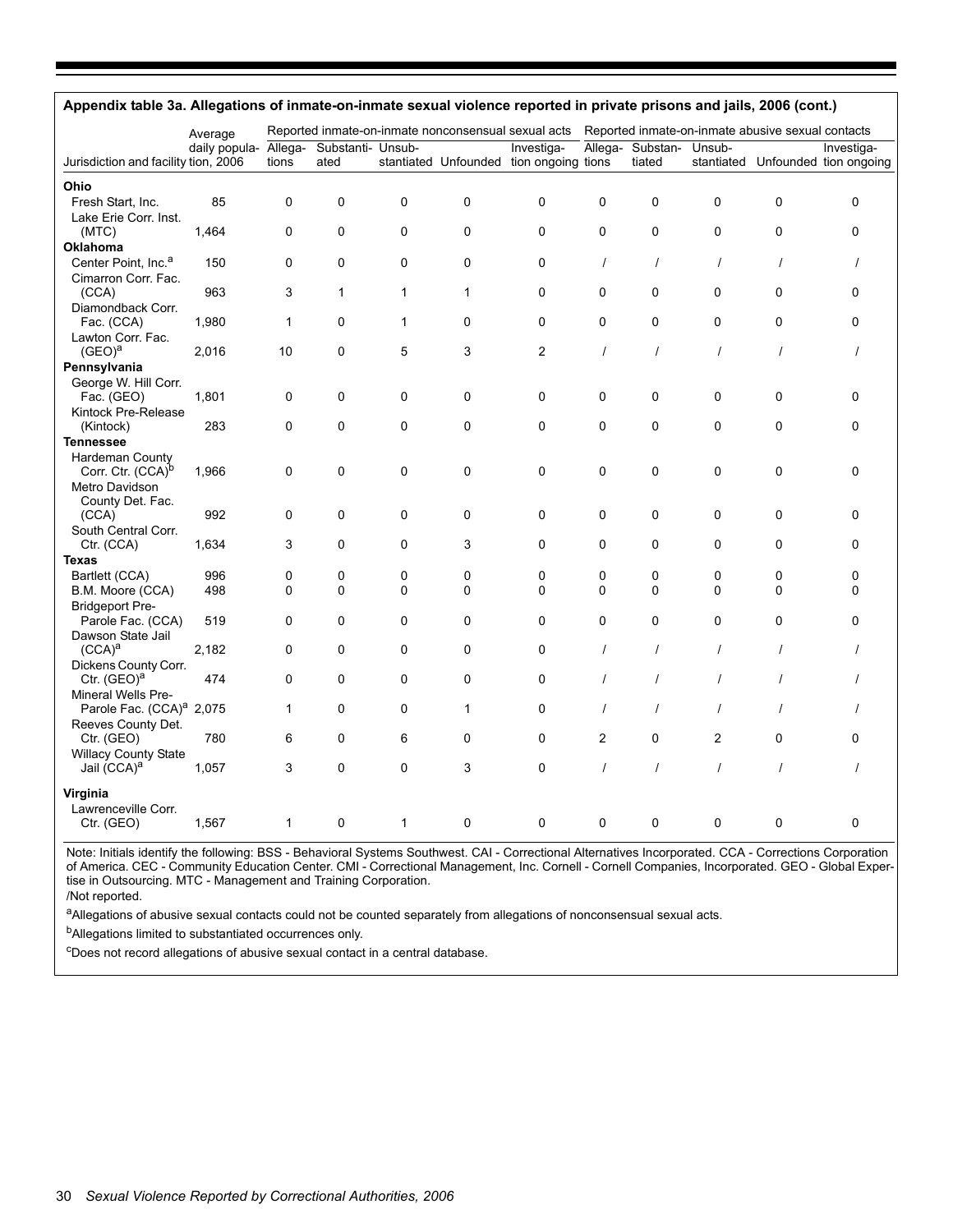| Appendix table 3b. Allegations of staff-on-inmate sexual violence reported in private prisons and jails, by type, 2006 | inmates          |        |                               | Reported allegations of staff sexual misconduct with |                                      |                  |          |                               |              | Reported allegations of staff sexual harassment of inmates |
|------------------------------------------------------------------------------------------------------------------------|------------------|--------|-------------------------------|------------------------------------------------------|--------------------------------------|------------------|----------|-------------------------------|--------------|------------------------------------------------------------|
| Jurisdiction and facility                                                                                              | Allega-<br>tions | tiated | Substan- Unsubstan-<br>tiated |                                                      | Investiga-<br>Unfounded tion ongoing | Allega-<br>tions | tiated   | Substan- Unsubstan-<br>tiated | Unfounded    | Investiga-<br>tion ongoing                                 |
| Total                                                                                                                  | 39               | 6      | 21                            | 7                                                    | 5                                    | 11               | 0        | 3                             | $\mathbf 0$  | 8                                                          |
| Arizona                                                                                                                |                  |        |                               |                                                      |                                      |                  |          |                               |              |                                                            |
| Eloy Det. Ctr. (CCA) <sup>a</sup>                                                                                      | 0                | 0      | 0                             | 0                                                    | 0                                    | $\prime$         | 1        | $\prime$                      | $\prime$     |                                                            |
| Phoenix CCC (BSS)a,b                                                                                                   | $\mathbf 0$      | 0      | $\mathbf 0$                   | $\mathbf 0$                                          | 0                                    | $\prime$         | $\prime$ |                               | $\prime$     | $\prime$                                                   |
| California<br>California City Corr. Ctr.                                                                               |                  |        |                               |                                                      |                                      |                  |          |                               |              |                                                            |
| (CCA)                                                                                                                  | 1                | 0      | 0                             | 1                                                    | 0                                    | 0                | 0        | 0                             | 0            | 0                                                          |
| <b>Central Valley Community</b>                                                                                        |                  |        |                               |                                                      |                                      |                  |          |                               |              |                                                            |
| Corr. (GEO)                                                                                                            | 0                | 0      | 0                             | 0                                                    | 0                                    | 0                | 0        | 0                             | 0            | 0                                                          |
| San Diego County Proba-                                                                                                | 0                | 0      |                               |                                                      |                                      |                  |          |                               |              |                                                            |
| tion Dept. (CAI)<br>Taft Corr. Inst. (GEO)                                                                             | 1                | 0      | 0<br>1                        | 0<br>$\mathbf 0$                                     | 0<br>$\mathbf 0$                     | 0<br>$\mathbf 0$ | 0<br>0   | 0<br>0                        | 0<br>0       | 0<br>0                                                     |
| Colorado                                                                                                               |                  |        |                               |                                                      |                                      |                  |          |                               |              |                                                            |
| Cheyenne Martain Re-Entry                                                                                              |                  |        |                               |                                                      |                                      |                  |          |                               |              |                                                            |
| Ctr. (CEC)                                                                                                             | 0                | 0      | 0                             | 0                                                    | 0                                    | 0                | 0        | 0                             | 0            | 0                                                          |
| Crowley County Corr. Fac.                                                                                              |                  |        |                               |                                                      |                                      |                  |          |                               |              |                                                            |
| (CCA)                                                                                                                  | 0                | 0      | 0                             | 0                                                    | 0                                    | 0                | 0        | 0                             | 0            | 0                                                          |
| <b>Longmont Community Treat-</b><br>ment Ctr. (CMI)                                                                    | 0                | 0      | 0                             | 0                                                    | 0                                    | 0                | 0        | 0                             | 0            | 0                                                          |
| <b>Florida</b>                                                                                                         |                  |        |                               |                                                      |                                      |                  |          |                               |              |                                                            |
| Bay Corr. Inst. (CCA)                                                                                                  | 1                | 0      | 0                             | $\mathbf{1}$                                         | 0                                    | 0                | 0        | 0                             | 0            | 0                                                          |
| Bay County Jail & Annex                                                                                                |                  |        |                               |                                                      |                                      |                  |          |                               |              |                                                            |
| (CCA)                                                                                                                  | 0                | 0      | 0                             | 0                                                    | 0                                    | 0                | 0        | 0                             | 0            | 0                                                          |
| South Bay Corr. Fac. (GEO)                                                                                             | $\mathbf 0$      | 0      | 0                             | 0                                                    | 0                                    | 0                | 0        | $\Omega$                      | $\mathbf{0}$ | 0                                                          |
| Suncoast Work Release Ctr.<br>(Goodwill)                                                                               | 0                | 0      | 0                             | 0                                                    | 0                                    | 0                | 0        | 0                             | 0            | 0                                                          |
| Georgia                                                                                                                |                  |        |                               |                                                      |                                      |                  |          |                               |              |                                                            |
| Coffee Corr. Fac. (CCA)                                                                                                | 11               | 0      | 11                            | 0                                                    | 0                                    | 0                | 0        | 0                             | 0            | 0                                                          |
| D. Ray James Prison (Cor-                                                                                              |                  |        |                               |                                                      |                                      |                  |          |                               |              |                                                            |
| nell)                                                                                                                  | 4                | 0      | 0                             | 0                                                    | 4                                    | 8                | 0        | 0                             | 0            | 8                                                          |
| McRae Corr. Fac. (CCA)                                                                                                 | $\overline{2}$   | 1      | 1                             | 0                                                    | 0                                    | $\Omega$         | 0        | 0                             | 0            | 0                                                          |
| Kentucky                                                                                                               |                  |        |                               |                                                      |                                      |                  |          |                               |              |                                                            |
| Owensboro (Dismas)<br>Louisiana                                                                                        | 0                | 0      | 0                             | 0                                                    | 0                                    | 0                | 0        | 0                             | 0            | 0                                                          |
| Allen Corr. Ctr. (GEO) <sup>b</sup>                                                                                    | 0                | 0      | 0                             | 0                                                    | 0                                    | 0                | 0        | 0                             | 0            | 0                                                          |
| <b>Minnesota</b>                                                                                                       |                  |        |                               |                                                      |                                      |                  |          |                               |              |                                                            |
| Prairie Corr. Fac. (CCA)                                                                                               | $\overline{2}$   | 0      | 0                             | 1                                                    | $\mathbf 1$                          | 0                | 0        | 0                             | 0            | 0                                                          |
| <b>Mississippi</b>                                                                                                     |                  |        |                               |                                                      |                                      |                  |          |                               |              |                                                            |
| East Mississippi Corr. Fac.                                                                                            |                  |        |                               |                                                      |                                      |                  |          |                               |              |                                                            |
| (GEO)                                                                                                                  | 0                | 0      | 0                             | 0                                                    | 0                                    | 0                | 0        | 0                             | $\Omega$     | 0                                                          |
| Tallahatchie County Corr.<br>Fac. (CCA)                                                                                | 1                | 0      | 0                             | $\mathbf{1}$                                         | 0                                    | $\mathbf 0$      | 0        | 0                             | 0            | 0                                                          |
| Wilkinson County Corr. Fac.                                                                                            |                  |        |                               |                                                      |                                      |                  |          |                               |              |                                                            |
| (CCA)                                                                                                                  | 0                | 0      | 0                             | 0                                                    | 0                                    | 0                | 0        | 0                             | 0            | 0                                                          |
| Montana                                                                                                                |                  |        |                               |                                                      |                                      |                  |          |                               |              |                                                            |
| Crossroads Corr. Ctr.                                                                                                  |                  |        |                               |                                                      |                                      |                  |          |                               |              |                                                            |
| $(CCA)^a$<br>Nevada                                                                                                    | 0                | 0      | 0                             | 0                                                    | 0                                    | $\prime$         | $\prime$ | $\prime$                      | $\prime$     | $\prime$                                                   |
| Cornell Corr. (Cornell) <sup>a</sup>                                                                                   | 0                | 0      | 0                             | 0                                                    | 0                                    | $\prime$         | $\prime$ | $\prime$                      | $\prime$     | $\prime$                                                   |
| New Jersey                                                                                                             |                  |        |                               |                                                      |                                      |                  |          |                               |              |                                                            |
| Kintock I, II, III (Kintock)                                                                                           | $\mathbf 0$      | 0      | 0                             | 0                                                    | 0                                    | 0                | 0        | 0                             | 0            | 0                                                          |
| <b>New Mexico</b>                                                                                                      |                  |        |                               |                                                      |                                      |                  |          |                               |              |                                                            |
| New Mexico Women's Corr.                                                                                               |                  |        |                               |                                                      |                                      |                  |          |                               |              |                                                            |
| Fac. (CCA)                                                                                                             | 0                | 0      | 0                             | 0                                                    | 0                                    | 0                | 0        | 0                             | 0            | 0                                                          |
| Ohio                                                                                                                   |                  |        |                               |                                                      |                                      |                  |          |                               |              |                                                            |
| Fresh Start, Inc.<br>Lake Erie Corr. Inst. (MTC)                                                                       | 0<br>0           | 0<br>0 | 0<br>0                        | 0<br>0                                               | 0<br>0                               | 0<br>0           | 0<br>0   | 0<br>0                        | 0<br>0       | 0<br>0                                                     |
|                                                                                                                        |                  |        |                               |                                                      |                                      |                  |          |                               |              |                                                            |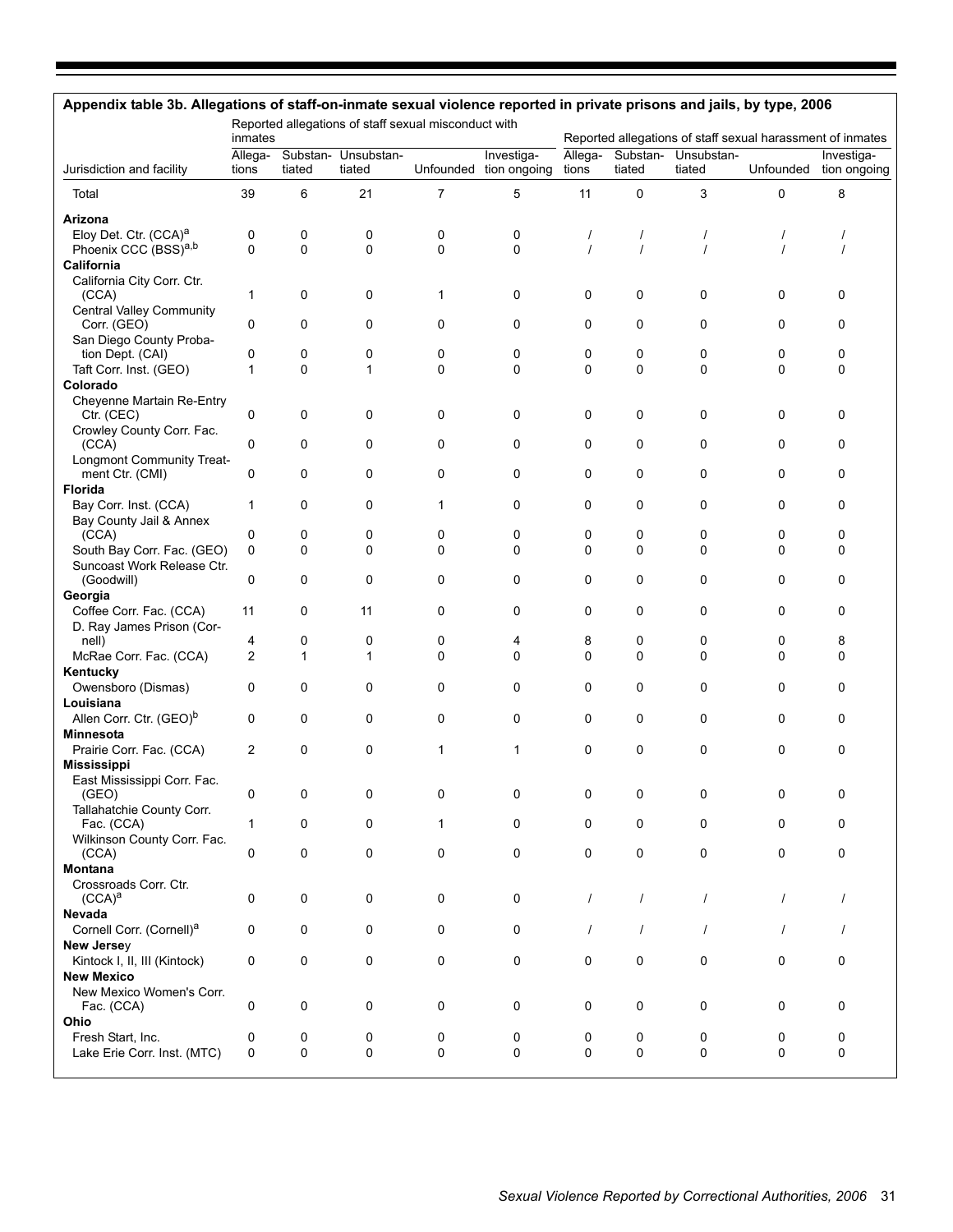|                                      | Reported allegations of staff sexual misconduct with<br>inmates |                |                               |             |                                      |             | Reported allegations of staff sexual harassment of inmates |                                       |           |                            |  |  |
|--------------------------------------|-----------------------------------------------------------------|----------------|-------------------------------|-------------|--------------------------------------|-------------|------------------------------------------------------------|---------------------------------------|-----------|----------------------------|--|--|
| Jurisdiction and facility            | Allega-<br>tions                                                | tiated         | Substan- Unsubstan-<br>tiated |             | Investiga-<br>Unfounded tion ongoing | tions       | tiated                                                     | Allega- Substan- Unsubstan-<br>tiated | Unfounded | Investiga-<br>tion ongoing |  |  |
| <b>Oklahoma</b>                      |                                                                 |                |                               |             |                                      |             |                                                            |                                       |           |                            |  |  |
| Center Point, Inc.                   | 1                                                               | 0              | 0                             | 1           | 0                                    | 0           | 0                                                          | 0                                     | 0         | 0                          |  |  |
| Cimarron Corr. Fac. (CCA)            | $\mathbf{1}$                                                    | $\Omega$       | 1                             | $\Omega$    | $\Omega$                             | $\mathbf 0$ | $\Omega$                                                   | $\Omega$                              | $\Omega$  | 0                          |  |  |
| Diamondback Corr. Fac.               |                                                                 |                |                               |             |                                      |             |                                                            |                                       |           |                            |  |  |
| (CCA)                                | 4                                                               | $\mathbf{1}$   | 3                             | 0           | 0                                    | 0           | 0                                                          | 0                                     | 0         | 0                          |  |  |
| Lawton Corr. Fac. (GEO) <sup>a</sup> | 3                                                               | $\overline{2}$ | 0                             | 1           | $\Omega$                             |             |                                                            |                                       |           |                            |  |  |
| Pennsylvania                         |                                                                 |                |                               |             |                                      |             |                                                            |                                       |           |                            |  |  |
| George W. Hill Corr. Fac.            |                                                                 |                |                               |             |                                      |             |                                                            |                                       |           |                            |  |  |
| (GEO)                                | 0                                                               | 0              | 0                             | 0           | 0                                    | 0           | 0                                                          | 0                                     | 0         | 0                          |  |  |
| Kintock Pre-Release (Kin-            |                                                                 |                |                               |             |                                      |             |                                                            |                                       |           |                            |  |  |
| tock)                                | 0                                                               | 0              | 0                             | 0           | 0                                    | 0           | 0                                                          | 0                                     | 0         | 0                          |  |  |
| <b>Tennessee</b>                     |                                                                 |                |                               |             |                                      |             |                                                            |                                       |           |                            |  |  |
| Hardeman County Corr. Ctr.           |                                                                 |                |                               |             |                                      |             |                                                            |                                       |           |                            |  |  |
| (CCA)                                | 0                                                               | 0              | 0                             | $\mathbf 0$ | 0                                    | 0           | 0                                                          | 0                                     | $\Omega$  | 0                          |  |  |
| Metro Davidson County Det.           |                                                                 |                |                               |             |                                      |             |                                                            |                                       |           |                            |  |  |
| Fac. (CCA)                           | 0                                                               | 0              | 0                             | 0           | 0                                    | 0           | 0                                                          | 0                                     | 0         | 0                          |  |  |
| South Central Corr. Ctr.             |                                                                 |                |                               |             |                                      |             |                                                            |                                       |           |                            |  |  |
| (CCA)                                | 0                                                               | 0              | 0                             | $\mathbf 0$ | 0                                    | $\Omega$    | 0                                                          | 0                                     | $\Omega$  | 0                          |  |  |
| <b>Texas</b>                         |                                                                 |                |                               |             |                                      |             |                                                            |                                       |           |                            |  |  |
| Bartlett (CCA)                       | 0                                                               | 0              | 0                             | 0           | 0                                    | 3           | 0                                                          | 3                                     | $\Omega$  | 0                          |  |  |
| B.M. Moore (CCA)                     | 1                                                               | 0              | 1                             | $\Omega$    | $\Omega$                             | $\Omega$    | $\Omega$                                                   | $\Omega$                              | $\Omega$  | 0                          |  |  |
| Bridgeport Pre-Parole Fac.           |                                                                 |                |                               |             |                                      |             |                                                            |                                       |           |                            |  |  |
| $(CCA)^a$                            | 1                                                               | 0              | 0                             | 1           | 0                                    |             |                                                            |                                       |           |                            |  |  |
| Dawson State Jail (CCA) <sup>a</sup> | 0                                                               | 0              | 0                             | $\mathbf 0$ | $\mathbf{0}$                         |             |                                                            |                                       |           |                            |  |  |
| Dickens County Corr. Ctr.            |                                                                 |                |                               |             |                                      |             |                                                            |                                       |           |                            |  |  |
| $(GEO)^a$                            | $\mathbf{1}$                                                    | 1              | 0                             | $\mathbf 0$ | $\Omega$                             |             |                                                            |                                       |           |                            |  |  |
| Mineral Wells Pre-Parole             |                                                                 |                |                               |             |                                      |             |                                                            |                                       |           |                            |  |  |
| Fac. (CCA) <sup>a</sup>              | 0                                                               | 0              | 0                             | 0           | 0                                    |             |                                                            |                                       |           |                            |  |  |
| Reeves County Det. Ctr.              |                                                                 |                |                               |             |                                      |             |                                                            |                                       |           |                            |  |  |
| (GEO)                                | $\mathbf{1}$                                                    | 1              | 0                             | 0           | 0                                    | $\Omega$    | 0                                                          | 0                                     | $\Omega$  | 0                          |  |  |
| Willacy County State Jail            |                                                                 |                |                               |             |                                      |             |                                                            |                                       |           |                            |  |  |
| $(CCA)^a$                            | 0                                                               | 0              | 0                             | $\mathbf 0$ | 0                                    |             |                                                            |                                       |           |                            |  |  |
| Virginia                             |                                                                 |                |                               |             |                                      |             |                                                            |                                       |           |                            |  |  |
| Lawrenceville Corr. Ctr.             |                                                                 |                |                               |             |                                      |             |                                                            |                                       |           |                            |  |  |
| (GEO)                                | 3                                                               | 0              | 3                             | 0           | 0                                    | 0           | 0                                                          | 0                                     | 0         | 0                          |  |  |

Note: Initials identify the following: BSS - Behavioral Systems Southwest. CAI - Correctional Alternatives Incorporated. CCA - Corrections Corporation of America. CEC - Community Education Center. CMI - Correctional Management, Inc. Cornell - Cornell Companies, Incorporated. GEO - Global Expertise in Outsourcing. MTC - Management and Training Corporation. /Not reported.

aReports of staff sexual misconduct may include reports of staff sexual harassment.

 $b$ Reports of staff sexual misconduct are based on substantiated allegations only.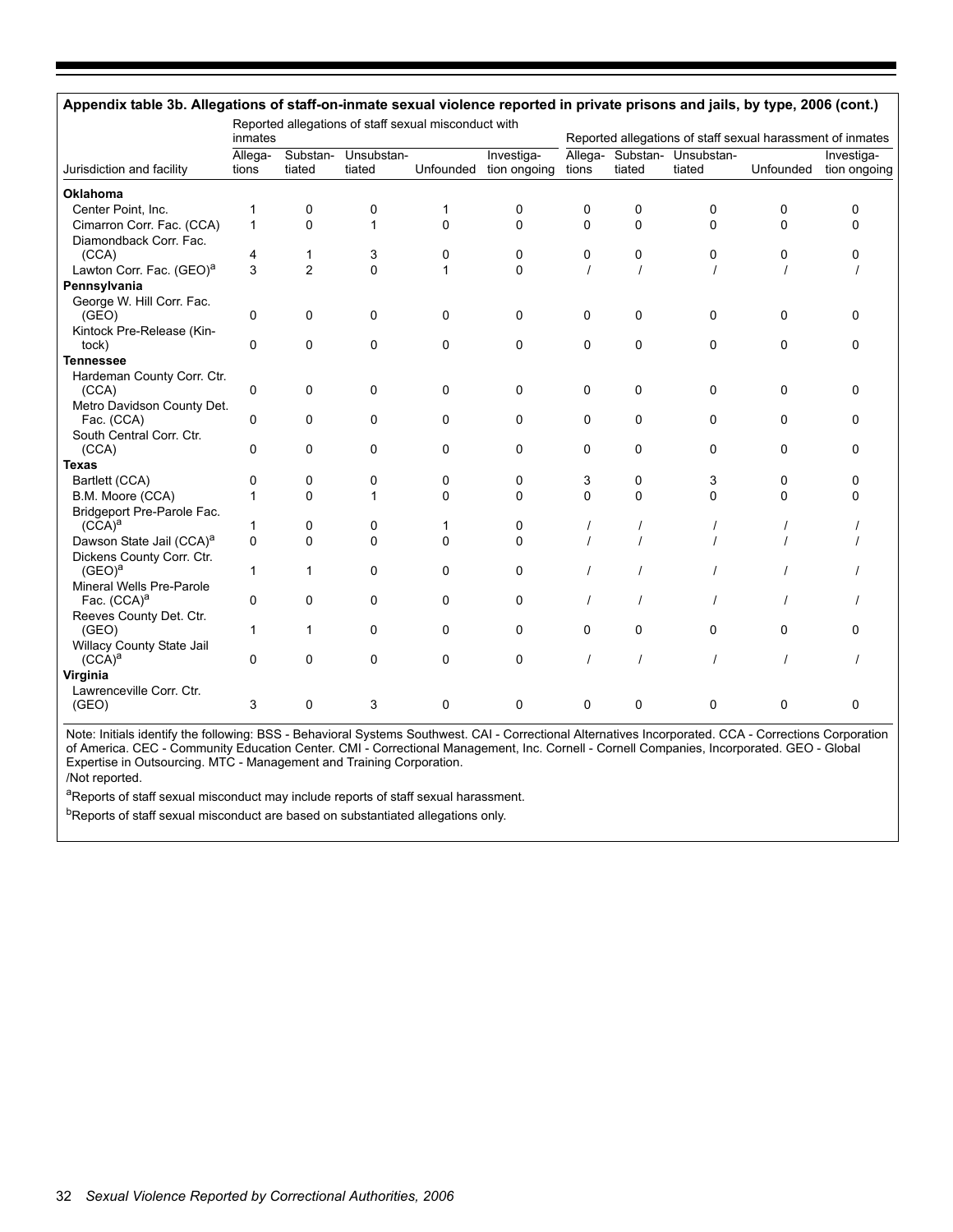| Appendix table 4a. Allegations of inmate-on-inmate sexual violence reported in other correctional facilties, by type, 2006 |                                                  |              |              |             |                                                |                                                 |                                                   |                           |                |                |                                      |  |
|----------------------------------------------------------------------------------------------------------------------------|--------------------------------------------------|--------------|--------------|-------------|------------------------------------------------|-------------------------------------------------|---------------------------------------------------|---------------------------|----------------|----------------|--------------------------------------|--|
|                                                                                                                            |                                                  | acts         |              |             | Reported inmate-on-inmate nonconsensual sexual |                                                 | Reported inmate-on-inmate abusive sexual contacts |                           |                |                |                                      |  |
| Jurisdiction and facility tion, 2006                                                                                       | Average<br>daily popula- Allega- Substan- Unsub- | tions        | tiated       |             |                                                | Investiga-<br>stantiated Unfounded tion ongoing | Allega-<br>tions                                  | Substanti- Unsub-<br>ated | stantiated     |                | Investiga-<br>Unfounded tion ongoing |  |
| <b>U.S. Military</b>                                                                                                       |                                                  |              |              |             |                                                |                                                 |                                                   |                           |                |                |                                      |  |
| Total                                                                                                                      | 1,937                                            | $\mathbf{1}$ | 1            | 0           | 0                                              | 0                                               | 1                                                 | $\mathbf{1}$              | 0              | $\mathbf 0$    | 0                                    |  |
| Air Force                                                                                                                  | 91                                               | 0            | $\mathbf 0$  | 0           | 0                                              | 0                                               | $\mathbf 0$                                       | 0                         | 0              | 0              | 0                                    |  |
| Army                                                                                                                       | 1,019                                            | 0            | 0            | 0           | 0                                              | 0                                               | $\mathbf 0$                                       | 0                         | 0              | 0              | 0                                    |  |
| Marines                                                                                                                    | 194                                              | 1            | $\mathbf{1}$ | 0           | 0                                              | 0                                               | $\mathbf{0}$                                      | $\mathbf 0$               | $\mathbf 0$    | $\mathbf 0$    | 0                                    |  |
| Navy                                                                                                                       | 633                                              | 0            | $\mathbf 0$  | 0           | 0                                              | 0                                               | $\mathbf{1}$                                      | 1                         | $\mathbf{0}$   | $\mathbf 0$    | 0                                    |  |
| U.S. Immigration and<br><b>Customs Enforcement</b>                                                                         |                                                  |              |              |             |                                                |                                                 |                                                   |                           |                |                |                                      |  |
| Total                                                                                                                      | 8,033                                            | 3            | 1            | 1           | 1                                              | 0                                               | 0                                                 | 0                         | $\mathbf 0$    | $\mathbf 0$    | 0                                    |  |
| Aguadilla, PR                                                                                                              | 32                                               | 0            | 0            | 0           | 0                                              | 0                                               | 0                                                 | $\mathbf 0$               | 0              | $\mathbf 0$    | 0                                    |  |
| Aurora, CO                                                                                                                 | 381                                              | 0            | $\mathbf 0$  | 0           | 0                                              | 0                                               | 0                                                 | $\mathbf 0$               | 0              | $\mathbf 0$    | 0                                    |  |
| Batavia, NY                                                                                                                | 454                                              | 0            | $\mathbf 0$  | 0           | 0                                              | 0                                               | 0                                                 | 0                         | 0              | 0              | 0                                    |  |
| El Centro, CA                                                                                                              | 456                                              | 0            | 0            | 0           | 0                                              | 0                                               | $\Omega$                                          | 0                         | 0              | 0              | 0                                    |  |
| Elizabeth, NJ                                                                                                              | 297                                              | 0            | 0            | 0           | 0                                              | 0                                               | 0                                                 | 0                         | 0              | 0              | 0                                    |  |
| El Paso, TXa,b,c                                                                                                           | 785                                              | 0            | $\mathbf 0$  | 0           | 0                                              | 0                                               | $\overline{1}$                                    | $\prime$                  | $\prime$       | $\overline{1}$ |                                      |  |
| Florence, AZ <sup>a</sup>                                                                                                  | 617                                              | $\Omega$     | $\mathbf 0$  | 0           | 0                                              | 0                                               |                                                   | $\prime$                  |                | $\prime$       |                                      |  |
| Houston, TX <sup>a</sup>                                                                                                   | 830                                              | $\Omega$     | $\mathbf{0}$ | 0           | $\Omega$                                       | $\Omega$                                        | $\overline{1}$                                    | $\prime$                  | $\overline{1}$ | $\overline{1}$ |                                      |  |
| Laredo, TX                                                                                                                 | 335                                              | 0            | 0            | 0           | 0                                              | 0                                               | $\Omega$                                          | 0                         | 0              | 0              | 0                                    |  |
| Los Fresnos, TX                                                                                                            | 810                                              | 0            | 0            | 0           | 0                                              | 0                                               | $\mathbf 0$                                       | 0                         | 0              | 0              | 0                                    |  |
| Miami, FL                                                                                                                  | 677                                              | 0            | 0            | 0           | 0                                              | 0                                               | $\mathbf 0$                                       | $\mathbf 0$               | $\mathbf 0$    | 0              | 0                                    |  |
| San Diego, CA                                                                                                              | 1,196                                            | 3            | $\mathbf{1}$ | 1           | 1                                              | 0                                               | $\Omega$                                          | 0                         | 0              | 0              | 0                                    |  |
| San Pedro, CA                                                                                                              | 388                                              | 0            | $\mathbf 0$  | 0           | 0                                              | 0                                               | $\Omega$                                          | 0                         | 0              | 0              | 0                                    |  |
| Tacoma, WA <sup>a</sup>                                                                                                    | 775                                              | 0            | $\mathbf 0$  | 0           | 0                                              | 0                                               | $\prime$                                          | $\prime$                  | $\prime$       | $\prime$       | $\prime$                             |  |
| <b>Jails in Indian Country</b>                                                                                             |                                                  |              |              |             |                                                |                                                 |                                                   |                           |                |                |                                      |  |
| Total                                                                                                                      | 279                                              | 0            | $\mathbf 0$  | 0           | 0                                              | 0                                               | 0                                                 | $\mathbf 0$               | $\mathbf 0$    | $\mathbf 0$    | 0                                    |  |
| Gila River Dept. of                                                                                                        |                                                  |              |              |             |                                                |                                                 |                                                   |                           |                |                |                                      |  |
| Corr. & Rehab., AZ <sup>a</sup>                                                                                            | 51                                               | 0            | 0            | 0           | 0                                              | 0                                               | $\prime$                                          | $\prime$                  | $\prime$       | $\prime$       |                                      |  |
| Hopi Rehab. Ctr., AZ                                                                                                       | 51                                               | $\Omega$     | 0            | 0           | $\Omega$                                       | 0                                               | $\Omega$                                          | $\mathbf{0}$              | $\mathbf{0}$   | $\Omega$       | 0                                    |  |
| Klyuska O'Tipi Rein-<br>tegration Ctr., SD <sup>a</sup>                                                                    | 5                                                | 0            | 0            | 0           | 0                                              | 0                                               | $\prime$                                          | $\prime$                  | $\prime$       | $\prime$       | $\prime$                             |  |
| Ponca Tribal Police                                                                                                        |                                                  |              |              |             |                                                |                                                 |                                                   |                           |                |                |                                      |  |
| Dept., OK                                                                                                                  | 63                                               | 0            | 0            | 0           | 0                                              | 0                                               | 0                                                 | 0                         | 0              | $\mathbf 0$    | 0                                    |  |
| Red Lake Law                                                                                                               |                                                  |              |              |             |                                                |                                                 |                                                   |                           |                |                |                                      |  |
| <b>Enforcement Ser-</b>                                                                                                    |                                                  |              |              |             |                                                |                                                 |                                                   |                           |                |                |                                      |  |
| vices, MN                                                                                                                  | 43                                               | 0            | 0            | 0           | 0                                              | 0                                               | 0                                                 | $\mathbf 0$               | 0              | 0              | 0                                    |  |
| Rocky Boy Police                                                                                                           | $\overline{7}$                                   | 0            | $\mathbf 0$  | 0           | 0                                              | 0                                               | 0                                                 | $\mathbf 0$               | $\mathbf 0$    | $\mathbf 0$    | 0                                    |  |
| Dept., MT<br>Rosebud Sioux Tribe                                                                                           |                                                  |              |              |             |                                                |                                                 |                                                   |                           |                |                |                                      |  |
| Law Enforcement,                                                                                                           |                                                  |              |              |             |                                                |                                                 |                                                   |                           |                |                |                                      |  |
| <b>SD</b>                                                                                                                  | 43                                               | 0            | $\mathbf 0$  | 0           | 0                                              | 0                                               | 0                                                 | $\mathbf 0$               | $\mathbf 0$    | $\mathbf 0$    | 0                                    |  |
| Taos Tribal Det. Ctr.,                                                                                                     |                                                  |              |              |             |                                                |                                                 |                                                   |                           |                |                |                                      |  |
| <b>NM</b>                                                                                                                  | 6                                                | 0            | 0            | $\mathbf 0$ | 0                                              | 0                                               | 0                                                 | $\mathbf 0$               | $\mathbf 0$    | 0              | 0                                    |  |
| Yakama Police Dept.,                                                                                                       |                                                  |              |              |             |                                                |                                                 |                                                   |                           |                |                |                                      |  |
| WA                                                                                                                         | 10                                               | 0            | 0            | 0           | 0                                              | 0                                               | 0                                                 | $\Omega$                  | 0              | $\mathbf 0$    | 0                                    |  |

#### /Not reported.

a<br>Allegations of abusive sexual contacts could not be counted separately from allegations of nonconsensual sexual acts.

b<sub>Allegations</sub> limited to substantiated incidents only.

<sup>c</sup>Allegations limited to completed acts only.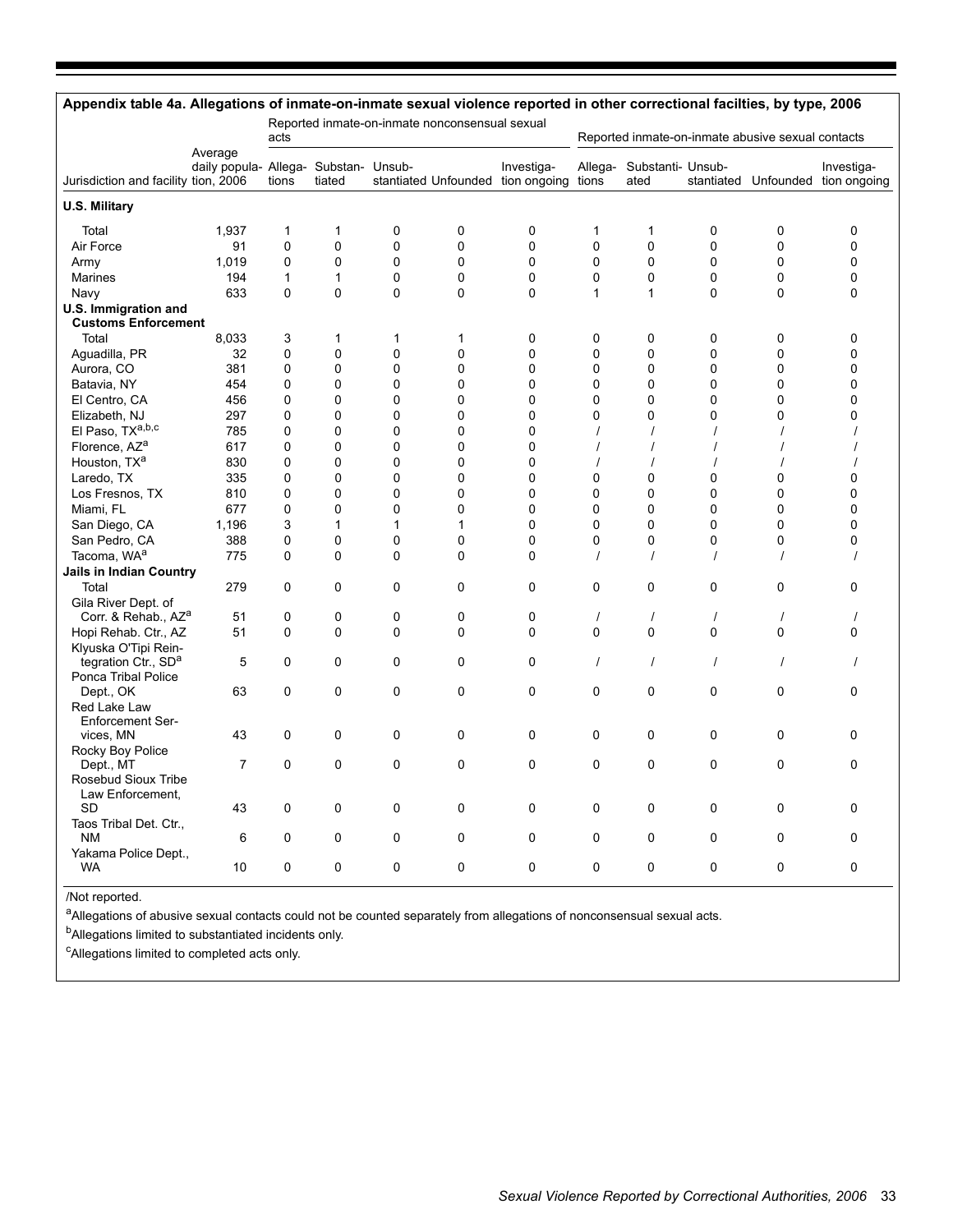|                                             | inmates          |                           |             | Reported allegations of staff sexual misconduct with |                                                 | Reported allegations of staff sexual harassment of inmates |                           |   |                      |                          |  |
|---------------------------------------------|------------------|---------------------------|-------------|------------------------------------------------------|-------------------------------------------------|------------------------------------------------------------|---------------------------|---|----------------------|--------------------------|--|
| Jurisdiction and facility                   | Allega-<br>tions | Substan- Unsub-<br>tiated |             |                                                      | Investiga-<br>stantiated Unfounded tion ongoing | Allega-<br>tions                                           | Substan- Unsub-<br>tiated |   | stantiated Unfounded | Investigation<br>ongoing |  |
| <b>U.S. Military</b>                        |                  |                           |             |                                                      |                                                 |                                                            |                           |   |                      |                          |  |
| Total                                       | $\mathbf{1}$     | $\mathbf 0$               | 0           | 0                                                    | 1                                               | 0                                                          | 0                         | 0 | 0                    | 0                        |  |
| Air Force                                   | 0                | $\mathbf 0$               | 0           | 0                                                    | 0                                               | $\pmb{0}$                                                  | 0                         | 0 | 0                    | 0                        |  |
| Army                                        | 0                | $\mathbf 0$               | 0           | 0                                                    | 0                                               | 0                                                          | 0                         | 0 | 0                    | 0                        |  |
| Marines                                     | 0                | $\mathbf 0$               | 0           | 0                                                    | 0                                               | $\mathbf 0$                                                | 0                         | 0 | 0                    | 0                        |  |
| Navy                                        | 1                | $\Omega$                  | 0           | 0                                                    | $\mathbf{1}$                                    | $\Omega$                                                   | $\Omega$                  | 0 | 0                    | 0                        |  |
| U.S. Immigration<br>and Customs Enforcement |                  |                           |             |                                                      |                                                 |                                                            |                           |   |                      |                          |  |
| Total                                       | 1                | 0                         | 1           | 0                                                    | 0                                               | 1                                                          | 1                         | 0 | 0                    | 0                        |  |
| Aguadilla, PR                               | 0                | $\mathbf 0$               | $\mathbf 0$ | 0                                                    | 0                                               | $\mathbf 0$                                                | 0                         | 0 | 0                    | $\Omega$                 |  |
| Aurora, CO                                  | 0                | 0                         | 0           | 0                                                    | 0                                               | $\mathbf 0$                                                | 0                         | 0 | 0                    | 0                        |  |
| Batavia, NY                                 | 0                | $\mathbf 0$               | 0           | 0                                                    | $\mathbf 0$                                     | $\mathbf 0$                                                | 0                         | 0 | 0                    | 0                        |  |
| El Centro, CA                               | 0                | $\mathbf 0$               | 0           | 0                                                    | 0                                               | $\mathbf 0$                                                | 0                         | 0 | 0                    | 0                        |  |
| Elizabeth, NJ                               | 0                | $\mathbf 0$               | 0           | 0                                                    | 0                                               | $\mathbf 0$                                                | 0                         | 0 | 0                    | 0                        |  |
| El Paso, TX                                 | 0                | $\mathbf{0}$              | 0           | 0                                                    | 0                                               | $\Omega$                                                   | 0                         | 0 | 0                    | 0                        |  |
| Florence, AZ                                | 1                | $\mathbf 0$               | 1           | 0                                                    | 0                                               | $\mathbf 0$                                                | 0                         | 0 | 0                    | 0                        |  |
| Houston, TX*                                | 0                | $\Omega$                  | 0           | 0                                                    | 0                                               |                                                            |                           |   |                      |                          |  |
| Laredo, TX                                  | 0                | $\mathbf{0}$              | 0           | 0                                                    | 0                                               | 0                                                          | 0                         | 0 | 0                    | 0                        |  |
| Los Fresnos, TX                             | 0                | $\mathbf 0$               | 0           | 0                                                    | 0                                               | 0                                                          | 0                         | 0 | 0                    | 0                        |  |
| Miami, FL                                   | 0                | $\mathbf{0}$              | 0           | 0                                                    | $\Omega$                                        | 0                                                          | 0                         | 0 | 0                    | 0                        |  |
| San Diego, CA                               | 0                | $\mathbf 0$               | 0           | 0                                                    | 0                                               | 1                                                          | $\mathbf{1}$              | 0 | 0                    | 0                        |  |
| San Pedro, CA                               | 0                | $\mathbf 0$               | 0           | 0                                                    | 0                                               | $\mathbf 0$                                                | 0                         | 0 | 0                    | 0                        |  |
| Tacoma, WA                                  | 0                | $\mathbf 0$               | 0           | 0                                                    | $\mathbf 0$                                     | $\mathbf 0$                                                | 0                         | 0 | 0                    | 0                        |  |
|                                             |                  |                           |             |                                                      |                                                 |                                                            |                           |   |                      |                          |  |
| Jails in Indian Country                     |                  | $\Omega$                  | $\Omega$    |                                                      |                                                 |                                                            | 1                         |   |                      |                          |  |
| Total                                       | 3                |                           |             | 3                                                    | 0                                               | 1                                                          |                           | 0 | 0                    | 0                        |  |
| Gila River Dept. of Corr. &<br>Rehab. AZ    | 0                | 0                         | 0           | 0                                                    | $\mathbf 0$                                     | $\mathbf 0$                                                | 0                         | 0 | 0                    | 0                        |  |
| Hopi Rehab. Ctr., AZ                        | 0                | $\mathbf 0$               | $\Omega$    | 0                                                    | $\Omega$                                        | 0                                                          | $\Omega$                  | 0 | 0                    | $\Omega$                 |  |
|                                             |                  |                           |             |                                                      |                                                 |                                                            |                           |   |                      |                          |  |
| Klyuska O'Tipi Reintegra-<br>tion Ctr., SD  | 0                | $\mathbf 0$               | 0           | 0                                                    | 0                                               | $\mathbf 0$                                                | 0                         | 0 | 0                    | 0                        |  |
| Ponca Tribal Police Dept.,                  |                  |                           |             |                                                      |                                                 |                                                            |                           |   |                      |                          |  |
| OK                                          | 0                | 0                         | 0           | 0                                                    | 0                                               | 0                                                          | 0                         | 0 | 0                    | 0                        |  |
| Red Lake Law Enforce-                       |                  |                           |             |                                                      |                                                 |                                                            |                           |   |                      |                          |  |
| ment Services, MN                           | 0                | 0                         | 0           | 0                                                    | 0                                               | 0                                                          | 0                         | 0 | 0                    | 0                        |  |
| Rocky Boy Police Dept., MT                  | $\overline{c}$   | 0                         | 0           | $\overline{c}$                                       | 0                                               | 1                                                          | $\mathbf{1}$              | 0 | 0                    | 0                        |  |
| Rosebud Sioux Tribe Law                     |                  |                           |             |                                                      |                                                 |                                                            |                           |   |                      |                          |  |
| Enforcement, SD                             | 1                | 0                         | 0           | 1                                                    | 0                                               | 0                                                          | 0                         | 0 | 0                    | 0                        |  |
| Taos Tribal Det. Ctr., NM                   | 0                | $\mathbf 0$               | 0           | 0                                                    | 0                                               | $\mathbf 0$                                                | 0                         | 0 | 0                    | $\mathbf 0$              |  |
| Yakama Police Dept., WA                     |                  |                           |             |                                                      |                                                 |                                                            |                           |   |                      |                          |  |
|                                             | 0                | 0                         | 0           | 0                                                    | 0                                               | $\mathbf 0$                                                | 0                         | 0 | 0                    | 0                        |  |

\*Reports of staff sexual misconduct may include reports of staff sexual harassment.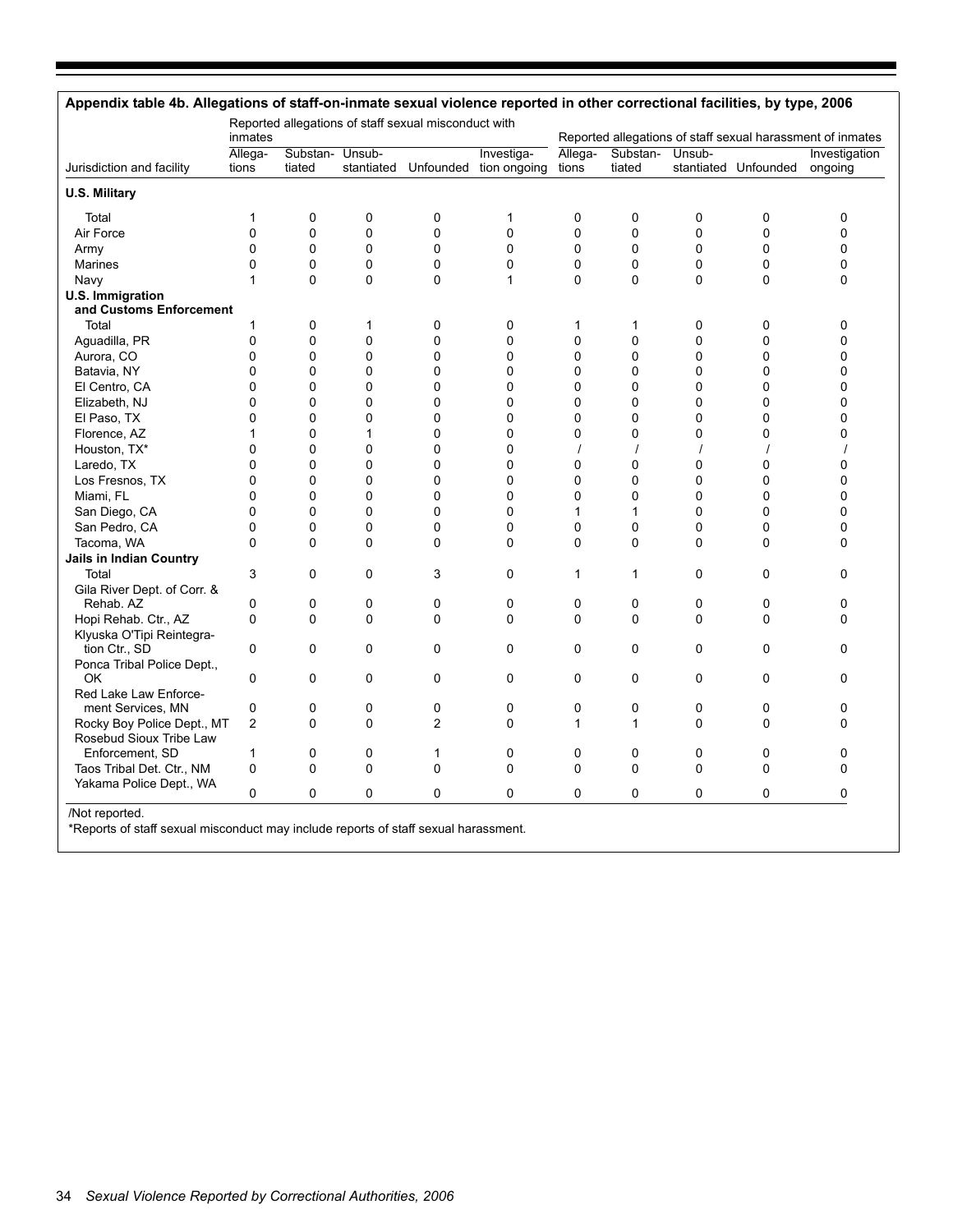**Appendix table 5. Characteristics of victims in substantiated incidents of inmate-on-inmate sexual violence, by type, 2006** 

| Characteristic                    | All facilities <sup>a</sup> | Prison | Jail |
|-----------------------------------|-----------------------------|--------|------|
| Number of incidents               | 410                         | 272    | 132  |
| <b>Number of victims</b>          |                             |        |      |
| 1                                 | 92%                         | 92%    | 93%  |
| 2                                 | 7                           | 8      | 6    |
| 3                                 | 1                           | $<$ 1  | 1    |
| 4 or more                         | $<$ 1                       | $<$ 1  | 0    |
| Gender <sup>b</sup>               |                             |        |      |
| Male                              | 82%                         | 80%    | 84%  |
| Female                            | 18                          | 20     | 16   |
| $Age^b$                           |                             |        |      |
| Under 18                          | 4%                          | 1%     | 13%  |
| 18-24                             | 40                          | 37     | 44   |
| 25-29                             | 18                          | 21     | 14   |
| 30-34                             | 12                          | 15     | 6    |
| 35-39                             | 10                          | 7      | 15   |
| 40-44                             | 6                           | 8      | 3    |
| 45 or older                       | 9                           | 11     | 5    |
| Race/Hispanic origin <sup>b</sup> |                             |        |      |
| White <sup>c</sup>                | 72%                         | 76%    | 65%  |
| <b>Black<sup>c</sup></b>          | 16                          | 13     | 21   |
| Hispanic                          | 9                           | 8      | 12   |
| Other <sup>c,d</sup>              | 3                           | 3      | 1    |

aIncludes substantiated incidents reported by private prisons and jails, Indian country jails, and facilities operated by the U.S. military and ICE.

bBased on characteristics of victims for whom gender (443), age (442), or race/Hispanic origin (445) were reported.

cExcludes perpetrators of Hispanic origin.

dIncludes American Indians, Alaska Natives, Asians, Native Hawaiians, and Other Pacific Islanders.

#### **Appendix table 6. Characteristics of perpetrators in substantiated incidents of inmate-on-inmate sexual violence, by type, 2006**

| Characteristic                    | All facilities <sup>a</sup> | Prison | Jail |
|-----------------------------------|-----------------------------|--------|------|
| Number of incidents               | 410                         | 272    | 132  |
| <b>Number of perpetrators</b>     |                             |        |      |
| 1                                 | 90%                         | 90%    | 90%  |
| 2                                 | 6                           | 7      | 5    |
| 3                                 | 2                           | 2      | 5    |
| 4 or more                         | 1                           | 1      | 0    |
| Gender <sup>b</sup>               |                             |        |      |
| Male                              | 85%                         | 82%    | 92%  |
| Female                            | 15                          | 18     | 8    |
| Ageb                              |                             |        |      |
| Under 18                          | 1%                          | 1%     | 0%   |
| 18-24                             | 19                          | 20     | 14   |
| 25-29                             | 21                          | 16     | 31   |
| 30-34                             | 19                          | 19     | 19   |
| 35-39                             | 13                          | 15     | 9    |
| 40-44                             | 12                          | 9      | 18   |
| 45 or older                       | 16                          | 19     | 9    |
| Race/Hispanic origin <sup>D</sup> |                             |        |      |
| White <sup>c</sup>                | 39%                         | 48%    | 22%  |
| <b>Black<sup>c</sup></b>          | 49                          | 43     | 60   |
| Hispanic                          | 10                          | 7      | 15   |
| Other <sup>c,d</sup>              | $\overline{2}$              | 2      | 4    |

Note: Detail may not sum to 100% due to rounding.

aIncludes substantiated incidents reported by private prisons and jails, Indian country jails, and facilities operated by the U.S. military and ICE.

bBased on characteristics of perpetrators for whom gender (448), age (443), or race/Hispanic origin (444) were reported.

<sup>c</sup>Excludes perpetrators of Hispanic origin.

dIncludes American Indians, Alaska Natives, Asians, Native Hawaiians, and Other Pacific Islanders.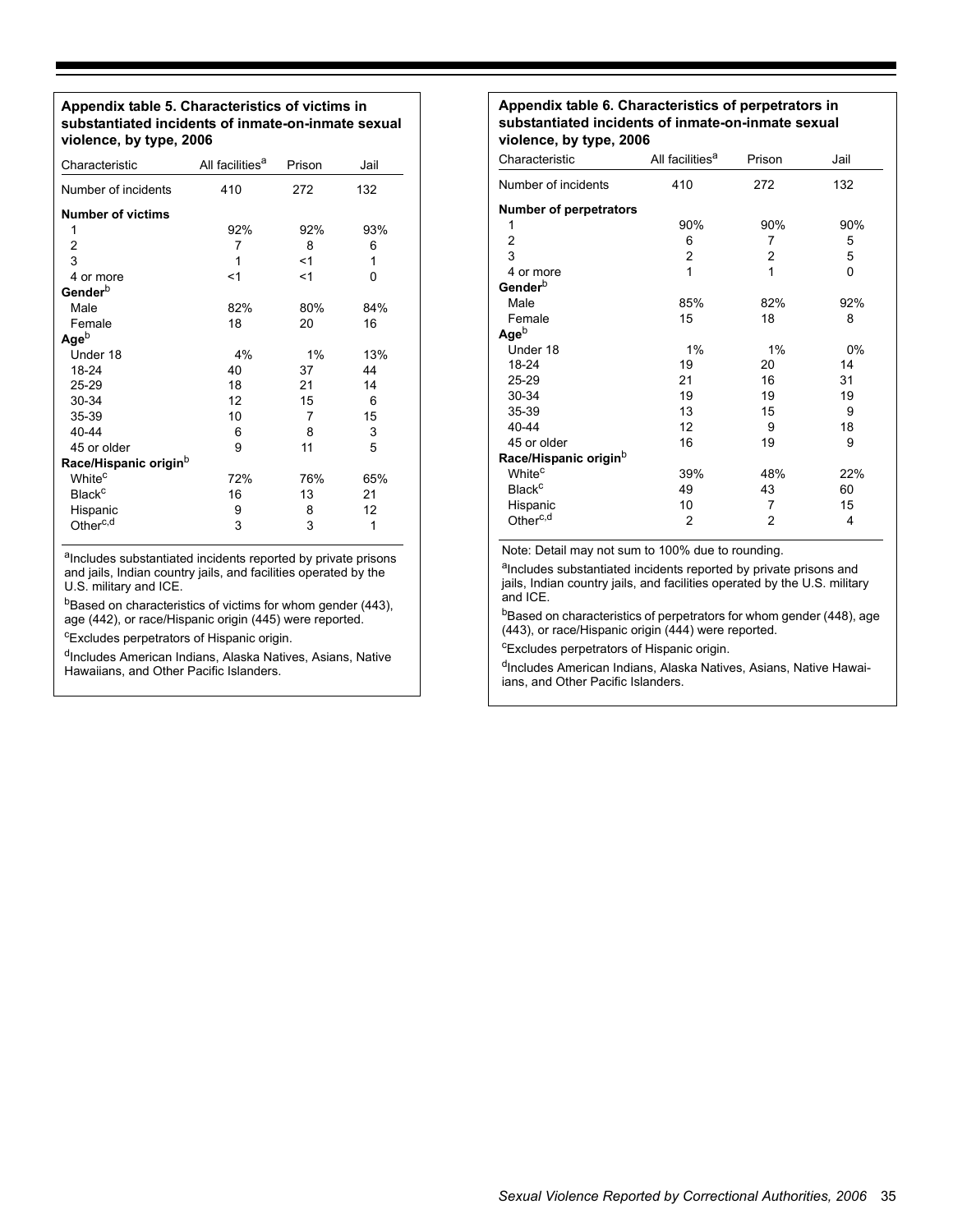#### **Appendix table 7. Circumstances surrounding substantiated incidents of inmate-on-inmate sexual violence, by type, 2006**

|                                    | All facilities* | Prison         | Jail           | Nonconsensual<br>sexual acts | Abusive sexual<br>contacts |
|------------------------------------|-----------------|----------------|----------------|------------------------------|----------------------------|
| Number of incidents                | 409             | 272            | 131            | 250                          | 159                        |
| Type of pressure or force          |                 |                |                |                              |                            |
| None                               | 21%             | 21%            | 18%            | 14%                          | 31%                        |
| Force/threat of force              | 58              | 53             | 70             | 67                           | 44                         |
| Threatened with physical harm      | 32              | 24             | 47             | 43                           | 14                         |
| Physically held down or restrained | 34              | 27             | 51             | 38                           | 28                         |
| Physically harmed or injured       | 15              | 15             | 16             | 18                           | 10                         |
| Threatened with a weapon           | $\overline{2}$  | $\overline{2}$ | 4              | 4                            | $\mathbf 0$                |
| Persuasion or talked into it       | 30              | 32             | 29             | 32                           | 28                         |
| Bribery/blackmail                  | 3               | 3              | 4              | 3                            | 4                          |
| Gave victim drugs/alcohol          | 1               | $<$ 1          | $\overline{2}$ | 1                            | 0                          |
| Offered protection from other      |                 |                |                |                              |                            |
| inmates                            | 3               | 3              | 3              | 4                            | 1                          |
| Where occurred                     |                 |                |                |                              |                            |
| In victim's cell/room              | 64%             | 57%            | 79%            | 76%                          | 46%                        |
| In perpetrator's cell/room         | 5               | 6              | 5              | 5                            | 6                          |
| In a dormitory                     | 9               | 10             | 7              | 6                            | 14                         |
| In a common area                   | 17              | 22             | 7              | 11                           | 26                         |
| In temporary holding area          | $<$ 1           | 0              | 1              | 0                            | 1                          |
| In a program service area          | 6               | 8              | $\overline{c}$ | 5                            | 6                          |
| Outside the facility               | $\overline{2}$  | 1              | $\overline{2}$ | $\leq 1$                     | 3                          |
| While in transit                   | < 1             | < 1            | $\mathbf{0}$   | $\Omega$                     | 1                          |
| Time of day <sup>b</sup>           |                 |                |                |                              |                            |
| 6 a.m. to noon                     | 20%             | 22%            | 15%            | 17%                          | 24%                        |
| Noon to 6 p.m.                     | 26              | 28             | 21             | 18                           | 37                         |
| 6 p.m. to midnight                 | 45              | 46             | 41             | 47                           | 41                         |
| Midnight to 6 a.m.                 | 26              | 20             | 37             | 32                           | 17                         |
| Who reported the incident          |                 |                |                |                              |                            |
| Victim                             | 70%             | 66%            | 75%            | 72%                          | 65%                        |
| Another inmate                     | 13              | 10             | 21             | 16                           | 9                          |
| Family of victim                   | $\mathbf 1$     | $\overline{2}$ | 0              | $<$ 1                        | $\overline{2}$             |
| Correctional officer               | 17              | 23             | 5              | 12                           | 24                         |
| Administrative staff               | $\overline{c}$  | 1              | $\overline{2}$ | $\mathbf 0$                  | $\overline{4}$             |
| Medical/healthcare staff           | 1               | $\overline{2}$ | $\mathbf 0$    | 1                            | 1                          |
| Counselor/teacher                  | < 1             | < 1            | 0              | $<$ 1                        | 0                          |
| Chaplain/other religious official  | 1               | 1              | $\Omega$       | 1                            | 0                          |

Note: Detail may sum to more than 100% because multiple responses were allowed for each item. \*Includes substantiated incidents reported by private prisons and jails, Indian country jails, and facilities operated by the U.S. military and ICE.